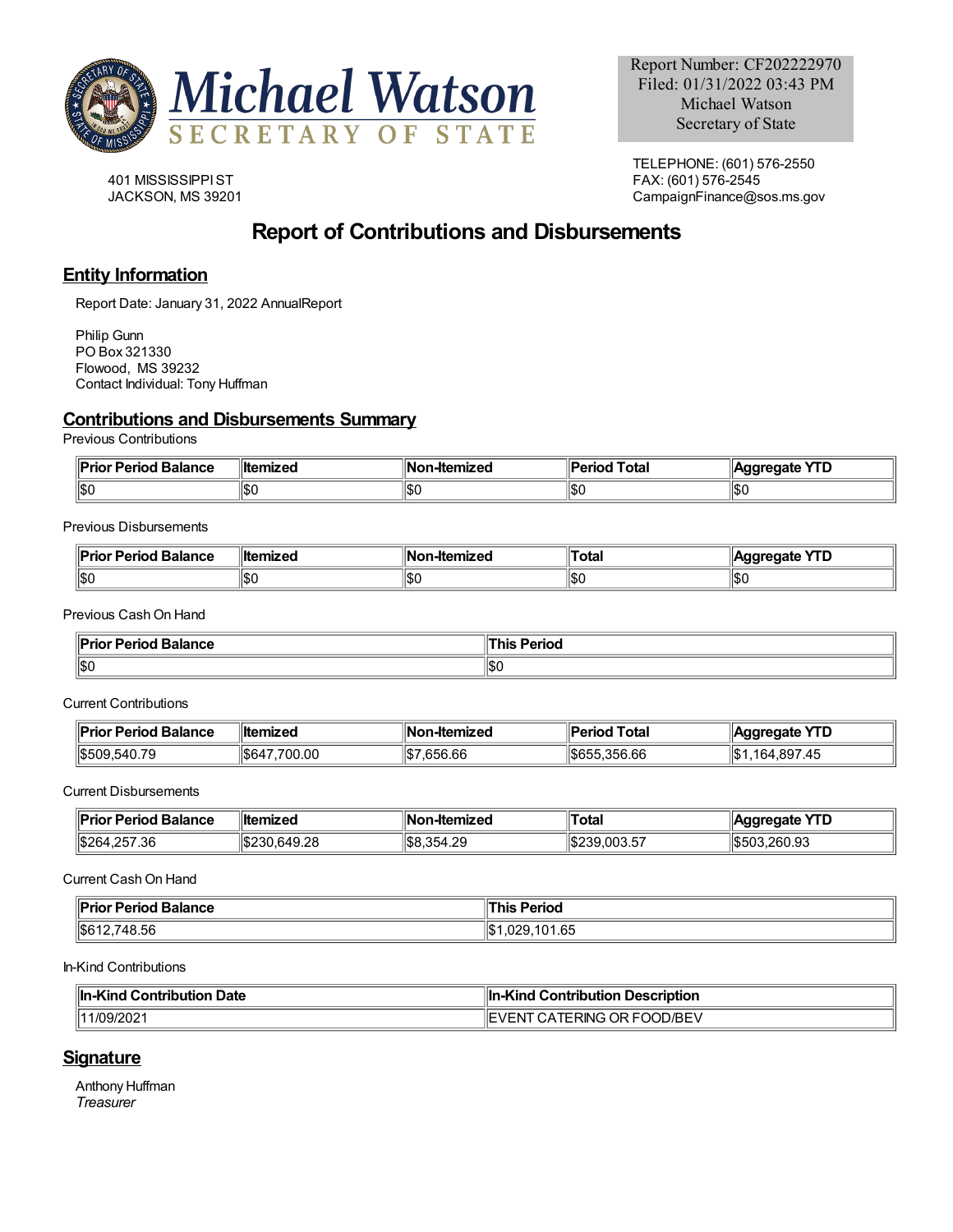# **Current Individual Contributions**

**Contributor Type:**Individual **Contributor Name:**WARNER L THOMAS **Contributor Occupation or Employer:**OCHSNER HEALTH SYSTEMS PRESIDENT AND CEO **Contributor Address:** 1514 JEFFERSON HWY JEFFERSON, LA 70121

| Date<br>`on'<br>.                     | Amount<br>`ontribution |
|---------------------------------------|------------------------|
| 1000<br>14.2 <sup>F</sup><br>7202<br> | ՝∣\$։<br>000.00        |

**Contributor Type:**LimitedLiabilityCompany **Contributor Name:**LUMEN TECHNOLOGIES SERVICES GROUP, LLC **Contributor Occupation or Employer:**N/A **Contributor Address:** P.O. BOX 4065 MONROE, LA 71211

| $\ $ Contribution<br>Date | Amount<br>.<br>----<br>----<br>וחו |
|---------------------------|------------------------------------|
| 1400<br>1/2021<br>ں ہے ا  | ∥\$։<br>.000.00                    |

### **Contributor Type:**Individual **Contributor Name:**KELLYCRESS **Contributor Occupation or Employer:**E&ICONSULTING LLC PRESIDENT **Contributor Address:** 502 HEATHERSTONE CT RIDGELAND, MS 39157-2908

| <b>Contribution</b> |             |
|---------------------|-------------|
| -                   | n Amount    |
| ribution Date       | ontribution |
| 01/04<br>1/202      | 500.00;     |

**Contributor Type:**Corporation **Contributor Name:**C SPIRE PROVIDED BYCELLULAR SOUTH INC **Contributor Occupation or Employer: Contributor Address:** 1018 HIGHLAND COLONYPARKWAYSUITE 330 RIDGELAND, MS 39157

| <b>Contribution</b> | ribution Amount     |
|---------------------|---------------------|
| ribution Date       | `ontribution        |
| 01/04<br>4/202      | .000.00<br>۱¢<br>ыD |

**Contributor Type:**PAC **Contributor Name:**FRIENDS OF MISSISSIPPIHOSPITALS **Contributor Occupation or Employer: Contributor Address:** 116 WOODGREEN CROSSING MADISON, MS 39110

| $\ $ Contribu<br>Date<br><b>Ibutior</b> | on Amount<br><u>aaninin u</u> |
|-----------------------------------------|-------------------------------|
| 01/04/2021<br>. .                       | .00<br>‼?<br>! ) ( ) (        |

**Contributor Type:**Corporation **Contributor Name:**CENTURYTEL, INC. **Contributor Occupation or Employer:**N/A **Contributor Address:** P.O. BOX 4065 MONROE, LA 71211

| ⊪c.<br>Date<br>.<br>. | ı<br>Amount<br>.<br>-----<br>$- - -$ |
|-----------------------|--------------------------------------|
| 01/04<br>1/202'       | 00./<br>000<br>I\$                   |

**Contributor Type:**PAC **Contributor Name:**MISSISSIPPIMEDICAL POLITICAL ACTION COMMITTEE-STATE **Contributor Occupation or Employer:**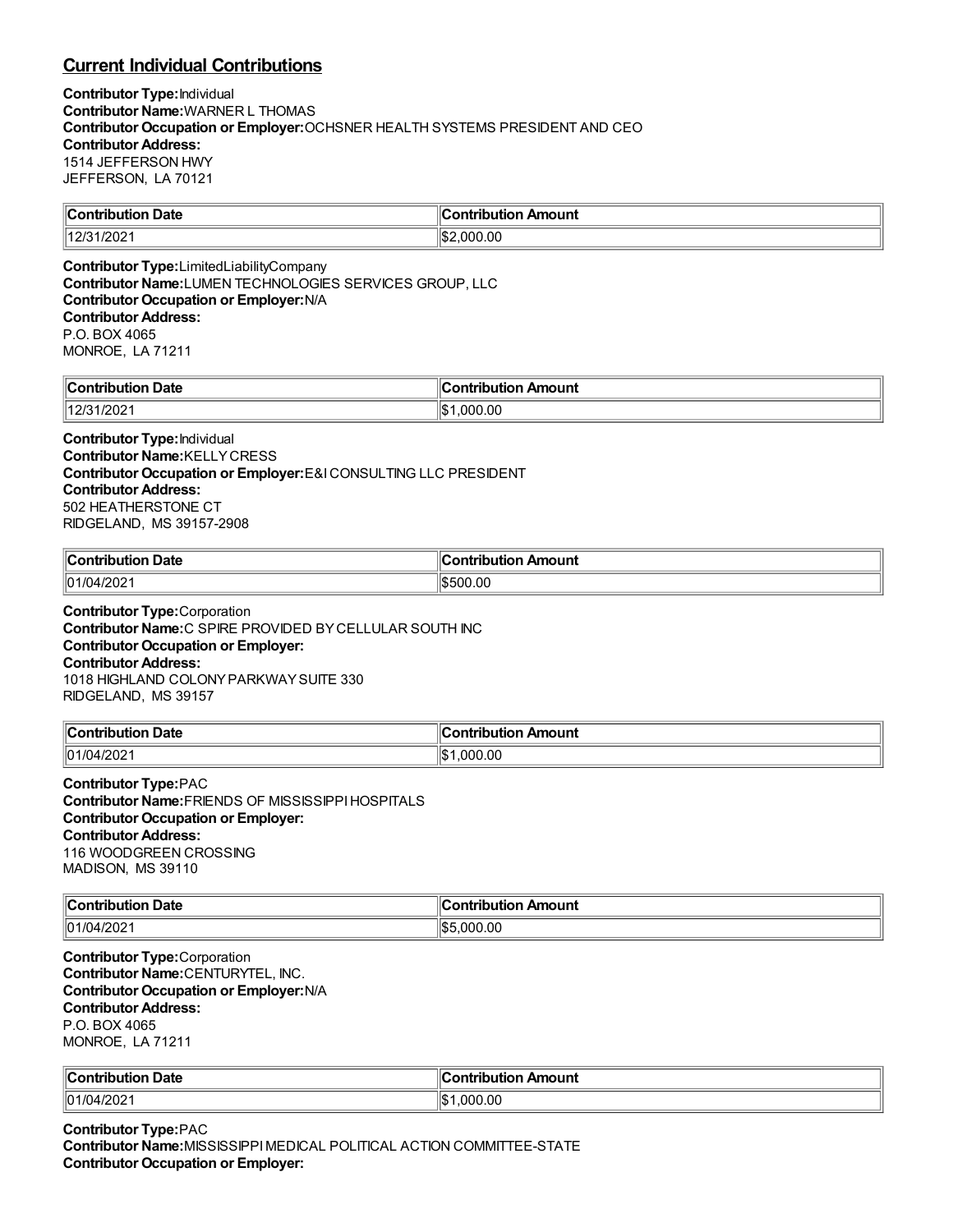### **Contributor Address:** PO BOX 2548

RIDGELAND, MS 39158

| Contribution Date | ⊮<br>Contribution Amount |
|-------------------|--------------------------|
| 01/04/2021        | IIS5<br>000.00.          |

**Contributor Type:**PAC

**Contributor Name:**MISSISSIPPI INDEPENDENT RX PAC **Contributor Occupation or Employer: Contributor Address:** 4209 LAKELAND DRIVE SUITE 399 FLOWOOD, MS 39232

| ∥Contı<br><b>Date</b><br>ribution: | . .<br>∥Contribution Amount |
|------------------------------------|-----------------------------|
| $  01/04/202 \rangle$              | \$2.000.00                  |

**Contributor Type:**Corporation **Contributor Name:**WAGGONER RESILIENCE, INC. **Contributor Occupation or Employer: Contributor Address:** COTTAGE BUILDING 10000 CELTIC DRIVE BATON ROUGE, LA 70809

| ∥Con'                  | วท†rih⊔t           |
|------------------------|--------------------|
| <b>Date</b>            | <b>Amount</b>      |
| rihution.              | ---                |
| .                      |                    |
| $\parallel$ 01/04/2021 | ı<br>.000.00<br>۱Ъ |

**Contributor Type:**LimitedLiabilityCompany **Contributor Name:**WEI/AJA, LLC **Contributor Occupation or Employer: Contributor Address:** P O BOX 12227 JACKSON, MS 39236-2227

| <b>Contribution</b><br><b>Date</b> | n Amount<br>.<br><b>TIDUTIOI</b> |
|------------------------------------|----------------------------------|
| 01/04/2021                         | .00<br>000<br>I\$                |

**Contributor Type:**Corporation **Contributor Name:**WAGGONER ENGINEERING, INC. **Contributor Occupation or Employer: Contributor Address:** PO BOX 12227 JACKSON, MS 39236-2227

| ။င.<br>Date<br>----<br>. | <br>oun.                  |
|--------------------------|---------------------------|
| 01/04<br>4/202           | ۱I¢<br>.00<br>nnı<br>الحل |

**Contributor Type:**LimitedLiabilityCompany **Contributor Name:**WEI IMS LLC **Contributor Occupation or Employer: Contributor Address:** 143A LEFLEURS SQUARE JACKSON, MS 39211-5525

| $\ $ Contribution<br>Date<br>. | . .<br><b>Contribution</b><br>า Amount<br>___ |
|--------------------------------|-----------------------------------------------|
| 01/04/2021                     | 00.000.1<br>∙¢ا<br>ΙΦ                         |

**Contributor Type:**Corporation **Contributor Name:**MS ENGINEERING GROUP INC **Contributor Occupation or Employer: Contributor Address:** P O BOX 12227 JACKSON, MS 39236-2227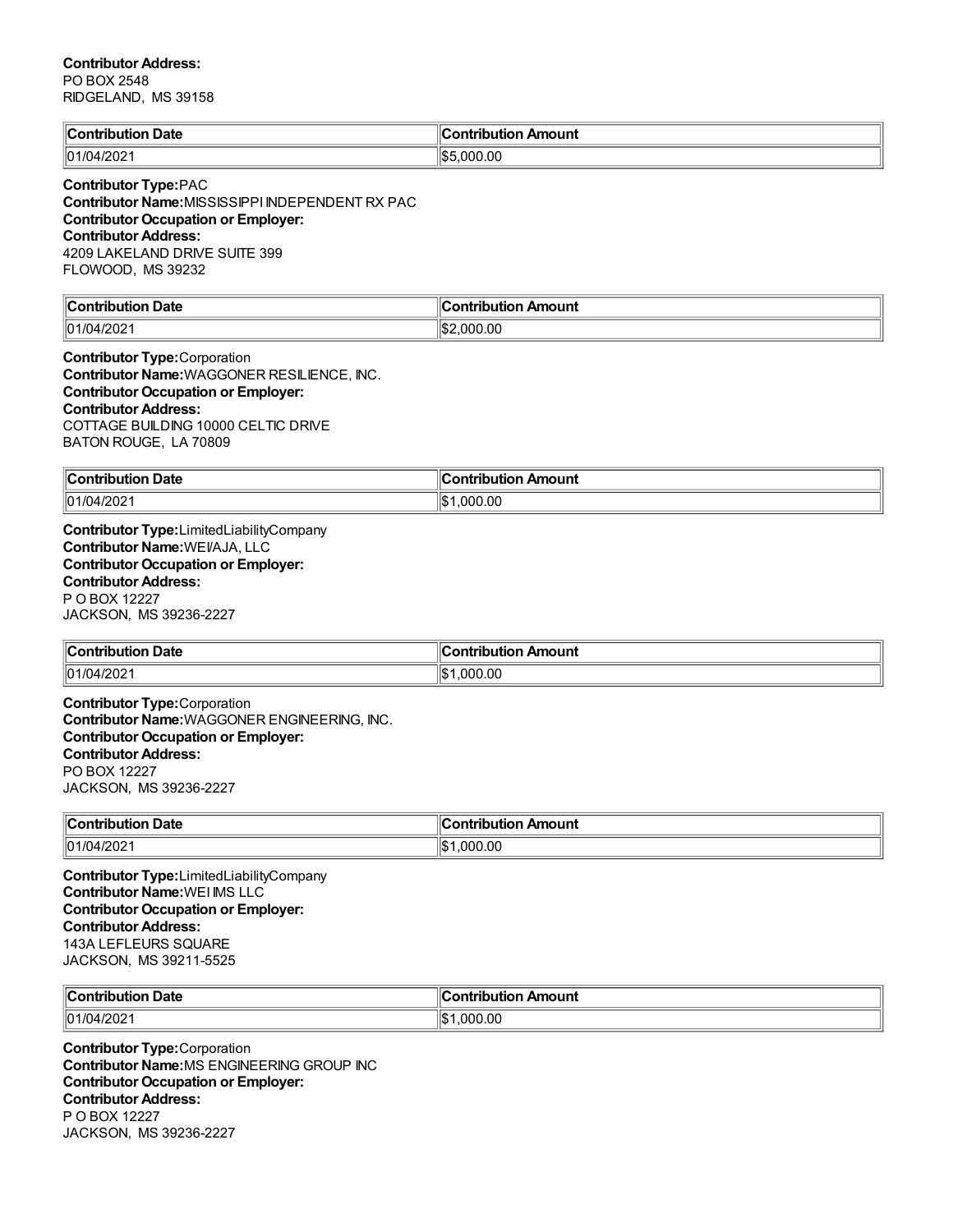| llC.           |              |
|----------------|--------------|
| <b>Date</b>    | Amount       |
| . :ontributior | `ontribution |
|                |              |
| 01/04/202      | 000.00.      |
|                | 1\$          |

**Contributor Type:**PAC **Contributor Name: OPTOMETRY FOR PROGRESS Contributor Occupation or Employer: Contributor Address:** 141 EXECUTIVE DRIVE SUITE 5 MADISON, MS 39110

| ∥Conti                | --------    |
|-----------------------|-------------|
| Date                  | Amount      |
|                       | ---         |
| .                     | .           |
| $  01/04/202 \rangle$ | 00.00<br>Ш¢ |

**Contributor Type:**LimitedLiabilityCompany **Contributor Name:**CENTENE MANAGEMENT COMPANYLLC **Contributor Occupation or Employer: Contributor Address:** CENTENE CORPORATION ST LOUIS, MO 63105

| ∥Contri<br>Date<br>ribution<br>$ -$ | Amount<br>ution<br>. |
|-------------------------------------|----------------------|
| $\parallel$ 01/04/2021              | .000.00              |

**Contributor Type:**PAC **Contributor Name:**ERGON STATE POLITICAL ACTION COMMITTEE **Contributor Occupation or Employer: Contributor Address:** P.O. BOX 1639 JACKSON, MS 39215-1639

| ∥Con<br>Date<br>----<br>TIDUTION<br>$\sim$ $\sim$ $\sim$ $\sim$ $\sim$ $\sim$ $\sim$ | Amount<br>utio<br>------ |
|--------------------------------------------------------------------------------------|--------------------------|
| $\parallel$ 01/04/2021                                                               | 0.00<br>.50C<br>۱.ъ.     |

**Contributor Type:**Corporation **Contributor Name:**PAFFORD EMERGENCYMEDICAL SERVICES PAFFORD EMS - BRANDON **Contributor Occupation or Employer: Contributor Address:** P O BOX 1981 RUSTON, LA 71273

| <b>Contribution Date</b> | on Amount           |
|--------------------------|---------------------|
| _______                  | ontribution         |
| 01/04/2021               | ∥¢<br>.000.00<br>ыu |

**Contributor Type:**Corporation **Contributor Name:**PAFFORD MEDICAL SERVICES OF MS, INC. **Contributor Occupation or Employer: Contributor Address:** P.O. BOX 1120 HOPE, AR 71802

| ။င<br>Date<br>wila mbi a w    | `ontribution<br>Amount |
|-------------------------------|------------------------|
| 1/202<br>$\vert$  01/(<br>171 | .000.00<br>∣∣∩∿<br>יט  |

**Contributor Type:**LimitedLiabilityCompany **Contributor Name:**FIRST HERITAGE CREDIT, LLC **Contributor Occupation or Employer: Contributor Address:** 605 CRCENT BLVD, SUITE 101 RIDGELAND, MS 39157

| $\ $ Cont<br>Date<br>ibution | Amount<br>antribution.      |
|------------------------------|-----------------------------|
| $\ 01/04/202\ $              | ۱۰ ۱۵<br>.000<br>.00<br>۱JD |

**Contributor Type:**Corporation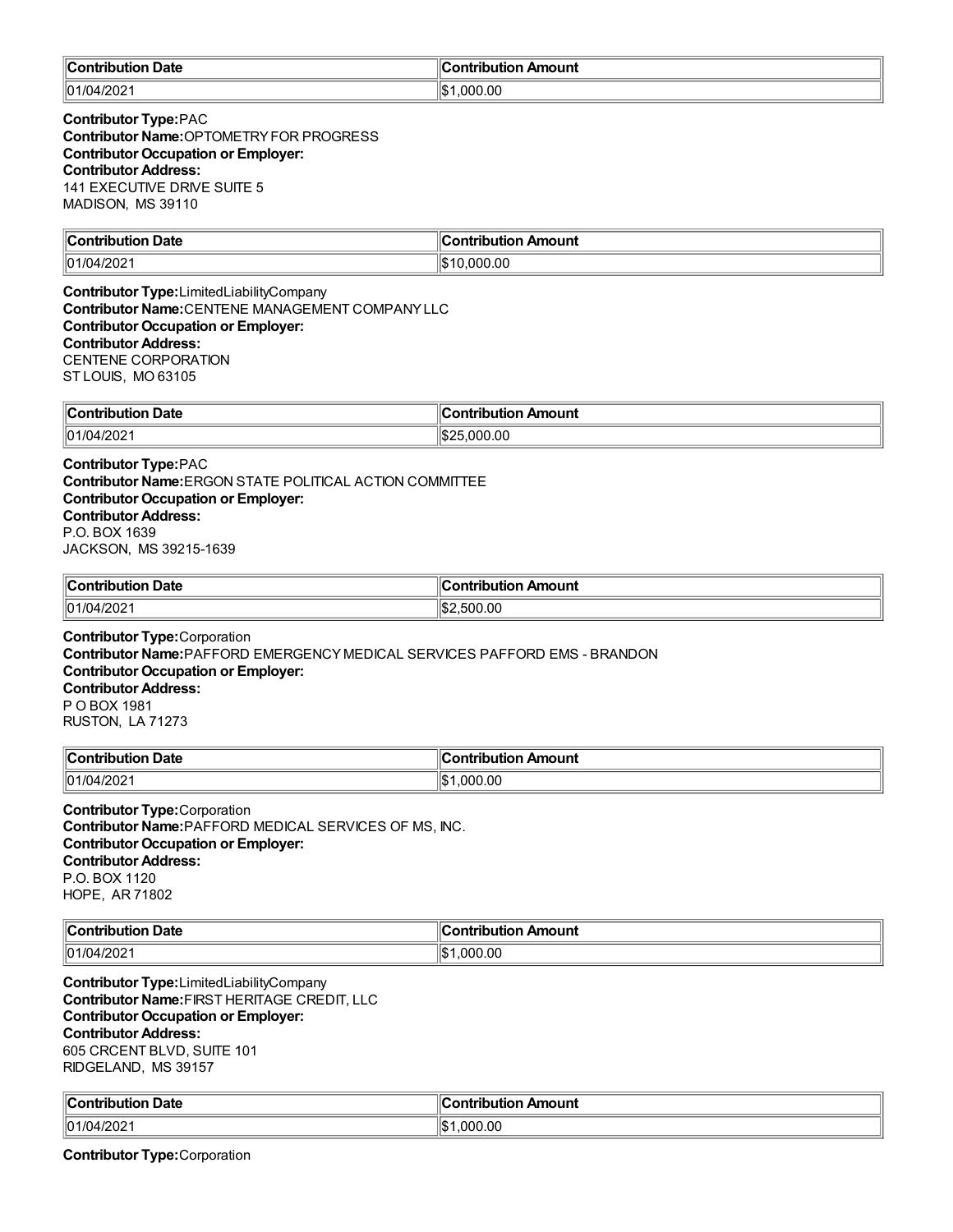| <b>Contributior</b><br><b>Date</b> | . .<br>Amount<br>:^ntrihuti^n |
|------------------------------------|-------------------------------|
| /01/04/202                         | ורסוו                         |

**Contributor Type:**LimitedLiabilityCompany **Contributor Name:**THE RAMEYAGENCY, LLC **Contributor Occupation or Employer: Contributor Address:** 3100 NORTH STATE STREET, SUITE 300 JACKSON, MS 39216

| ∥Co<br>Date<br><b><i><u>The Latitude Community Community Community Community Community Community Community Community Community Community Community Community Community Community Community Community Community Community Community Community Commun</u></i></b><br>. | ۵r<br>Amount<br>.<br>. |
|----------------------------------------------------------------------------------------------------------------------------------------------------------------------------------------------------------------------------------------------------------------------|------------------------|
| 01/04                                                                                                                                                                                                                                                                | 00.,                   |
| 1/202 <sup>4</sup>                                                                                                                                                                                                                                                   | \$500                  |

**Contributor Type:**PAC **Contributor Name:**CAPITOL RESOURCES PAC **Contributor Occupation or Employer: Contributor Address:** 200 N CONGRES ST STE 500 JACKSON, MS 39201

| ∥Cont<br>Date<br>tribution | .<br>Amount<br>.<br>ID  |
|----------------------------|-------------------------|
| 01/04<br>4/202             | .00<br>۱¢<br>ററ<br>ا سا |

**Contributor Type:**PAC **Contributor Name:**CAPITOL RESOURCES PAC **Contributor Occupation or Employer: Contributor Address:** 200 N CONGRES ST STE 500 JACKSON, MS 39201

| ∥Con<br><b>Date</b><br>.<br>юг<br>$\sim$ $\sim$ $\sim$ | Amount<br>.   |
|--------------------------------------------------------|---------------|
| 01/04<br>4/202                                         | 000.00<br>1\$ |

**Contributor Type:**PAC **Contributor Name:**KCS STATE RAIL PAC **Contributor Occupation or Employer: Contributor Address:** 200 N CONGRES ST STE 500 JACKSON, MS 39201-1917

| <b>Contribution Date</b> | <b>Contribution Amount</b> |
|--------------------------|----------------------------|
| $\parallel$ 01/04/2021   | .000.00<br>'\$ا            |

**Contributor Type:**PAC **Contributor Name:**BANKPLUS PAC FOR RESPONSIBLE GOVERNMENT **Contributor Occupation or Employer: Contributor Address:** 1068 HIGHLAND COLONYPKWY RIDGELAND, MS 39157

| "On this is a.<br><b>Date</b><br>. | --<br>ır<br>Amount<br>. |
|------------------------------------|-------------------------|
| 01/04/202                          | 000.00.<br>l\$          |

**Contributor Type:**PAC **Contributor Name:**LENDERS POLITICAL ACTION COMMITTEE **Contributor Occupation or Employer: Contributor Address:** PO BOX 24087 JACKSON, MS 39225-4087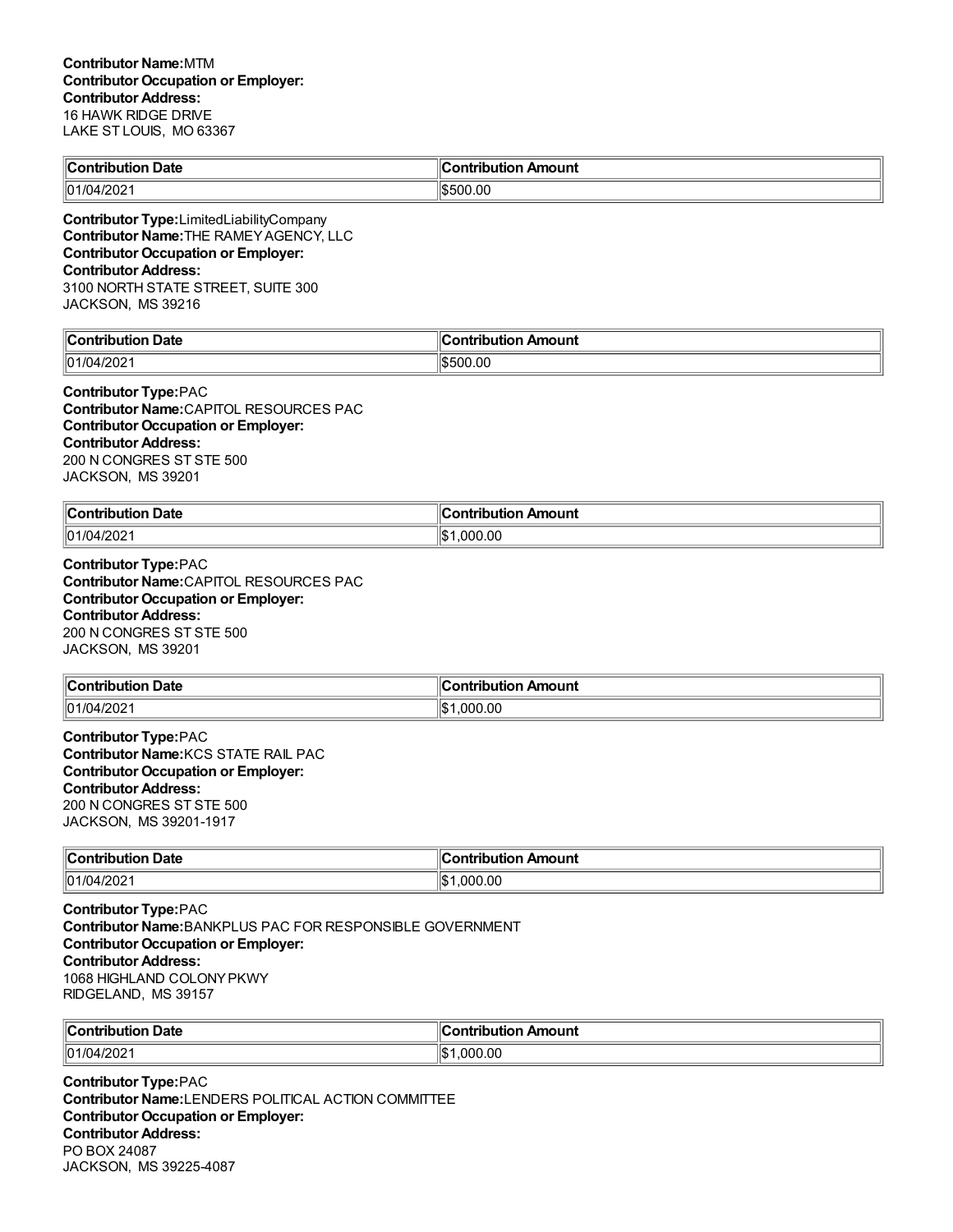| ∥Cont       | . .         |
|-------------|-------------|
| <b>Date</b> | ontribution |
| tribution   | า Amount    |
| 01/04       | 00.ر        |
| פחמו        | 500         |
| 17 LUZ      | ъ.          |

**Contributor Type:**PAC **Contributor Name:**MISS LIFE UNDER POLITICAL ACTION **Contributor Occupation or Employer: Contributor Address:** 5475 EXECUTIVE PLACE JACKSON, MS 39206

| ∥Cor<br><b>Date</b><br>.<br>oution<br>_______ | . .<br>Amount<br><b>⊿ontributior</b><br>$\sim$ $\sim$ $\sim$ $\sim$ $\sim$ $\sim$ |
|-----------------------------------------------|-----------------------------------------------------------------------------------|
| 01/04/2021                                    | 0.000.00<br>ıъ                                                                    |

**Contributor Type:**Individual **Contributor Name:**JOE FRANK SANDERSON JR **Contributor Occupation or Employer:**SANDERSON FARMS CHAIRMAN AND CEO **Contributor Address:** PO BOX 988 LAUREL, MS 39441-0988

| ∣∣ี<br>Date<br>. | dC<br>\mount<br>-----<br>. |
|------------------|----------------------------|
| 01/04            | .000.00                    |
| ″/20∠            | ıα                         |
| _____            | ы.                         |

**Contributor Type:**Individual **Contributor Name:**ANNA G STROBLE **Contributor Occupation or Employer:**WATKINS EAGER ATTORNEY **Contributor Address:** 804 STEEL'S PT MADISON, MS 39110

| <b>Contribution Date</b> | . .<br>ır<br>∶ontribution Amount |
|--------------------------|----------------------------------|
| $  01/04/202 \rangle$    | l\$<br>.500.00                   |

**Contributor Type:**Individual **Contributor Name:**JAMES A HURT **Contributor Occupation or Employer:**UMMC ORTHOPAEDICS SURGEON **Contributor Address:** 107 FREELAND LANE CLINTON, MS 39056

| ⊪∩<br>Date<br>--<br>.      | ``antoin die -<br>122112<br>nount |
|----------------------------|-----------------------------------|
| 101/<br>∩י∩<br>171<br>ZUZ. | 00.00                             |

**Contributor Type:**Individual **Contributor Name:**STEPHEN N. FORBES **Contributor Occupation or Employer:**HORNE LLP MANAGING PARTNER **Contributor Address:** 112 LAIRD AVE MADISON, MS 39110

| ∥Coi<br>Date<br>----<br>. | <b>\moun\</b>                             |
|---------------------------|-------------------------------------------|
| 01/04<br>מחמו<br>11 LUZ   | 16 <sub>m</sub><br>.00<br><br>$\sim$<br>ш |

**Contributor Type:**Individual **Contributor Name:**JAMES P HEILBRON **Contributor Occupation or Employer:**ALABAMA POWER SENIOR VP **Contributor Address:** 4429 BOULDER LAKE CIRCLE VESTAVIA HILLS, AL 35242

| <b>Contribution Date</b> | ∥Contribution Amount |
|--------------------------|----------------------|
| 01/04/2021               | 750.00               |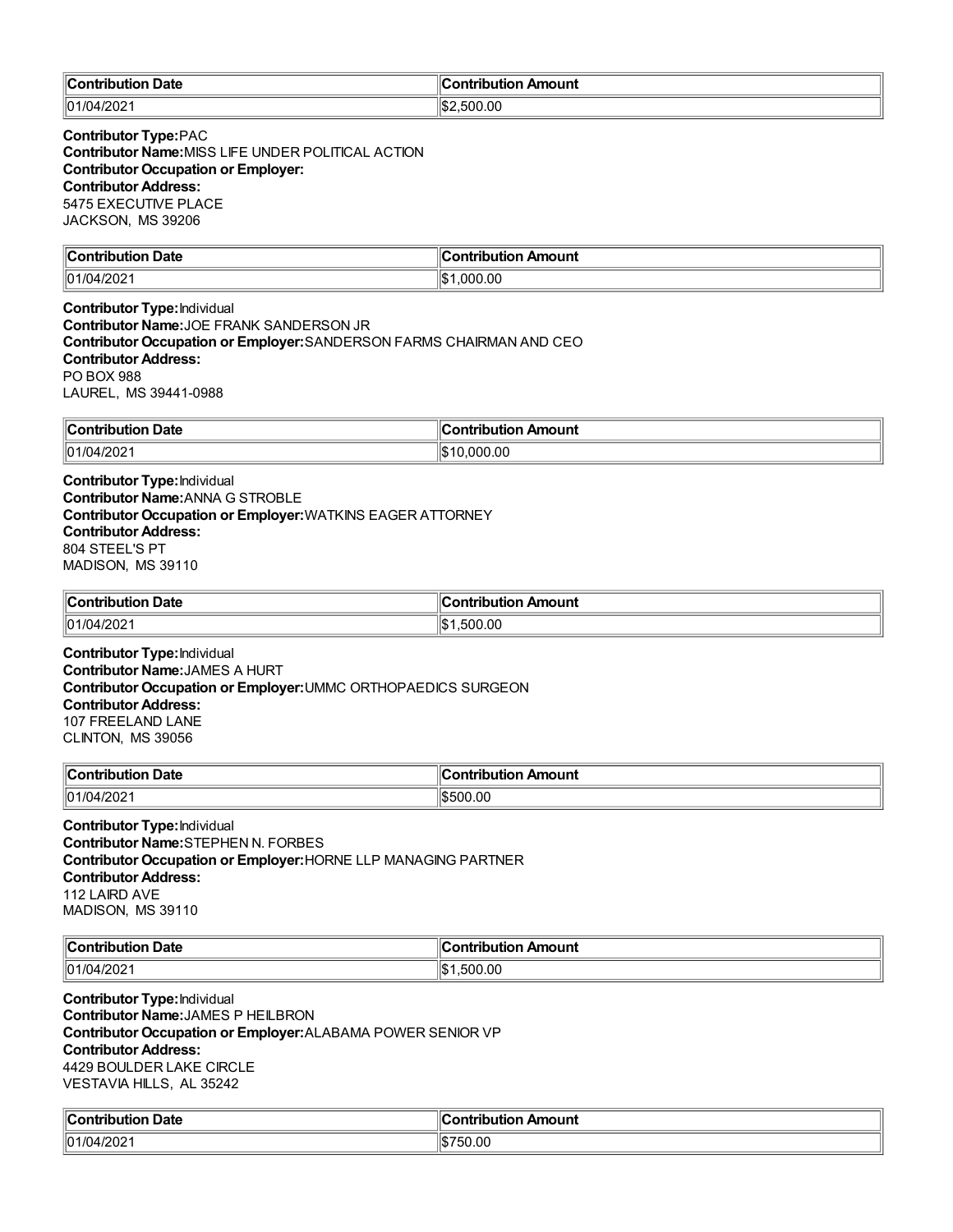| ⊩∩<br><b>Date</b><br>wila unia w | <b>Amount</b><br>`antrihutian |
|----------------------------------|-------------------------------|
| 01/04<br>ഗററ<br>472 U Z          | 0.00                          |

### **Contributor Type:**Individual **Contributor Name:**MOSES H. FEAGIN **Contributor Occupation or Employer:**MISSISSIPPIPOWER VP EXTERNAL AFFAIRS **Contributor Address:** 2019 MARISOL CT BILOXI, MS 39531

| <b>Contribution Date</b> | Contribution Amount   |
|--------------------------|-----------------------|
| 01/04/2021               | 750.00<br>۱σ۲۰<br>۱۰D |

**Contributor Type:**Individual **Contributor Name:**ANTHONYL WILSON **Contributor Occupation or Employer:**MISSISSIPPIPOWER CEO **Contributor Address:** 2992 WEST BEACH BLVD GULFPORT, MS 39501

| $\sim$ ontribus. |      |
|------------------|------|
| Date             | ioun |
| .                |      |
| 101/04           | 0.00 |
| ے∪∠″             | . די |

**Contributor Type:**Individual **Contributor Name:**FRANCETTA G FOREHAND **Contributor Occupation or Employer:**MISSISSIPPIPOWER VP CUSTOMER SERVICE & OPERATIONS **Contributor Address:** 8 OLD OAK LANE GULFPORT, MS 39503

| $\ $ Contribution<br><b>Date</b> | ---------<br>.<br>Amount<br>וטו |
|----------------------------------|---------------------------------|
| $\parallel$ 01/04/2021           | 50.00                           |

**Contributor Type:**Corporation **Contributor Name:**KOCH INDUSTRIES, INC. **Contributor Occupation or Employer: Contributor Address:** 4111 EAST 37TH ST NORTH WICHITA, KS 67220

| ∥Conti<br>Date<br>. | Amount<br>`ontribution |
|---------------------|------------------------|
| 01/04/202           | 50.00<br>⊣১১7<br>וומו  |

**Contributor Type:**LimitedLiabilityCompany **Contributor Name:**HELENA AGRI-ENTERPRISES, LLC **Contributor Occupation or Employer: Contributor Address:** 225 SCHILLING BLVD., SUITE 300 COLLIERVILLE, TN 38017

| ∥Contribut<br>Date<br>.<br>ribution | ، ا<br>Amount<br><b>Ontributior</b> |
|-------------------------------------|-------------------------------------|
| 01/04                               | .000.00                             |
| 1/202                               | '\$∥                                |

**Contributor Type:**PAC **Contributor Name:**REYNOLDS AMERICAN INC. POLITICAL ACTION COMMITTEE **Contributor Occupation or Employer: Contributor Address:** P. O. BOX 718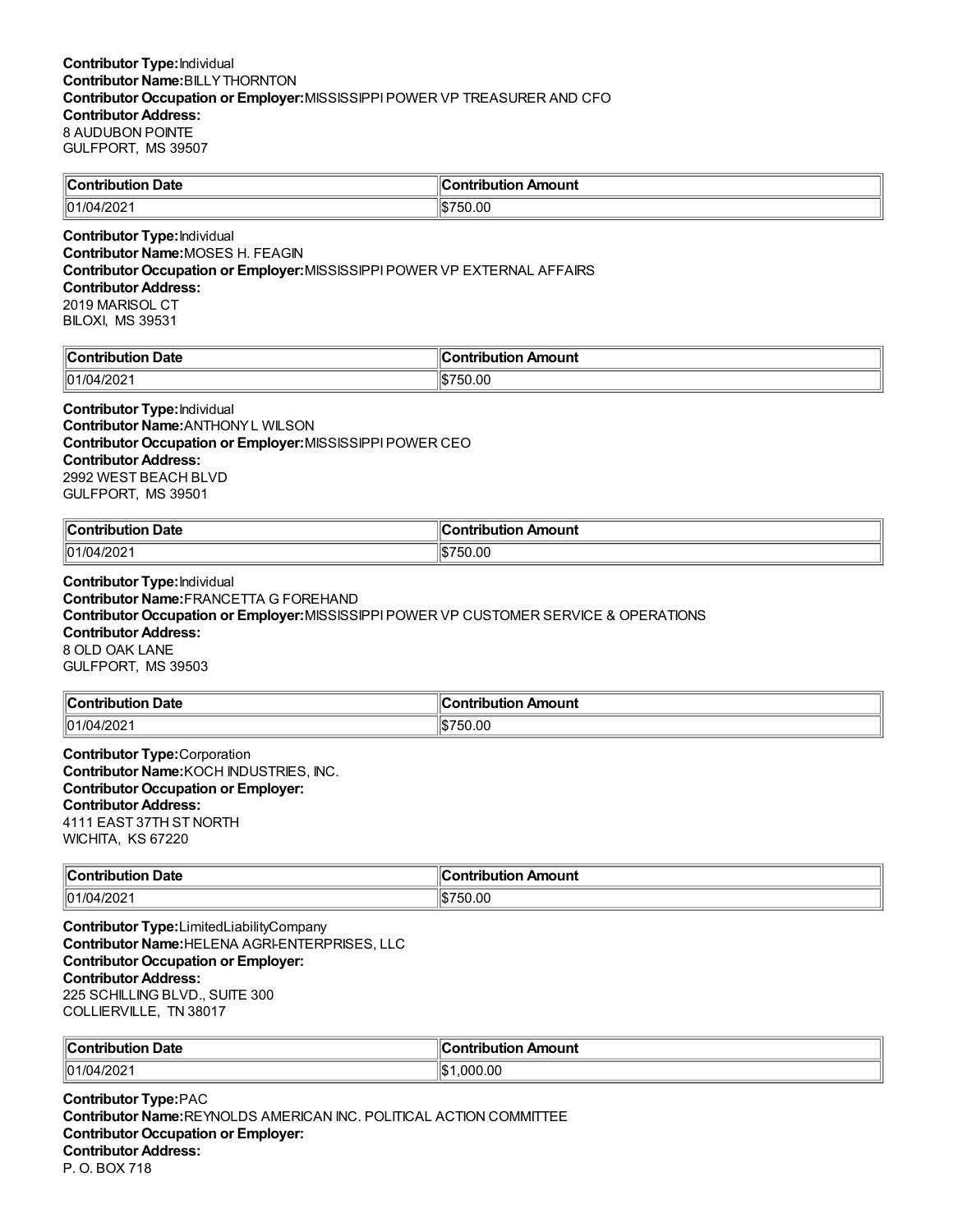| $\mathbb{I}$ C<br><b>Date</b><br>``∩ntrih⊔t⊾ | Amount<br><b>CONTRIBUTION</b> |
|----------------------------------------------|-------------------------------|
| $ 01/04/202\rangle$                          | .000.00<br>⊪^<br>IФ           |

# **Contributor Type:**PAC

**Contributor Name:**MOLINA HEALTHCARE, INC. POLITICAL ACTION COMMITTEE **Contributor Occupation or Employer: Contributor Address:** 200 OCEANGATE, SUITE 100 LONG BEACH, CA 90802

| llC.           |              |
|----------------|--------------|
| <b>Date</b>    | Amount       |
| . :ontributior | 'antrihutian |
|                | .            |
| 01/04/202      | 000.00       |
|                | 'IS.         |

### **Contributor Type:**Partnership **Contributor Name:**PLAINS MARKETING, L.P. **Contributor Occupation or Employer: Contributor Address:** P.O. BOX 4648 HOUSTON, TX 77210-4648

| <b>Contribution</b> | `ontribut.                         |
|---------------------|------------------------------------|
| <b>Date</b>         | Amount                             |
| . .                 | ---                                |
|                     | $\sim$ $\sim$ $\sim$ $\sim$ $\sim$ |
| ll01/04/2021        | 500.00;                            |
|                     | וו והאוו                           |

## **Contributor Type:**PAC **Contributor Name:**COMCAST CORPORATION & NBCUNIVERSAL POLITICAL ACTION COMMITTEE **Contributor Occupation or Employer: Contributor Address:** 1701 JFK BOULEVARD PHILADELPHIA, PA 19103

| $\infty$ ontribution<br>Date<br>. | ontribut.<br>Amount<br>. |
|-----------------------------------|--------------------------|
| $\parallel$ 01/04/202             | 00.00. .                 |
|                                   | . I W                    |

**Contributor Type:**Corporation **Contributor Name:**AMR HOLDCO, INC. **Contributor Occupation or Employer: Contributor Address:** 6363 S FIDDLERS GREEN CIR. 14 FLOOR GREENWOOD VILLAGE, CO 80111

| $\ $ Contribution      | Amount            |
|------------------------|-------------------|
| Date                   | ution             |
| $ -$                   | .                 |
|                        |                   |
| $\parallel$ 01/04/2021 | 0.00<br>nnn<br>ıъ |

**Contributor Type:**Individual **Contributor Name:**WALTER HELMS BOONE ESQ **Contributor Occupation or Employer:**BALCH & BINGHAM ATTORNEY **Contributor Address:** 1305 BELVOIR PL JACKSON, MS 39202

| ∥Coı    | ır       |
|---------|----------|
| ⊦ Date  | ı Amount |
| .       | .        |
| ли.     | .        |
| 01/05/2 | .00      |
| F/222   | nne      |
| $20$ ∠  | I\$      |

**Contributor Type:**PAC **Contributor Name:**CHECKSMART FINANCIAL LLC PAC **Contributor Occupation or Employer: Contributor Address:** 6785 BOBCAT WAYSUITE 200 DUBLIN, OH 43016

| $\epsilon$<br>Date<br>`ontribution_ | <b>Contribution Amount</b> |
|-------------------------------------|----------------------------|
| 101/0<br>7/202'                     | .000.00<br>ᡰ᠊<br>154       |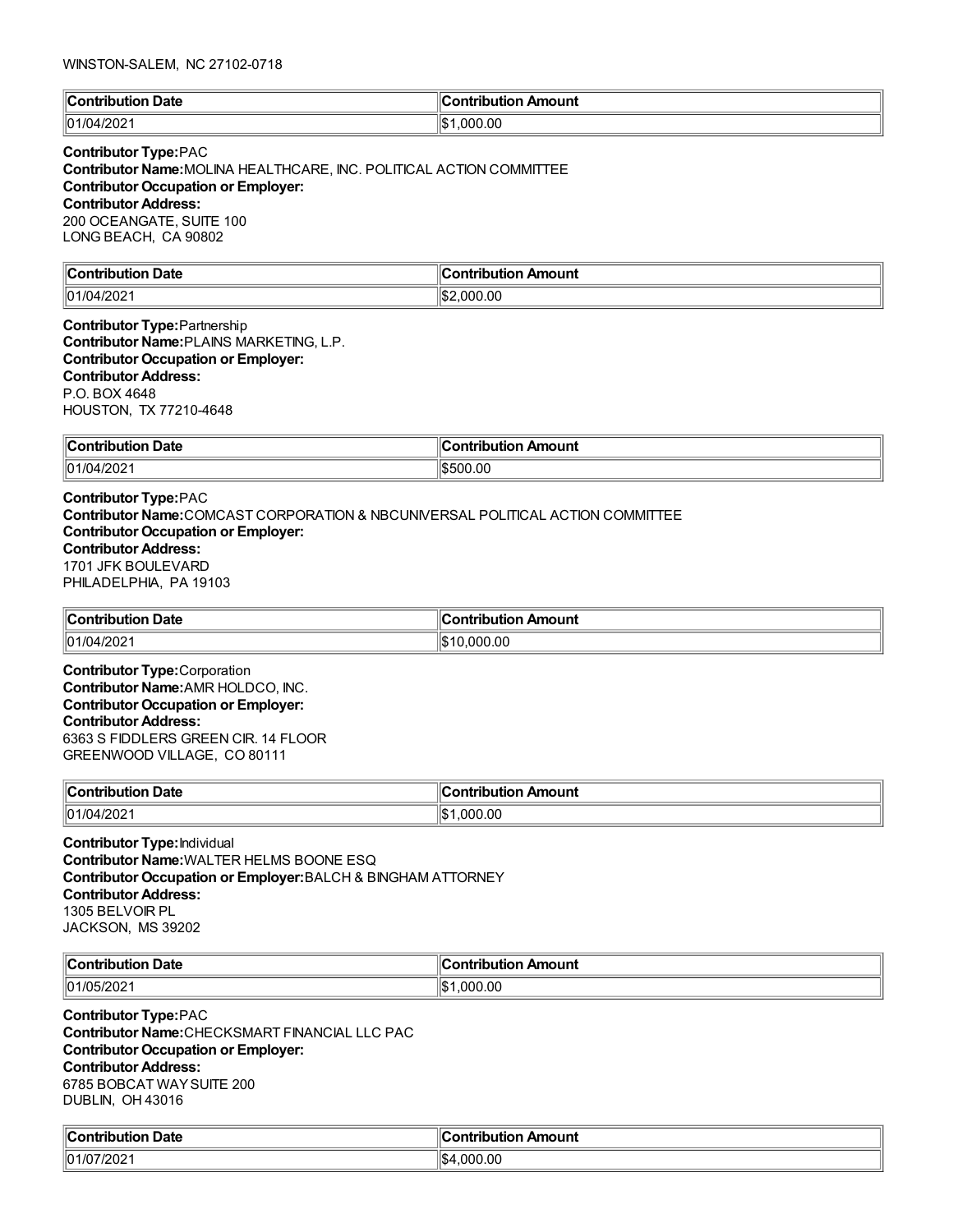### **Contributor Type:**PAC **Contributor Name:**GENERAL MOTORS COMPANYPOLITICAL ACTION COMMITTEE **Contributor Occupation or Employer: Contributor Address:** 25 MASSACHUSETTS AVENUE, NW SUITE 400 WASHINGTON, DC 20001

| <b>Contribution Date</b> | Contribution Amount?  |
|--------------------------|-----------------------|
| 01/07/2021               | $\frac{1}{2}2.000.00$ |
|                          |                       |

**Contributor Type:**LimitedLiabilityCompany **Contributor Name:**COMMUNITYCHOICE FINANCIAL **Contributor Occupation or Employer: Contributor Address:** 5165 EMERALD PARKWAY, SUITE 100 DUBLIN, OH 43017

| $\mathbb{I}$ C<br><b>Date</b><br>----- | Amount<br>----          |
|----------------------------------------|-------------------------|
| $\parallel$ 01/C<br>∠∪∠                | ۱I¢<br>.00<br>nnı<br>ыn |

**Contributor Type:**Corporation **Contributor Name:**VISION RESEARCH CORPORATION **Contributor Occupation or Employer: Contributor Address:** 211 SUMMIT PARKWAY, SUITE 105 BIRMINGHAM, AL 35209

| ∥Cor<br>ontribution Date | Amount<br>----<br>$\ldots$ on $\ldots$<br>tion<br>IDUU |
|--------------------------|--------------------------------------------------------|
| 101/07/2021              | ∥\$∶<br>.000.00                                        |

**Contributor Type:**Other **Contributor Name:**THE CHICKASAW NATION **Contributor Occupation or Employer: Contributor Address:** 2020 LONNIE ABBOTT BLVD ADA, OK 74820

| $\ $ Contribution | Amount       |
|-------------------|--------------|
| → Date            | .ontribution |
| 01/07/202         | \$500.00     |

**Contributor Type:**Other **Contributor Name:**NATIONAL ASSOCIATION OF CHAIN DRUG STORES **Contributor Occupation or Employer:**N/A **Contributor Address:** 1776 WILSON BLVD., SUITE 200 ARLINGTON, VA 22209

| $\ $ Contribution<br>Date<br>. | Amount<br>.<br>ш<br>ורזו |
|--------------------------------|--------------------------|
| 01/28/202                      | 500.00<br>$\sqrt{2}$     |

**Contributor Type:**Corporation **Contributor Name:**NOVARTIS FRA OPS **Contributor Occupation or Employer:**N/A **Contributor Address:** ONE HEALTH PLAZA EAST HANOVER, NJ 07936

| ∣∣ี            | ontribution                  |
|----------------|------------------------------|
| <b>Date</b>    | າ Amount                     |
| ∴⊸ontribu+i∽   | ∪onti                        |
| 03/1<br>19/202 | $\sim$<br>.000<br>′8∖<br>.ut |

**Contributor Type:**LimitedLiabilityCompany **Contributor Name:**TRILOGYMEDICAL RESOURCES LLC **Contributor Occupation or Employer: Contributor Address:** 952 GREEN MEADOW RD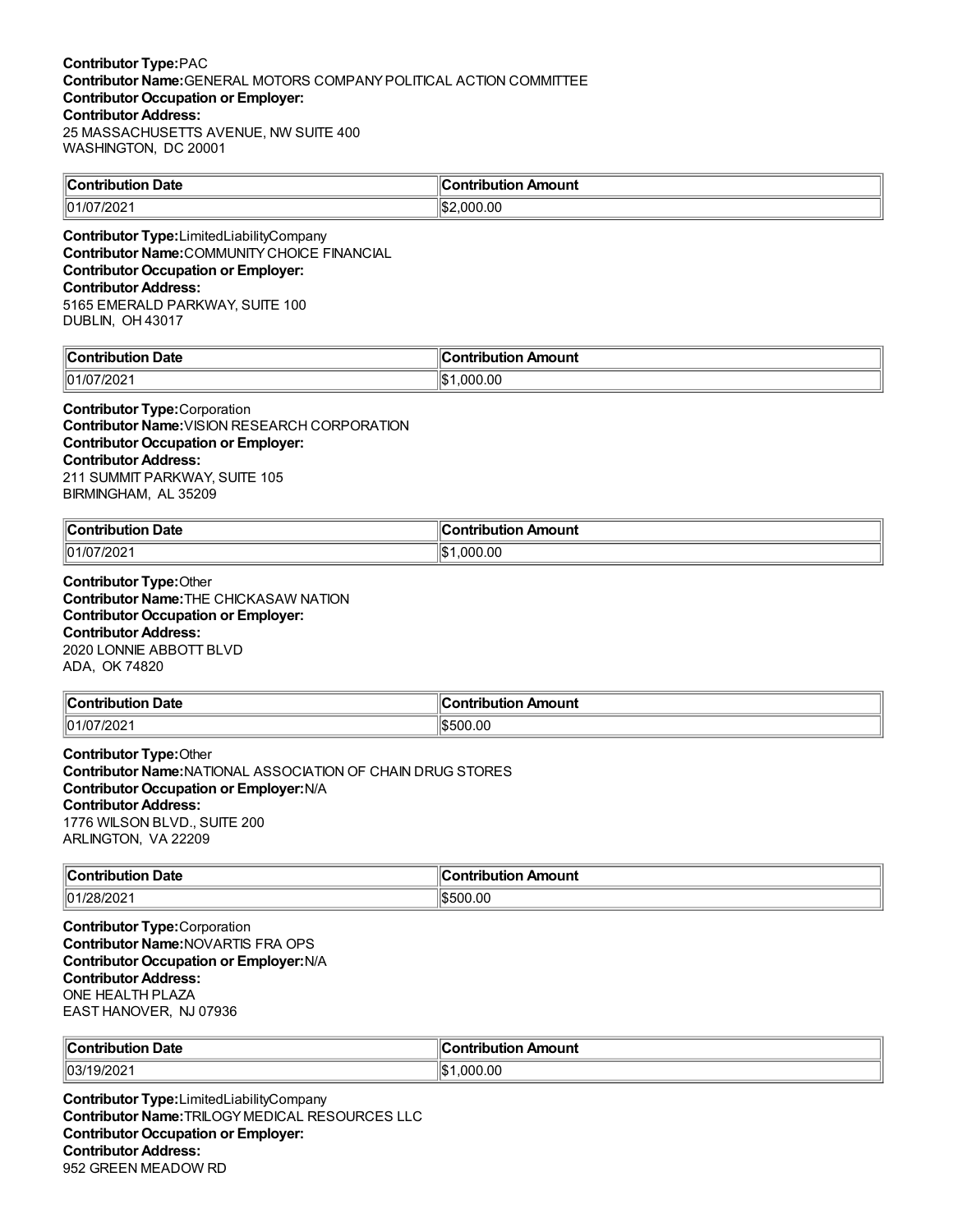### BAYST. LOUIS, MS 39520

| $\mathbb{R}$<br>Date<br>:ontributio<br>10 m<br>. | Amount<br><b>Contribution</b> |
|--------------------------------------------------|-------------------------------|
| 106/02                                           | .000.00                       |
| 2/202                                            | 川むに                           |

# **Contributor Type:**Individual

**Contributor Name:**JOHN D WIEBMER **Contributor Occupation or Employer:**HANCOCK COUNTYCDF CHAIRMAN **Contributor Address:** 306 HANCOCK ST BAYST LOUIS, MS 39520-4312

| ∜Со.<br>. Date<br><b>ALCOHOL:</b><br>.<br><b>IDULIOI</b> | วทtribution Amount |
|----------------------------------------------------------|--------------------|
| 06/<br>LUL                                               | 250.00             |

### **Contributor Type:**Individual **Contributor Name:**LETITIA HAAS WILLIAMS **Contributor Occupation or Employer:**HANCOCK COUNTYCHAMBER EXECUTIVE DIRECTOR **Contributor Address:** 517 SUNSET DRIVE BAYST LOUIS, MS 39520

| ∥Con<br>Date<br>.<br>.<br>1010 | Amount<br>.<br>---<br>. ID |
|--------------------------------|----------------------------|
| $ 06/0^{\circ} $               | .00                        |
| "                              | ١đ                         |
| 14 U 4                         | J L                        |

**Contributor Type:**Individual **Contributor Name:**MICHAEL D. CURE **Contributor Occupation or Employer:**CURE LAND COMPANYPRESIDENT **Contributor Address:** 106 YARBROUGH PLACE WAVELAND, MS 39576

| ∥Coı<br><b>ontribution Date</b> | <br>n Amount<br><b>Contribution</b> |
|---------------------------------|-------------------------------------|
| 106/02/2021                     | 000.00. ا<br>ıъ                     |

**Contributor Type:**Individual **Contributor Name:**ROBERT R. KANE **Contributor Occupation or Employer:**JOHN MCDONALD REALTYBROKER ASSOCIATE **Contributor Address:** 202 S. TOULME ST. BAYSAINT LOUIS, MS 39520

| llCo⊫        | Amount                  |
|--------------|-------------------------|
| Date         | .                       |
| .            | ---                     |
| .            |                         |
| 06/0;<br>ZUZ | ∥¢<br>00. (<br>nn<br>ιω |

**Contributor Type:**Individual **Contributor Name:**JOHN REGAN KANE **Contributor Occupation or Employer:**JOHN MCDONALD REALTYBROKER **Contributor Address:** 504 NORTH BEACH BLVD BAYSAINT LOUIS, MS 39520

| ∥Coı<br>∣ Date | .IC<br>Amount<br>.<br>. |
|----------------|-------------------------|
| 106/C<br>2UZ   | .00<br>nnr<br>I\$       |

**Contributor Type:**Individual **Contributor Name:**DOUGLAS J. PAULSON **Contributor Occupation or Employer:**SYNCOM SPACE SERVICES PRESIDENT AND GM **Contributor Address:** 372 WINCHESTER CIRCLE MANDEVILLE, LA 70448-1936

| <b>Contribution Date</b> | Contribution Amount |
|--------------------------|---------------------|
| $ 06/02/202\rangle$      | \$500.00            |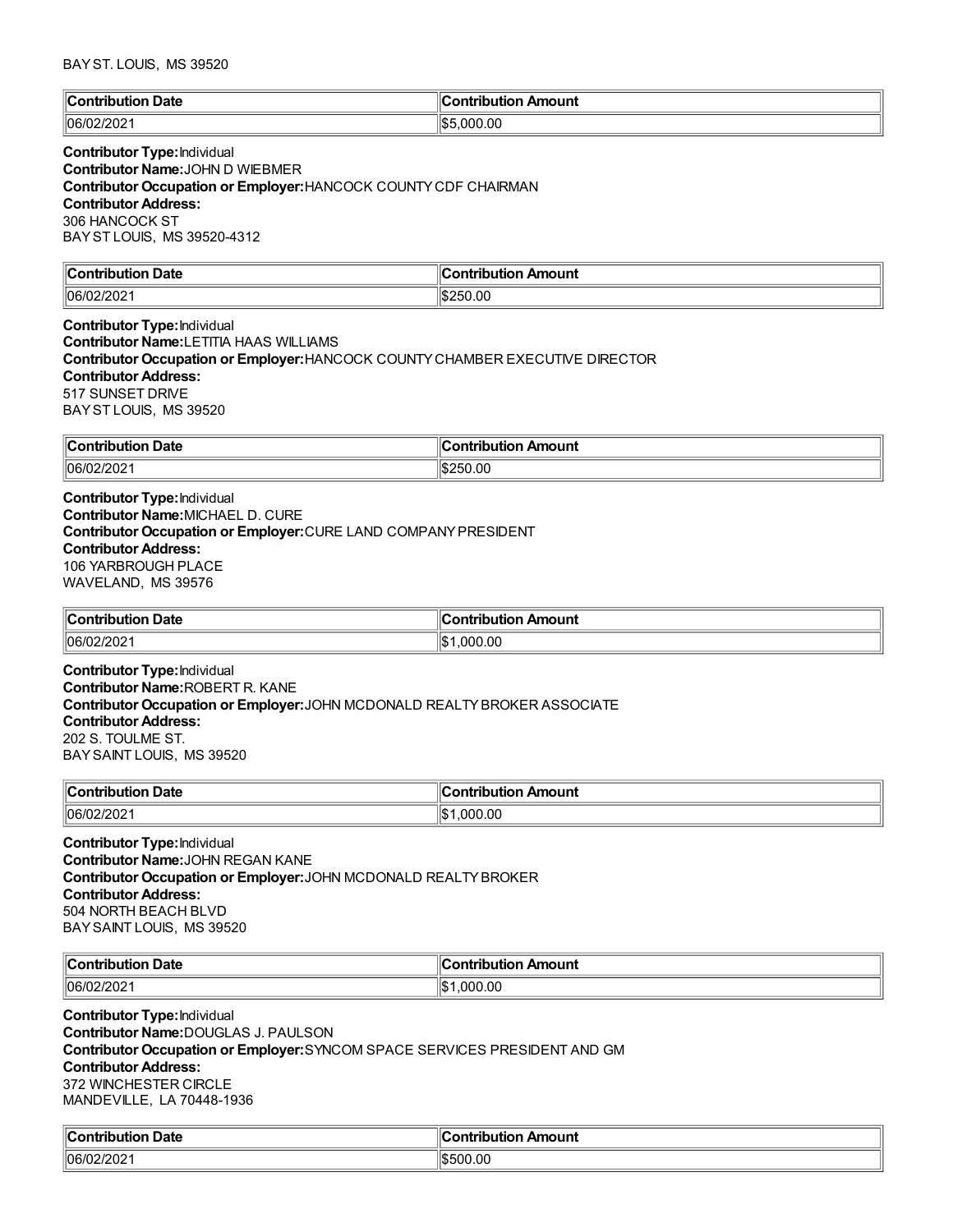| a Amount |
|----------|
|          |
|          |

**Contributor Type:**Individual **Contributor Name:**J. ALVIN TRICHE, JR. **Contributor Occupation or Employer:**HART AND TRICHE LLC PRINCIPAL **Contributor Address:** 1070 HIGHWAY90 BAYSAINT LOUIS, MS 39520

| $\mathbb{C}$<br>Jate<br>∴~~<br>ш | `ontribut<br>Amount<br>---- |
|----------------------------------|-----------------------------|
| $\parallel$ 06/0<br>- UZ         | .00<br>۱¢<br>noo<br>۱JD     |

**Contributor Type:**Individual **Contributor Name:**SAMANTHA MC RANEY **Contributor Occupation or Employer:**BROADCAST JOURNALIST RETIRED **Contributor Address:** 308 MAIN STREET BAYST. LOUIS, MS 39520

| <b>Contribution Date</b> | Contribution Amount |
|--------------------------|---------------------|
| 06/02/202                | 1\$250.00           |

**Contributor Type:**LimitedLiabilityCompany **Contributor Name:**POMES SEAFOOD LLC **Contributor Occupation or Employer: Contributor Address:** 42090 DOWNEYRD SLIDELL, LA 70461

| ∥Con'<br>Date<br>mila mina w<br>mr | Amount<br>.<br>⊔ti∩n |
|------------------------------------|----------------------|
| 06/02<br>רחריו<br>72 U Z           | \$500.00             |

**Contributor Type:**Corporation **Contributor Name:**GOODNIGHT TERMINAL SERVICES, INC. **Contributor Occupation or Employer: Contributor Address:** P.O. BOX 3657 BAYST. LOUIS, MS 39521-3657

| $\mathsf{C}$ ontribution<br>Date | <b>\mouni</b><br>.<br>---- |
|----------------------------------|----------------------------|
| 106/C                            | ⊪c                         |
| ∠∪∠                              | റവ                         |
|                                  | ا سا                       |

**Contributor Type:**LimitedLiabilityCompany **Contributor Name:**LOUISIANA COASTAL MANAGEMENT LLC **Contributor Occupation or Employer: Contributor Address:** 5208 MAGAZINE ST #219 NEW ORLEANS, LA 70115-1846

| <sup>∖</sup> Cont.<br><br>tributior،<br>Date | Amount<br>.<br>.          |
|----------------------------------------------|---------------------------|
| 06/2<br>. 20<br>412 U Z                      | 000<br>⊪ດ∾<br>'.UU<br>הוו |

**Contributor Type:**Individual **Contributor Name:**JOHN SCIALDONE **Contributor Occupation or Employer:**SCIALDONE LAW FIRM, PLLC ATTORNEY **Contributor Address:** PO BOX 4080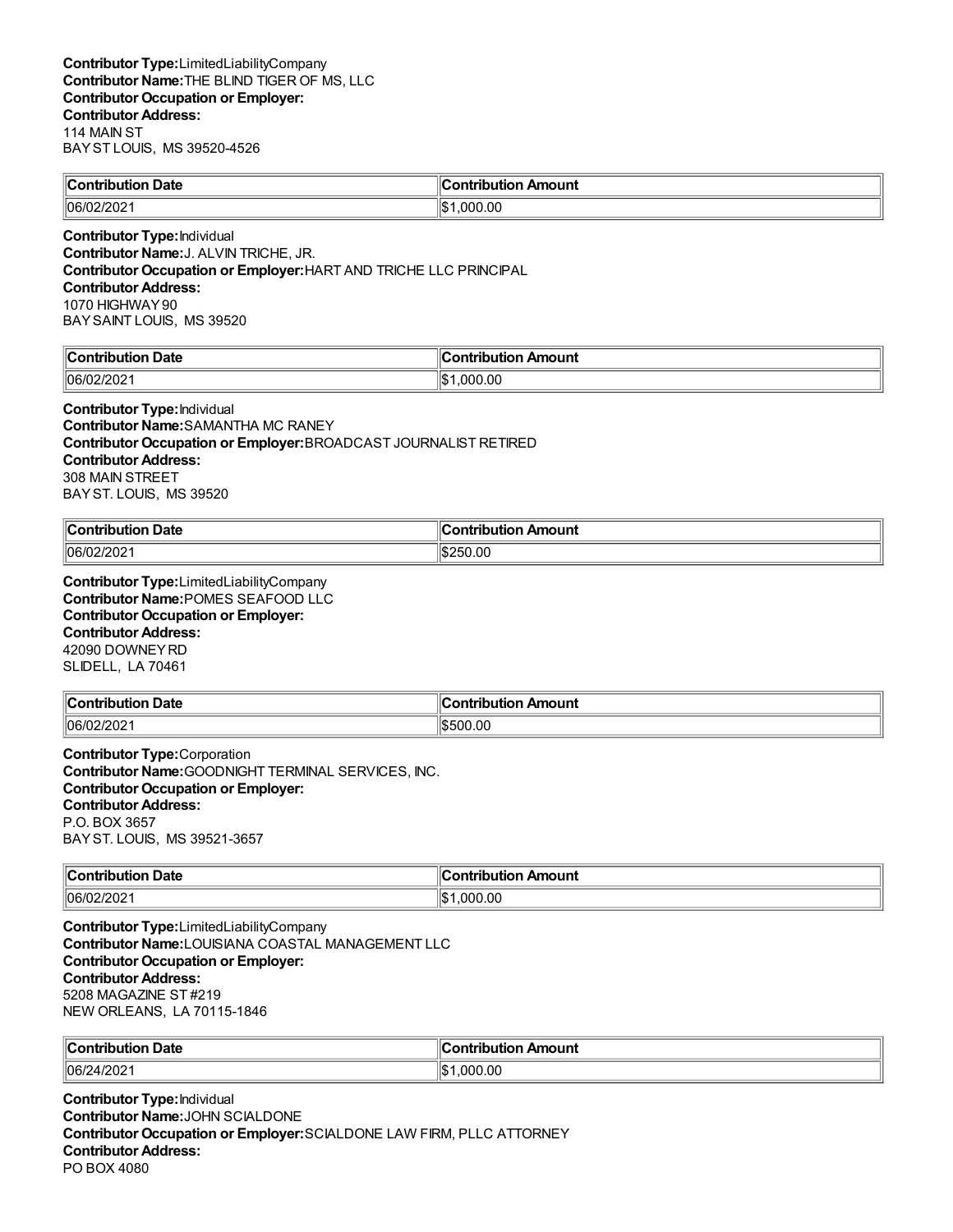| <b>Contribution Date</b> | Contribution Amount |
|--------------------------|---------------------|
| 107/22/2021              | \$500.00            |

### **Contributor Type:**PAC

**Contributor Name:**MISSISSIPPIDENTAL POLITICAL ACTION COMMITTEE **Contributor Occupation or Employer: Contributor Address:** 439 B KATHERINE DRIVE FLOWOOD, MS 39232-9781

| llC                         |                                        |
|-----------------------------|----------------------------------------|
| <b>Date</b>                 | `ontribution                           |
| ™ih⊔ti⊾                     | <b>\mount</b>                          |
|                             |                                        |
| $\parallel$ 08/ $\sim$<br>ີ | ۱¢۱<br>,000.00<br>ьn.<br>$\sim$ $\sim$ |

**Contributor Type:**Individual **Contributor Name:**LARRYJ PRATT JR **Contributor Occupation or Employer:**FIRST PHARMACYSERVICES CEO **Contributor Address:** 4886 MALONE RD OLIVE BRANCH, MS 38654

| -<br><b>Contribution</b><br><b>Date</b><br>`ion.<br>$ -$ | Amount<br>ontribut.<br>. |
|----------------------------------------------------------|--------------------------|
| ll09/24/2021                                             | 500.00<br>וו והאוו       |

# **Contributor Type:**PAC **Contributor Name:**MISSISSIPPIHOSPITALITYAND RESTAURANT ASSOCIATION PAC **Contributor Occupation or Employer: Contributor Address:** 11 NORTHTOWN DRIVE SUITE 125 JACKSON, MS 39211

| ∥Con<br>Date<br>mila mina w<br>TIDUUON | Contribution Amount   |
|----------------------------------------|-----------------------|
| $\parallel$ 09/2<br>- UZ               | $\sim$<br>'ነሱ.<br>റററ |

**Contributor Type:**Corporation **Contributor Name:**SOUTHERN FARM BUREAU CASUALTYINSURANCE COMPANY **Contributor Occupation or Employer: Contributor Address:** PO BOX 1972 JACKSON, MS 39215-1972

| $^{\circ}$ Contribution | Amount                                    |
|-------------------------|-------------------------------------------|
| Date                    | ntribut.                                  |
| nouuv                   | .                                         |
|                         | $\sim$ $\sim$ $\sim$ $\sim$ $\sim$ $\sim$ |
| 09/28/202               | \$500.00                                  |

### **Contributor Type:**PAC **Contributor Name:**MACPAC MISS. ASPHALT CONTRACTOR POLITICAL ACTION COMMITTEE **Contributor Occupation or Employer: Contributor Address:** 711 N. PRESIDENT ST. JACKSON, MS 39205-0904

| $\ $ Contribution<br>Date | <br>n Amount<br>ontribution |
|---------------------------|-----------------------------|
| $\sim$ 1000               | .00                         |
| 09/                       | იიი                         |
| _∪∠                       | ۱Ъ                          |

**Contributor Type:**Other **Contributor Name:**JACKSON STATE UNIVERSITY **Contributor Occupation or Employer: Contributor Address:** 1400 JOHN R. LYNCH STREET JACKSON, MS 39217

| $\mathbb{C}$<br>Date<br>∴~~<br>trihi ition | Amount<br>`ontribut<br>--- |
|--------------------------------------------|----------------------------|
| 09/28/202                                  | ∥\$<br>.000.00             |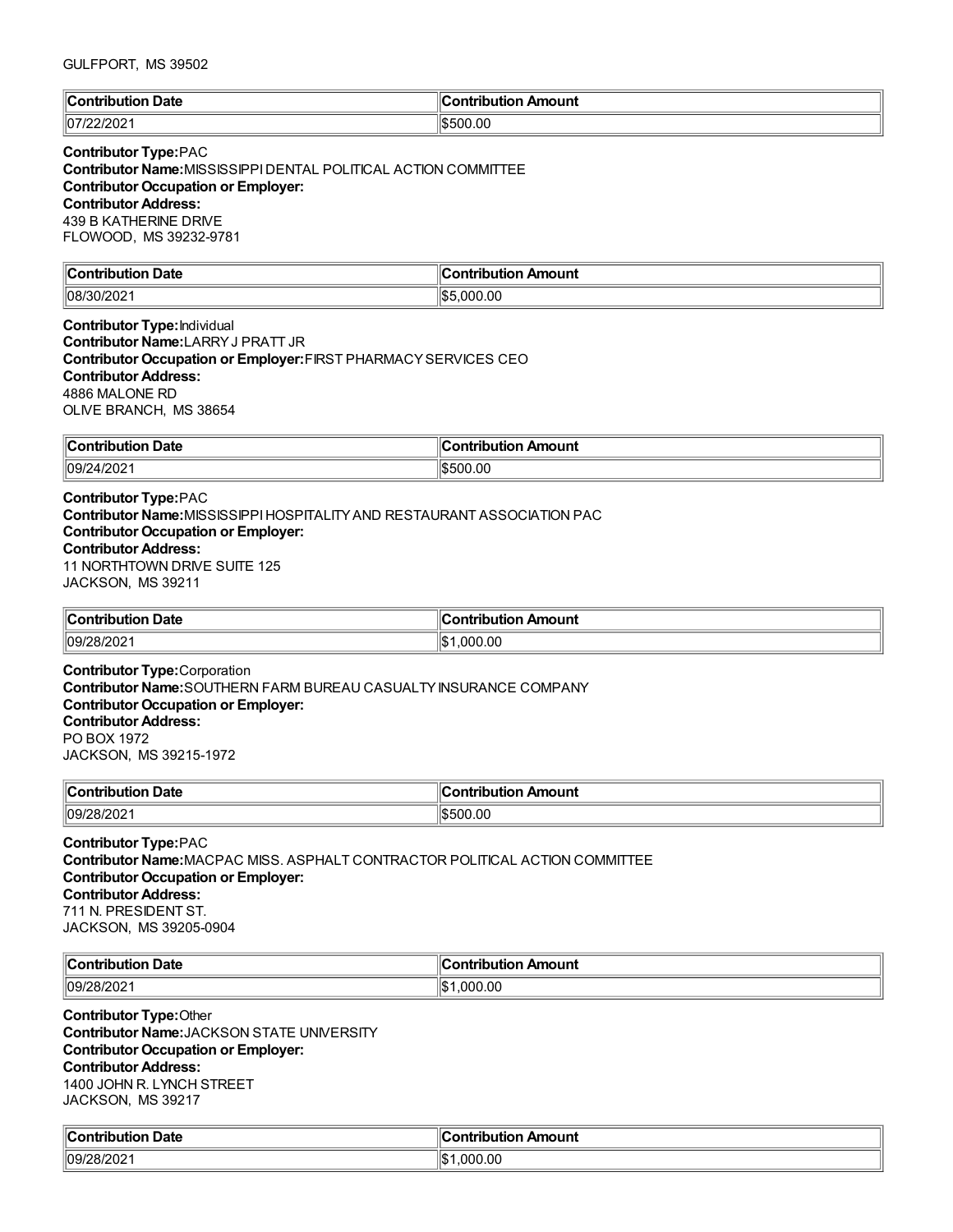| <b>Contribution Date</b>                                                                     | <b>Contribution Amount</b> |
|----------------------------------------------------------------------------------------------|----------------------------|
| 109/28/2021                                                                                  | IS1.000.00                 |
| <b>Contributor Type:</b> LimitedLiabilityCompany<br><b>Contributor Name: GULF RELAY, LLC</b> |                            |

**Contributor Occupation or Employer:**N/A **Contributor Address:** P.O. BOX 1 CLINTON, MS 39060

| ∥Сω                      | K                  |
|--------------------------|--------------------|
| Date                     |                    |
| ∴ontrih⊔r                | on Amount          |
| ----                     | -----              |
| י נ                      | ----               |
| יטו                      | וטו                |
| $\parallel$ 09/2<br>uzuz | .00<br>11\$<br>nn' |

#### **Contributor Type:**PAC

**Contributor Name:**MISSISSIPPIASSOCIATION NURSE PRACTITIONERS POLITICAL ACTION COMMITTEE **Contributor Occupation or Employer: Contributor Address:** 1888 MAIN ST, SUITE C312 MADISON, MS 39110

| <b>Date</b><br>$\ $ Contribution | . .<br>Amount<br><b>∍ontributio</b> r |
|----------------------------------|---------------------------------------|
| 09/28/202                        | 000.00. ا<br><br>ıъ                   |

# **Contributor Type:**PAC

**Contributor Name:**MISSISSIPPIVETERINARYMEDICAL ASSOC. POLITICAL ACTION COMMITTEE **Contributor Occupation or Employer: Contributor Address:** PO BOX 395 CLINTON, MS 39060

| ∥Coi           | Amount          |
|----------------|-----------------|
| <b>Date</b>    | . <b>.</b>      |
|                | ----            |
| 109/2<br>OIZUZ | .00<br>١Φ<br>30 |

# **Contributor Type:**PAC **Contributor Name:**CAPITOL RESOURCES PAC

**Contributor Occupation or Employer: Contributor Address:** 200 N CONGRESS ST STE 500 JACKSON, MS 39201

| $\ $ Contribution<br><b>Date</b>                 | งท Amount<br>a a confinente e contro<br>----<br>ndu |
|--------------------------------------------------|-----------------------------------------------------|
| $\sim$<br>  09 <sup>r</sup><br><sup>38/202</sup> | ۱I¢<br>.00<br>$\sim$<br>500<br>. L.P                |

**Contributor Type:**PAC **Contributor Name:**MISSISSIPPIREALTORS POLITICAL ACTION COMMITTEE **Contributor Occupation or Employer: Contributor Address:** P.O. BOX 321000 FLOWOOD, MS 39232

| ∣∣ี                        | ı Amount                              |
|----------------------------|---------------------------------------|
| <b>Date</b>                | ontribution                           |
| .                          | ™Jonu                                 |
| $\parallel$ 09/3<br>'0/202 | $\sim$<br>ا ۱۴۰۰<br>noo.<br>יי<br>.ut |

**Contributor Type:**Corporation **Contributor Name:**SUMMIT FINANCIAL SERVICES CORP **Contributor Occupation or Employer: Contributor Address:** 25 TOWN CENTER SQ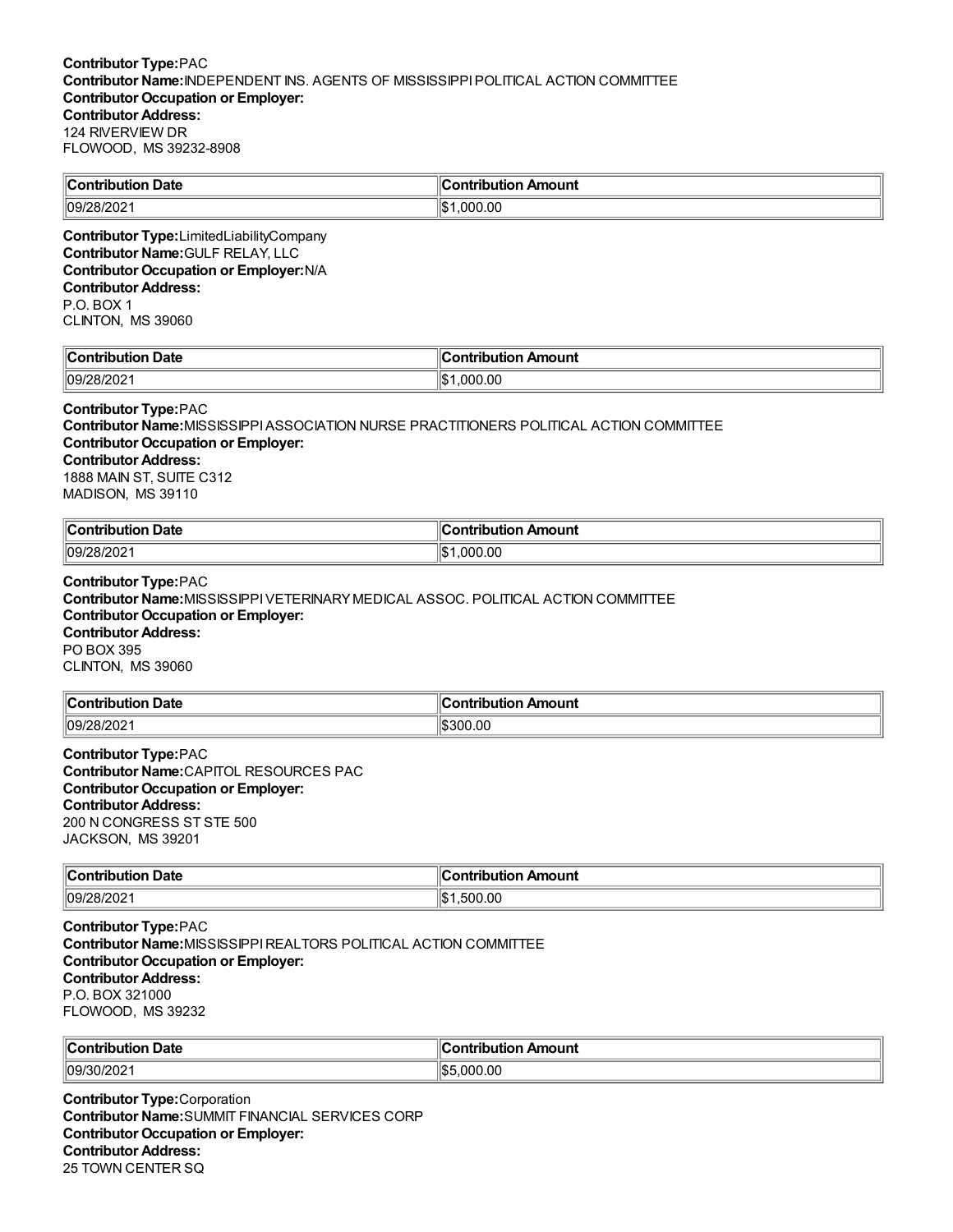| llC<br>Date<br>∴or'<br>'ibution | Amount<br><b>contribution</b> |
|---------------------------------|-------------------------------|
| 09/30/202                       | .000.00                       |
| $-$ UZUZI                       | ll¢                           |

**Contributor Type:**LimitedLiabilityCompany **Contributor Name:**REHABILITATION CENTERS, LLC **Contributor Occupation or Employer:**N/A **Contributor Address:** 100-A JADEK DRIVE, NE MAGEE, MS 39111

| llC          |                                        |
|--------------|----------------------------------------|
| <b>Date</b>  | `ontribution                           |
| ™ih⊔ti⊾      | <b>\mount</b>                          |
|              |                                        |
| 09/30<br>∸∪∠ | ۱¢۱<br>,000.00<br>ьn.<br>$\sim$ $\sim$ |

**Contributor Type:**Other **Contributor Name:**WORTH THOMAS FOUNDATION **Contributor Occupation or Employer:**N/A **Contributor Address:** P O BOX 774 JACKSON, MS 39205

| Contribution<br><b>Date</b>        | n Amount<br>ontribut.<br>. |
|------------------------------------|----------------------------|
| )/202<br>$^{\prime\prime}$ 09/30/. | \$5,000.00                 |

**Contributor Type:**PAC **Contributor Name:**MS PAWNBROKERS PAC **Contributor Occupation or Employer: Contributor Address:** 1425 TERRYRD JACKSON, MS 39204

| <b>Contribution Date</b> | ontribution Amount |
|--------------------------|--------------------|
| 10/04/2021               | 1.000.00<br>I\$    |

**Contributor Type:**PAC **Contributor Name:**MISSISSIPPIHEALTH CARE ASSOCIATION POLITICAL ACTION COMMITTEE **Contributor Occupation or Employer: Contributor Address:** 1076 HIGHLAND COLONYPKWY, STE. 125 RIDGELAND, MS 39157

| $\mathsf{C}$ ontribution<br>Date<br>nouuoi<br>שט | ำntrihut⊾<br>Amount<br>.<br>$\sim$ $\sim$ $\sim$ $\sim$ $\sim$ $\sim$ |
|--------------------------------------------------|-----------------------------------------------------------------------|
| 10/04/2021                                       | .000.00<br>س∝                                                         |

**Contributor Type:**PAC **Contributor Name:**PHRMA **Contributor Occupation or Employer: Contributor Address:** 950 F STREET NW, SUITE 300 WASHINGTON, DC 20004

| llCoi<br>Date<br>.<br>. | . 17<br>Amount<br>- -- -<br>. |
|-------------------------|-------------------------------|
| 10/05/2021/             | .00<br>1\$<br>.000            |

**Contributor Type:**LimitedLiabilityCompany **Contributor Name:**CASCIO SANFORD GOVERNMENT LAW GROUP, PLLC **Contributor Occupation or Employer:**N/A **Contributor Address:** 825 N PRESIDENT ST JACKSON, MS 39202-2561

| ∥Cω                | :ontribution     |
|--------------------|------------------|
| Contribution Date: | ribution Amount: |
| 10/1<br>12/2021    | \$500.00         |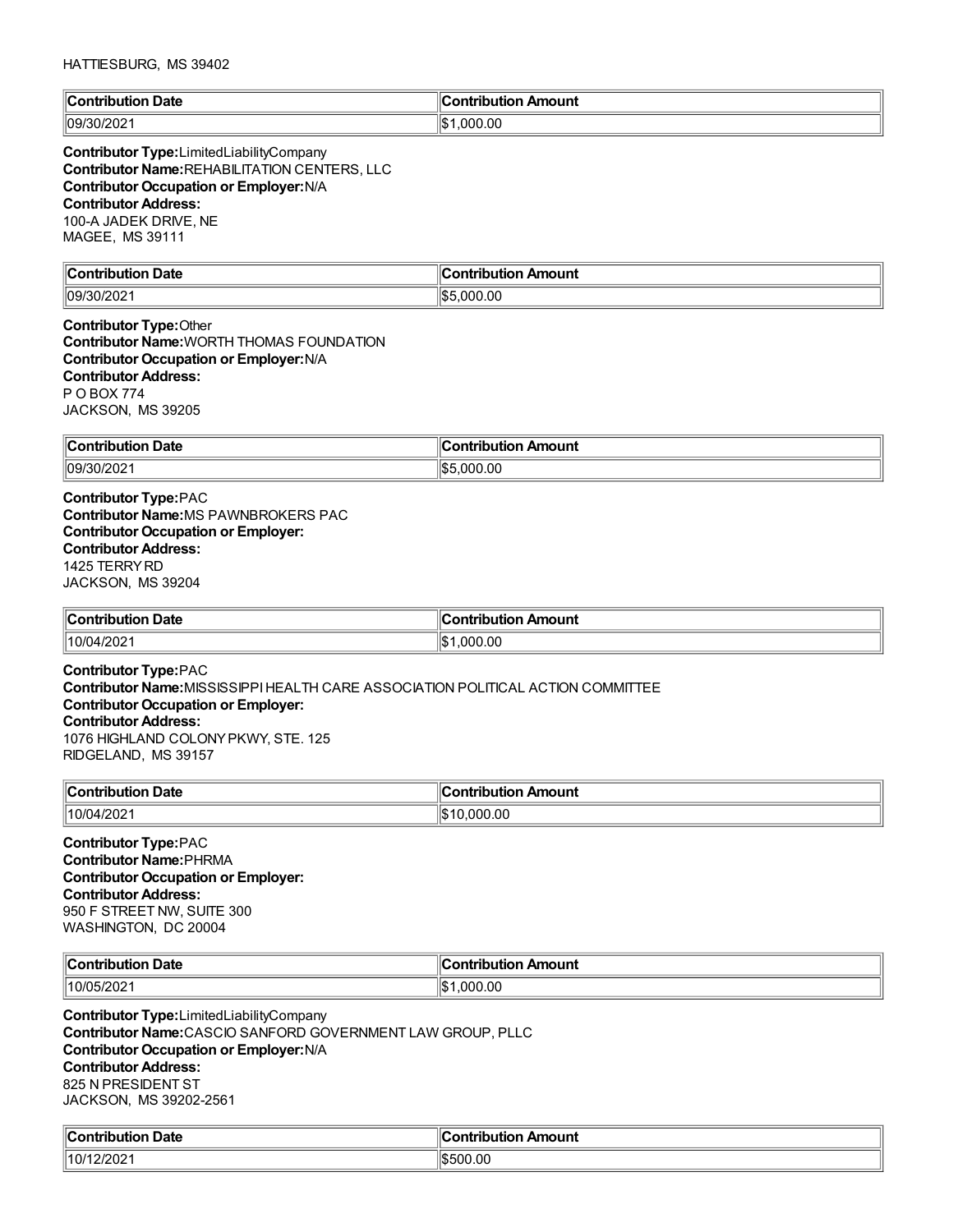| Contribution Date | ∥Contribution Amount |
|-------------------|----------------------|
| 10/12/2021        | 1.000.00             |
|                   |                      |

**Contributor Type:**Individual **Contributor Name:**WILLIE M BOZEMAN **Contributor Occupation or Employer:**WB CONSOLIDATED CONSLTANTS PRESIDENT **Contributor Address:** 121 NORTH STATE STREET JACKSON, MS 39201

| <b>Contribution Date</b> | <br>∥Contribution Amount |
|--------------------------|--------------------------|
| 2/2021<br>110/1          | .000.00                  |

**Contributor Type:**Corporation **Contributor Name:**OCEANS ACQUISITION, INC. **Contributor Occupation or Employer: Contributor Address:** 3905 HEDGCOXE RD. #250249 PLANO, TX 75025

| <b>Contribution Date</b> | <b>Contribution Amount</b> |
|--------------------------|----------------------------|
| 10/12/2021               | .000.00<br>$\mathbf{A}$    |

**Contributor Type:**LimitedLiabilityCompany **Contributor Name:**ENTERPRISE LEASING-S. CENTRAL **Contributor Occupation or Employer:**N/A **Contributor Address:** 1080 RIVER OAKS DR STE B200 FLOWOOD, MS 39232

| → Date<br>$\ $ Contribution | า Amount<br>→ntribut⊪.<br>.    |
|-----------------------------|--------------------------------|
| $\parallel$ 10/12/2021      | 1.000.00<br>$\mathbf{A}$<br>υ⊍ |

**Contributor Type:**Corporation **Contributor Name:**SAGE ADVICE INC **Contributor Occupation or Employer: Contributor Address:** PO BOX 1845 MADISON, MS 39130

| $\ $ Contribution | Amount                           |
|-------------------|----------------------------------|
| Date              | ontribution                      |
| .                 |                                  |
| 10/12/202         | 0.00<br>$\mathbf{A}$<br>nnr<br>w |

**Contributor Type:**PAC **Contributor Name:**MSW PAC **Contributor Occupation or Employer: Contributor Address:** P.O. BOX 16604 JACKSON, MS 39236

| ∥Coı          | ı                 |
|---------------|-------------------|
| Date          | nount             |
| .             |                   |
| .             |                   |
| .             |                   |
| 10/1<br>2/202 | l\$<br>.00<br>იიი |

**Contributor Type:**PAC **Contributor Name:**MMHA-PAC **Contributor Occupation or Employer: Contributor Address:** PO BOX 320369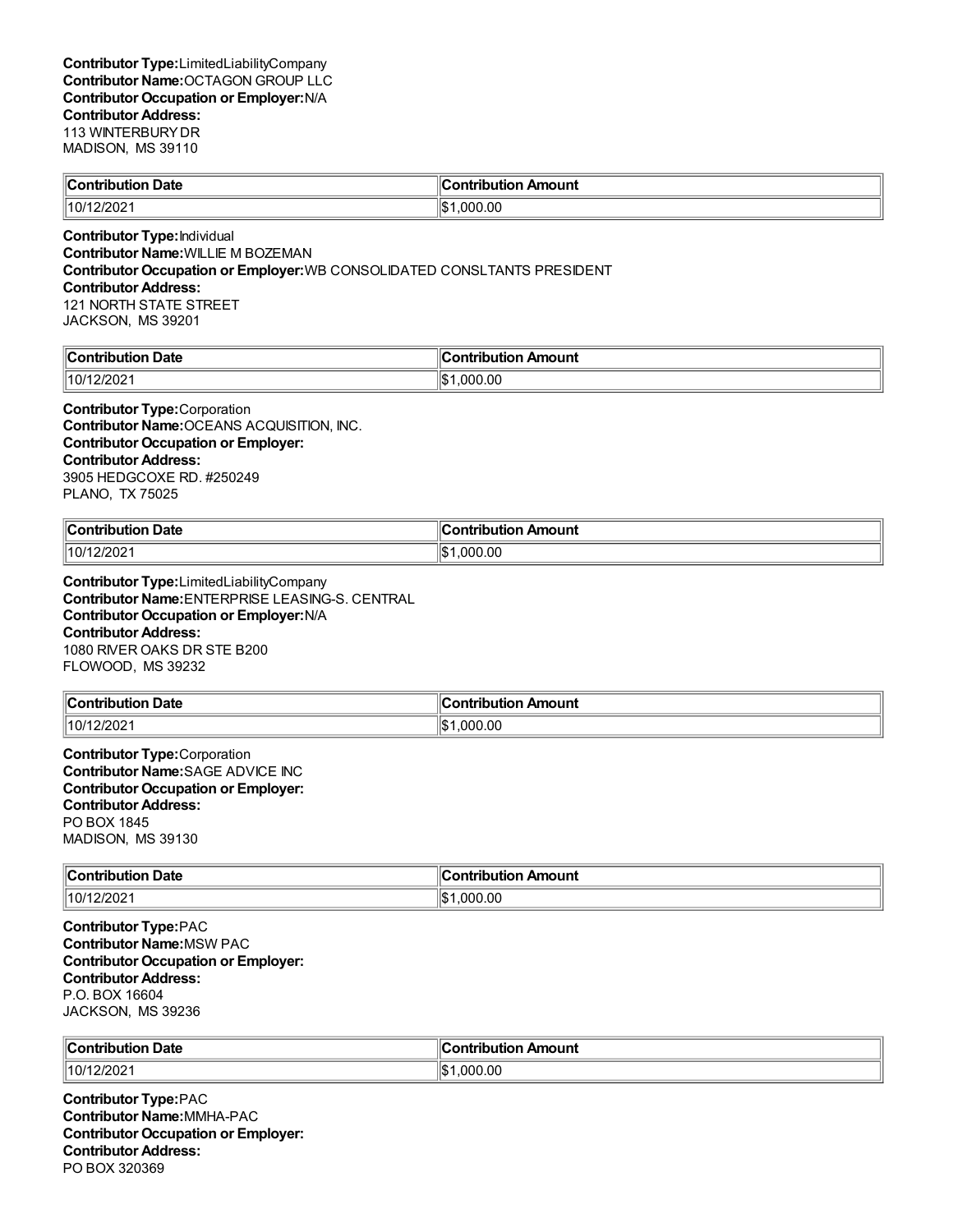### FLOWOOD, MS 39232

| llC                           | Amount         |
|-------------------------------|----------------|
| Jate                          | trihution.     |
| ാന്                           | <u>ant</u>     |
| 'ih⊔ti∩n                      | שוי            |
| .                             |                |
| 12/202 <sup>.</sup><br>  10/1 | .000.00<br>llo |

### **Contributor Type:**PAC **Contributor Name:**MISSISSIPPIPHYSICIANS P.A.C. **Contributor Occupation or Employer: Contributor Address:** 404 WEST PARKWAYPL RIDGELAND, MS 39157-6010

| <b>Contribution Date</b> | $\,$ Contribution Amount $\,$ |
|--------------------------|-------------------------------|
| 12/2021<br>10/1          | ∥\$∙<br>000.00.1              |
|                          |                               |

# **Contributor Type:**PAC **Contributor Name:**MANA PAC **Contributor Occupation or Employer: Contributor Address:** 1022 HIGHLAND COLONYPKWYSTE 101 RIDGELAND, MS 39157

| Contribution<br>Date<br>чног<br> | Amount<br>----      |
|----------------------------------|---------------------|
| 12/202<br>.10/1                  | .00<br>١\$۰<br>.500 |

# **Contributor Type:**Other **Contributor Name:**AMERICAN INSTITUTE OF ARCHITECTS MISSISSIPPICHAPTER **Contributor Occupation or Employer: Contributor Address:** 509 E CAPITOL ST JACKSON, MS 39201-2704

| <b>Contribution Date</b>                                | $\ $ Contribution Amount |
|---------------------------------------------------------|--------------------------|
| 10/12/2021                                              | \$500.00                 |
| $\sim$ $\sim$ $\sim$ $\sim$ $\sim$ $\sim$ $\sim$ $\sim$ |                          |

**Contributor Type:**PAC **Contributor Name:**MISSISSIPPIMEDICAL POLITICAL ACTION COMMITTEE-STATE **Contributor Occupation or Employer: Contributor Address:** PO BOX 2548 RIDGELAND, MS 39158

| <b>↑Date</b><br>$\ $ Contribution | า Amount<br>ntribut⊪.<br>han. |
|-----------------------------------|-------------------------------|
| 10/12/2021                        | 1\$500.00                     |

**Contributor Type:**Corporation **Contributor Name:**COPART **Contributor Occupation or Employer: Contributor Address:** 4610 WESTAMERICA DRIVE FAIRFIELD, CA 94534

| $\ $ Cont<br>Date<br>. | ı<br>Amount<br>ihution<br><b>CONTRACTOR</b> |
|------------------------|---------------------------------------------|
| פחמי                   | 00.ر                                        |
| 10/1                   | ' \$∵                                       |
| ៸∠∪∠                   | 000                                         |

**Contributor Type:**Corporation **Contributor Name:**WASTE MANAGEMENT **Contributor Occupation or Employer: Contributor Address:** P.O. BOX 3027 HOUSTON, TX 77253

| $\epsilon$<br>Date<br>`ontribution_ | ∶ontribution Amount |
|-------------------------------------|---------------------|
| 12/2021                             | .000.00             |
| 10/                                 | 11001               |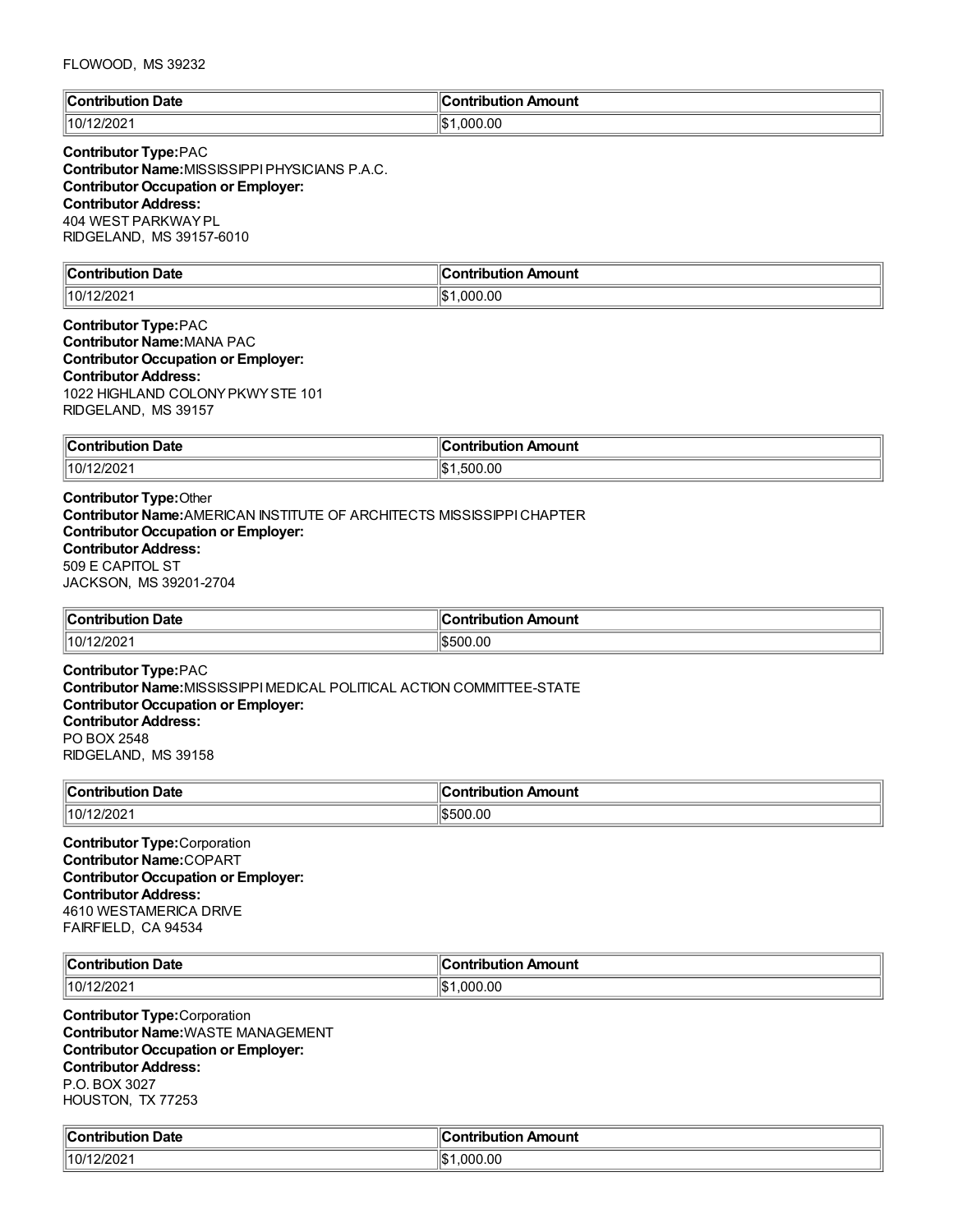| Contribution<br><b>Date</b> | antribution.<br>. Amount<br>.        |
|-----------------------------|--------------------------------------|
| 10/1<br>:/202               | ۰ ⊅اا<br>.00<br>റററ<br>. UD<br>, , , |
|                             |                                      |

**Contributor Type:**PAC **Contributor Name:**MADA AUTOPAC **Contributor Occupation or Employer: Contributor Address:** 800 WOODLANDS PKWY., STE. 100 RIDGELAND, MS 39157

| $\ $ Contribut<br>. Date<br>----<br>ΊUν<br>ப | 10<br>.<br>ution Amount<br>----<br>-on.<br>ามเ |
|----------------------------------------------|------------------------------------------------|
| 110/1                                        | ∥\$                                            |
| .2/2021                                      | .00                                            |
|                                              | nnr                                            |

# **Contributor Type:**PAC

**Contributor Name:**MISSISSIPPIPOWER COMPANYSTATE PAC **Contributor Occupation or Employer: Contributor Address:** P O BOX 4079 GULFPORT, MS 39502

| ∥Cor<br>. Date<br>ontribution<br>. | Amount<br>.<br>.<br>וסו |
|------------------------------------|-------------------------|
| 10/12/2021                         | ∥\$<br>.000.00          |

**Contributor Type:**Corporation **Contributor Name:**CORNERSTONE GOVERNMENT AFFAIRS, INC. **Contributor Occupation or Employer: Contributor Address:** 800 MAINE AVENUE, SW, 7TH FLOOR WASHINGTON, DC 20024

| ำ Date            | Amount                  |
|-------------------|-------------------------|
| $\ $ Contribution | ontributiorد.           |
| 10/12/2021        | 0.000.00<br>$H$ .<br>12 |

**Contributor Type:**LimitedLiabilityCompany **Contributor Name:**TRIBAL SOLUTIONS GROUP LLC **Contributor Occupation or Employer:**N/A **Contributor Address:** 4780 I-55 NORTH SUITE 400 JACKSON, MS 39211

| $\sim$ ontribution $\sim$<br><b>Date</b><br>. | ı<br>Amount<br>---<br>. |
|-----------------------------------------------|-------------------------|
| 2/202'                                        | ۱\$۰                    |
| 10/1.                                         | .000.00                 |

**Contributor Type:**PAC **Contributor Name:**EQUIFAX POLITICAL ACTION COMMITTEE **Contributor Occupation or Employer: Contributor Address:** 1550 PEACHTREE ST NW ATLANTA, GA 30309-2468

| ∥Contribut               | Amount                   |
|--------------------------|--------------------------|
| <b>Date</b>              | ⊞∟:∩ntrih⊞***            |
| ----                     | поі                      |
| ribution                 | 110U                     |
| $\parallel$ 10/1<br>/202 | 000<br>۱Œ<br>J.UU<br>הוו |

**Contributor Type:**PAC **Contributor Name:**MISSISSIPPIBEER DISTRIBUTORS ASSOC SIX-PAC POLITICAL ACTION COMMITTEE **Contributor Occupation or Employer: Contributor Address:** P O BOX 1132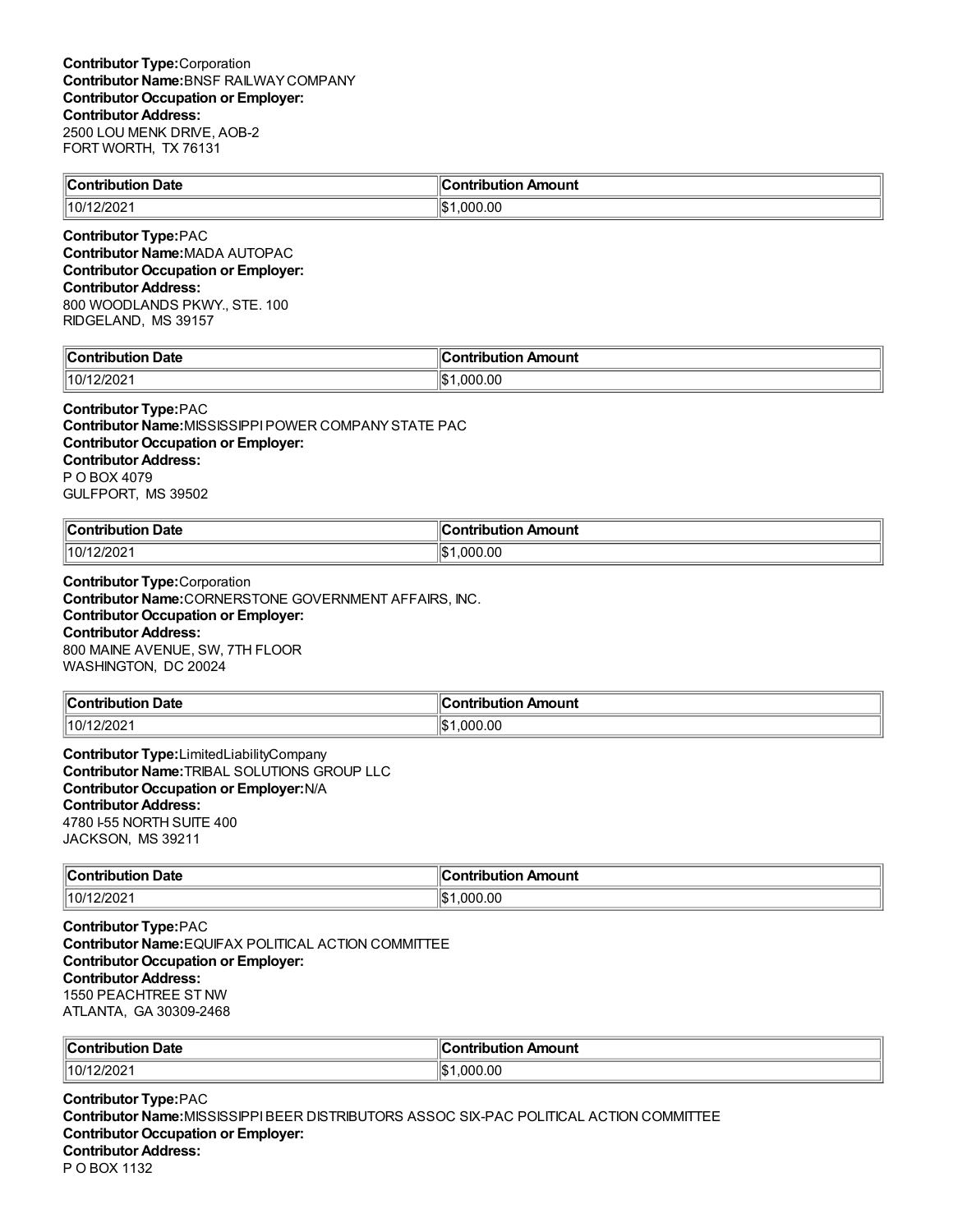| م ا              | Amount  |
|------------------|---------|
| Date             | ---     |
| `ontribi         | 'i∩n    |
| an shi asaw      | ---     |
| .                |         |
| 110/1<br>12/2021 | .000.00 |

### **Contributor Type:**Corporation **Contributor Name:**DENBURY **Contributor Occupation or Employer: Contributor Address:** 5851 LEGACYCIRCLE, SUITE 1200 PLANO, TX 75024

| llC.<br>Date<br><b>Contribution</b><br>utior<br>. | n Amount<br>----           |
|---------------------------------------------------|----------------------------|
| 10/1<br>2/2021                                    | ۱۱œ۰<br>00. (<br>იიი<br>ыJ |

**Contributor Type:**PAC **Contributor Name:**MISSISSIPPIBANKERS ASSOCIATION POLITICAL ACTION COMMITTEE STATE FUND **Contributor Occupation or Employer: Contributor Address:** P.O. BOX 1091 JACKSON, MS 39205

| ∥Con'<br><b>Date</b><br>'ihution<br>. | mount<br>.<br>---<br>$\sim$ $\sim$ $\sim$ $\sim$ $\sim$ |
|---------------------------------------|---------------------------------------------------------|
| $ 10/1^{\circ}$<br>/202               | .00<br>11.S<br>nr<br>500                                |

### **Contributor Type:**PAC **Contributor Name:**MISSISSIPPIROAD BUILDERS ASSOCIATION POLITICAL ACTION COMMITTEE **Contributor Occupation or Employer: Contributor Address:** 601 GEORGE STREET JACKSON, MS 39202-3016

| Contribution Date | ∥Contribution Amount      |
|-------------------|---------------------------|
| 10/12/2021        | $\sim$<br>:500.00<br>∠دا" |

**Contributor Type:**LimitedLiabilityCompany **Contributor Name:**SUNRAYTANNING 2 LLC PBT-2 **Contributor Occupation or Employer:**N/A **Contributor Address:** 1012 MADISON AVENUE, SUITE A MADISON, MS 39110

| $\ $ Contribution<br><b>Date</b> | ution Amount<br>.<br>IDL |
|----------------------------------|--------------------------|
| 10/1                             | .00                      |
| 12/2021                          | ١æ                       |

**Contributor Type:**LimitedLiabilityCompany **Contributor Name:**WT CONSULTANTS LLC **Contributor Occupation or Employer:**N/A **Contributor Address:** P.O. BOX 774 JACKSON, MS 39205-0774

| Date<br>$\ $ Contribution<br>$\sim$ $\sim$ $\sim$ $\sim$ $\sim$ $\sim$ $\sim$ | Amount<br>.<br>…nie"<br>וטו |
|-------------------------------------------------------------------------------|-----------------------------|
| 10/12/2021                                                                    | ∥\$<br>000.00.              |

**Contributor Type:**PAC **Contributor Name:**ECM CO-PAC **Contributor Occupation or Employer: Contributor Address:** PO BOX 3300 RIDGELAND, MS 39158

| <b>Contribution Date</b><br>$\mathbf{r}$ | $\sim$ $\sim$<br>Amount<br><b>Contribution</b> |
|------------------------------------------|------------------------------------------------|
| 12/2021<br>10/1                          | .000.00<br>۱JD                                 |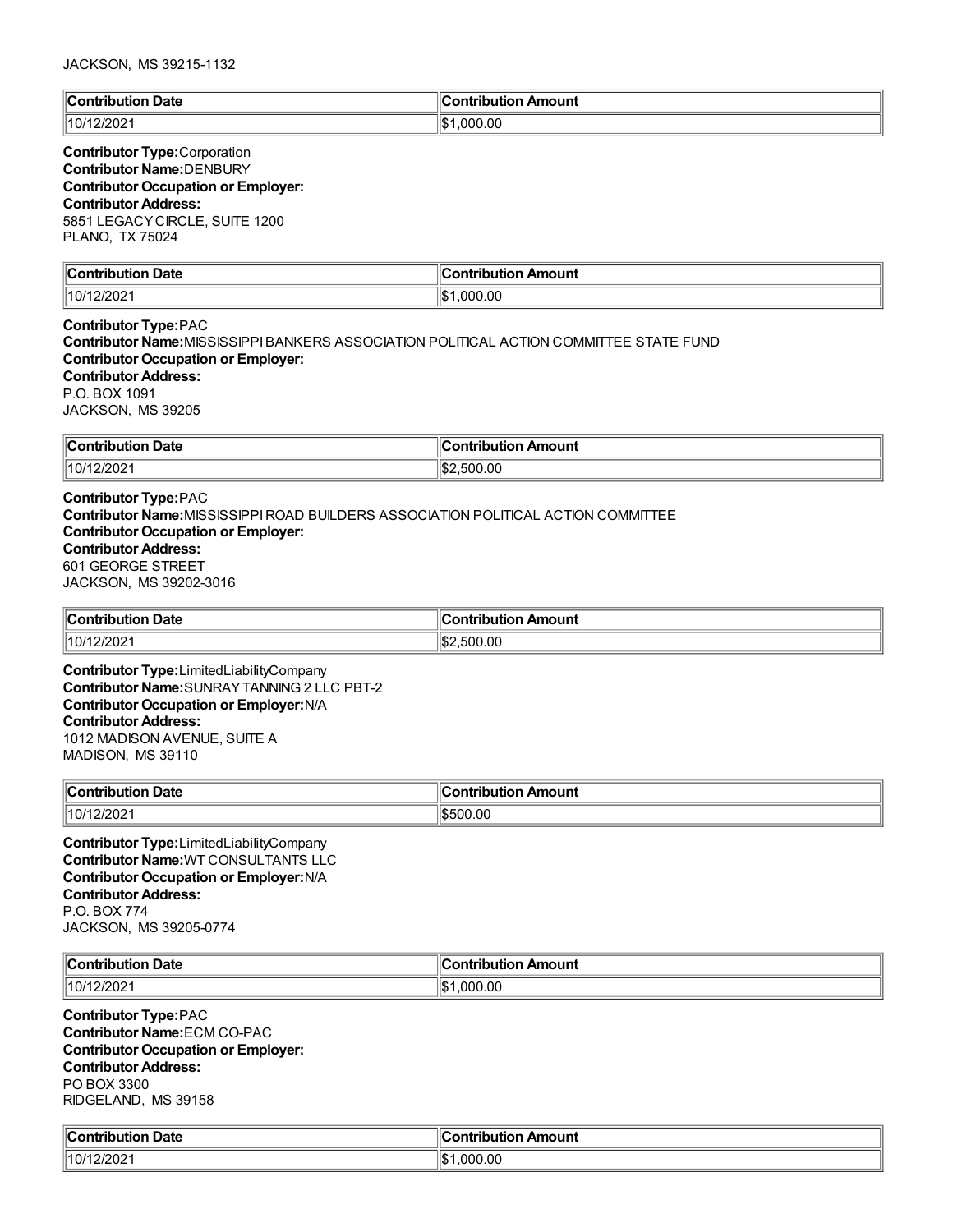| <b>Date</b><br>$\ $ Contribution | ۴<br>ı Amount<br><b>Contribution</b> |
|----------------------------------|--------------------------------------|
| 10/12/2021                       | .500.00<br>∠כ⊞                       |

**Contributor Type:**Corporation **Contributor Name:**PHILLIPS CONTRACTING CO., INC. **Contributor Occupation or Employer: Contributor Address:** 1500 MOSS STREET COLUMBUS, MS 39701

| `nni<br>Date<br>-----<br>. | K<br><b><i>COMMERCIAL CARD CARD CARD CARD CARD CARD CARD</i></b><br>Amount<br>----<br>---<br>ID |
|----------------------------|-------------------------------------------------------------------------------------------------|
| 10/                        | .00                                                                                             |
| . .                        | ∥\$                                                                                             |
| ا عن 2/2،                  | ωω                                                                                              |

**Contributor Type:**Corporation **Contributor Name:**FALCON CONTRACTING COMPANY, INC. **Contributor Occupation or Employer: Contributor Address:** 1500 MOSS STREET COLUMBUS, MS 39701

| $\mathsf{I}$<br>Date<br>. | $\sim$<br>'IOUN.<br>.    |
|---------------------------|--------------------------|
| 10/1<br>?/202             | ۱I¢<br>.00<br>റവ<br>ا سا |

**Contributor Type:**Corporation **Contributor Name:**TOMMYMORGAN, INC., REALTORS **Contributor Occupation or Employer:**N/A **Contributor Address:** 210 EAST MAIN STREET TUPELO, MS 38804

| <b>Contribution</b><br>→ Date | Amount<br>≅ntrih⊔t⊪.<br>han. |
|-------------------------------|------------------------------|
| 10/1<br>12/202                | 00. (<br>16<br>.00C          |

**Contributor Type:**PAC **Contributor Name:**TRUCK PAC **Contributor Occupation or Employer: Contributor Address:** 825 NORTH PRESIDENT STREET JACKSON, MS 39202

| $\ $ Contribution | Amount              |
|-------------------|---------------------|
| <b>Date</b>       | <u>antribu mian</u> |
| .                 |                     |
| 10/12/2021        | ∥\$<br>.000.00      |

**Contributor Type:**Corporation **Contributor Name:**MERCK SHARP & DOHME CORP. **Contributor Occupation or Employer: Contributor Address:** 2000 GALLOPING HILL ROAD, MAILSTOP K-5 2081 KENILWORTH, NJ 07033-1310

| ∥Con<br>Date<br>11<br>.<br>. | ı<br>Amount<br>------------<br>___ |
|------------------------------|------------------------------------|
| $\parallel$ 10/1<br>1202     | 1\$<br>.00<br>റററ                  |

**Contributor Type:**PAC **Contributor Name:**MOLINA HEALTHCARE, INC. POLITICAL ACTION COMMITTEE **Contributor Occupation or Employer: Contributor Address:** 200 OCEANGATE, SUITE 100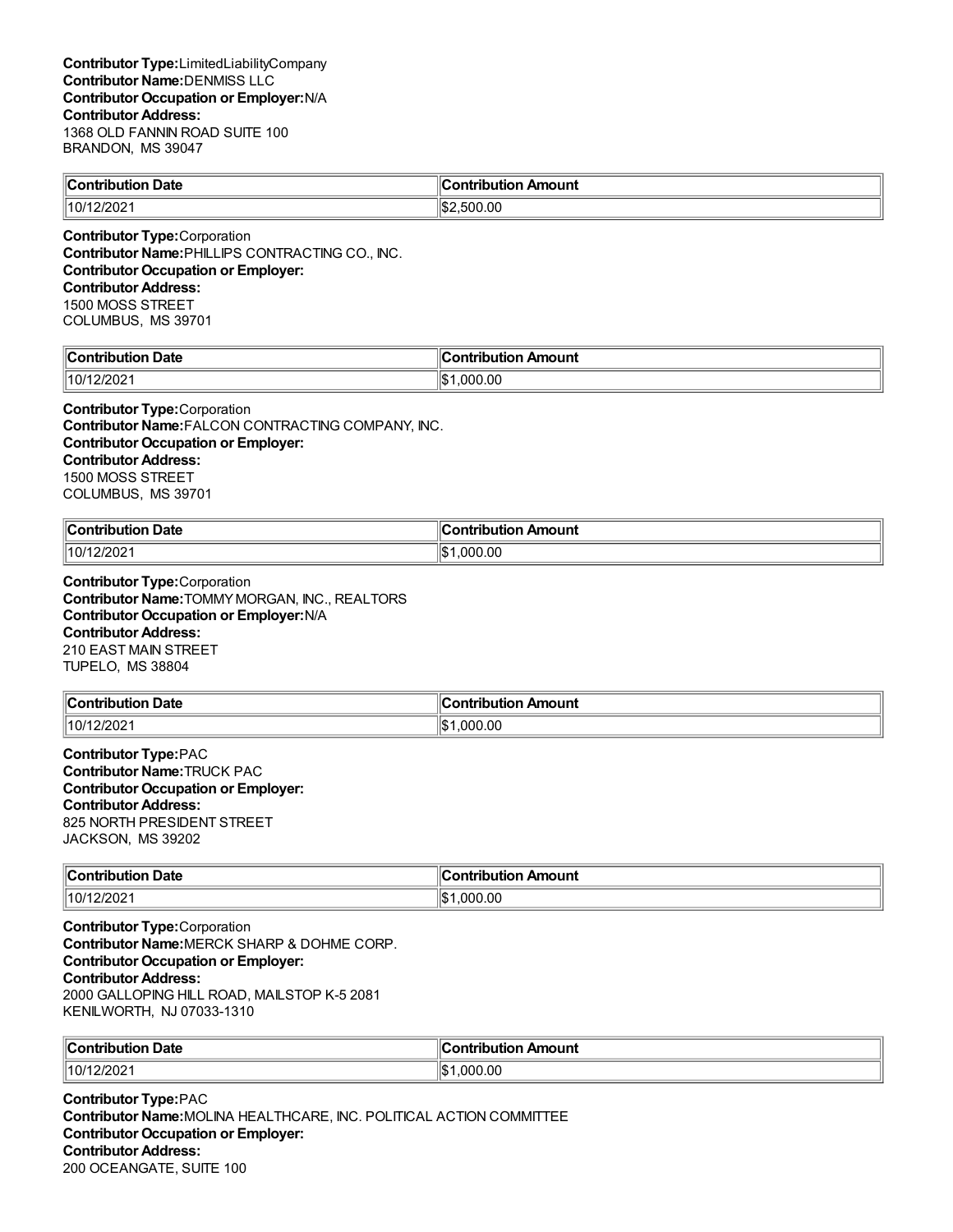| llC<br>Date<br>∴ont<br>'ibution | Amount<br><b>Contribution</b> |
|---------------------------------|-------------------------------|
| 15/202<br>110/1                 | 000.00.                       |

**Contributor Type:**Corporation **Contributor Name:**WALGREEN COMPANY **Contributor Occupation or Employer: Contributor Address:** 200 WILMONT ROAD DEERFIELD, IL 60015

| $\mathbb{I}$ C<br>Jate<br>and the properties of the state of the state of the state of the state of the state of the state of the state of the state of the state of the state of the state of the state of the state of the state of the state of the s<br>∙ıtı.<br>. | Amount<br>$\sim$ $\sim$ $\sim$ $\sim$<br>. |
|------------------------------------------------------------------------------------------------------------------------------------------------------------------------------------------------------------------------------------------------------------------------|--------------------------------------------|
| $-1000$<br>  10/1<br>I JIZUZ.                                                                                                                                                                                                                                          | ∥\$<br>.000.00                             |

**Contributor Type:**Corporation **Contributor Name:**MOLINA HEALTHCARE, INC. **Contributor Occupation or Employer: Contributor Address:** PO BOX 22819 LONG BEACH, MS 90801

| ∥Con        | <b>\mount</b>        |
|-------------|----------------------|
| Date        | . <b>.</b>           |
| ïbution     | ---                  |
| .           | .                    |
| 10/15/2021∣ | 1¢<br>.000.00<br>ل∪ا |

**Contributor Type:**LimitedLiabilityCompany **Contributor Name:**POINT ONE STRATEGIES, LLC **Contributor Occupation or Employer:**N/A **Contributor Address:** P.O. BOX 3015 JACKSON, MS 39207-3015

| $\ $ Contribution<br>Date<br>. | Amount<br>.<br>w |
|--------------------------------|------------------|
| 10/2<br>פחריו<br>1494          | .00<br>19500     |

**Contributor Type:**PAC **Contributor Name:**FRIENDS OF MISSISSIPPIHOSPITALS **Contributor Occupation or Employer: Contributor Address:** 116 WOODGREEN CROSSING MADISON, MS 39110

| $\sim$ ontribus. | Amount       |
|------------------|--------------|
| Date             | .            |
| $-$ - $  -$      | $\mathbf{A}$ |
| .                |              |
| $ 10/2^{\circ} $ | м            |
| 2/2021           | 0.0          |
|                  | . ON         |

**Contributor Type:**PAC **Contributor Name:**ENPOWER PAC **Contributor Occupation or Employer: Contributor Address:** P.O. BOX 4028 MADISON, MS 39130

| ЧC∟<br>Date<br>.                  | ``^*ribution <sub>rv</sub> …<br>Amount |
|-----------------------------------|----------------------------------------|
| ימחרונ<br>110 <sup>r</sup><br>.uz | ,000.00<br>١¢                          |

**Contributor Type:**PAC **Contributor Name:**FINANCIAL SERVICE CENTERS OF MS PAC **Contributor Occupation or Employer: Contributor Address:** PO BOX 37 FULTON, MS 38843-0037

| $\mathbb{C}$<br>Date<br>. : ontribution | Amount<br>`ontribution |
|-----------------------------------------|------------------------|
| 22/202 <sup>.</sup>                     | ∥\$                    |
| $\parallel$ 10/22                       | .000.00                |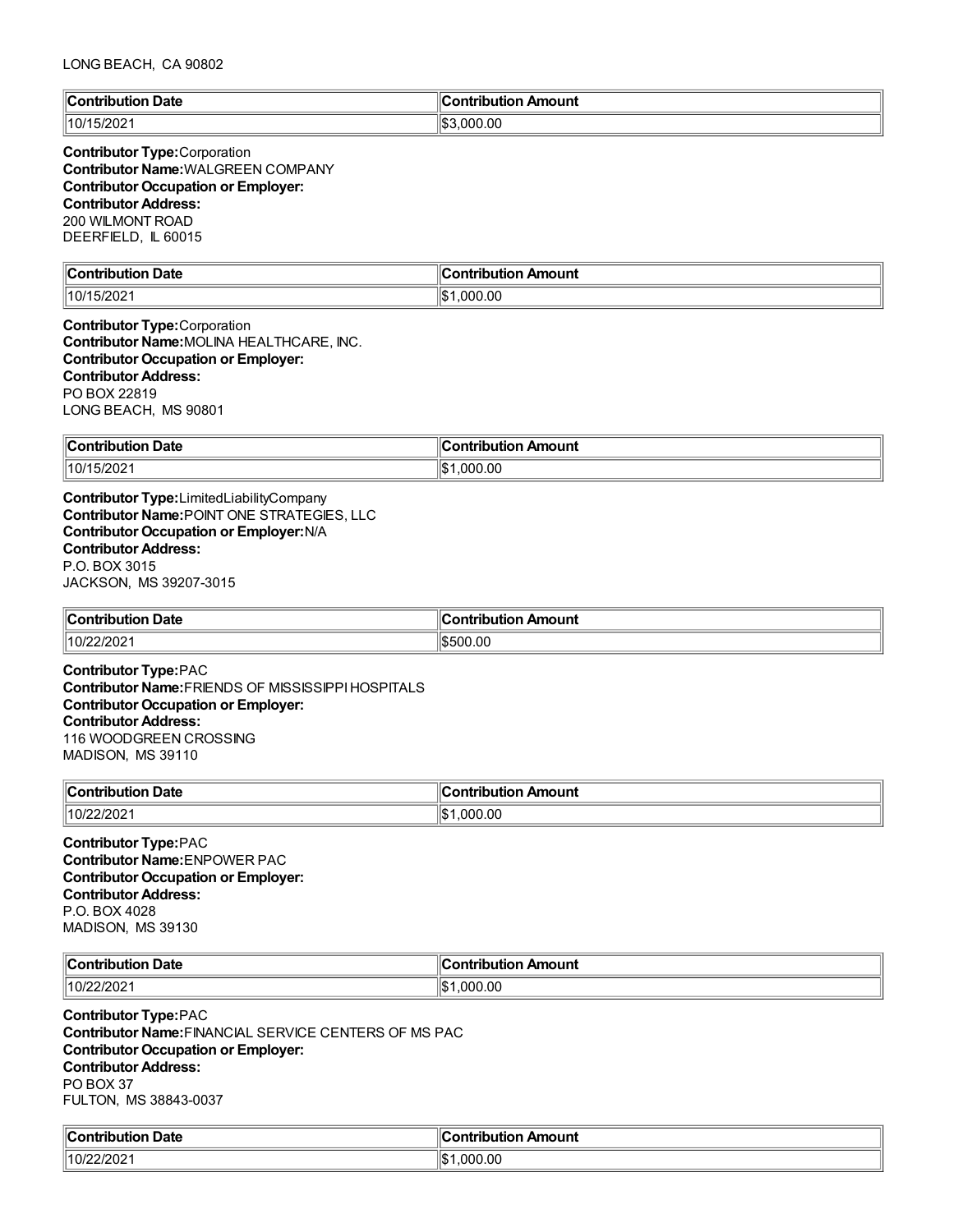| $\ $ Contribution<br><b>Date</b> | Amount<br>ihution.<br>. |
|----------------------------------|-------------------------|
| 10/22/2021                       | .000.00<br>' \$         |
|                                  |                         |

**Contributor Type:**PAC **Contributor Name:**TRUCK PAC **Contributor Occupation or Employer: Contributor Address:** 825 NORTH PRESIDENT STREET JACKSON, MS 39202

| llC<br><b>Date</b><br>∴ontrihu*<br>----<br>п. | $\mathsf{H}$<br>∩ntı<br>Amount<br>---<br> |
|-----------------------------------------------|-------------------------------------------|
| 10/22/202                                     | 11\$2<br>00.00<br><b>-00</b><br>~         |

**Contributor Type:**LimitedLiabilityCompany **Contributor Name:**BRUNINI, GRANTHAM, GROWER & HEWES, PLLC **Contributor Occupation or Employer:**N/A **Contributor Address:** P.O. DRAWER 119 JACKSON, MS 39205

| ∥Coı<br>Date<br>a mbuila mbi a m<br>. | ` ^ntrihutu<br>Amount                         |
|---------------------------------------|-----------------------------------------------|
| 10/22/2021                            | .00<br>100 <sub>5</sub><br>ໍ^^<br>٠١. .<br>ות |

**Contributor Type:**PAC **Contributor Name:**TOURISM MISSISSIPPIPAC **Contributor Occupation or Employer: Contributor Address:** 103 W WASHINGTON ST STE B6 RIDGELAND, MS 39157

| <b>Contribution Date</b> | ้วทtribution Amount |
|--------------------------|---------------------|
| 11/01/2021               | 000.00<br>1\$4      |

**Contributor Type:**PAC **Contributor Name:**BANCORPSOUTH INC POLITICAL ACTION COMMITTEE **Contributor Occupation or Employer: Contributor Address:** PO BOX 789 TUPELO, MS 38802-789

| $\ $ Cont<br>Date<br>.<br>. | Amount<br>ntrih⊔ti∩n |
|-----------------------------|----------------------|
| 1/202<br>111/01             | .000.00<br>١¢<br>υ   |

**Contributor Type:**Corporation **Contributor Name:**HANKINS, INC. **Contributor Occupation or Employer: Contributor Address:** P.O. BOX 517 RIPLEY, MS 38663

| ∥Cor<br>، Date<br>.<br>ouuo<br>. | - shuile uitie w<br>ribution Amount<br>™CON⊾ |
|----------------------------------|----------------------------------------------|
| $\parallel$ 11/05/2021           | 000.00.<br>' \$′<br>- -                      |

**Contributor Type:**PAC **Contributor Name:**CHEVRON POLICYGOVT & PUBL AFFAIRS **Contributor Occupation or Employer:**N/A **Contributor Address:** P.O. BOX 6042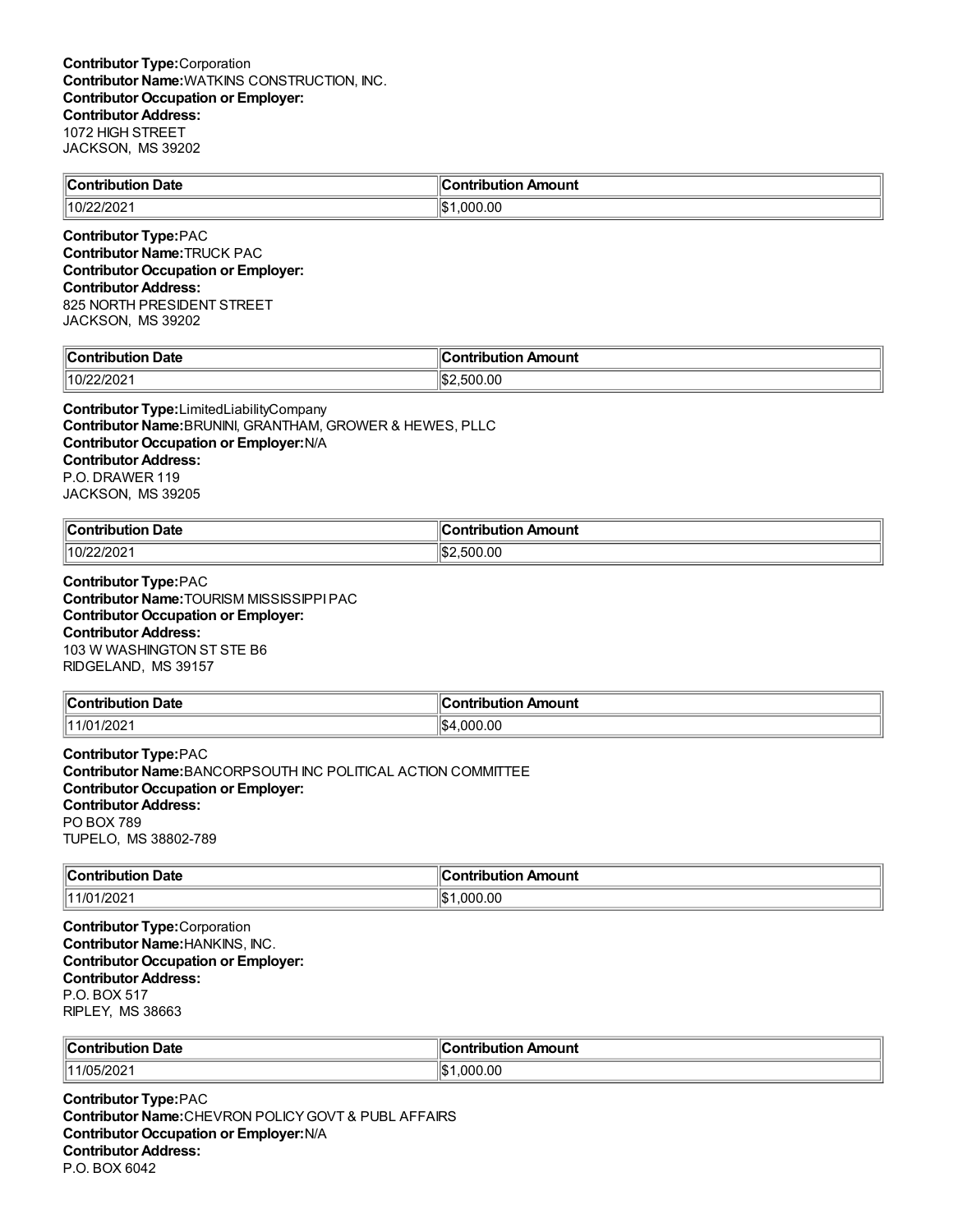#### SAN RAMON, CA 94583

| ∥Cont | `ontribution |
|-------|--------------|
| Date  | Amount       |
| юнк   |              |
| .     |              |
| 144   | .000.00      |
| ᅚ     | <u> ነሱ.</u>  |
| w     | I-D          |

**Contributor Type:**Individual **Contributor Name:**MICHAEL L. RETZER **Contributor Occupation or Employer:**RETZER RESOURCES CEO **Contributor Address:** P.O. BOX 4457 GREENVILLE, MS 38704

| ∥Con                                      |                        |
|-------------------------------------------|------------------------|
| Date                                      | Amount                 |
|                                           | 'antrihutian           |
| $\sim$ $\sim$ $\sim$ $\sim$ $\sim$ $\sim$ |                        |
| 144<br>.                                  | 000.00.<br>، ≏ا<br>ьв. |

**Contributor Type:**Individual **Contributor Name:**MICHAEL MASSENGILL **Contributor Occupation or Employer:**BIG M TRANSPORTATION PRESIDENT **Contributor Address:** 151 COUNTYROAD 511 RIPLEY, MS 38663

| ∥Con                   | Amount              |
|------------------------|---------------------|
| <b>Date</b>            | -------             |
| 'ibution               | ----                |
| .                      | . ID'               |
| $\parallel$ 11/05/2021 | 00.00<br>۱Iœ<br>nnr |

**Contributor Type:**Individual **Contributor Name:**ROBERT TAYLOR **Contributor Occupation or Employer:**THE TAYLOR GROUP PRESIDENT AND COO **Contributor Address:** PO BOX 886 LOUISVILLE, MS 39339

| $\ $ Contribution $\ $ | ontribution Amount |
|------------------------|--------------------|
| <b>Date</b>            | ∪ontr              |
| 15/202                 | 000.00             |
| 11 4 <i>1</i> 4 5      | ۱\$۰               |

**Contributor Type:**Individual **Contributor Name:**CLARKE REED **Contributor Occupation or Employer:**REED-JOSEPH INTERNATIONAL PRINCIPAL **Contributor Address:** P O BOX 894 GREENVILLE, MS 38702

| ∥Con'                                     |               |
|-------------------------------------------|---------------|
| <b>Date</b>                               | Amount        |
| ribution                                  | .ontributior  |
| $\sim$ $\sim$ $\sim$ $\sim$ $\sim$ $\sim$ | .             |
| ∘ממי<br>11 4 14 E<br>I JIZUZ.             | .000.00<br>ıъ |

**Contributor Type:**Individual **Contributor Name:**ROYHUTCHESON **Contributor Occupation or Employer:**HUTCHESON ENTERPRISES PRESIDENT **Contributor Address:** 1904 ROSEBERRYDR. SCOTTSBORO, AL 35769

| ∣∣ี<br>Date<br>.<br>n.<br>. .<br>- - - | ır<br>Amount<br>a mbuila muan |
|----------------------------------------|-------------------------------|
| .144<br>5/202                          | 00<br>.<br>יי                 |

**Contributor Type:**LimitedLiabilityCompany **Contributor Name:**WATERCOURSE ACQUISITION GROUP LLC **Contributor Occupation or Employer: Contributor Address:** P O BOX 1433 BILOXI, MS 39533

| $\overline{ }$<br>Date<br>`ontribution_ | :ontribution Amount |
|-----------------------------------------|---------------------|
| 15/2021                                 | .000.00<br>11001    |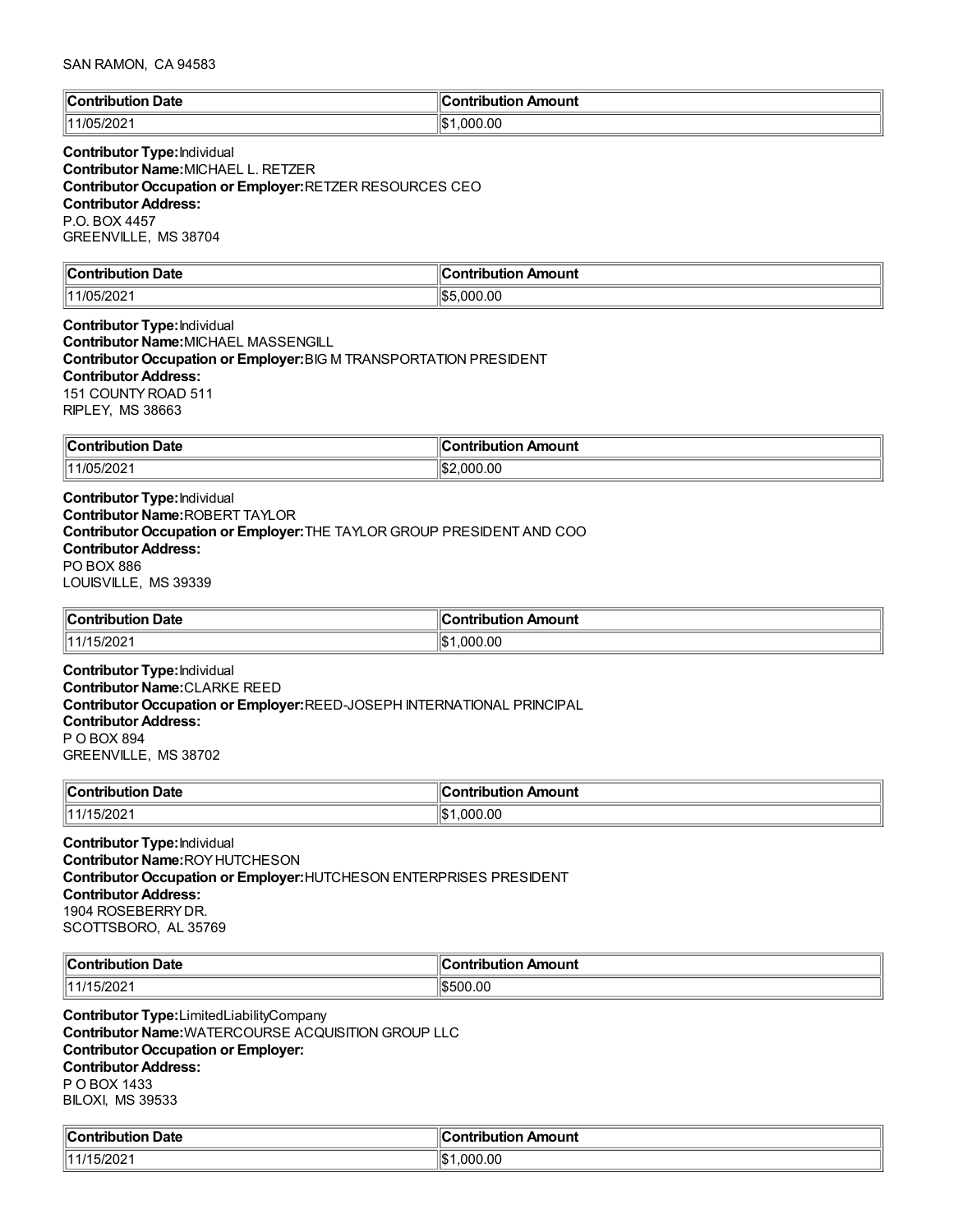| <b>Contribution Date</b> | <b>Contribution Amount</b>  |
|--------------------------|-----------------------------|
| $\parallel$ 11/15/2021   | $\parallel$ \$2<br>:.500.00 |
| ______<br>__<br>$\sim$   |                             |

**Contributor Type:**Corporation **Contributor Name:**JUUL LABS, INC. **Contributor Occupation or Employer: Contributor Address:** 1000 F. ST. N.W. SUITE 800 WASHINGTON, DC 20004

| <b>Contribution Date</b> | ∥Contri<br>ribution Amount |
|--------------------------|----------------------------|
| 15/202<br>11 A J A       | ∥\$։<br>00.00<br>റററ       |

### **Contributor Type:**PAC **Contributor Name:**MAE-PAC **Contributor Occupation or Employer: Contributor Address:** PO BOX 16490 JACKSON, MS 39236

| ∥Cont                                            | ution       |
|--------------------------------------------------|-------------|
| Date                                             | Amount      |
| 'ibution                                         | a vahvila m |
| $\sim$ $\sim$ $\sim$ $\sim$ $\sim$ $\sim$ $\sim$ |             |
| ∘ממי<br>114 14 E<br>13/202                       | 0.00<br>റററ |

**Contributor Type:**Individual **Contributor Name:**RITA S KELLY **Contributor Occupation or Employer:**TREND CONSULTANTS OWNER **Contributor Address:** 464 GREENWOOD LN. RIDGELAND, MS 39157-4000

| <b>Contribution</b><br><b>Date</b> | ribution Amount<br>a companies and<br>ont |
|------------------------------------|-------------------------------------------|
| 5/202<br>11 4 <i>1</i> 4 5         | 00.00<br>ור                               |

**Contributor Type:**Individual **Contributor Name:**RODNEYGROGAN **Contributor Occupation or Employer:**MMC MATERIALS PRESIDENT **Contributor Address:** 110 CHADWYCK COURT MADISON, MS 39110

| $\ $ Contribution | Amount                          |
|-------------------|---------------------------------|
| Date              | - -- --- - - - -                |
| .                 |                                 |
| 11/15/2021        | 0.00. ل<br>$\sqrt{2}$<br>וו ורי |

**Contributor Type:**Individual **Contributor Name:**CHRIS K. RHODES **Contributor Occupation or Employer:**SOUTHERN PINE ELECTRIC PRESIDENT AND CEO **Contributor Address:** 91 RED MAPLE TRAIL PETAL, MS 39465

| ∥Con.<br>Date<br>tribution | -------------<br>ntribution Amount |
|----------------------------|------------------------------------|
| 15/202<br>11414            | 000<br>.00<br>⊩⊄<br>.≀∪D           |

**Contributor Type:**LimitedLiabilityCompany **Contributor Name:**KBS CAPITAL LLC **Contributor Occupation or Employer: Contributor Address:** 741 AVIGNON DRIVE STE A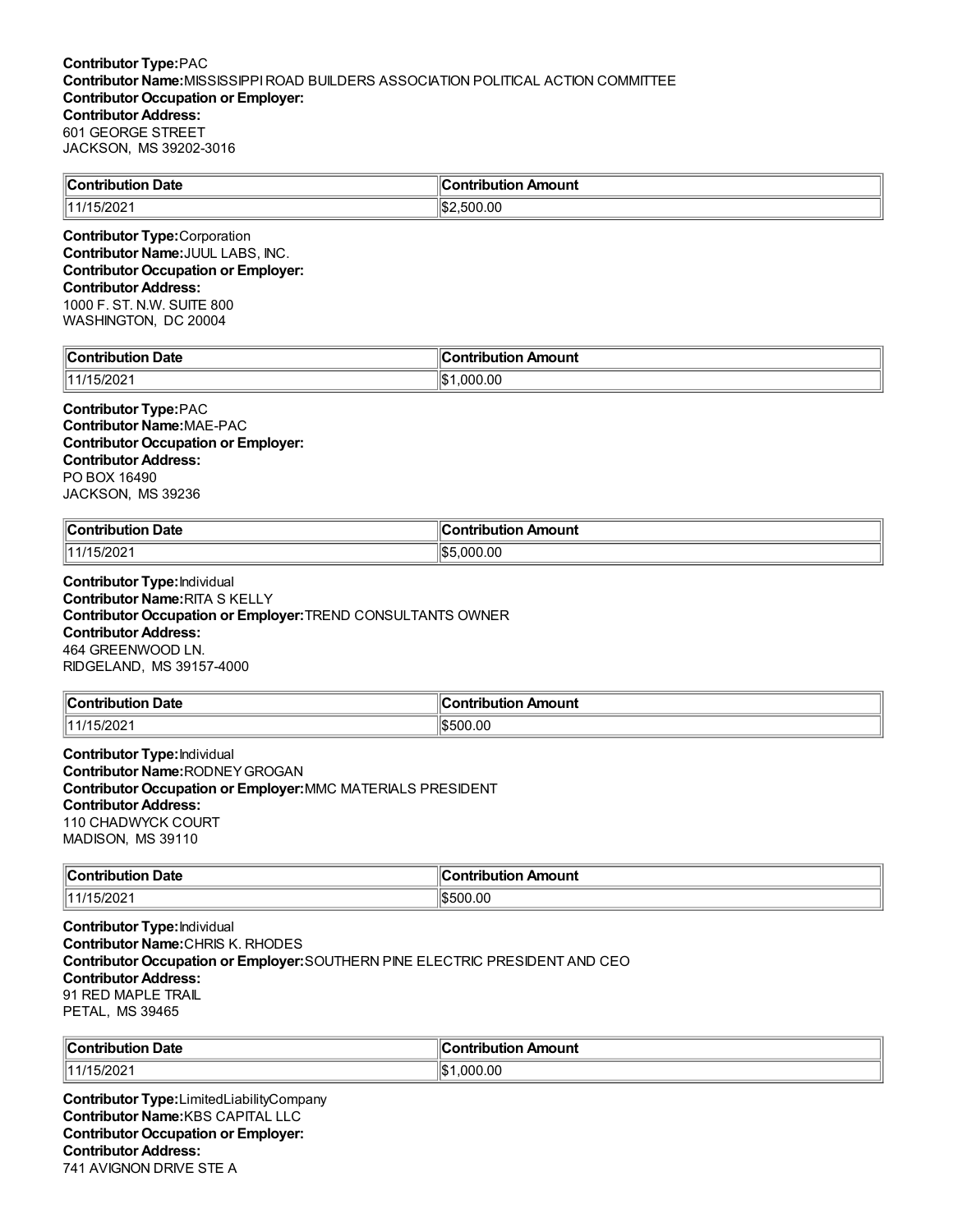| ∥Cont                | Amount       |
|----------------------|--------------|
| Date                 | `ontribution |
| .                    |              |
| 1111'<br>∽<br>.JIZUZ | \$500.00     |

**Contributor Type:**LimitedLiabilityCompany **Contributor Name:**KEYSTONE STRATEGIES LLC **Contributor Occupation or Employer: Contributor Address:** PO BOX 947 BRANDON, MS 39043-0947

| $\ $ Contribution                     | Amount              |
|---------------------------------------|---------------------|
| Date                                  | <b>Contribution</b> |
| .                                     |                     |
| $ \sim$ $\sim$<br>  44/11<br>I JIZUZ. | .000.00<br>11\$     |

**Contributor Type:**PAC **Contributor Name:**MISSISSIPPIPHARMACISTS ASSOCIATION PAC **Contributor Occupation or Employer: Contributor Address:** PO BOX 16861 JACKSON, MS 39236

| $\sim$              | ution Amount                  |
|---------------------|-------------------------------|
| <b>Contribution</b> | `ontribut⊾                    |
| <b>Date</b>         |                               |
| 11/15/2021          | $\mathbf{A}$<br>.000.00<br>ıъ |

**Contributor Type:**Individual **Contributor Name:**CHRISTOPHER MADDUX **Contributor Occupation or Employer:**BUTLER SNOW ATTORNEY **Contributor Address:** 2450 LAKE CIRCLE JACKSON, MS 39211

| -<br>∥Coı<br><b>Date</b><br>ontribution<br>. | ı<br>Amount<br><b>∍ontributior</b> |
|----------------------------------------------|------------------------------------|
| 5/202<br>11111                               | \$500.00                           |

**Contributor Type:**Individual **Contributor Name:**TRUDYD FISHER **Contributor Occupation or Employer:**BUTLER SNOW ATTORNEY **Contributor Address:** 205 AUDUBON POINT DR BRANDON, MS 39047

| $"$ ontribut. | Amount       |
|---------------|--------------|
| Date          | ontribut.    |
| .             | $\mathbf{A}$ |
| .             |              |
| 14.17         | 500.00       |
| 1202.         | . .          |

**Contributor Type:**Individual **Contributor Name:**SIDNEYP ALLEN JR **Contributor Occupation or Employer:**BUTLER SNOW SENIOR GOVERNMENT RELATIONS ADVISOR **Contributor Address:** 200 BRAE BURN DR JACKSON, MS 39211-2504

| $\mathsf{C}$ ontrih<br>Date | Amount |
|-----------------------------|--------|
| 11111                       | .00    |
| 20Z                         | ור     |

**Contributor Type:**Individual **Contributor Name:**R. BARRYCANNADA **Contributor Occupation or Employer:**BUTLER SNOW ATTORNEY **Contributor Address:** 827 PINEHURST PLACE JACKSON, MS 39202

| $\mathbb{R}$<br>Date<br>.:ontributior | `ontribution<br>Amount |
|---------------------------------------|------------------------|
| $\sim$<br>  44/1 <br>ا ع∪∠ان.         | \$500.00               |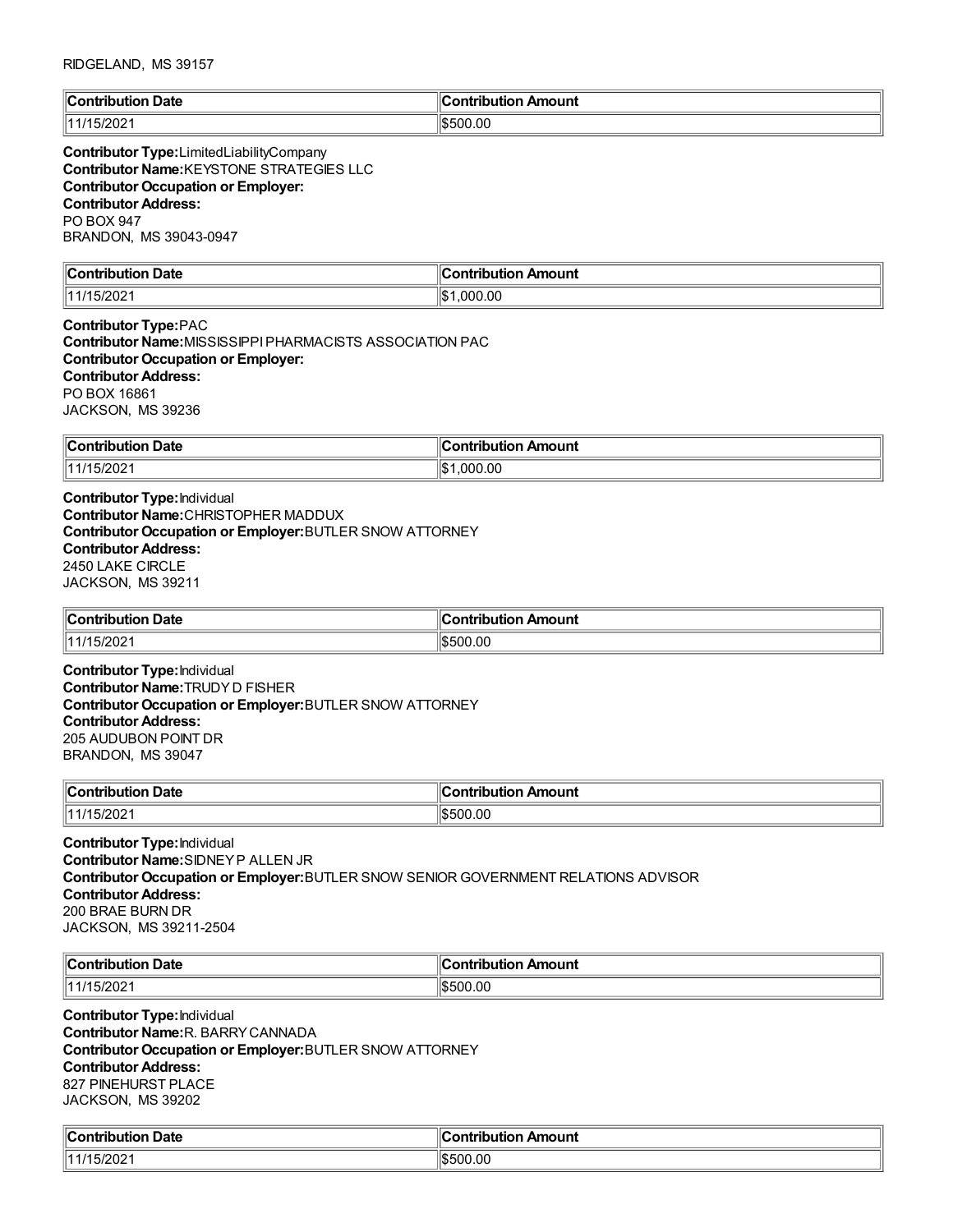| $\mathsf{C}$ ontribution<br>Date | ı<br>`ontribution<br>Amount |
|----------------------------------|-----------------------------|
| $-2004$<br>14.4<br>I JIZUZ.      | 500.00<br>IS50              |

**Contributor Type:**Individual **Contributor Name:**R WILSON MONTJOYII **Contributor Occupation or Employer:**BUTLER SNOW ATTORNEY **Contributor Address:** 202 AGENCYBURN RIDGELAND, MS 39157

| llC                        | 10                     |
|----------------------------|------------------------|
| Jate                       | mount                  |
| $\ldots$ on $\blacksquare$ | ---                    |
| ----                       | - - -                  |
| -----                      | ----                   |
| - 74                       | ∱ا<br>.ut<br>-<br>ה הו |

**Contributor Type:**Individual **Contributor Name:**KATHRYN STEWART **Contributor Occupation or Employer:**BUTLER SNOW SENIOR GOVERNMENT RELATIONS ADVISOR **Contributor Address:** 119 SHORELINE DR. MADISON, MS 39110

| ∥Coi<br><b>Date</b><br>.       | Amount<br>ntrihution |
|--------------------------------|----------------------|
| $\sqrt{2}$<br>11 4 14<br>ے∪∠ان | 500.00<br>יי         |

**Contributor Type:**Individual **Contributor Name:**TROYJOHNSTON **Contributor Occupation or Employer:**BUTLER SNOW ATTORNEY **Contributor Address:** 167 GREEN GLADES RIDGELAND, MS 39157

| <b>Contribution Date</b>     | --------<br>ribution Amount. |
|------------------------------|------------------------------|
| רחריו.<br>111/15<br>I JIZUZ. | .00<br>ו ורי                 |

**Contributor Type:**Individual **Contributor Name:**MARK W. GARRIGA **Contributor Occupation or Employer:**BUTLER SNOW ATTORNEY **Contributor Address:** 126 HERONS CIRCLE RIDGELAND, MS 39157

| $\ $ Contribution<br>Date<br>. | ır<br>Amount<br>.<br>- - - |
|--------------------------------|----------------------------|
| 15/2021<br>  11/1              | 1\$500.00                  |

**Contributor Type:**Individual **Contributor Name:**CAROLINE WICKER SIMS **Contributor Occupation or Employer:**BUTLER SNOW SENIOR GOVERNMENT RELATIONS ADVISOR **Contributor Address:** 4125 CRANE BLVD JACKSON, MS 39216-3406

| ∥Con'<br>Date<br>--------<br>----<br>ш<br>. | $\epsilon$<br>Amount<br>. |
|---------------------------------------------|---------------------------|
| 5/202<br>1444<br>.                          | 500.00<br>'ا?             |

**Contributor Type:**Other **Contributor Name:**FRIENDS OF CLAYDEWEESE **Contributor Occupation or Employer: Contributor Address:** 908 CUMBERLAND RIDGE RD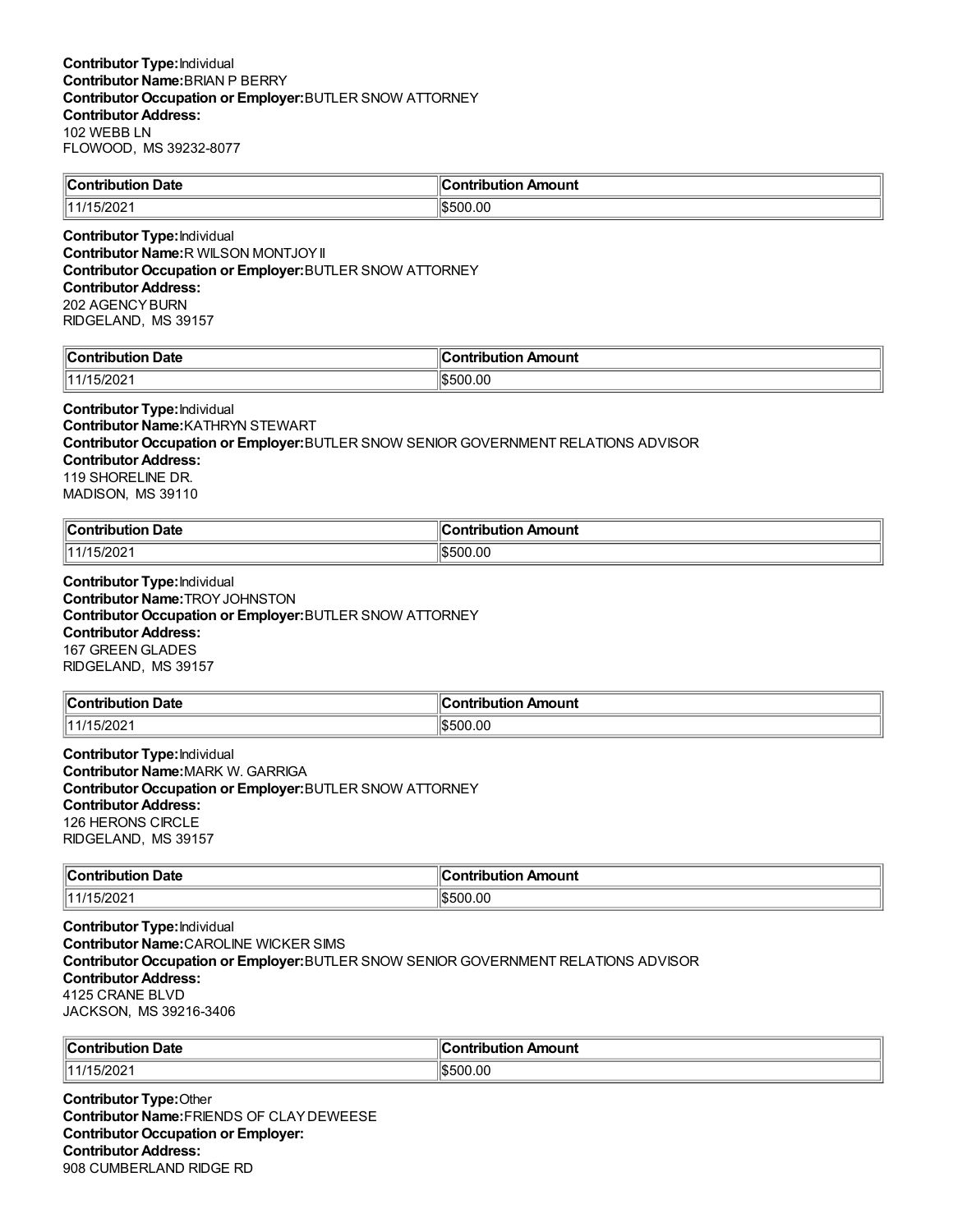| ∜C⊾<br>Date<br>. | . .<br>`ontribution<br>Amount<br>11.IUI. |
|------------------|------------------------------------------|
| 5/202<br>'11     | ∣∣∩∿<br>.000.00<br>۱۱۵                   |

# **Contributor Type:**Individual **Contributor Name:**STEPHANIE N. TRACY **Contributor Occupation or Employer:**RYAN TRACYDMD PLLC OWNER **Contributor Address:** 2 MOUNT DEXTER LANE CLINTON, MS 39056

| $\mathbb{I}$ C<br>Jate<br>⊔ti∩r<br>----- | ---------<br><b>\moun\</b><br>$\mathbf{w}$ |
|------------------------------------------|--------------------------------------------|
| 114.4<br>- 74<br>∸∪∠                     | ll₾<br>00. (<br>nnı<br>ьD                  |

**Contributor Type:**Individual **Contributor Name:**GEORGE R WALKER III **Contributor Occupation or Employer:**HERITAGE PROPERTIES CEO **Contributor Address:** P O BOX 1729 MADISON, MS 39130

| ∥Con<br>Date<br>.<br>. | Amount<br>----<br>---<br>---- |
|------------------------|-------------------------------|
| 15/202<br>11414        | ١æ<br>VJO.OU                  |

**Contributor Type:**Individual **Contributor Name:**RICHARD H MCNEEL **Contributor Occupation or Employer:**JBHM ARCHITECTURE PRESIDENT **Contributor Address:** 2566 LAKE CIRCLE JACKSON, MS 39211

| Contribution Date | . .<br>. Amount<br>ontribution |
|-------------------|--------------------------------|
| 5/202<br>11111    | 500.00;                        |

**Contributor Type:**Individual **Contributor Name:**KARL OLIVER **Contributor Occupation or Employer:**MS HOUSE OF REPRESENTATIVES MEMBER **Contributor Address:** 648 ROBINSON-THOMPSON RD. WINONA, MS 38967

| ำ Date            | Amount                       |
|-------------------|------------------------------|
| $\ $ Contribution | …ontributior…                |
| 11/15/2021        | 1.000.00<br>$H$ $\sim$<br>12 |

**Contributor Type:**Individual **Contributor Name:**DR STEFANIE M THOMAS-GREEN **Contributor Occupation or Employer:**PREMIER FOOT CLINIC PODIATRIST **Contributor Address:** 3650 PALESTINE ROAD RAYMOND, MS 39154

| ∥Co<br>Date<br>.<br>.               | ır<br>Amount<br>.<br>. |
|-------------------------------------|------------------------|
| $\sqrt{2}$<br>11414<br><b>SIZUZ</b> | .00<br><b>S500</b>     |

**Contributor Type:**Individual **Contributor Name:**JOE A WAGGONER **Contributor Occupation or Employer:**WAGGONER ENGINEERING CHAIRMAN **Contributor Address:** 1458 HIGHLAND PARK DR JACKSON, MS 39211

| $\mathbb{C}$ | :ontribution |
|--------------|--------------|
| Date         | Amount       |
| Contribution | uuon         |
| F/200        | .000.00      |
| 11/17        | ୍ୟାଦ -       |
| 15/2021      | I-D          |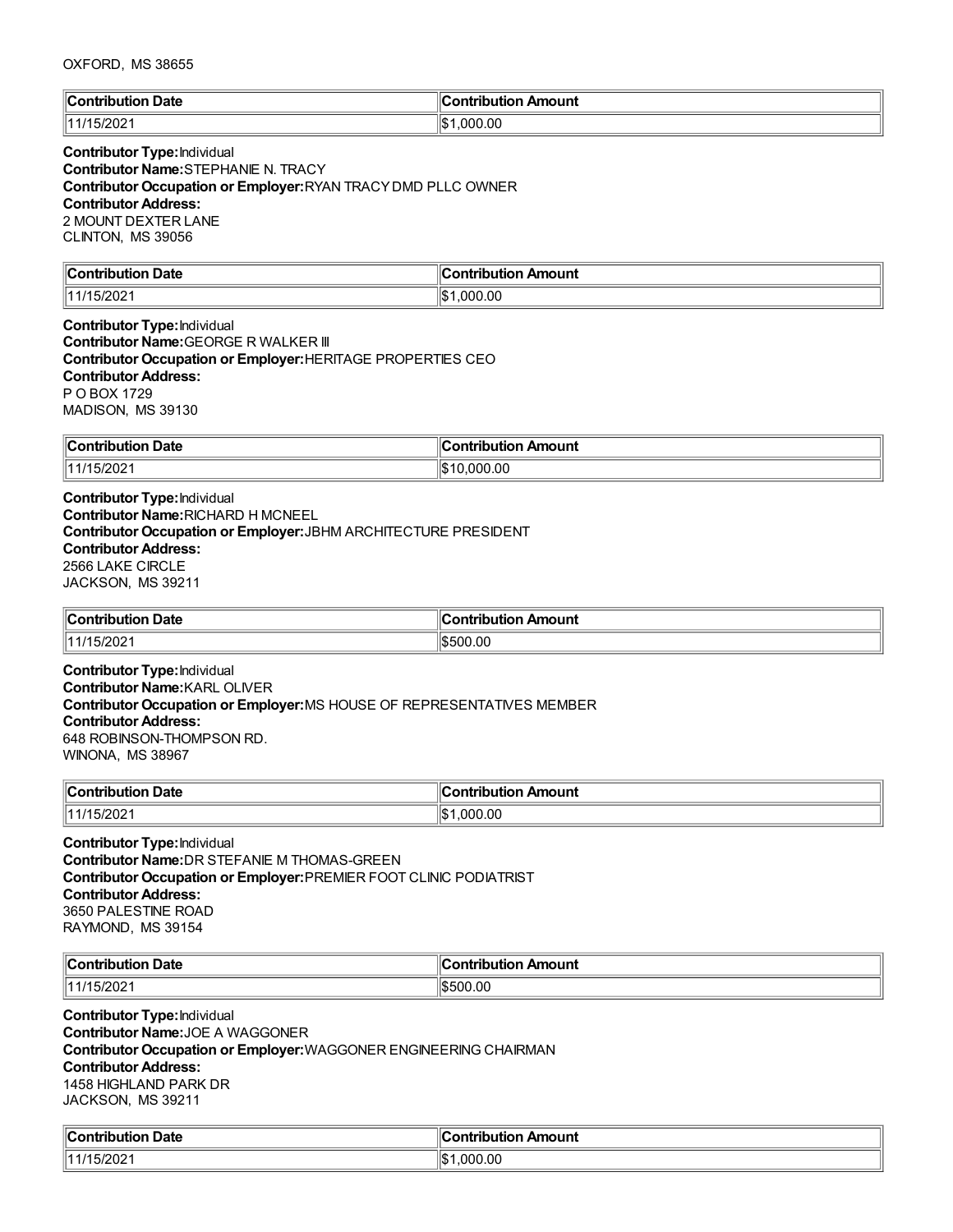| Contribution Date | ۴<br>.<br>∥Contribution Amount |
|-------------------|--------------------------------|
| 11/15/2021        | .000.00                        |
|                   |                                |

**Contributor Type:**Individual **Contributor Name:**BRYSON AGNEW **Contributor Occupation or Employer:**ETAC VP MISSISSIPPI **Contributor Address:** 8807 SPRING GROVE DR. BATON ROUGE, LA 70809-5247

| $\ $ Contribut<br>Date<br>ution | 11<br>∠ontr<br>Amount<br>. ibutior |
|---------------------------------|------------------------------------|
| 5/2021<br>11 4 <i>1</i> 4       | 000.00.<br>∥\$∶                    |

**Contributor Type:**Individual **Contributor Name:**RICHARD H. PUCKETT **Contributor Occupation or Employer:**PUCKETT MACHINERYCHAIRMAN **Contributor Address:** POST OFFICE BOX 321033 FLOWOOD, MS 39232

| ⊪∩.                      |               |
|--------------------------|---------------|
| Date                     | <b>\mount</b> |
| - -- ---- - - -- - - - - |               |
| .                        |               |
| 200                      | .00           |
| 14414                    |               |
| ′.∪∠                     | റററ           |
|                          | ıэ            |

**Contributor Type:**Individual **Contributor Name:**GERARD R GIBERT **Contributor Occupation or Employer:**SUPERTALK HOST **Contributor Address:** 146 WOODMONT WAY RIDGELAND, MS 39157-8618

| <b>Contribution Date</b> | <b>∍ontribution</b><br>n Amount |
|--------------------------|---------------------------------|
| 11/15/2021               | \$500.00                        |

**Contributor Type:**Individual **Contributor Name:**JAMES CLAYHAYS, JR., M.D. **Contributor Occupation or Employer:**JACKSON HEART CLINIC CARDIOLOGIST **Contributor Address:** 5 LAUREL COVE JACKSON, MS 39211

| $\ $ Contribution<br>Date | ır<br>າ Amount<br>ontribution |
|---------------------------|-------------------------------|
| 15/2021                   | .000.00                       |
| 111/15                    | 1\$                           |

**Contributor Type:**Individual **Contributor Name:**DONNIE BELL **Contributor Occupation or Employer:**MS HOUSE OF REPRESENTATIVES MEMBER **Contributor Address:** 836 TUCKER ROAD FULTON, MS 38843

| ∜Con⊾<br><b>Date</b><br>. | Amount<br>antuiku tian<br>™Jon⊾<br>JUOI |
|---------------------------|-----------------------------------------|
| 141/1<br>5/202            | nr.<br>'\$∥<br>.000<br>.ut              |

**Contributor Type:**Individual **Contributor Name:**TED KENDALL IV **Contributor Occupation or Employer:**THE GADDIS FARMS PRINCIPAL **Contributor Address:** P O BOX 505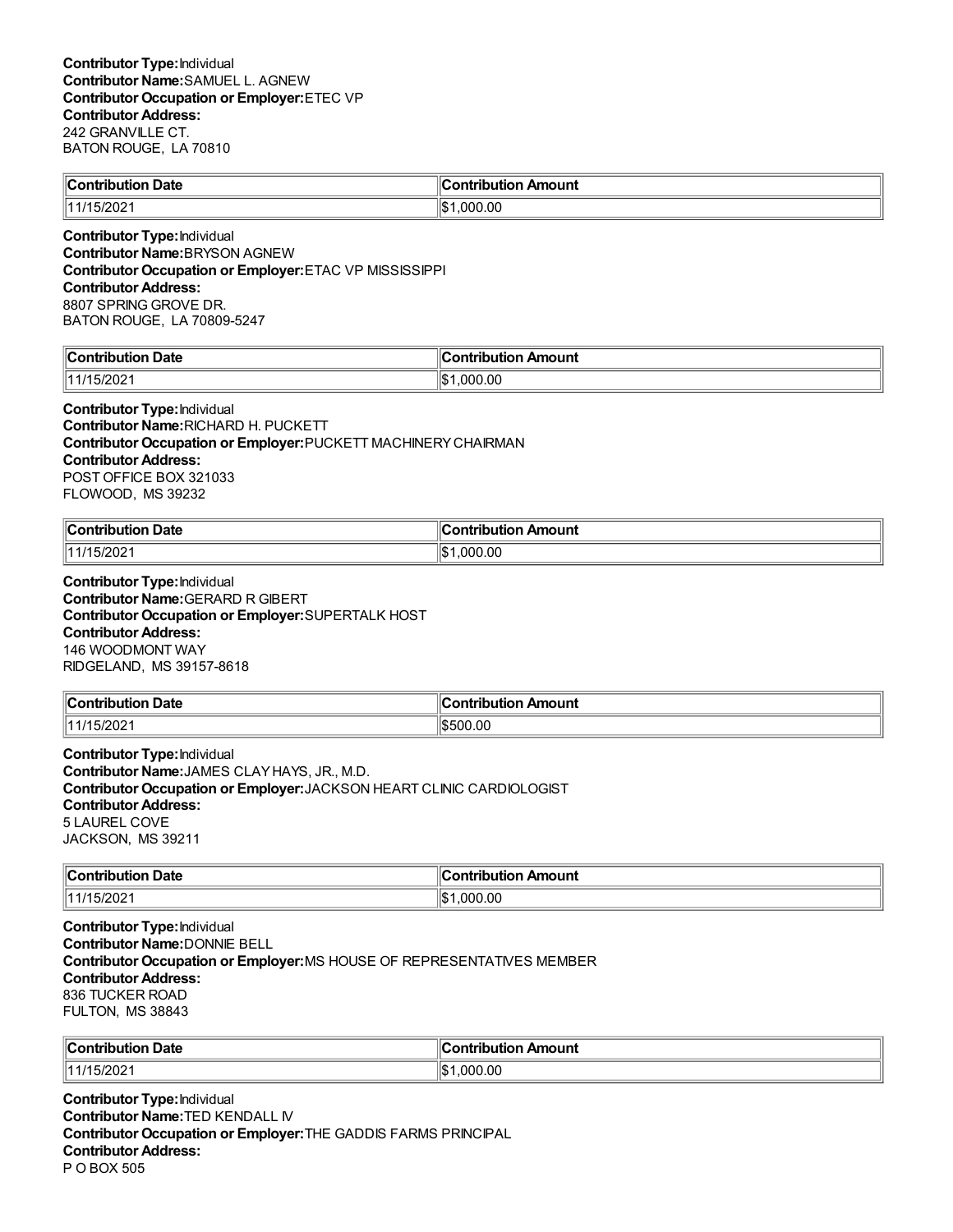| ∥Con<br><b>Date</b><br>ribution:<br>. | Contribution Amount<br>___ |
|---------------------------------------|----------------------------|
| 15/2021<br>111/1                      | ∣∣∩∿<br>000.00. ا<br>۱۱۵   |

**Contributor Type:**LimitedLiabilityCompany **Contributor Name:**CASCIO SANFORD GOVERNMENT LAW GROUP, PLLC **Contributor Occupation or Employer:**N/A **Contributor Address:** 825 N PRESIDENT ST JACKSON, MS 39202-2561

| $\mathbb{I}$ C<br>Date<br>ົດຕີ<br>-----<br>. | <b>\moun\</b><br>$\sim$ $\sim$<br>-----<br>---- |
|----------------------------------------------|-------------------------------------------------|
| 114.4<br>-92                                 | 0.OC<br>.                                       |

**Contributor Type:**PAC **Contributor Name:**MS CONCRETE INDUSTRIES ASSOCIATION PAC ACCOUNT **Contributor Occupation or Employer: Contributor Address:** 5165 OLD BRANDON RD. PEARL, MS 39208-9025

| ∥Con<br><b>Date</b><br>pution<br>IOU<br>$\sim$ $\sim$ $\sim$ $\sim$ $\sim$ $\sim$ $\sim$ | <b>\mount</b><br>.<br>---<br>וטו<br>,,,,, |
|------------------------------------------------------------------------------------------|-------------------------------------------|
| ימחריו:                                                                                  | .00                                       |
| 144/45                                                                                   | ۱IC                                       |
| 1202                                                                                     | നന                                        |
|                                                                                          | ا سا                                      |

**Contributor Type:**Individual **Contributor Name:**ROYLEE SHACKELFORD JR **Contributor Occupation or Employer:**SHACKELFORD CONSTRUCTION & HAULING PRESIDENT AND CEO **Contributor Address:** P O BOX 301 BENTON , MS 39039

| Contribution Date | $\parallel$ Contribution Amount |
|-------------------|---------------------------------|
| 5/202<br>11 4 14  | 100<br>.000.00<br>IЪ5           |

**Contributor Type:**Individual **Contributor Name:**FRANK L. O'KEEFE, JR. **Contributor Occupation or Employer:**NEEL-SHAFFER SENIOR VP **Contributor Address:** 108 NORTHLAKE LANE MADISON, MS 39110

| $\ $ Contribution<br><b>Date</b> | n Amount<br>`∩ntributio.<br>. |
|----------------------------------|-------------------------------|
| :5/2021<br>  44/1                | .000.00                       |

**Contributor Type:**LimitedLiabilityCompany **Contributor Name:**YOUNG ALUMNIGROUP LLC **Contributor Occupation or Employer:**N/A **Contributor Address:** PO BOX 737 TOUGALOO, MS 39174-0737

| ∥Coı<br>ntribution Date<br>. | . Ir<br>າ Amount<br>.<br>noution<br>1 I LF |
|------------------------------|--------------------------------------------|
| 11111<br>20Z                 | \$500.00                                   |

**Contributor Type:**Corporation **Contributor Name:**RETZER RESOURCES **Contributor Occupation or Employer: Contributor Address:** P.O. BOX 4457 GREENVILLE, MS 38704

| $\blacksquare$ Contribution<br>Date<br>. | .<br>10<br>:ontribution<br>Amount |
|------------------------------------------|-----------------------------------|
| 15/202                                   | ∥\$∶                              |
| - 74                                     | .000.00                           |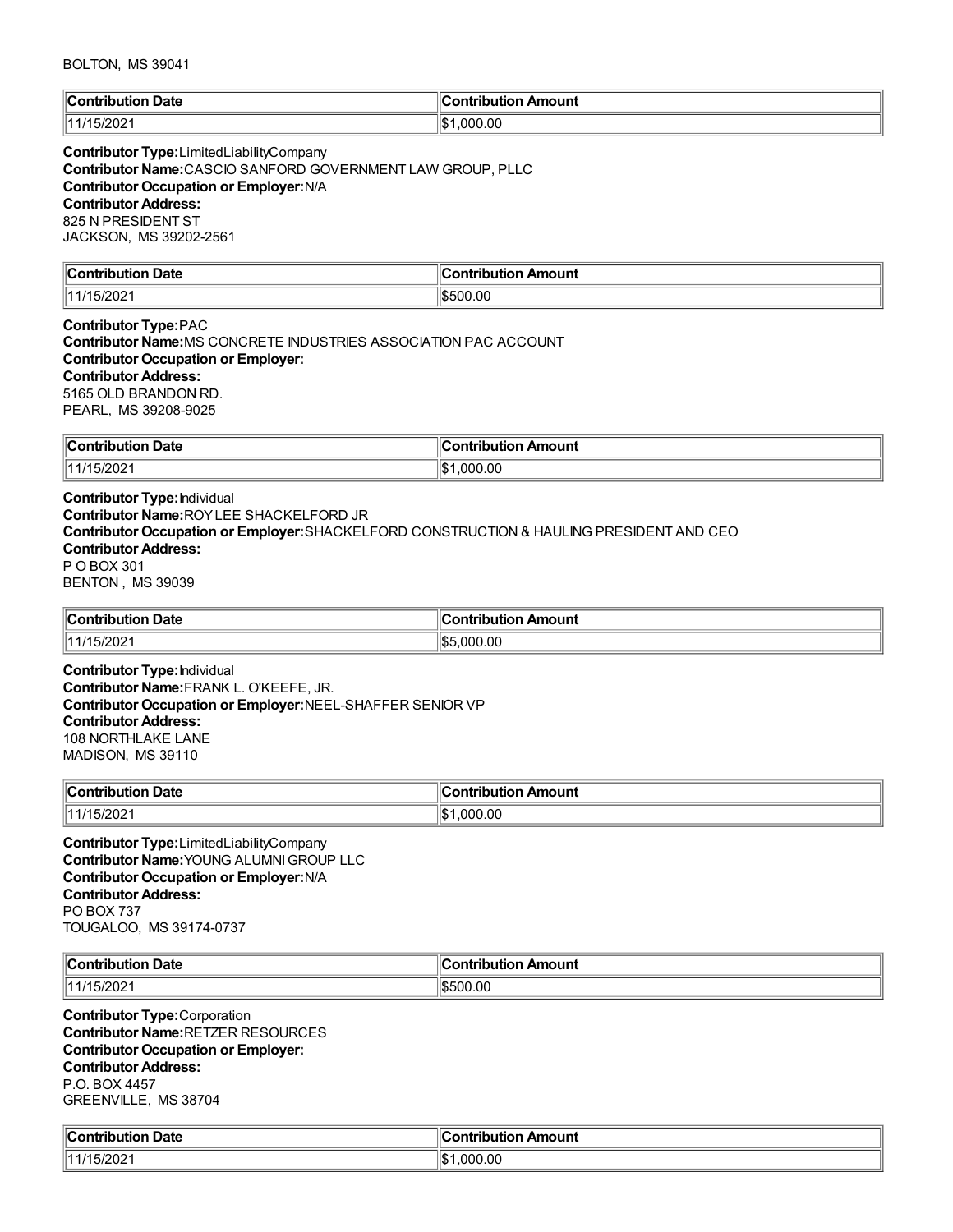| Contribution Date      | Contribution Amount |
|------------------------|---------------------|
| $\parallel$ 11/15/2021 | ‼\$1<br>000.00.1    |
|                        |                     |

**Contributor Type:**LimitedLiabilityCompany **Contributor Name:**RETZER LLC **Contributor Occupation or Employer:**N/A **Contributor Address:** PO BOX 4457 GREENVILLE, MS 38704

| . Date<br>`ontribution<br>TIDUTION . | <b>Contribution Amount</b> |
|--------------------------------------|----------------------------|
| 1000<br>14 U.C                       | llœ۰<br>.00<br>. വധ<br>הו  |

**Contributor Type:**LimitedLiabilityCompany **Contributor Name:**CENTURY2, LLC **Contributor Occupation or Employer:**N/A **Contributor Address:** P.O. BOX 4457 GREENVILLE, MS 38704

| "Contribution"<br><b>Date</b><br>. | --<br>⊶ :∩ntrih⊔ti∩∽<br>Amount |
|------------------------------------|--------------------------------|
| $\sqrt{2}$                         | 0.000.00                       |
| (1111)                             | $\mathbf{A}$                   |
| 5/2021                             | υ                              |

**Contributor Type:**LimitedLiabilityCompany **Contributor Name:**HALETZER LLC **Contributor Occupation or Employer:**N/A **Contributor Address:** 1215 SOUTH MAIN ST GREENVILLE, MS 38701

| $\ $ Contribution | n Amount     |
|-------------------|--------------|
| <b>Date</b>       | ontributior. |
| 5/202             | .00          |
| 144/4 E           | იიი          |

**Contributor Type:**Individual **Contributor Name:**LAMPKIN OR SUSIE BUTTS **Contributor Occupation or Employer:**SANDERSON FARMS COO **Contributor Address:** 8 LAURAWOOD COURT LAUREL, MS 39443

| ∥Con<br>Date<br>ribution<br>. | Amount<br>ontribution |
|-------------------------------|-----------------------|
| 15/202                        | 0.00                  |
| 11414 E                       | റററ                   |
| .                             | ۱.۳                   |

**Contributor Type:**PAC **Contributor Name:**NUCOR STEEL RECYCLERS OF MS PAC **Contributor Occupation or Employer: Contributor Address:** 3630 FOURTH ST FLOWOOD, MS 39232-2000

| ∥Con<br>Date<br>11<br>. | ı<br>Amount<br>.<br>___ |
|-------------------------|-------------------------|
| 15/202                  | 'I\$2                   |
| 11414                   | .00                     |
| .                       | 00                      |

**Contributor Type:**Individual **Contributor Name:**JOE FRANK SANDERSON JR **Contributor Occupation or Employer:**SANDERSON FARMS CHAIRMAN AND CEO **Contributor Address:** PO BOX 988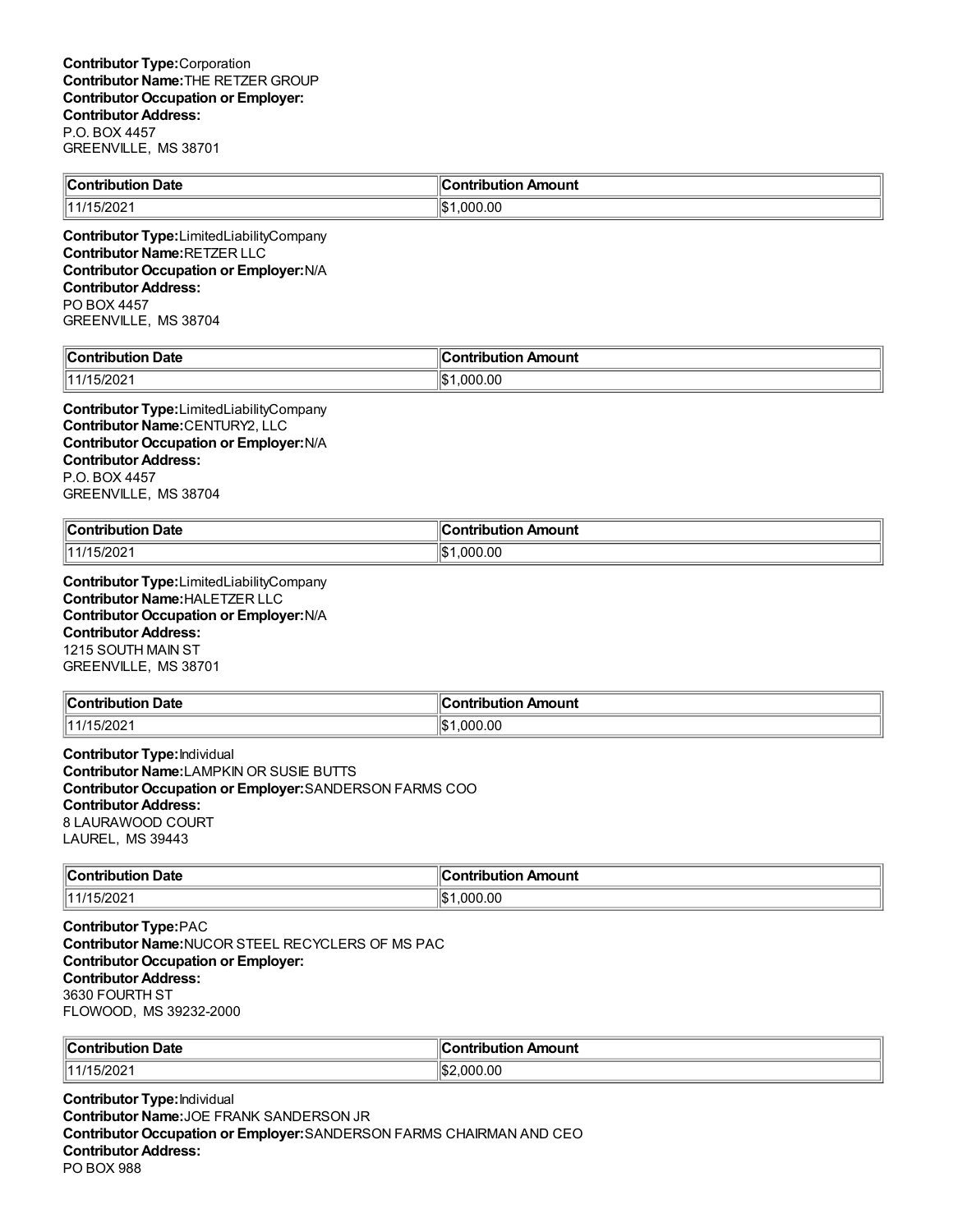| llC<br>Jate<br>ാന്<br>'ih⊔ti∩n | Amount<br>antrihutian<br>ш |
|--------------------------------|----------------------------|
| פחמו<br>A 14<br>I JIZUZ.       | .000.00<br>川むに             |

**Contributor Type:**Corporation **Contributor Name:**SUNBELT SEALING, INC. **Contributor Occupation or Employer: Contributor Address:** P.O. BOX 3770 JACKSON, MS 39207-3770

| $\mathbb{R}$<br>Date<br>∴nn"<br>™ih⊔ti⊾.              | Amount<br>---<br>`ontribut |
|-------------------------------------------------------|----------------------------|
| $\neg$ : $\land$ $\land$ $\land$<br>   1 1 1 1<br>-∪∠ | .000.00<br>∥\$             |

**Contributor Type:**Individual **Contributor Name:**WIRT A. YERGER, III **Contributor Occupation or Employer:**GLACIER HOLDINGS MANAGER **Contributor Address:** 300 CONCOURSE BLVD, SUITE 101 RIDGELAND, MS 39157

| $\ $ Contribution $\ $<br>Date | ontribution Amount |
|--------------------------------|--------------------|
| .5/2021<br>11 4 14 E           | .000.00<br>ı       |

**Contributor Type:**Individual **Contributor Name:**RICK J. CALHOON **Contributor Occupation or Employer:**PRUET OIL COMPANYCO-OWNER **Contributor Address:** 217 W CAPITOL ST. STE 201 JACKSON, MS 39201-2004

| "Contribution"<br>Date<br>. | ır<br>Amount<br>.<br>- -- -<br>$\sim$ $\sim$ $\sim$ $\sim$ |
|-----------------------------|------------------------------------------------------------|
| $\parallel$ 11/15/2021      | .000.00<br>1\$                                             |

**Contributor Type:**Individual **Contributor Name:**WIRT A. YERGER, JR. **Contributor Occupation or Employer:**ROSS & YERGER INSURANCE CHAIRMAN **Contributor Address:** 6 LAUREL COVE JACKSON, MS 39211

| $\mathsf{C}$ ontribution<br>Date<br>nouuor<br>וטט<br>. | Amount<br>.ontribution<br>.    |
|--------------------------------------------------------|--------------------------------|
| 11/15/2021                                             | .000.00<br>$\mathbf{A}$<br>د∪ا |

**Contributor Type:**Individual **Contributor Name:**ROSEMARYG. AULTMAN **Contributor Occupation or Employer:**MS BOARD OF EDUCATION CHAIRMAN **Contributor Address:** 6 LAFAYETTE CIRCLE CLINTON, MS 39056

| llC.      | Amount            |
|-----------|-------------------|
| Date      |                   |
| .         | .                 |
| 11<br>-uz | 0.0<br>IS.<br>ገበር |

**Contributor Type:**PAC **Contributor Name:**MISSISSIPPIAGC - PAC **Contributor Occupation or Employer: Contributor Address:** P.O. BOX 12615 JACKSON, MS 39236

| $\epsilon$<br>. Date<br>`ontribution_ | Contribution Amount             |
|---------------------------------------|---------------------------------|
| I5/2021                               | .000.00<br>$\mathbf{A}$<br>ר הו |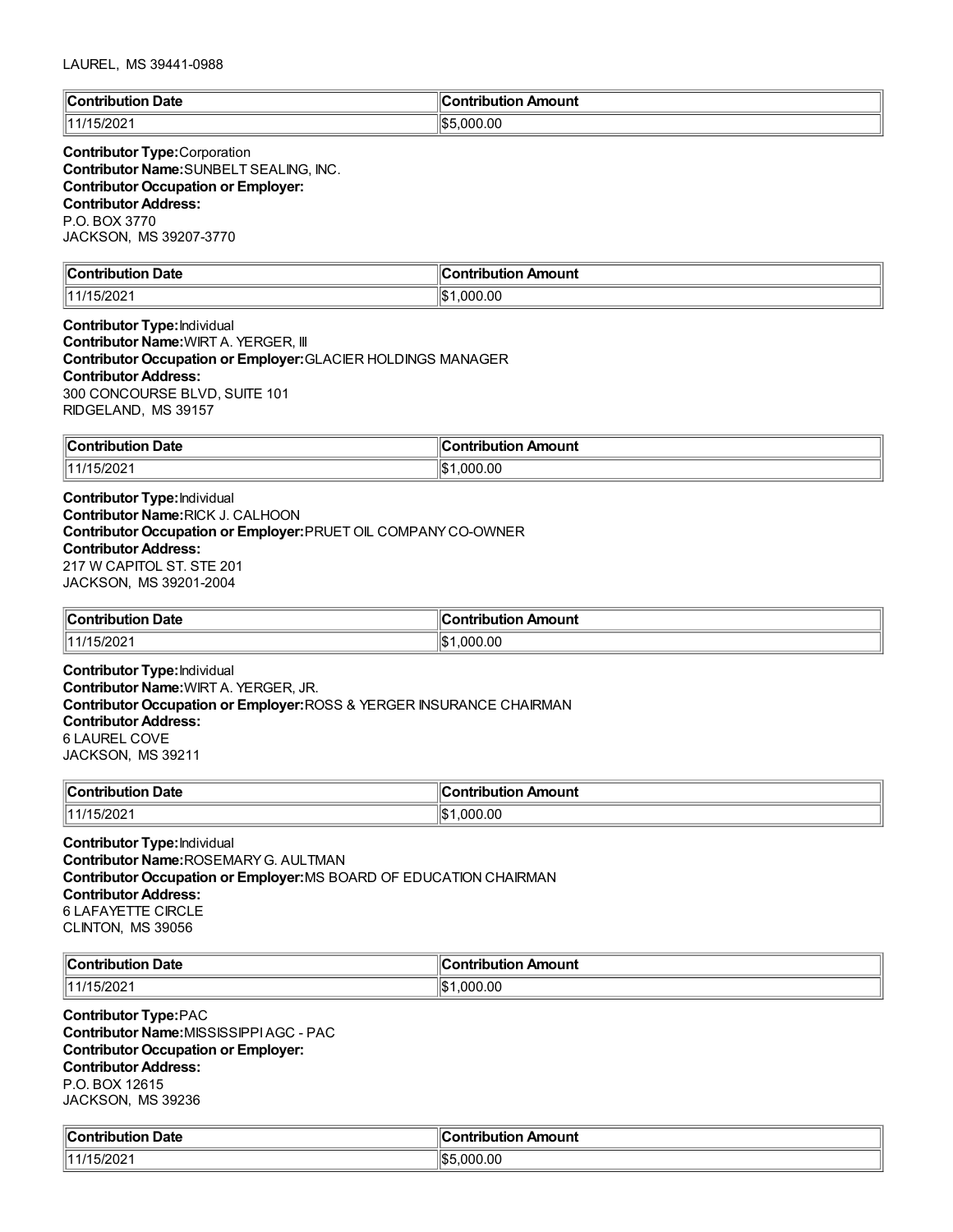| <b>Contribution</b> | Amount                   |
|---------------------|--------------------------|
| Date                | :ontribution             |
| 11/15/2021          | .500.00<br>$\sim$<br>⊾⊎ا |

**Contributor Type:**PAC **Contributor Name:**FRIENDS OF MISSISSIPPIHOSPITALS **Contributor Occupation or Employer: Contributor Address:** 116 WOODGREEN CROSSING MADISON, MS 39110

| $\mathsf{ICon}^{\mathsf{t}}$<br>Date<br>. | Amount<br>ำที่rih⊔t⊪.<br>. |
|-------------------------------------------|----------------------------|
| .15/20<br>144                             | .00<br>川むら<br>nnr          |

#### **Contributor Type:**PAC

**Contributor Name:**REYNOLDS AMERICAN INC. POLITICAL ACTION COMMITTEE **Contributor Occupation or Employer: Contributor Address:** P. O. BOX 718 WINSTON-SALEM, NC 27102-0718

| -<br>$"On the line 4: -1$<br>Date<br>. | ı<br><b>\mount</b><br>- -- -<br>.<br>. |
|----------------------------------------|----------------------------------------|
| .441'                                  | .00                                    |
| 770∠                                   | ١¢۱                                    |
|                                        | .000                                   |

**Contributor Type:**PAC **Contributor Name:**MISSISSIPPIREALTORS POLITICAL ACTION COMMITTEE **Contributor Occupation or Employer: Contributor Address:** P.O. BOX 321000 FLOWOOD, MS 39232

| $\sf{C}$ ontribution | <b>∴ontribution</b> |
|----------------------|---------------------|
| <b>Date</b>          | ution Amount        |
| 11/15/2021           | .500.00<br>'!\$չ    |

**Contributor Type:**LimitedLiabilityCompany **Contributor Name:**DISH **Contributor Occupation or Employer:**N/A **Contributor Address:** PO BOX 6622 ENGLEWOOD, CO 80155

| $\ $ Contribution | ١c                  |
|-------------------|---------------------|
| <b>Date</b>       | Contribution Amount |
| 5/202<br>111      | 1\$500.00           |

**Contributor Type:**LimitedLiabilityCompany **Contributor Name:**MERIT HEALTH CENTRAL **Contributor Occupation or Employer:**N/A **Contributor Address:** P.O. BOX 5006 ANTIOCH, TN 37011

| ∥Coı<br>. Date<br>. | . .<br>۵r<br>mount<br>.<br>.<br>___ |
|---------------------|-------------------------------------|
| 1000                | 川でん                                 |
| (111/1)             | .00                                 |
| 5/202               | nnn                                 |

**Contributor Type:**PAC **Contributor Name:**SANOFIUS SERVICES INC. EMPLOYEES' PAC **Contributor Occupation or Employer: Contributor Address:** 55 CORPORATE DRIVE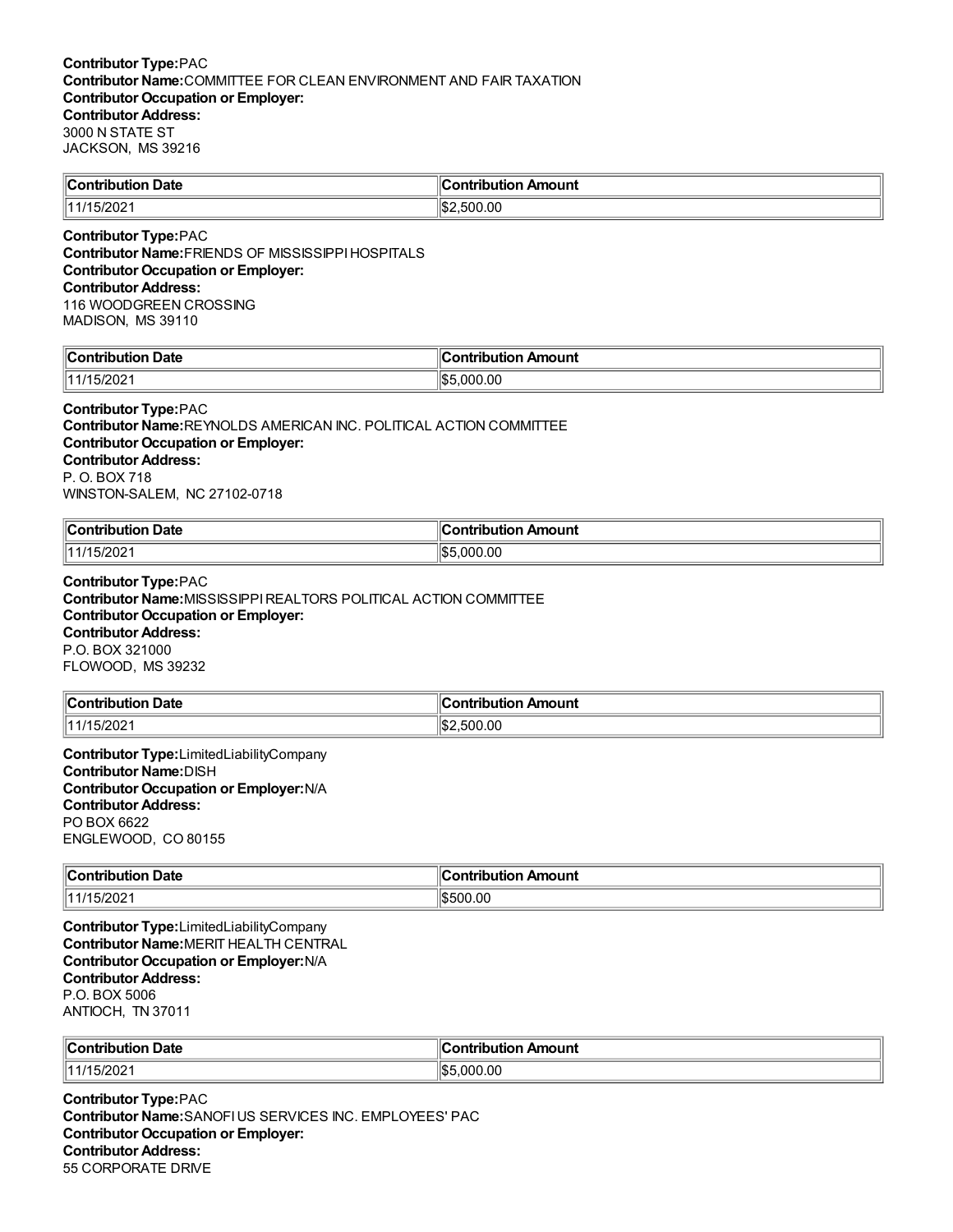### BRIDGEWATER, NJ 8807

| ∥C<br>Jate<br>$\ldots$ on $\vdots$<br>'ih⊔ti∩n | Amount<br>ontribution: |
|------------------------------------------------|------------------------|
| ירחרו.<br>$\overline{A}$ 14<br>∣J≀∠∪∠          | .000.00<br>llo         |

# **Contributor Type:**PAC **Contributor Name:**CAPITOL ADVOCACYGROUP, PAC **Contributor Occupation or Employer: Contributor Address:** P.O. BOX 217 JACKSON, MS 39205

| $\mathbb{I}$ C<br>Date<br>. APT<br>.<br>------ | Amouni<br>----          |
|------------------------------------------------|-------------------------|
| 114.4<br>-92                                   | ۱¢<br>.00<br>ገበነ<br>- - |

**Contributor Type:**PAC **Contributor Name:**MISSISSIPPIBEER DISTRIBUTORS ASSOC SIX-PAC POLITICAL ACTION COMMITTEE **Contributor Occupation or Employer: Contributor Address:** P O BOX 1132 JACKSON, MS 39215-1132

| ∥Coı<br>Date<br>ontribution | 11<br>Amount<br>∩ntı<br>.<br>.<br>IDI<br>$\sim$ $\sim$ $\sim$ $\sim$ $\sim$ |
|-----------------------------|-----------------------------------------------------------------------------|
| $\parallel$ 11/15/2021      | 000.00<br>11 S.F                                                            |

**Contributor Type:**LimitedLiabilityCompany **Contributor Name:**WATKINS & EAGER PLLC **Contributor Occupation or Employer:**N/A **Contributor Address:** P.O. BOX 650 JACKSON, MS 39205

| $\ $ Contribution<br><b>Date</b><br>. | Amount<br>aankalaud<br>$\cdot$ if ich $\cdot$<br>וטו |
|---------------------------------------|------------------------------------------------------|
| $\parallel$ 11/15/2021                | 11\$.F<br>.00<br>$\sim$<br>00 H                      |

**Contributor Type:**Corporation **Contributor Name:**CVS HEALTH **Contributor Occupation or Employer: Contributor Address:** 1 CVS DRIVE, MC287 WOONSOCKET, RI 2895

| Date<br>$^{\circ}$ Contribution $\cdots$<br>nouuor<br>. | n Amount<br><b>⇔ontributio</b> r∟ |
|---------------------------------------------------------|-----------------------------------|
| 144/45/2024<br>15/2021                                  | .000.00                           |

**Contributor Type:**Corporation **Contributor Name:**TYSON **Contributor Occupation or Employer: Contributor Address:** P.O. BOX 2020 SPRINGDALE, AR 72765-2020

| $\ $ Contribution<br>$\sim$<br>ntribution Date | ontribution<br>n Amount |
|------------------------------------------------|-------------------------|
| 11111<br>5/202                                 | \$500.00                |

**Contributor Type:**Individual **Contributor Name:**DOLPH BAKER **Contributor Occupation or Employer:**CAL-MAINE FOODS EXECUTIVE **Contributor Address:** 3939 STUART PLACE JACKSON, MS 39211

| <b>Contribution Date</b> | :ontribution Amount  |
|--------------------------|----------------------|
| :5/202<br>$\cdot$ 4 14   | .000.00<br>∣≀∧<br>ıэ |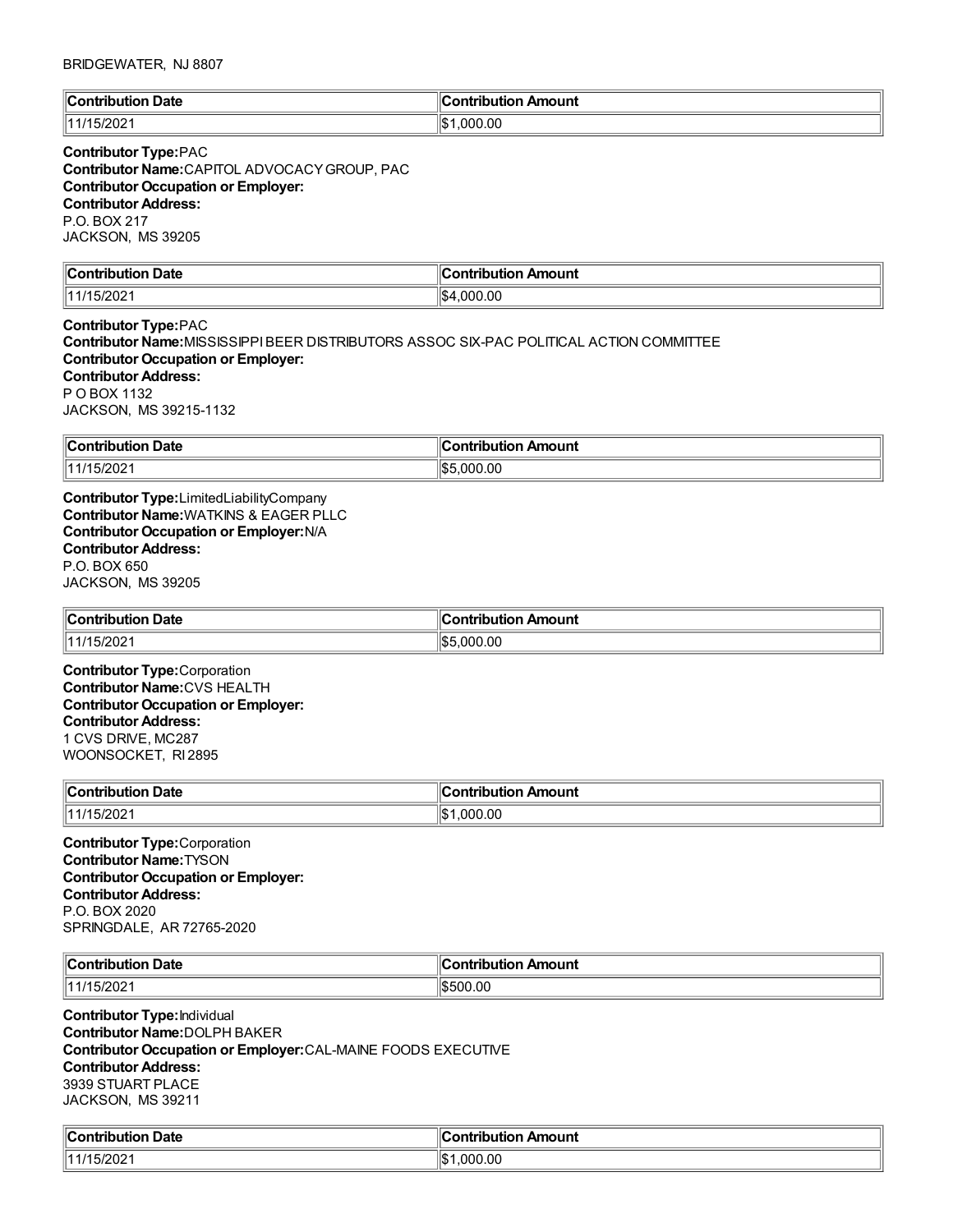| Contribution Date      | .<br>ır<br>∥Contribution Amount |
|------------------------|---------------------------------|
| $\parallel$ 11/15/2021 | .000.00<br>∸י<br>17Р            |
|                        |                                 |

**Contributor Type:**LimitedLiabilityCompany **Contributor Name:**UNITED JOHNSON BROTHERS OF ALABAMA, LLC **Contributor Occupation or Employer:**N/A **Contributor Address:** 6000 GREENWOOD PKWYSTE 100 BESSEMER, AL 35022

| $\ $ Cont<br>Date<br><b>Shution</b><br>$\sim$ $\sim$ $\sim$ $\sim$ $\sim$ $\sim$ $\sim$ | . .ontributior. .<br>Amount |
|-----------------------------------------------------------------------------------------|-----------------------------|
| 15/202<br>11/1                                                                          | .000.00<br>۱I¢<br>υυ        |

**Contributor Type:**PAC **Contributor Name:**ANTHEM PAC **Contributor Occupation or Employer: Contributor Address:** 1001 PENNSYLVANIA AVE., STE. 710 WASHINGTON, DC 20004

| $\ $ Contribution<br>Date<br>. | Amount<br>---<br>טו                |
|--------------------------------|------------------------------------|
| 11/15/2021                     | ∥\$;<br>00.00;<br>$\sim$<br>וו ורי |

**Contributor Type:**Corporation **Contributor Name:**DOUGLAS, INC. **Contributor Occupation or Employer: Contributor Address:** 4225 INDUSTRIAL DRIVE JACKSON, MS 39209

| <b>Contribution Date</b> | ∥Contribution Amount |
|--------------------------|----------------------|
| 11/15/2021               | 000.00.۱             |

**Contributor Type:**LimitedLiabilityCompany **Contributor Name:**GPB LLC **Contributor Occupation or Employer:**N/A **Contributor Address:** 7009 HWY28 HAZELHURST, MS 39083-9382

| $\mathsf{C}$ ontribution<br>Date<br>IDUIK | Amount<br><b>Contribution</b> |
|-------------------------------------------|-------------------------------|
| 11/15/202                                 | ∥\$<br>1,000.00               |

**Contributor Type:**LimitedLiabilityCompany **Contributor Name:**BSS MANAGEMENT LLC **Contributor Occupation or Employer:**N/A **Contributor Address:** 300 CONCOURSE BLVD RIDGELAND, MS 39157

| $\overline{ }$<br>Date<br>⊪Cor<br>, ibutior | ∥Contribution Amount         |
|---------------------------------------------|------------------------------|
| 1114<br>.5/2021                             | $\sim$<br>റററ<br>'\$∥<br>.uu |

**Contributor Type:**LimitedLiabilityCompany **Contributor Name:**SONGYLLC **Contributor Occupation or Employer:**N/A **Contributor Address:** 107 COVINGTON WAY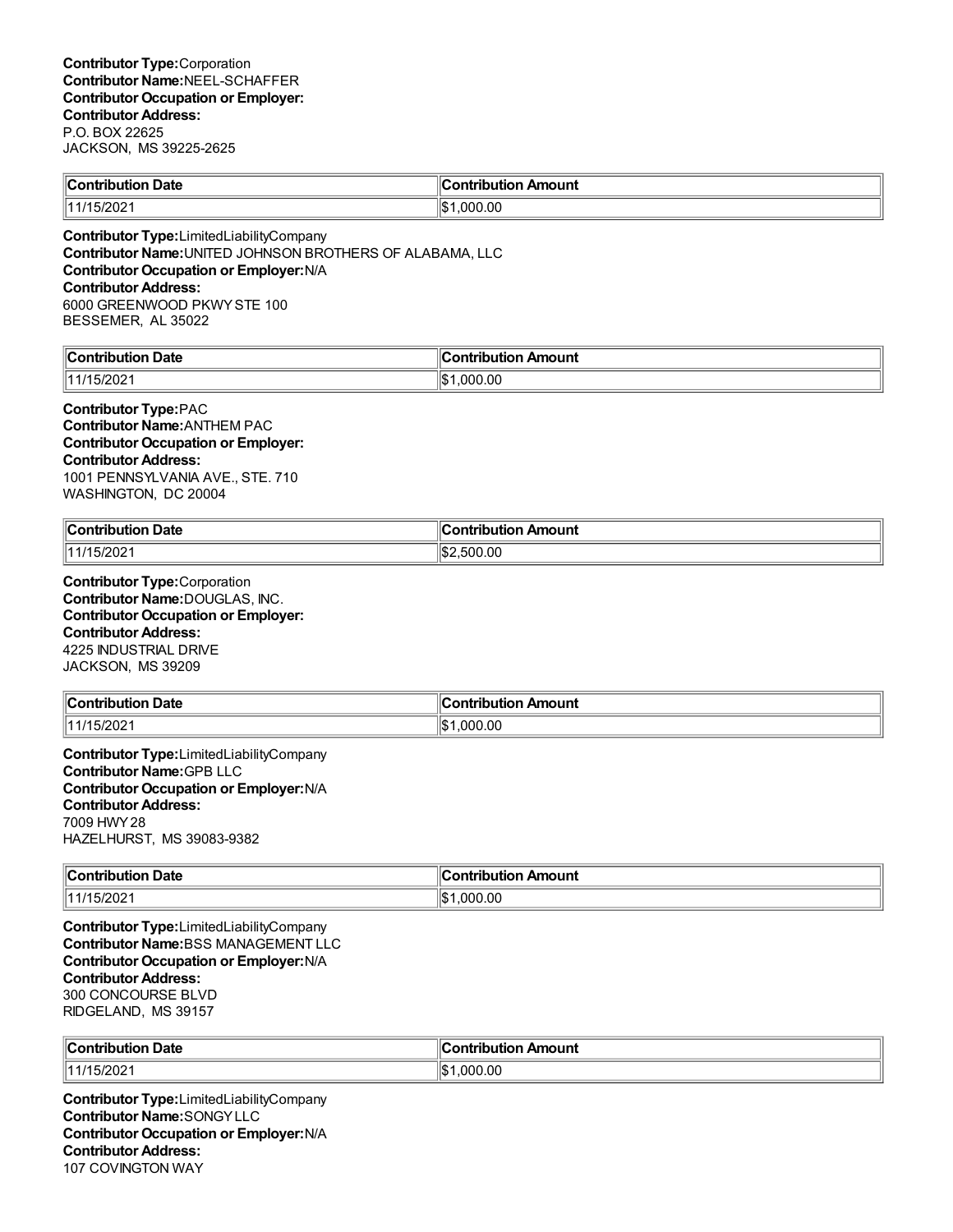| ∣∣∩<br>`ontribution Date | . .<br>Contribution Amount |
|--------------------------|----------------------------|
| 1000<br>∟ ے∪∠اں .        | \$500.00                   |

### **Contributor Type:**PAC **Contributor Name:**ECM CO-PAC **Contributor Occupation or Employer: Contributor Address:** PO BOX 3300 RIDGELAND, MS 39158

| Date<br><b>Contribution</b> | $\overline{\phantom{a}}$<br>:ontribution<br>Amount<br>TIDULION , |
|-----------------------------|------------------------------------------------------------------|
| I JIZUZ.                    | ″⊅ا<br>.000.00<br>ט∠סוי                                          |

**Contributor Type:**PAC **Contributor Name:**MISSISSIPPIASSOCIATED BUILDERS & CONTRACTORS PAC **Contributor Occupation or Employer: Contributor Address:** P.O. BOX 16522 JACKSON, MS 39236

| llCo⊫<br>Date<br>a mbuila mbi a m<br>י יוטו<br>. | Amount<br>`ontribution<br>$\sim$ $\sim$ $\sim$ $\sim$ $\sim$ |
|--------------------------------------------------|--------------------------------------------------------------|
| .115/20<br>14414                                 | ∥\$<br>.000.00                                               |

**Contributor Type:**Corporation **Contributor Name:**FORTUNE AND WILLIAMSON **Contributor Occupation or Employer: Contributor Address:** 523 BRADFORD DR BRANDON, MS 39047-8119

| Date                   | Amount        |
|------------------------|---------------|
| $\ $ Contribution      | ontribution   |
| .                      |               |
| $\parallel$ 11/15/2021 | .000.00<br>١¢ |

**Contributor Type:**LimitedLiabilityCompany **Contributor Name:**DUNN UTILITYPRODUCTS **Contributor Occupation or Employer:**N/A **Contributor Address:** P.O. BOX 721420 BYRAM, MS 39272

| ∥Coı<br>⊦ Date<br>.<br>oution<br>___ | "<br>Amount<br>-----<br>----<br>----<br><br>___ |
|--------------------------------------|-------------------------------------------------|
| 5/202                                | 0.00                                            |
| 11111                                | ור                                              |

**Contributor Type:**Corporation **Contributor Name:**MMC MATERIALS, INC. **Contributor Occupation or Employer: Contributor Address:** P.O. BOX 2569 MADISON, MS 39130

| ∥Cı<br>. .<br>Date<br><b>Contribution</b><br>. | ontribution<br>า Amount<br>___ |
|------------------------------------------------|--------------------------------|
| 1000<br>  11/1<br>I JIZUZ.                     | .000.00<br>١¢                  |

**Contributor Type:**LimitedLiabilityCompany **Contributor Name:**BAYOU CONCRETE, L.L.C. **Contributor Occupation or Employer:**N/A **Contributor Address:** POST OFFICE BOX 3868 GULFPORT, MS 39505

| $\ $ Contribut<br>ribution Date | ЧС.<br>ribution Amount<br>ontrٽ |
|---------------------------------|---------------------------------|
| 15/202                          | ١đ<br>0.00<br>ורה               |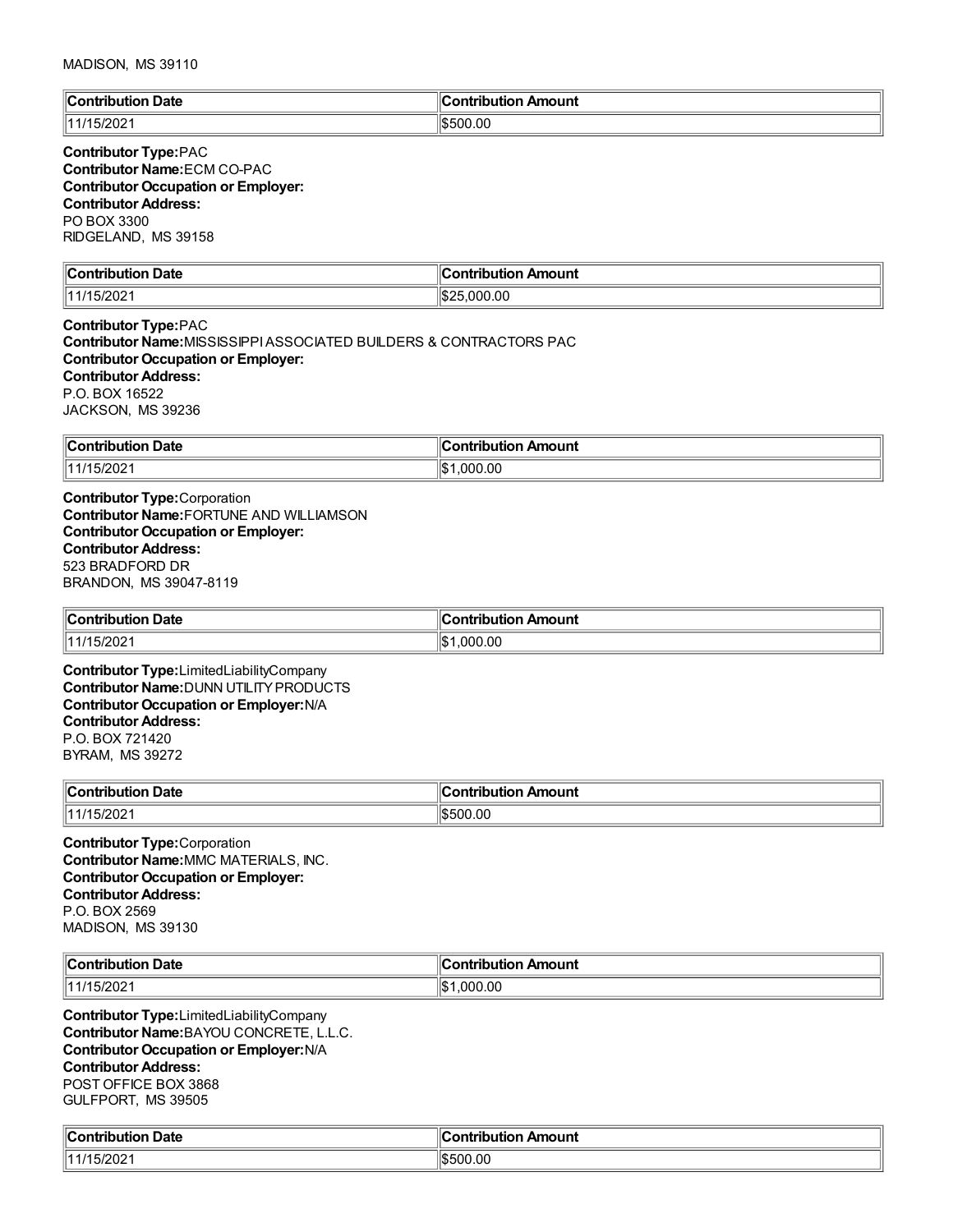| $\mathsf{IC}_\mathsf{O}$ nti<br>Date<br>--------<br>. | ≅ntrih⊔t⊪.<br>Amount |
|-------------------------------------------------------|----------------------|
| 15/202<br>111                                         | 00. (<br>۱¢<br>nnn   |

**Contributor Type:**Individual **Contributor Name:**ANNA MAJURE ROYSTON **Contributor Occupation or Employer:**SELF EMPLOYED TREE FARMER **Contributor Address:** 108 NEWPORT CIRCLE CLINTON, MS 39056-5430

| $\ $ Contribut<br>Date<br>ution | 11<br>∠ontr<br>Amount<br>. ibutior |
|---------------------------------|------------------------------------|
| 14.4 <sub>1</sub><br>/22/202    | \$500.00                           |

**Contributor Type:**Individual **Contributor Name:**STEVEN M WARREN **Contributor Occupation or Employer:**WARREN PAVING PRESIDENT **Contributor Address:** 10907 WATERSIDE DR GULFPORT, MS 39503-6058

| $\ $ Contribution | .ntrihut |
|-------------------|----------|
| Date              | Amount   |
| .                 |          |
| י∩ר <i>יו</i> נ   | 00.(     |
| 14.4.10c          | 105      |
| 1/ZZIZUZ'         | nnn      |

**Contributor Type:**Individual **Contributor Name:**LAURA PEEBLES **Contributor Occupation or Employer:**ISLAND VIEW MANAGING PARTNER **Contributor Address:** PO BOX 1600 GULFPORT, MS 39502-1600

| <b>Contribution Date</b> | ∥Contribution Amount |
|--------------------------|----------------------|
| רחריו                    | $\sim$               |
| 114101                   | റററ                  |
| 212 U Z                  | w                    |

**Contributor Type:**LimitedLiabilityCompany **Contributor Name:**KEY, LLC **Contributor Occupation or Employer: Contributor Address:** POST OFFICE BOX 590 MADISON, MS 39130-0590

| $\ $ Contribution   | <b>Amount</b>        |
|---------------------|----------------------|
| Date                | ---------            |
| .                   |                      |
| 1/22/2021<br>14.100 | .000.00<br>۱C<br>ا ا |

**Contributor Type:**Corporation **Contributor Name:**JACKSON EXCAVATING **Contributor Occupation or Employer: Contributor Address:** 1059 DEVINEYDR. RAYMOND, MS 39154-8387

| ∥Con'<br>Date<br>.<br>----<br>1011<br>TI.<br>. | Amount<br>.<br>JULIU |
|------------------------------------------------|----------------------|
| 1440c<br>2/202                                 | റററ<br>.00<br>'\$∥   |

**Contributor Type:**PAC **Contributor Name:**ATMOS ENERGYCORPORATION PAC **Contributor Occupation or Employer: Contributor Address:** 5430 LBJ FREEWAY, SUITE 160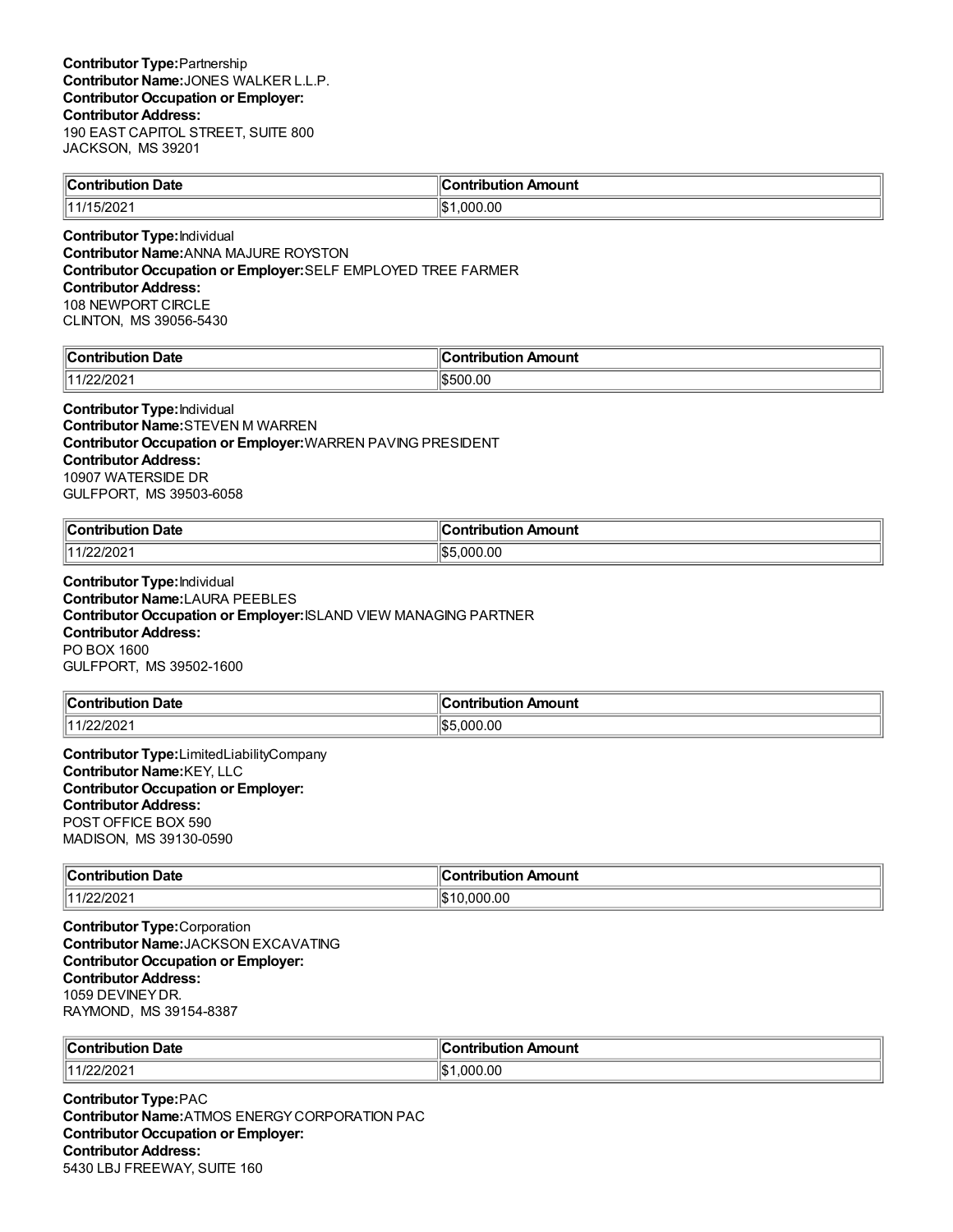### DALLAS, TX 75240-2630

| <b>Contribution Date</b> | ∥Contribution Amount |
|--------------------------|----------------------|
| 11/22/2021               | $\frac{1}{5.000.00}$ |

### **Contributor Type:**PAC

**Contributor Name:**BANKPLUS PAC FOR RESPONSIBLE GOVERNMENT **Contributor Occupation or Employer: Contributor Address:** 1068 HIGHLAND COLONYPKWY RIDGELAND, MS 39157

| llC<br><b>Date</b><br>്∩⊓*<br>- - --<br>.<br>$\sim$ $\sim$ $\sim$ $\sim$ $\sim$ $\sim$ $\sim$ | <b>\mount</b><br><u>antuiku mian</u> |
|-----------------------------------------------------------------------------------------------|--------------------------------------|
| 1/22/202                                                                                      | ∣∣∧<br>.000.00<br>ıэ                 |

**Contributor Type:**LimitedLiabilityCompany **Contributor Name:**BAKER SERVICES **Contributor Occupation or Employer: Contributor Address:** P.O. BOX 6717 JACKSON, MS 39282-6717

| ∥Co⊧<br>⊦Date<br>.<br>⊸ullO⊡<br>$  -$    | <b>\mount</b><br>'antrihutian |
|------------------------------------------|-------------------------------|
| רחריו<br>1 A A<br>$\sqrt{2}$<br>11221202 | .000.00<br>1\$                |

**Contributor Type:**Corporation **Contributor Name:**DEVINEYCONSTRUCTION **Contributor Occupation or Employer: Contributor Address:** P.O. BOX 6717 JACKSON, MS 39282-6717

| ∥Con<br>Jate<br>.<br>7 M D<br>.     | nount<br><b>THE REAL</b> |
|-------------------------------------|--------------------------|
| פחריו<br>14 4 10 <b>1</b><br>72 U Z | $\sim$<br>۱\$۰<br>nnr    |

**Contributor Type:**Corporation **Contributor Name:**DEVINEYBROTHERS, INC. **Contributor Occupation or Employer: Contributor Address:** P.O. BOX 6717 JACKSON, MS 39282

| ∥Con'<br><b>Date</b><br>'ribution        | n Amount<br>ำntributio… |
|------------------------------------------|-------------------------|
| י∩מיני.<br>114101<br>21202<br>$\sqrt{2}$ | .000.00                 |

**Contributor Type:**LimitedLiabilityCompany **Contributor Name:**DEVINEYEQUIPMENT **Contributor Occupation or Employer: Contributor Address:** P.O. BOX 7179 JACKSON, MS 39282-7179

| Date<br>$\ $ Contribution | Amount<br>→ntrihutแ. |
|---------------------------|----------------------|
| 14.4.00<br>11221202       | 0.00<br>.,<br>.00C   |

**Contributor Type:**Corporation **Contributor Name:**MARATHON PETROLEUM CORP **Contributor Occupation or Employer: Contributor Address:** 539 S MAIN STREET FINDLAY, OH 45840-3229

| $\ $ Contribut | ∥Contri                       |
|----------------|-------------------------------|
| ribution Date  | ribution Amount               |
| /22/2021       | 00.OC<br>$\mathbf{v}$<br>1.D. |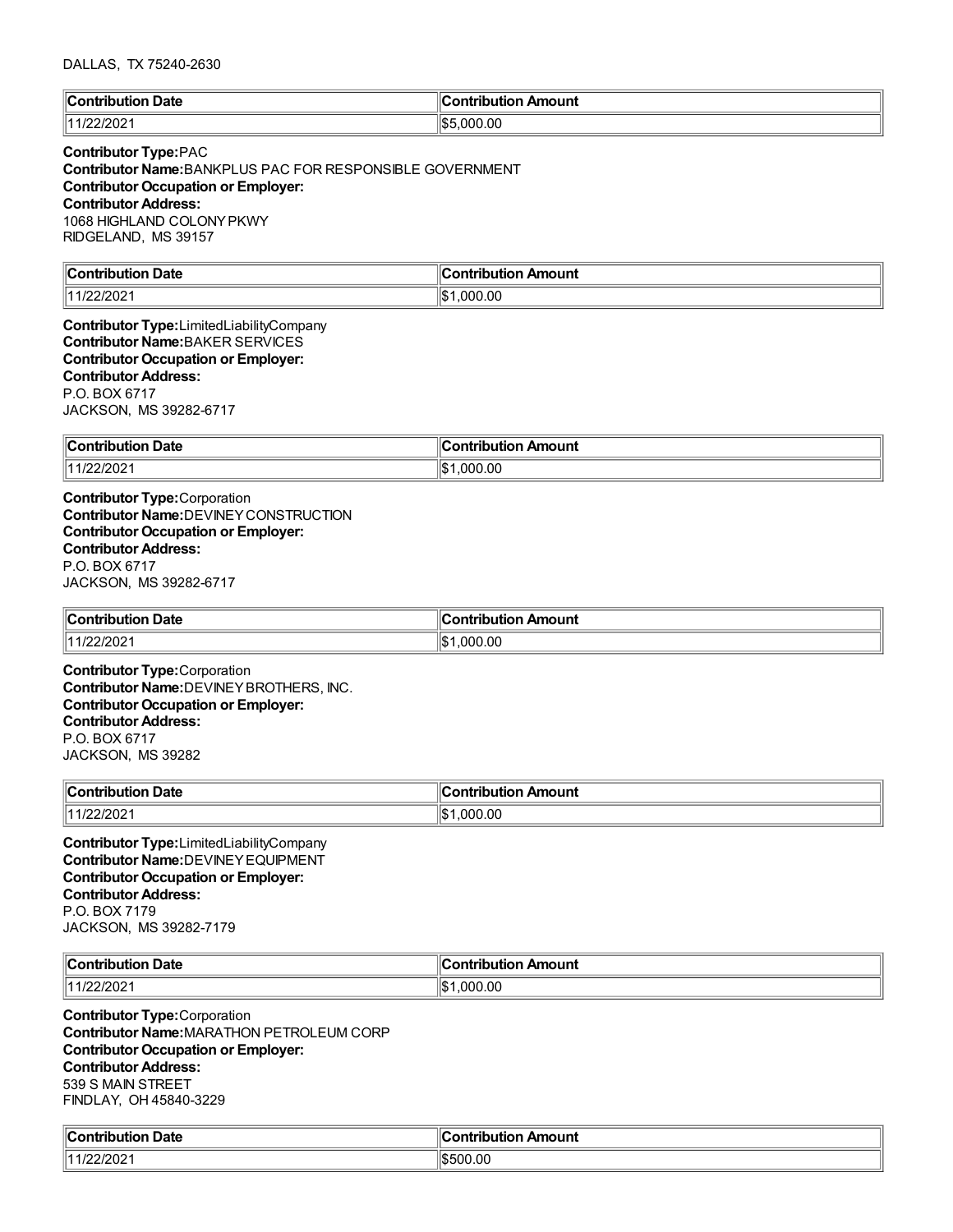| Contribution Date | Contribution Amount |
|-------------------|---------------------|
| 11/22/2021        | 1\$5.000.00         |

#### **Contributor Type:**PAC **Contributor Name:**MACPAC MISS. ASPHALT CONTRACTOR POLITICAL ACTION COMMITTEE **Contributor Occupation or Employer: Contributor Address:** 711 N. PRESIDENT ST. JACKSON, MS 39205

| ∥Cω        | 'on Amount |
|------------|------------|
| Date       | .          |
| `ont       | IDL        |
| tribution  | чис        |
| $\sqrt{2}$ | ∥\$∶       |
| $  44/2^r$ | .00        |
| 11221202   | .50C       |

**Contributor Type:**Individual **Contributor Name:**JOHN N. PALMER **Contributor Occupation or Employer:**GULFSOUTH CAPITAL CHAIRMAN **Contributor Address:** PO BOX 3747 JACKSON, MS 39207-3747

| <b>Contribution</b><br>→ Date | Amount<br>≅ntrih⊔t⊪.<br>ian |
|-------------------------------|-----------------------------|
| 2/202<br>4400                 | 00.ر<br>11 A<br>nne         |

### **Contributor Type:**Individual **Contributor Name:**TERRYW. GREEN **Contributor Occupation or Employer:**GULFSIDE PARTNERSHIP PRINCIPAL **Contributor Address:** P.O. BOX 2788 SUGAR LAND, TX 77487-2788

| ∥Con        | Amount |
|-------------|--------|
| <b>Date</b> |        |
| tribution   | וחו    |
| רחרוני.     | ‼\$    |
| 1141 A      | 0C.,   |
| 72 U Z      | ៸៶៸៶   |

**Contributor Type:**Individual **Contributor Name:**JAMES K. WILLIAMS **Contributor Occupation or Employer:**GREENOVER MANAGERS CHAIRMAN **Contributor Address:** 2030 EASTOVER DRIVE JACKSON, MS 39211

| <b>Contribution Date</b> | :ontribution Amount           |
|--------------------------|-------------------------------|
| 11/22/2021               | $\lambda$ -<br>.000.00<br>איש |

**Contributor Type:**Individual **Contributor Name:**THOMAS M DUFF **Contributor Occupation or Employer:**DUFF CAPITAL INVESTORS CO-OWNER **Contributor Address:** 73 TIDEWATER RD. HATTIESBURG, MS 39402-9780

| $\ $ Contribution<br>Date | bution Amount<br>--------------<br>IU IL |
|---------------------------|------------------------------------------|
| /202                      | 川むん                                      |
| 1200 <sup>c</sup>         | .00                                      |
| . $LT$                    | nnn                                      |

**Contributor Type:**Other **Contributor Name:**ROBBIE W. HUGHES REV TR **Contributor Occupation or Employer: Contributor Address:** 200 DOMINICAN DR. APT. 1213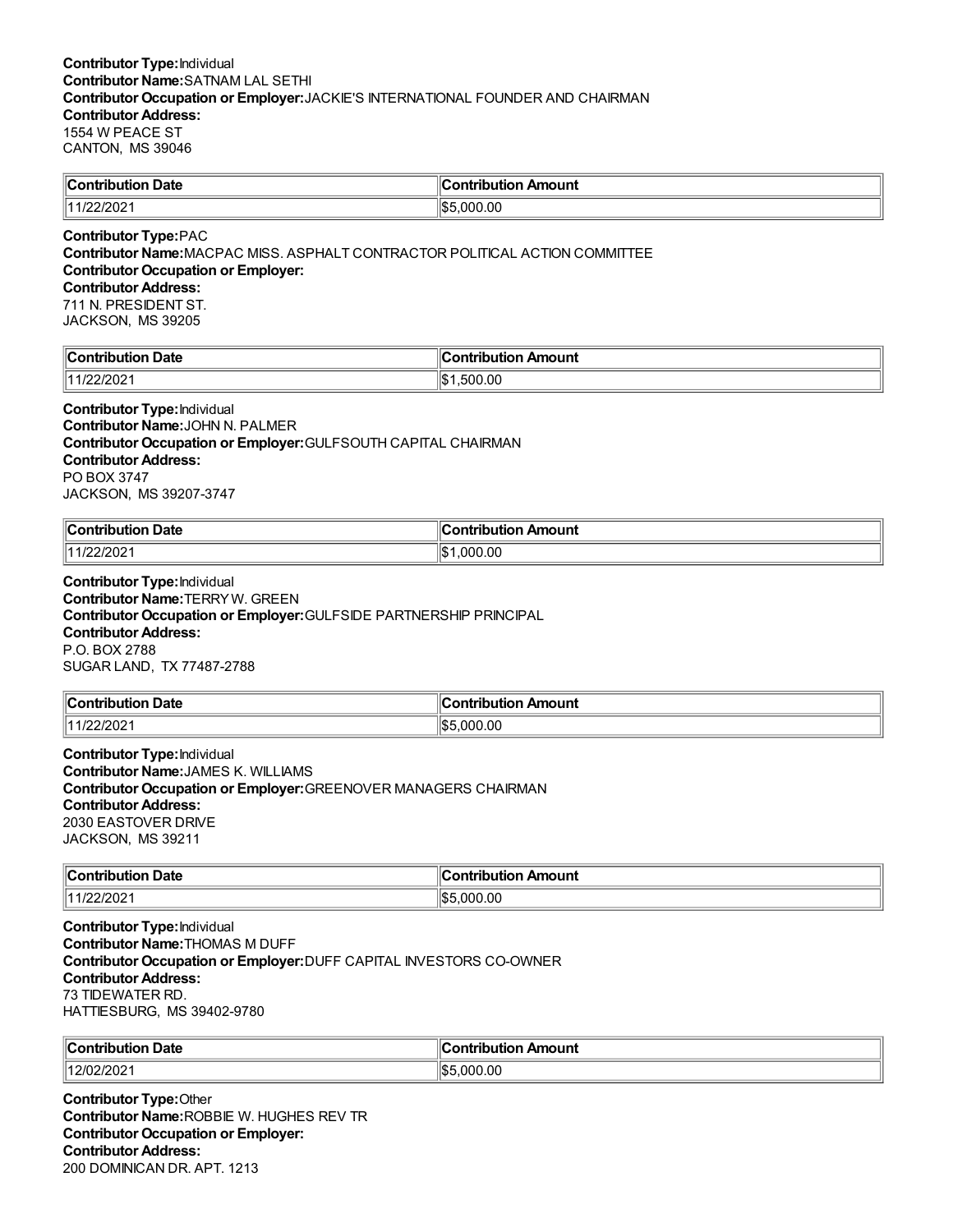| llC.<br>Date<br>$-$<br>. | Amount<br>'a mbuile i ibi a m<br>. . |
|--------------------------|--------------------------------------|
| 1000                     | ∣∣∩∿                                 |
| 1401                     | .000.00                              |
| 202                      | ۱۱۵                                  |

### **Contributor Type:**Individual **Contributor Name:**DAN FORDICE **Contributor Occupation or Employer:**FORDICE CONSTRUCTION VP **Contributor Address:** 2500 DANA RD VICKSBURG, MS 39180

| $\mathsf{C}$ ontribution | Amount                   |
|--------------------------|--------------------------|
| Date                     | .                        |
|                          |                          |
| 1401<br>╱/(<br>ZUZ       | .00<br>חו<br>י<br>$\sim$ |

### **Contributor Type:**Individual **Contributor Name:**DAN MODISETT **Contributor Occupation or Employer:**MAXAIR MEDIA PRESIDENT AND OWNER **Contributor Address:** 101 LAUREN LN CLINTON, MS 39056-9721

| $\sim$<br><b>Contribution</b><br><b>Date</b> | ∕n Amount<br>`ontribut⊾<br>.<br> |
|----------------------------------------------|----------------------------------|
| 12/02/2021                                   | <br>.000.00<br>۱Э                |

**Contributor Type:**Individual **Contributor Name:**WILLIAM R (RANDY) JAMES **Contributor Occupation or Employer:**PRUET OIL COMPANYCO-OWNER **Contributor Address:** 217 W CAPITOL ST. STE 201 JACKSON, MS 39201

| <b>Date</b><br>$\ $ Contribution | . .<br>ır<br>วทtribution Amount |
|----------------------------------|---------------------------------|
| 12/0                             | .00                             |
| $\frac{1}{2}0$                   | იიი                             |
|                                  | 1\$                             |

### **Contributor Type:**Individual **Contributor Name:**RIMMER COVINGTON, SR. **Contributor Occupation or Employer:**COVINGTON CIVIL AND ENVIRONMENTAL FOUNDER AND PRINCIPAL **Contributor Address:** 1100 WEST BEACH BOULEVARD PASS CHRISTIAN, MS 39571

| ЧC.<br><b>Date</b><br>`antributian<br>TOUTIC | Contribution Amount |
|----------------------------------------------|---------------------|
| 500                                          | 000.00,             |
| 112K                                         | ∣∣∧                 |
| 202                                          | ∖ات                 |

**Contributor Type:**PAC **Contributor Name:**MISSISSIPPICREDIT UNION PAC **Contributor Occupation or Employer: Contributor Address:** 1400 LAKEOVER ROAD JACKSON, MS 39213

| $n$ ontribution   | - -                          |
|-------------------|------------------------------|
| Date              | Amount                       |
| $ -$              | .                            |
|                   |                              |
| 12/0.7  <br>2/202 | ۱α۰<br>.00<br>.000<br>. I JD |

#### **Contributor Type:**PAC

**Contributor Name:**MOTOROLA SOLUTIONS, INC. POLITICAL ACTION COMMITTEE MULTICANDIDATE COMMITTEE **Contributor Occupation or Employer:**

# **Contributor Address:**

1455 PENNSYLVANIA AVENUE, NW SUITE 900 WASHINGTON, DC 20004

| $\ $ Contribution<br>Date | ı<br>Amount<br>Contribution |
|---------------------------|-----------------------------|
| 12/02/2021                | ∥\$<br>.000.00              |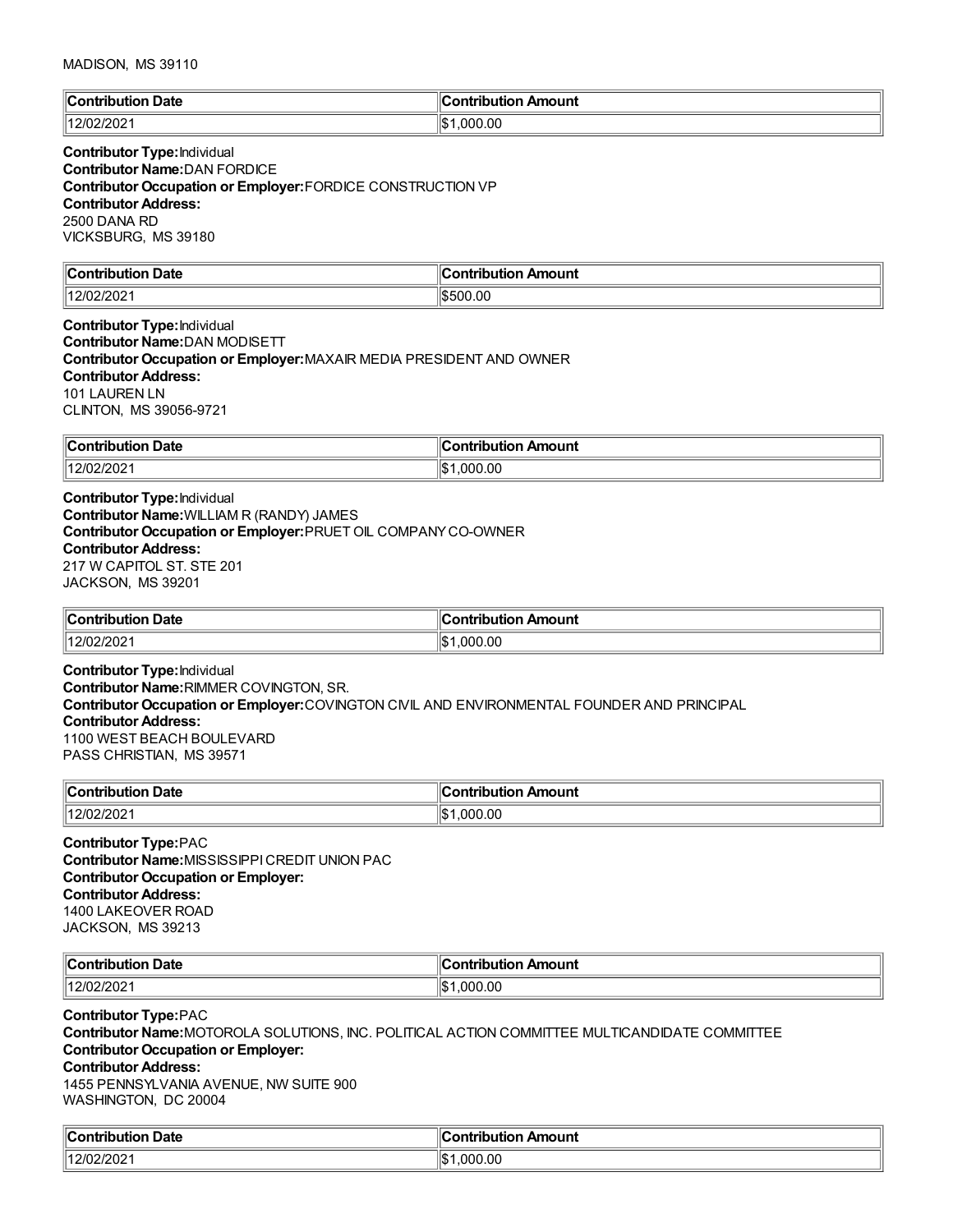| $\ $ Contribution<br>Date | a www.com<br>Amount<br>--- |
|---------------------------|----------------------------|
| 12/03/202                 | .000.00<br>۱¢              |

**Contributor Type:**Corporation **Contributor Name:**BUDDYMEDLIN & ASSOCIATES, INC. **Contributor Occupation or Employer: Contributor Address:** POST OFFICE BOX 24087 JACKSON, MS 39225-4087

| llC<br>Jate<br>.nn'<br>---<br><br>-н<br>. | 10<br>mount<br><b>CONTRACT</b><br>- - -<br> |
|-------------------------------------------|---------------------------------------------|
| 12/06/2021                                | ∥\$<br>00.00<br>იიი                         |

**Contributor Type:**PAC **Contributor Name:**MS CHIROPRACTORS PAC **Contributor Occupation or Employer: Contributor Address:** 4294 LAKELAND DR. STE 100 FLOWOOD, MS 39232-9510

| <b>Contribution Date</b> | 10<br>Amount<br>:ontribution<br>IDU |
|--------------------------|-------------------------------------|
| 12/06/2021               | ∥\$∶<br>.000.00                     |

**Contributor Type:**PAC **Contributor Name:**CAPITOL RESOURCES PAC **Contributor Occupation or Employer: Contributor Address:** 200 N CONGRESS ST STE 500 JACKSON, MS 39201

| $\sf{IC}$ ontri                        | :ontribution                 |
|----------------------------------------|------------------------------|
| Date                                   | Amount                       |
| .                                      | Ш                            |
|                                        |                              |
| $\angle 08/20^\circ$<br>11 O IC<br>∠∪∠ | .000.00<br>۱۱œ<br>,,<br>lsDz |

**Contributor Type:**Corporation **Contributor Name:**INTERVEST CORPORATION **Contributor Occupation or Employer: Contributor Address:** P.O. BOX 2118 MADISON, MS 39130

| ∥C،<br>Date<br>. Contribution<br>. | Amount<br><b>Contribution</b> |
|------------------------------------|-------------------------------|
| 12/08/2021                         | .000.00<br>‼¢ 1<br>IФ         |

**Contributor Type:**LimitedLiabilityCompany **Contributor Name:**FIRST HERITAGE CREDIT, LLC **Contributor Occupation or Employer: Contributor Address:** 605 CRESCENT BLVD, SUITE 101 RIDGELAND, MS 39157

| ∥Con<br>Date<br>- - -<br>.<br>тік<br>nг | ı Amount<br>a manila i mia m<br>. |
|-----------------------------------------|-----------------------------------|
| $^{\prime\prime}$ 12/08/202 .           | '\$∥<br>00. (<br>.000             |

**Contributor Type:**LimitedLiabilityCompany **Contributor Name:**STUDYEDGE **Contributor Occupation or Employer: Contributor Address:** 1717 NW 1ST AVE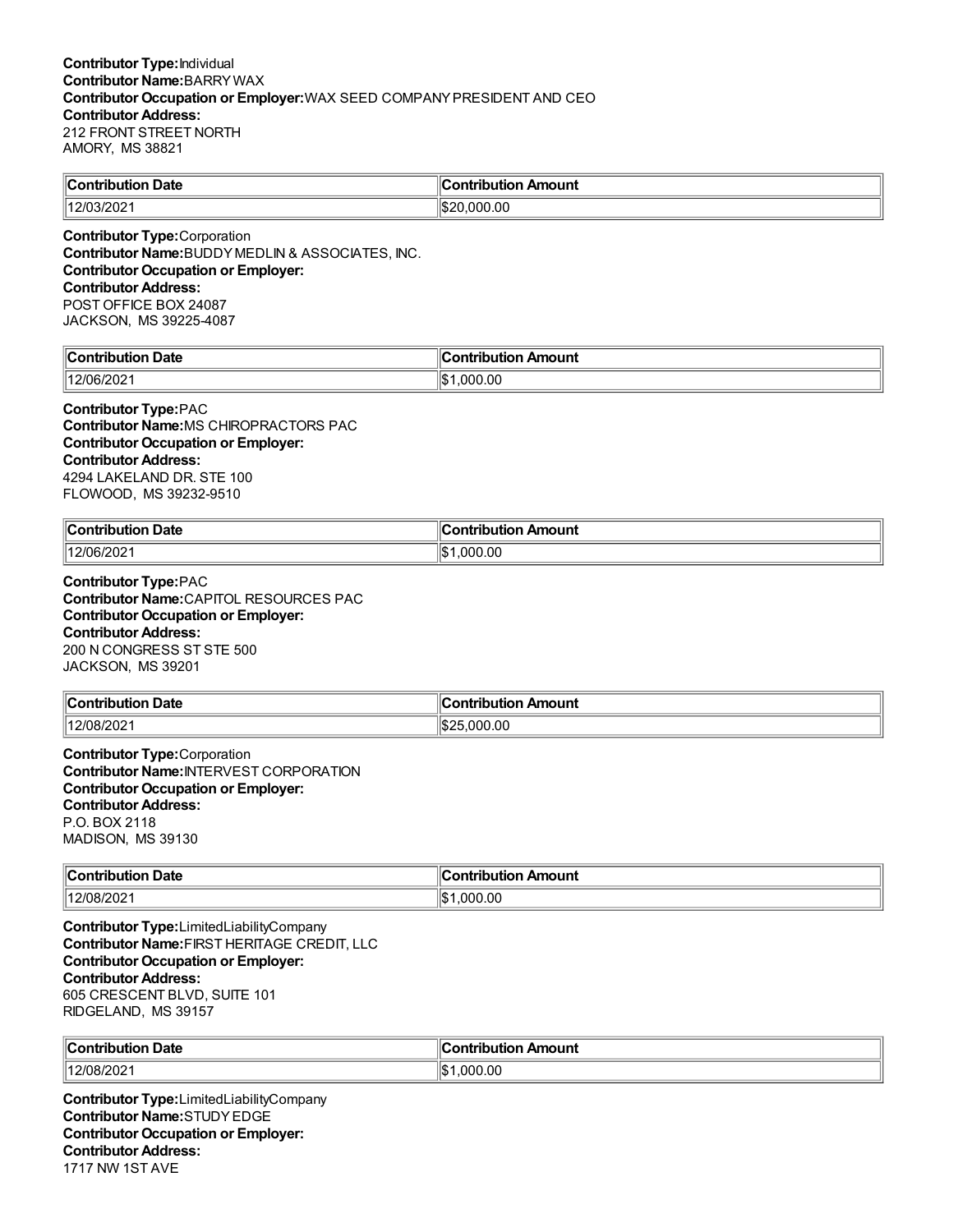| $\mathbb{C}$<br>Date<br>∴ontributioس<br><br>. | <b>Contribution</b><br>ution Amount |
|-----------------------------------------------|-------------------------------------|
| 12/08/2021                                    | .000.00<br>$H \rightarrow$<br>IФ    |

## **Contributor Type:**Corporation **Contributor Name:**HUNTINGTON INGALLS INDUSTRIES **Contributor Occupation or Employer: Contributor Address:** P.O. BOX 149 PASCAGOULA, MS 39568-0149

| $\mathbb{R}$<br><b>Date</b><br>.<br>----<br>ш | Amount<br>.<br>----     |
|-----------------------------------------------|-------------------------|
| 200<br>112/08<br>IUOIZUZ.                     | ۱I¢<br>.00<br>nnı<br>ьD |

**Contributor Type:**PAC **Contributor Name:**MCKESSON CORPORATION EMPLOYEES POLITICAL FUND A MULTICANDIDATE COMMITTEE **Contributor Occupation or Employer: Contributor Address:** 505 9TH STREET, NW, SUITE 901 WASHINGTON, DC 20004

| ∥Con<br>Date<br>ïbution<br>. | <b>\mount</b><br>.<br>- - -<br>ΊD |
|------------------------------|-----------------------------------|
| 12/08/2021                   | 1¢<br>.000.00<br>ا سا             |

**Contributor Type:**LimitedLiabilityCompany **Contributor Name:**WEI/AJA, LLC **Contributor Occupation or Employer: Contributor Address:** P O BOX 12227 JACKSON, MS 39236-2227

| $\ $ Contribution | :ontribution |
|-------------------|--------------|
| <b>Date</b>       | Amount       |
|                   | וסוי         |
| 12/08/2021        | 200.00<br>⊪c |

**Contributor Type:**PAC **Contributor Name:**CAPITOL RESOURCES PAC **Contributor Occupation or Employer: Contributor Address:** 200 N CONGRESS ST STE 500 JACKSON, MS 39201

| ∥Cont<br><b>Date</b><br>tribution | ---------<br>ribution Amount |
|-----------------------------------|------------------------------|
| 12/08/202                         | ۱IC<br>.000.00<br>ل∪ا        |

**Contributor Type:**PAC **Contributor Name:**OPTOMETRYFOR PROGRESS **Contributor Occupation or Employer: Contributor Address:** 141 EXECUTIVE DRIVE SUITE 5 MADISON, MS 39110

| ∥C.<br>. Date<br>.<br>--------- | Amount<br>a mbuila mbi a m    |
|---------------------------------|-------------------------------|
| 12/08/20                        | ا به ا<br>$\sim$<br>nne<br>wu |

**Contributor Type:**Individual **Contributor Name:**THOMAS D. FRIEDKIN **Contributor Occupation or Employer:**THE FRIEDKIN GROUP CEO **Contributor Address:** 1375 ENCLAVE PKWY HOUSTON, TX 77077

| ∥Cω<br>Date<br>`oni<br>tribution       | on Amount<br>.<br>וטו |
|----------------------------------------|-----------------------|
| <sup>ື</sup> ່ <sup>1</sup> 2/08/2∪∠ ເ | 00. (<br>∧ים⊪<br>ων   |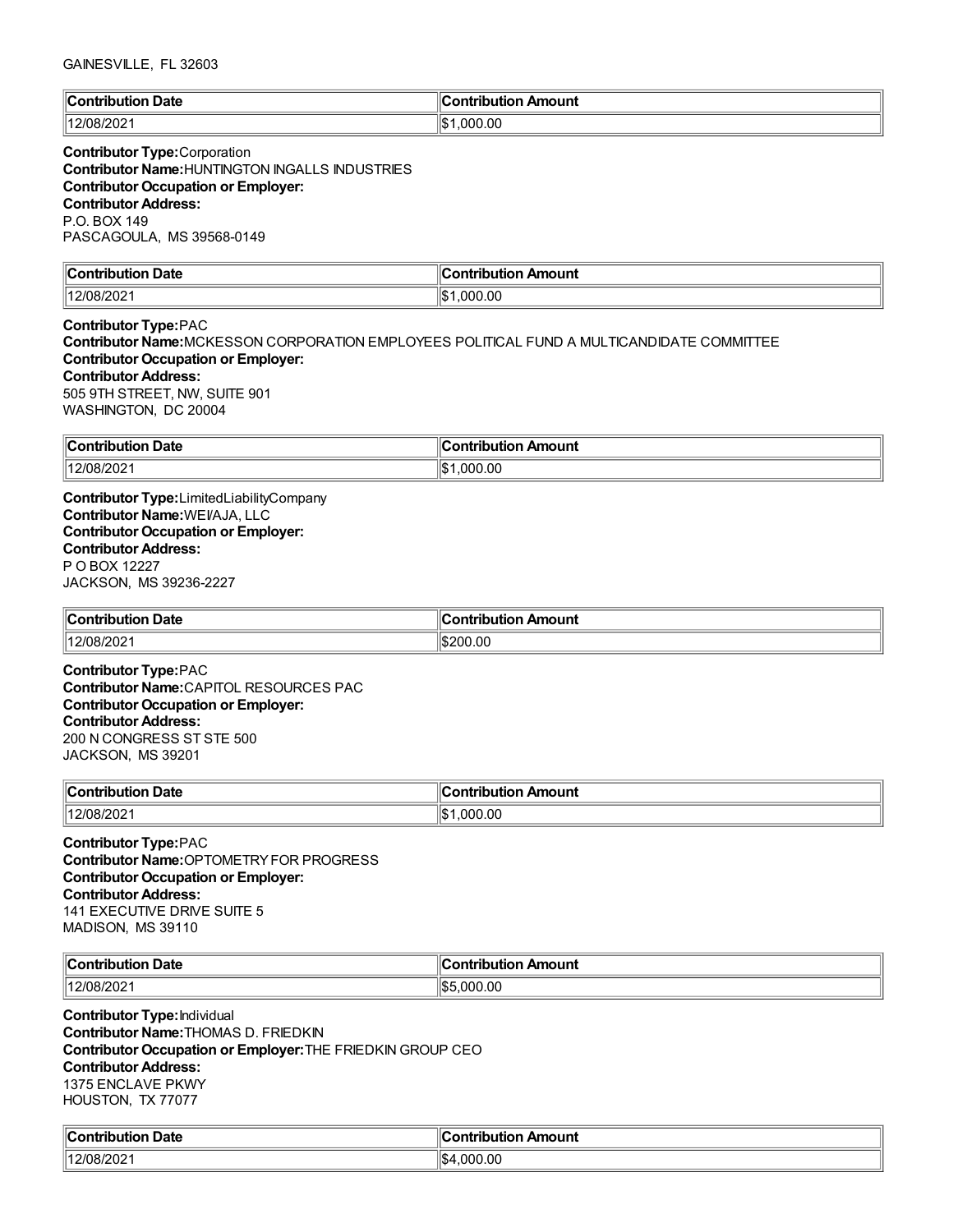| <b>Contribution Date</b> | $\ $ Contribution Amount |
|--------------------------|--------------------------|
| 12/08/2021               | .000.00                  |
|                          |                          |

**Contributor Type:**PAC **Contributor Name:**ERGON STATE POLITICAL ACTION COMMITTEE **Contributor Occupation or Employer: Contributor Address:** P.O. BOX 1639 JACKSON, MS 39215-1639

| ∥Conti | Amount     |
|--------|------------|
| Date   | ਾ*tributio |
| ----   | . .        |
| 1400   | 0.0        |
| 78/20  | リセル        |
| υz     | റററ        |

### **Contributor Type:**PAC

**Contributor Name:**COMCAST CORPORATION & NBCUNIVERSAL POLITICAL ACTION COMMITTEE **Contributor Occupation or Employer: Contributor Address:** 1701 JFK BOULEVARD PHILADELPHIA, PA 19103

| ∥Conti  | ı                   |
|---------|---------------------|
| Date    | ı Amount            |
| ibution | <b>Contribution</b> |
| 08/2021 | .000.00             |
| 11 O IC | طحال                |

**Contributor Type:**LimitedLiabilityCompany **Contributor Name:**WEI IMS LLC **Contributor Occupation or Employer: Contributor Address:** 143A LEFLEURS SQUARE JACKSON, MS 39211-5525

| $\ $ Contribution<br>-<br>Date | . .<br><b>∍ontributio</b> r<br>Amount |
|--------------------------------|---------------------------------------|
| 12/08/202                      | \$200.00                              |

**Contributor Type:**Individual **Contributor Name:**TIMOTHYD PARKMAN **Contributor Occupation or Employer:**TPI INSURANCE CEO **Contributor Address:** PO BOX 2220 CLINTON, MS 39060-2220

| llCoi       | Amount   |
|-------------|----------|
| <b>Date</b> | .        |
| .           | ⊔ti∩n    |
|             |          |
| 12/08/      | $0.00\,$ |
| 8/202       | ററ       |
|             | איו      |

**Contributor Type:**PAC **Contributor Name:**AT & T MISSISSIPPIPOLITICAL ACTION COMMITTEE **Contributor Occupation or Employer: Contributor Address:** 111 E. CAPITOL ST STE 6030 JACKSON, MS 39201

| ∥Con<br>Date<br>-------<br>----<br><b>cripution</b> | -------------<br>ntribution Amount |
|-----------------------------------------------------|------------------------------------|
| 112/08                                              | n c                                |
| /08/202                                             | ۱\$۰                               |
| $-1$                                                | 500                                |
|                                                     | .UU                                |

**Contributor Type:**LimitedLiabilityCompany **Contributor Name:**E. R. SQUIBB & SONS, LLC **Contributor Occupation or Employer: Contributor Address:** P.O. BOX 25277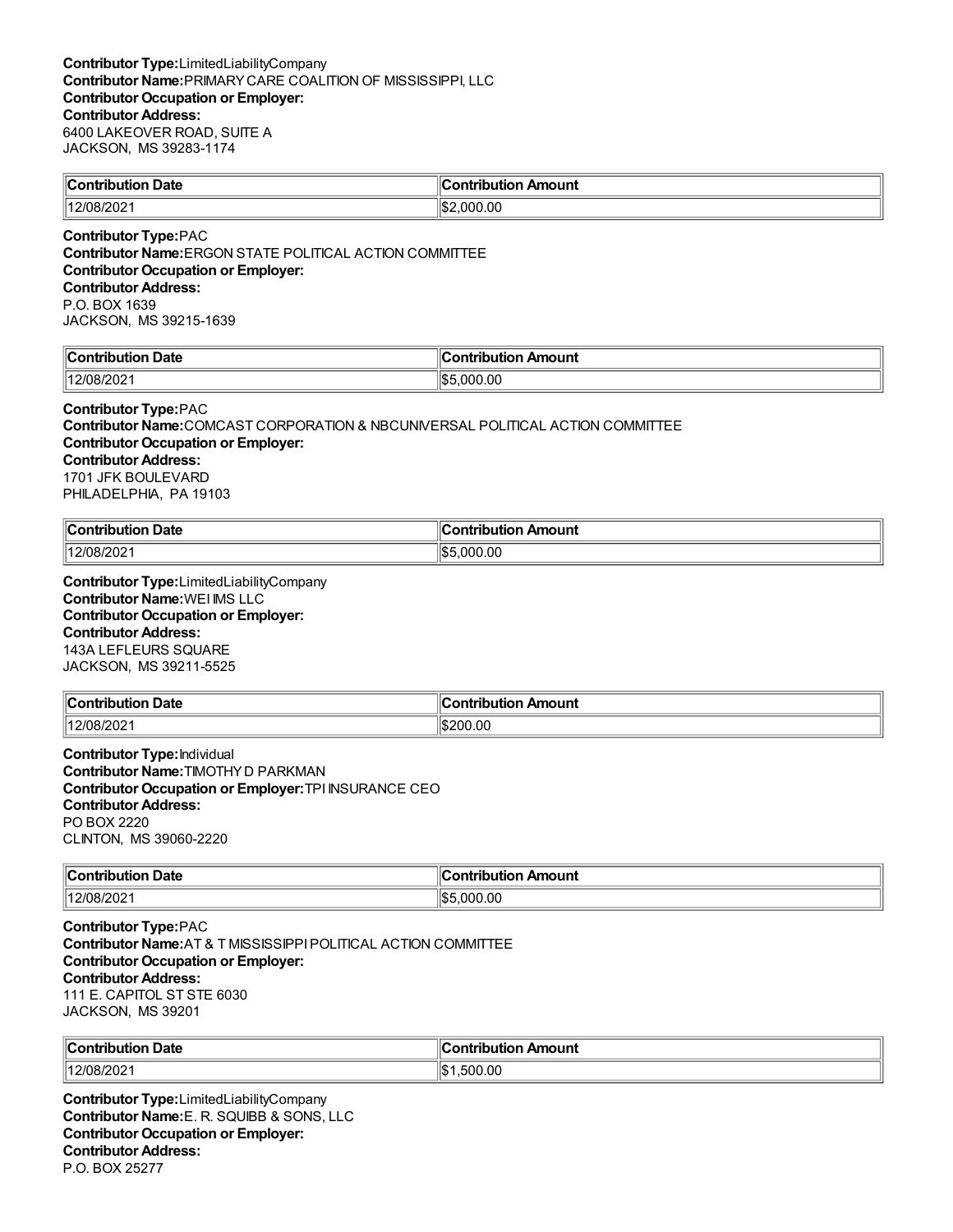| $\ $ Contribution               | Contribution         |
|---------------------------------|----------------------|
| Date                            | Amount               |
| .                               |                      |
| 12/08/202 <sup>.</sup><br>14.00 | ∣≀∧<br>.000.00<br>ıъ |

### **Contributor Type:**Corporation **Contributor Name:**THE FRIEDKIN GROUP **Contributor Occupation or Employer: Contributor Address:** P.O. BOX 441887 HOUSTON, TX 77244-1887

| ΙC<br>Jate<br>`oni<br>---<br>. | 10<br>---<br>mount<br>--- |
|--------------------------------|---------------------------|
| J8/2021                        | ∥\$<br>.00<br>יחה.        |

### **Contributor Type:**PAC **Contributor Name:**KCS STATE RAIL PAC **Contributor Occupation or Employer: Contributor Address:** 200 N CONGRESS ST STE 500 JACKSON, MS 39201-1917

| $\ $ Contribution $\ $ | . .                        |
|------------------------|----------------------------|
| <b>Date</b>            | <b>Contribution Amount</b> |
| 12/08/2021             | .000.00<br>$\mathbf{A}$    |

### **Contributor Type:**PAC **Contributor Name:**MISSISSIPPIMEDICAL POLITICAL ACTION COMMITTEE-STATE **Contributor Occupation or Employer: Contributor Address:** PO BOX 2548 RIDGELAND, MS 39158

| $\ $ Contribution                 | ontribution Amount |
|-----------------------------------|--------------------|
| <b>Date</b>                       | ∪ontr              |
| 12/0R<br>/08/2021<br>$\mathbf{1}$ | .000.00<br>ີ       |

**Contributor Type:**Individual **Contributor Name:**JOE FRANK SANDERSON JR **Contributor Occupation or Employer:**SANDERSON FARMS CHAIRMAN AND CEO **Contributor Address:** PO BOX 988 LAUREL, MS 39441-0988

| $^{\circ}$ Contribution<br>Date<br>∾∪<br>nouuoi | Amount<br>ntribut.<br>. |
|-------------------------------------------------|-------------------------|
| $\parallel$ 12/08/202                           | .000.00<br>⊾יו          |

**Contributor Type:**PAC **Contributor Name:**LENDERS POLITICAL ACTION COMMITTEE **Contributor Occupation or Employer: Contributor Address:** PO BOX 5004 JACKSON, MS 39296

| ∥c.<br><b>Date</b><br>----<br>$\sim$ $\sim$ $\sim$ $\sim$ $\sim$ $\sim$ $\sim$ | 10<br>nount<br>.<br>____          |
|--------------------------------------------------------------------------------|-----------------------------------|
| 14010<br>או<br>ZUZ<br>$\sim$<br>_____                                          | 1¢<br>$\sim$ $\sim$<br>ገበር<br>.UC |

**Contributor Type:**Individual **Contributor Name:**WARREN HERRING **Contributor Occupation or Employer:**TRUSTCARE HEALTH CEO **Contributor Address:** 4220 EASTOVER PLACE JACKSON, MS 39211

| من<br>. Date<br>`ontribution<br>TIDUIION. | :ontribution<br>ribution Amount |
|-------------------------------------------|---------------------------------|
| 1000<br>  12/08<br>'U8/202                | 00.00<br>ורהו                   |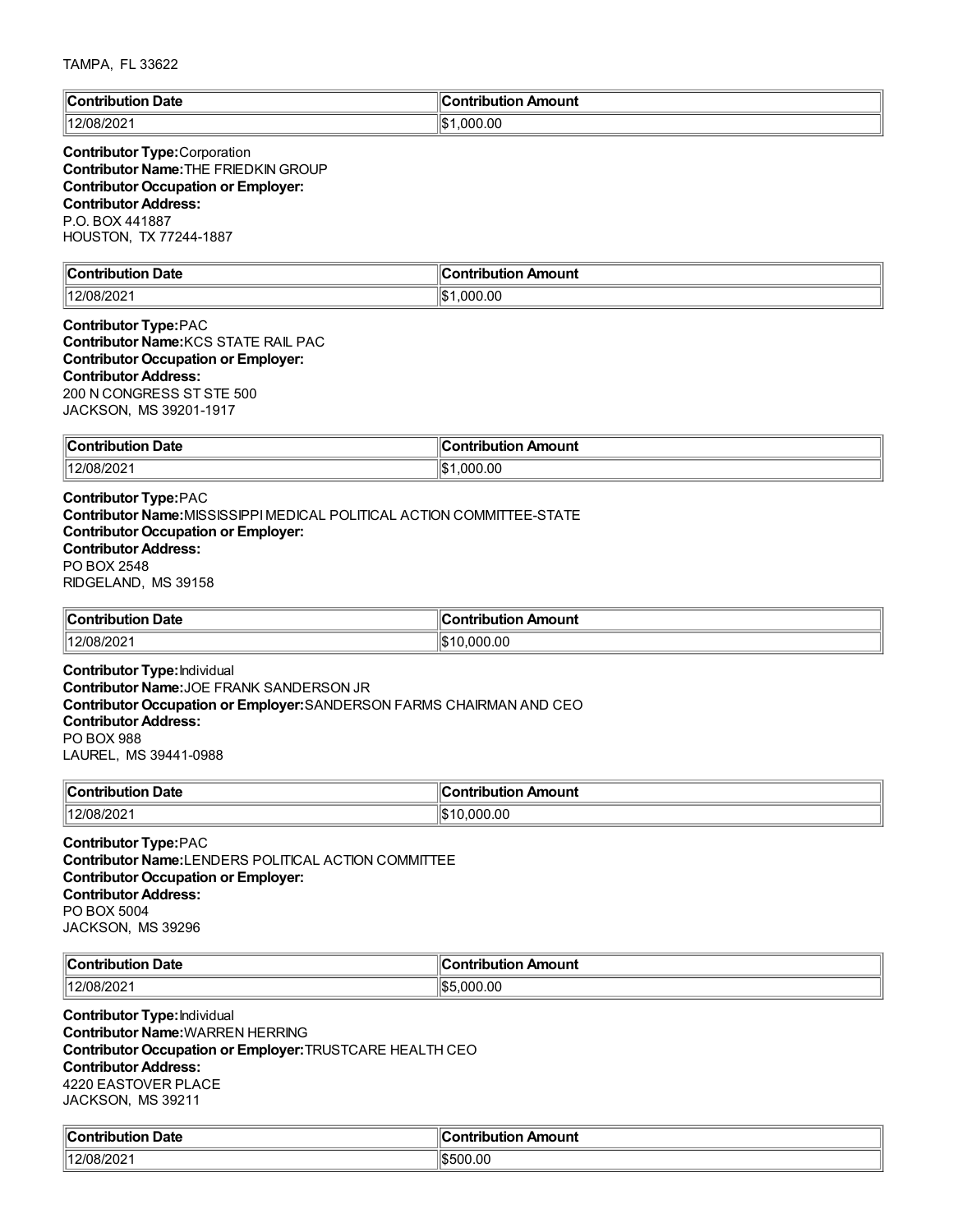| $\mathsf{C}$ ontribution | ---------            |
|--------------------------|----------------------|
| Date                     | Amount               |
| JUHOL                    | ---                  |
| 12/08/202                | 11\$<br>00.00<br>nnr |

**Contributor Type:**PAC **Contributor Name:**SHELTER INSURANCE MISSISSIPPIPAC 2 **Contributor Occupation or Employer: Contributor Address:** 1817 WEST BROADWAY COLUMBIA, MO 65218

| ∥Cւ<br>า Date<br>Contribution                    | `ontribution Amount |
|--------------------------------------------------|---------------------|
| $\sqrt{2}$<br>  40/4<br>$\mathbf{z}$<br>I JIZUZ. | 00.00<br>١æ<br>. اڪ |

**Contributor Type:**Corporation **Contributor Name:**ENOVA. **Contributor Occupation or Employer: Contributor Address:** 175 W JACKSON BLVD SUITE 1000 CHICAGO, IL 60604

| <b>Contribution</b> | …ontributior |
|---------------------|--------------|
| <b>Date</b>         | า Amount     |
| .                   |              |
| 4014E/2024          | .000.00      |
| 15/2021             | $H$ $\sim$   |
| 14                  | ۱Ъ           |

**Contributor Type:**PAC **Contributor Name:**SHELTER INSURANCE MISSISSIPPIPAC 1 **Contributor Occupation or Employer: Contributor Address:** 1817 WEST BROADWAY COLUMBIA, MO 365218

| $\ $ Contribution      | n Amount    |
|------------------------|-------------|
| Date                   | ontribution |
| 1つ/15<br>15/202<br>12/ | \$500.00    |

**Contributor Type:**Individual **Contributor Name:**HUNTER L. FORDICE **Contributor Occupation or Employer:**FORDICE CONSTRUCTION PRESIDENT **Contributor Address:** P.O. BOX 1101 VICKSBURG, MS 39181

| <b>Contribution</b> | n Amount          |
|---------------------|-------------------|
| bution Date         | ontribution       |
| 12/1<br>15/202      | 0.00<br>nnr<br>٦Ъ |

**Contributor Type:**PAC **Contributor Name:**MISSISSIPPIMANUFACTURED HOUSING ASSOCIATION POLITICAL ACTION COMMITTEE **Contributor Occupation or Employer: Contributor Address:** 720 N PRESIDENT ST JACKSON, MS 39202

| ∥Contribut      | Amount                          |
|-----------------|---------------------------------|
| $\sim$          | .                               |
| <b>Date</b>     | 101 L                           |
| ribution        | поп                             |
| 5/202<br>  12/1 | ooc<br>$^{\circ}$<br>J.UU<br>ыn |

**Contributor Type:**PAC **Contributor Name:**MISSISSIPPIASSOCIATION FOR HOME CARE STATE PAC **Contributor Occupation or Employer: Contributor Address:** P O BOX 115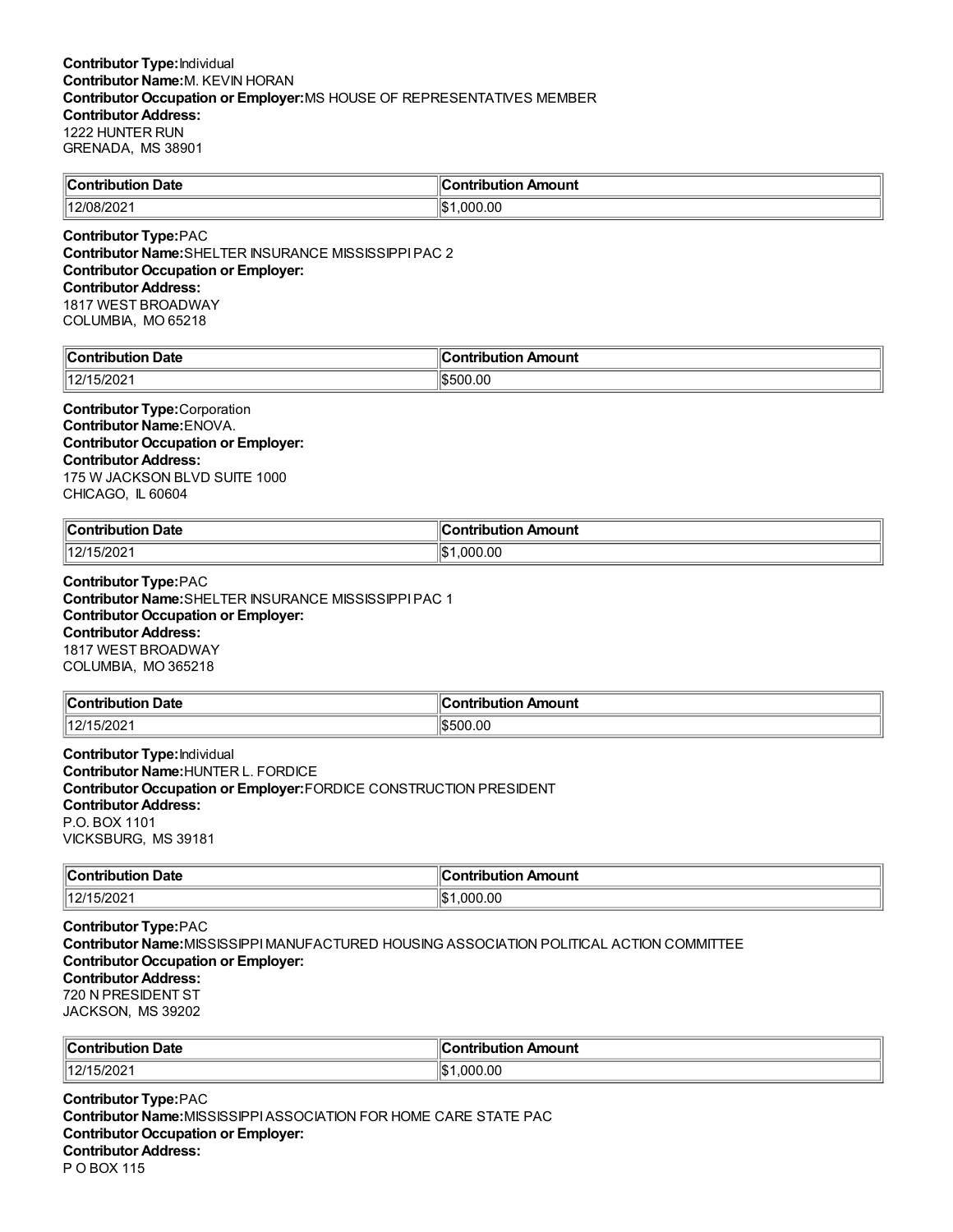| <b>Contribution Date</b> | ⊪Contribution Amount |
|--------------------------|----------------------|
| $\parallel$ 12/16/2021   | ۱Ic۰<br>.000.00      |

### **Contributor Type:**Corporation **Contributor Name:**CSX CORPORATION **Contributor Occupation or Employer: Contributor Address:** 500 WATER ST. JACKSONVILLE, FL 32202

| ontribution Date;   | $\overline{\phantom{a}}$<br>Contribution Amount |
|---------------------|-------------------------------------------------|
| 16/202 <sup>.</sup> | ∣∣∩∿                                            |
|                     | .000.00                                         |
| . <u>.</u>          | ۱J                                              |

**Contributor Type:**Individual **Contributor Name:**STEVE D. GOLDING OR MELODYGOLDING **Contributor Occupation or Employer:**GOLDING BARGE CEO **Contributor Address:** 101 LEE ST VICKSBURG, MS 39180-4992

| ∥Con<br><b>Date</b><br>ribution    | ۱С.<br>Contribution Amount           |
|------------------------------------|--------------------------------------|
| 11211<br>16/202 <sup>.</sup><br>14 | $\sqrt{2}$<br>мı<br>.uuu.uu<br>13.13 |

**Contributor Type:**Corporation **Contributor Name:**PFIZER INC. **Contributor Occupation or Employer: Contributor Address:** 949 SHADYGROVE ROAD MEMPHIS, TN 38120

| $\ $ Contribution<br>⊦Date | `ontribution Amount |
|----------------------------|---------------------|
| 7/2021<br>1101<br>$\sim$   | .000.00<br>۱۰ ت     |

**Contributor Type:**Corporation **Contributor Name:**UNITEDHEALTH GROUP INC **Contributor Occupation or Employer: Contributor Address:** PO BOX 1459 MINNEAPOLIS, MN 55440-1459

| ∥Con                           |                 |
|--------------------------------|-----------------|
| Date                           | ----------      |
| ribution                       | ribution Amount |
| 7202<br>11211<br>$\mathcal{L}$ | .00<br>۱¢<br>റവ |

**Contributor Type:**PAC **Contributor Name:**ENTERPRISE HOLDINGS, INC. POLITICAL ACTION COMMITTEE **Contributor Occupation or Employer: Contributor Address:** 600 CORPORATE PARK DRIVE ST. LOUIS, MO 63105

| $\mathbb{C}$ c<br>Date<br>------- | Amount<br>a mbuila mia w |
|-----------------------------------|--------------------------|
| 14014<br>/202<br>$\sim$           | .OC<br>nnn<br>∙\$ا       |

**Contributor Type:**PAC **Contributor Name:**WALPAC WALMART INC. POLITICAL ACTION COMMITTEE FOR RESPONSIBLE GOVERNMENT **Contributor Occupation or Employer: Contributor Address:** 702 SW 8TH ST BENTONVILLE, AR 72716

| ∥C<br>Date<br>. Antrih .<br>ution<br>. | 10<br>Amount<br>∩ntı<br>-----<br>---<br>וטו |
|----------------------------------------|---------------------------------------------|
| 7000<br>  40/4<br>−<br>ZUZ.            | IIS3<br>000.00                              |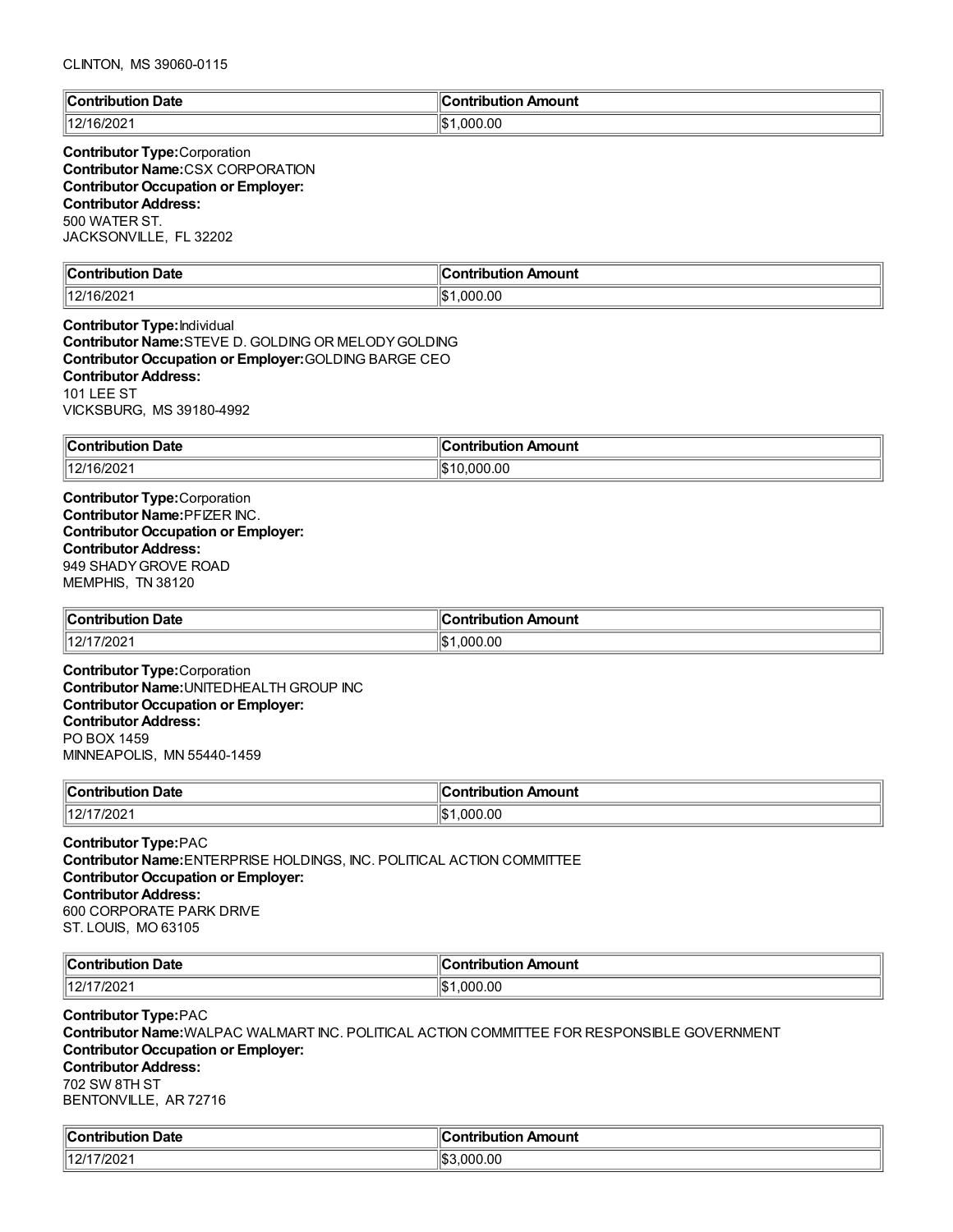| <b>Contribution Date</b>          | Contribution Amount |
|-----------------------------------|---------------------|
| 40/4  <br>17/202<br>$\mathcal{L}$ | .00<br>IS:<br>-500  |
|                                   |                     |

**Contributor Type:**Corporation **Contributor Name:**COLUMBUS AND GREENVILLE RAILWAYCOMPANY **Contributor Occupation or Employer: Contributor Address:** 200 MERIDIAN CENTRE, SUITE 300 ROCHESTER, NY14618

| ∜C∟<br>Date<br>`ontribution   | `ontribution<br>ribution Amount: |
|-------------------------------|----------------------------------|
| 1000<br>1101<br>∠∪∠<br>$\sim$ | \$500.00                         |

**Contributor Type:**Individual **Contributor Name:**ROBERT LEARD **Contributor Occupation or Employer:**REGIONS BANK MARKET EXECUTIVE **Contributor Address:** 1020 HIGHLAND COLONYPARKWAY RIDGELAND, MS 39157

| $\mathsf{C}$ ontribution<br>Date<br>. | .<br>Amount<br>----<br>ш   |
|---------------------------------------|----------------------------|
| 11271<br>//202 <sup>-</sup>           | ۱I¢<br>00. (<br>nnn<br>ل∪ا |

**Contributor Type:**PAC **Contributor Name:**DISTILLED SPIRITS COUNCIL US **Contributor Occupation or Employer:**N/A **Contributor Address:** 1250 EYE STREET, NW SUITE 400 WASHINGTON, DC 20005-3998

| → Date<br>$\ $ Contribution     | ır<br>Amount<br>.<br>ïh⊔ti∩n |
|---------------------------------|------------------------------|
| 14.214<br>$17/202^{\circ}$<br>L | \$500.00                     |

**Contributor Type:**Corporation **Contributor Name:**T-MOBILE USA, INC. **Contributor Occupation or Employer: Contributor Address:** 12920 SE 38TH STREET BELLEVUE, WA 98006

| $\ $ Contribution<br>⊦Date | Amount<br><b>∍ontributior</b> ∼ |
|----------------------------|---------------------------------|
| 12/1<br>7/202              | 1\$500.00                       |

**Contributor Type:**Individual **Contributor Name:**TOMMYC. MURPHY **Contributor Occupation or Employer:**MISSISSIPPIPOWER VP CUSTOMER SERVICE & OPERATIONS **Contributor Address:** 122 BAYVIEW CT BAYSAINT LOUIS, MS 39520-4610

| <b>Con</b><br>Date<br>tribution                | Amount<br>ontribution |
|------------------------------------------------|-----------------------|
| $14014^\circ$<br>7/202<br>$\mathcal{L}_{\ell}$ | '50.00                |

**Contributor Type:**Individual **Contributor Name:**JEFFREYA STONE **Contributor Occupation or Employer:**MISSISSIPPIPOWER VP GENERAL COUNSEL AND CHIEF OF COMPLIANCE **Contributor Address:** 4716 FRANCISCO PL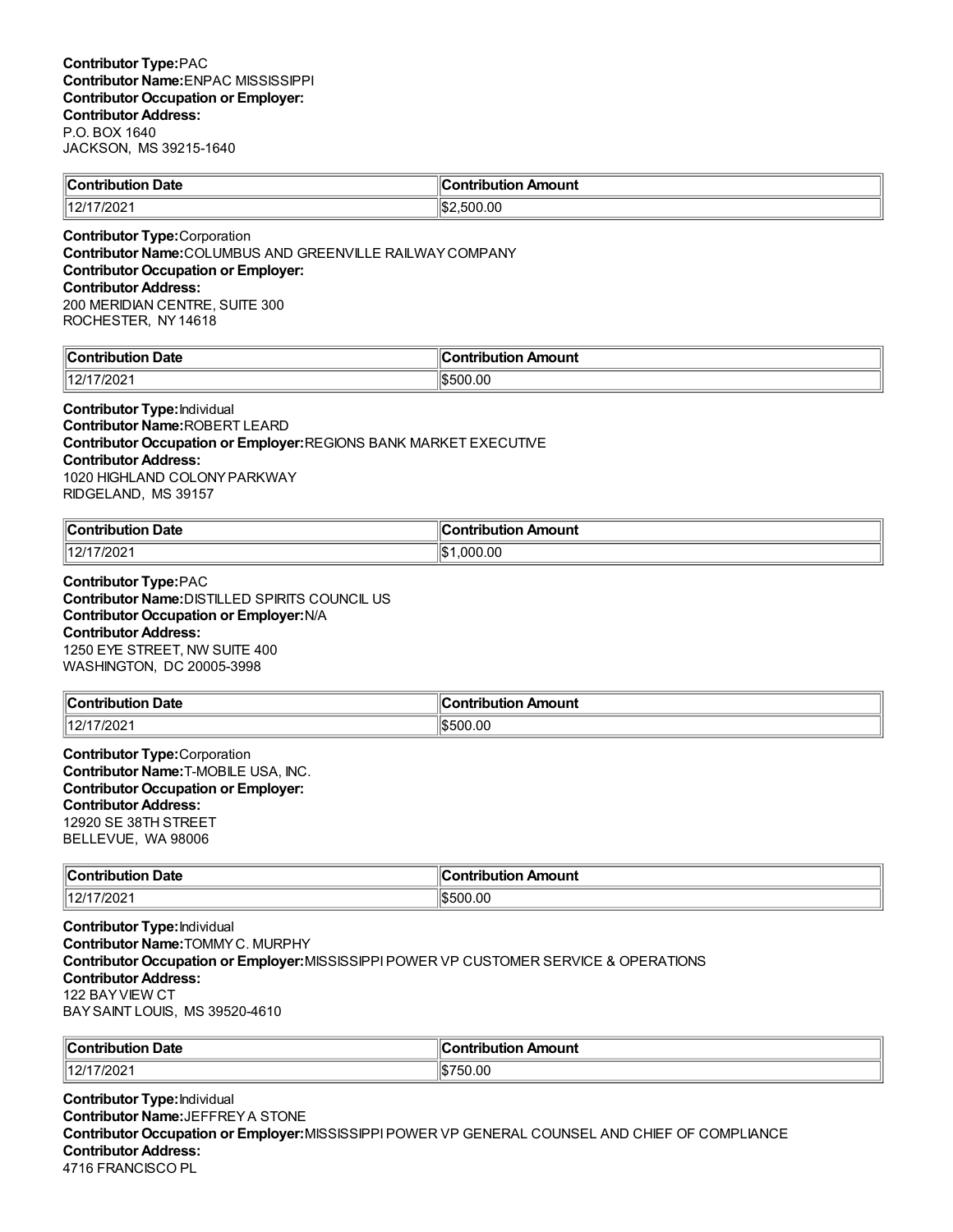#### PENSACOLA, FL 32504-9080

| $\mathbb{I}$ C                                   | Amount       |
|--------------------------------------------------|--------------|
| Jate                                             | `ontribution |
| $\sim$ $\sim$ $\sim$ $\sim$                      |              |
| $\sim$ $\sim$ $\sim$ $\sim$ $\sim$ $\sim$ $\sim$ | . .          |
| 40/4                                             | 50.00        |
| 'ZUZ'                                            | /디           |

### **Contributor Type:**Individual **Contributor Name:**MOSES H. FEAGIN **Contributor Occupation or Employer:**MISSISSIPPIPOWER VP TREASURER AND CFO **Contributor Address:** 2019 MARISOL CT BILOXI, MS 39531

| $\mathbb{R}$<br>Date<br>$^{\circ}$<br>tribution | n Amount<br>. |
|-------------------------------------------------|---------------|
| 40/4<br>∠∪∠                                     | 50.00<br>١đ   |

**Contributor Type:**Individual **Contributor Name:**BILLYTHORNTON **Contributor Occupation or Employer:**MISSISSIPPIPOWER VP EXTERNAL AFFAIRS **Contributor Address:** 8 AUDUBON POINTE GULFPORT, MS 39507

| ∥Con<br>Date<br>--------<br>tion              | ribution Amount<br>$     -$          |
|-----------------------------------------------|--------------------------------------|
| 11211<br>//202<br>$\mathcal{L}_{\mathcal{L}}$ | 0.OC<br>١đ<br>ה.ו.<br><b>JL</b><br>. |

**Contributor Type:**Individual **Contributor Name:**ANTHONYL WILSON **Contributor Occupation or Employer:**MISSISSIPPIPOWER CEO **Contributor Address:** 2992 WEST BEACH BLVD GULFPORT, MS 39501

| ∥Coı<br>. .<br>Date<br>.<br>JULION            | Amount<br>ontributior |
|-----------------------------------------------|-----------------------|
| (110/11)<br>7/202 <sup>.</sup><br>-<br>$\sim$ | 750.00                |

**Contributor Type:**Individual **Contributor Name:**JAMES P HEILBRON **Contributor Occupation or Employer:**ALABAMA POWER SENIOR VP **Contributor Address:** 4429 BOULDER LAKE CIRCLE VESTAVIA HILLS, AL 35242

| $\mathsf{C}$ ontribution<br>Date<br>nouuor<br>וטט | Amount<br>ำntrihut⊾<br>. |
|---------------------------------------------------|--------------------------|
| 4014<br>17/202<br>14                              | 750.00                   |

**Contributor Type:**Individual **Contributor Name:**MICHAEL R. MITCHELL **Contributor Occupation or Employer:**COMCAST SENIOR VP GOVERNMENT AFFAIRS **Contributor Address:** 275 GREENWOOD LANE PEACHTREE CITY, GA 30269

| ∜Con<br>Date<br>------------- | --<br>.IC<br>andwinschieden<br>Amount |
|-------------------------------|---------------------------------------|
| 1401<br>7/202                 | 50.00<br>د د ۱                        |

**Contributor Type:**Corporation **Contributor Name:**NOVARTIS SERVICES INC **Contributor Occupation or Employer:**N/A **Contributor Address:** ONE HEALTH PLAZA EAST HANOVER, NJ 07936

| من<br>Date<br>$\cdots$ on $\cdots$<br>ution<br>. | Contribution<br>Amount<br>$\sim$ $\sim$ |
|--------------------------------------------------|-----------------------------------------|
| 12/27/2021<br>1121                               | .000.00<br>┉<br>ıэ                      |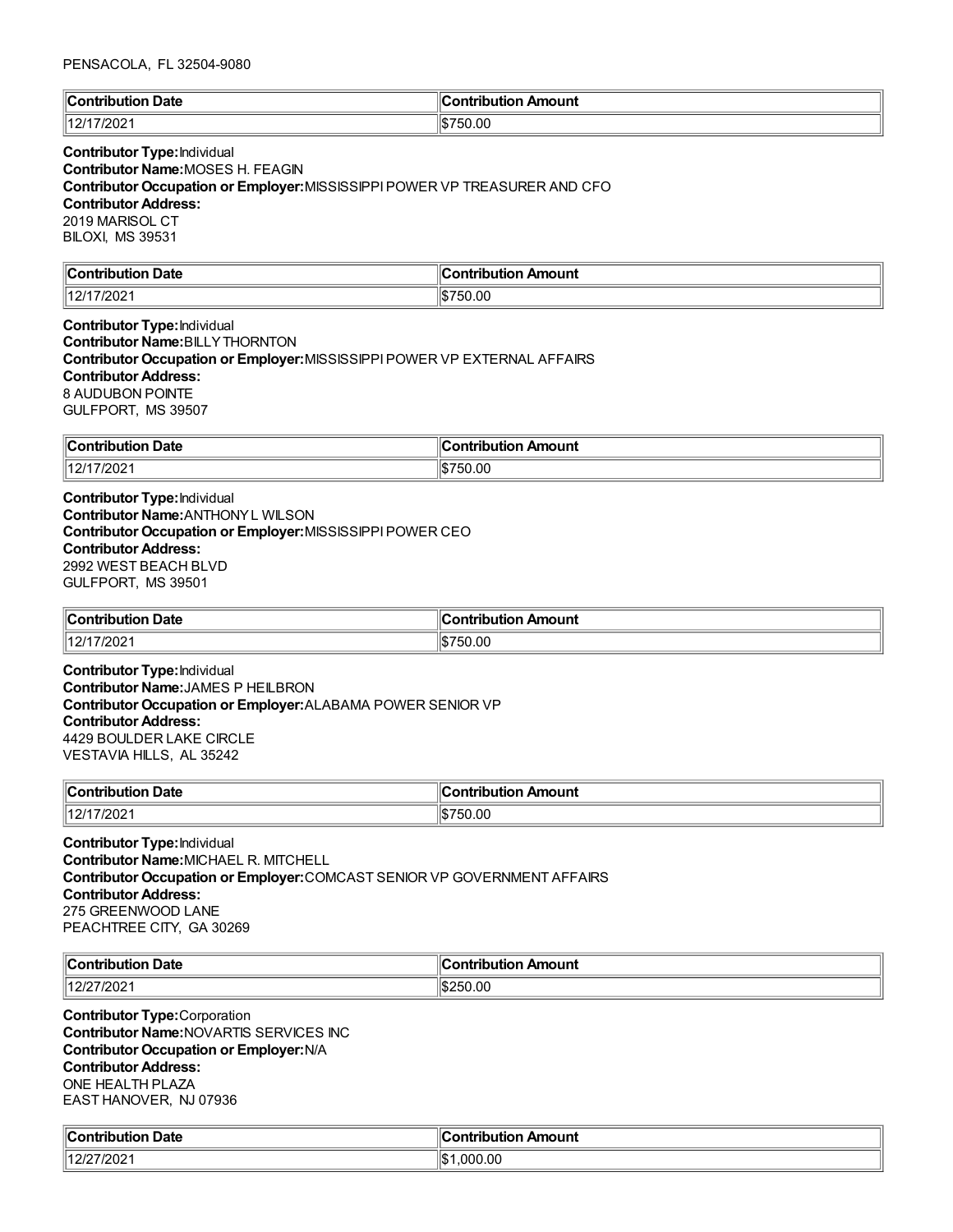| ∥Con<br>Date<br>. | Amount<br>ontribution |
|-------------------|-----------------------|
| 1101              | .00                   |
| -UZ.              | $\overline{ }$        |
| ' – '             | - - -                 |
|                   | ור                    |

**Contributor Type:**Individual **Contributor Name:**JOHNNYP MCRIGHT AND RENEE MCRIGHT **Contributor Occupation or Employer:**MCRIGHT SERVICES FOUNDER AND OWNER **Contributor Address:** 2481 STONEBRIDGE GREENVILLE, MS 38701

| llC<br>Date<br>:ontribut<br>---- | 10<br>---<br>Amount<br>---<br>----<br>וטו |
|----------------------------------|-------------------------------------------|
| 307<br>1202                      | .00<br>:⊯اا<br>~<br>- 1                   |

#### **Contributor Type:**Individual

**Contributor Name:**BENJAMIN P THOMPSON **Contributor Occupation or Employer:**BPT STRATEGIES PRESIDENT **Contributor Address:** P.O. BOX 16097 JACKSON, MS 39236

| ∥Conti<br>Date<br>.<br>.          | <b>⇔ontributio</b> r∟<br>Amount |
|-----------------------------------|---------------------------------|
| $^{\prime}30/202^{\cdot}$<br>1401 | .000.00<br>۰ ⊅ا<br>. ש          |

**Contributor Type:**PAC **Contributor Name:**WILD FOR MISSISSIPPIOUTDOORS PAC **Contributor Occupation or Employer: Contributor Address:** POST OFFICE BOX 1465 RIDGELAND, MS 39158

| $\ $ Contribution              | . .          |
|--------------------------------|--------------|
| -                              | n Amount     |
| bution Date                    | ontribution. |
| 112/30/20<br>1 <i>2/30/202</i> | 000.00       |

**Contributor Type:**LimitedLiabilityCompany **Contributor Name:**REHABILITATION CENTERS, LLC **Contributor Occupation or Employer:**N/A **Contributor Address:** 100-A JADEK DRIVE, NE MAGEE, MS 39111

| ∥Coi<br>Date<br>----<br>. | .<br>.                    |
|---------------------------|---------------------------|
| 1401<br>12/30/2021        | ۱I¢<br>.00<br>$\sim$<br>м |

**Contributor Type:**PAC **Contributor Name:**CLARK PAC **Contributor Occupation or Employer: Contributor Address:** 300 OAKLAND FLATROCK RD OAKLAND, KY42159

| ¶C∈<br>Date<br>- --<br>---------------<br>. | Amount<br>. |
|---------------------------------------------|-------------|
| 140F                                        | .00         |
| .13012021                                   | י הי        |
| _____                                       | וו ור:      |

**Contributor Type:**Corporation **Contributor Name:**AT&T **Contributor Occupation or Employer: Contributor Address:** 208 S AKARD ST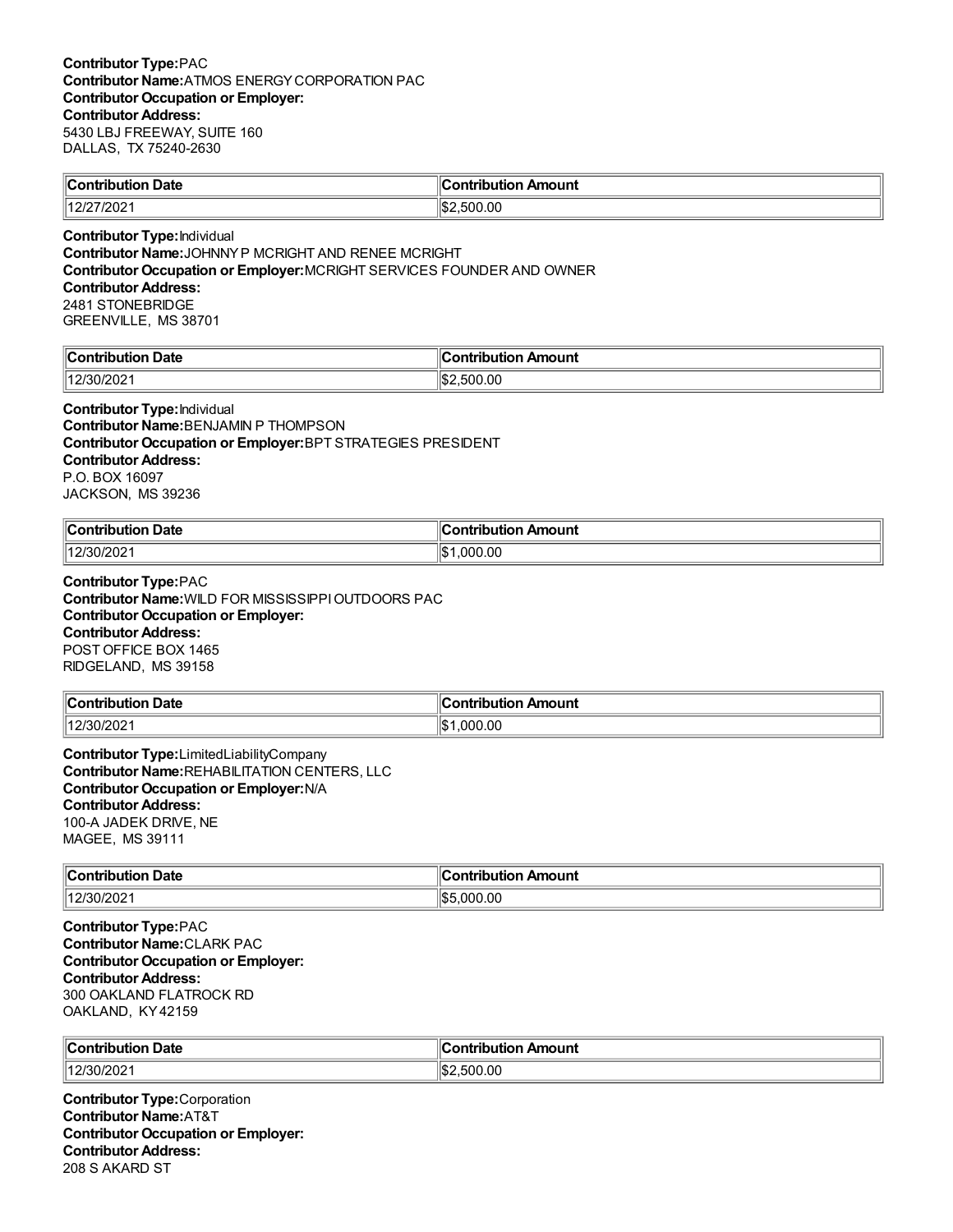| $\mathbb{C}$                   | <b>Contribution</b>   |
|--------------------------------|-----------------------|
| <b>Date</b>                    | Amount                |
| ∴ontributior∴                  | uuvii <i>r</i>        |
| .                              |                       |
| (130/20)<br>  40/2C<br>'30/ZUZ | .000.00<br>ዛሮ 1<br>IФ |

# **Contributor Type:**PAC

**Contributor Name:**MISS LIFE UNDER POLITICAL ACTION **Contributor Occupation or Employer: Contributor Address:** 5475 EXECUTIVE PLACE JACKSON, MS 39206

| llC.<br>Date<br>$\sim$ $\sim$ $\sim$ $\sim$ | 10<br>mount<br>---<br>---<br>----<br> |
|---------------------------------------------|---------------------------------------|
| 1401<br>uz                                  | ∥\$∶<br>000.00<br>.                   |

**Contributor Type:**PAC **Contributor Name:**GENERAL MOTORS COMPANYPOLITICAL ACTION COMMITTEE **Contributor Occupation or Employer: Contributor Address:** 25 MASSACHUSETTS AVENUE, NW SUITE 400 WASHINGTON, DC 20001

| Contribut<br><b>Date</b><br>'ion<br>. | "<br>Amount<br>---<br>. |
|---------------------------------------|-------------------------|
| 1/202                                 | ∥\$։                    |
| 112121                                | .000.00                 |

**Contributor Type:**Other **Contributor Name:**THE CHICKASAW NATION **Contributor Occupation or Employer: Contributor Address:** 2020 LONNIE ABBOTT BLVD ADA, OK 74820

| Contribution               | Amount   |
|----------------------------|----------|
| Date                       | ntribut. |
| 1000<br>  12/31<br>1/2021. | \$500.00 |

**Contributor Type:**Corporation **Contributor Name:**FMC CORPORATE **Contributor Occupation or Employer: Contributor Address:** 3850 N. CAUSEWAYBLVD, SUITE 300 METAIRIE, LA 70002

| <b>Nate</b><br>$\ $ Contribution        | Amount<br>.<br><b><i><u>BAADA</u></i></b><br>ΊD |
|-----------------------------------------|-------------------------------------------------|
| $\parallel$ 12/31<br>1/202 <sup>4</sup> | ∥\$<br>00.00<br>റററ                             |

**Contributor Type:**Individual **Contributor Name:**LAURA F TARANTINO **Contributor Occupation or Employer:**OCEANS HEALTHCARE GENERAL COUNCIL **Contributor Address:** 114 HICKORYPL COVINGTON, LA 70433-5727

| <b>Date</b><br>$\ $ Contribution  | . .<br>⊩<br>______<br>Amount<br>ontribution |
|-----------------------------------|---------------------------------------------|
| 10/21<br>1/202<br>ت اے ا<br>_____ | ‼\$2<br>4.000.00                            |

**Contributor Type:**LimitedLiabilityCompany **Contributor Name:**WHITWELL HOLDINGS LLC **Contributor Occupation or Employer:**N/A **Contributor Address:** PO BOX 2547 OXFORD, MS 38655

| Date<br>'s strikt<br>.<br>$\sim$ $\sim$ $\sim$ $\sim$ $\sim$ $\sim$ $\sim$ | anterior di av<br>Amount |
|----------------------------------------------------------------------------|--------------------------|
| 1000<br>140r<br>72021<br>' -                                               | .000.00<br>۱۱œ۰<br>ыD    |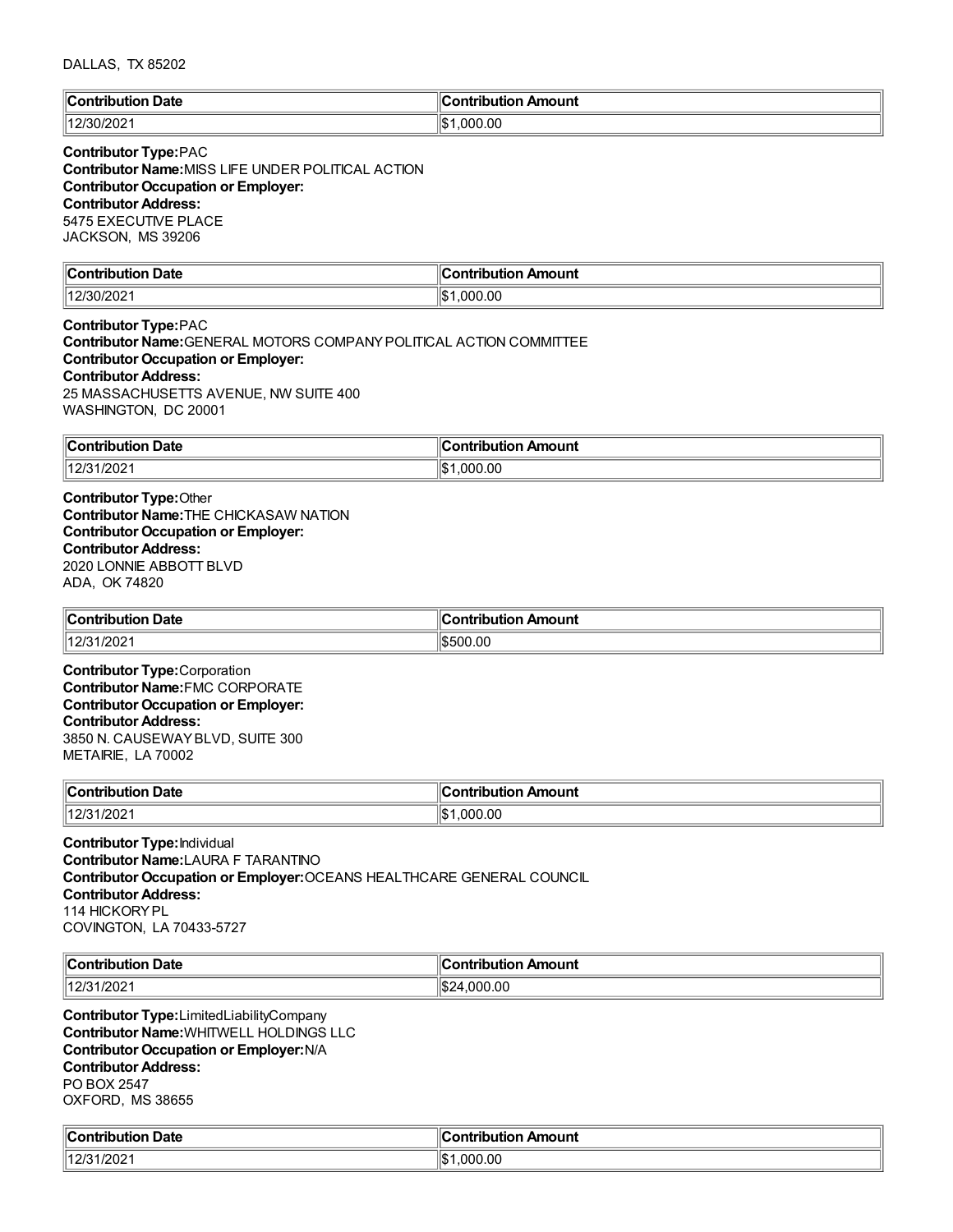| $\mathsf{IC}$ onf<br>າ Date<br>™hutio…<br>10u | ribution Amount<br>:ontribution |
|-----------------------------------------------|---------------------------------|
| 1000<br>14.2 <sup>F</sup><br>11202            | ' \$<br>.000.00                 |

**Contributor Type:**Individual **Contributor Name:**WILLIAM LUCIEN SMITH, JR. **Contributor Occupation or Employer:**BALCH & BINGHAM ATTORNEY **Contributor Address:** 134 OLYMPIA FIELDS JACKSON, MS 39211

| $\mathbb{R}$<br>Jate<br>∙ıtiv<br>.      | Amount<br><u>aaninin u</u><br>$\mathbf{v}$ |
|-----------------------------------------|--------------------------------------------|
| $\sqrt{2}$<br>14.2 <sup>F</sup><br>1494 | ∥¢<br>000.00.<br>υ                         |

**Contributor Type:**Individual **Contributor Name:**MR. WILLIAM L. SMITH **Contributor Occupation or Employer:**BALCH & BINGHAM ATTORNEY **Contributor Address:** 1200 MEADOWBROOK, UNIT 18 JACKSON, MS 39206

| $\mathsf{C}$ ontribution<br>Date<br>. | mouni<br>.<br>---- |
|---------------------------------------|--------------------|
| 140F<br>ാററ<br>-UZ                    | ⊪¢<br>nnı<br>ЬĐ    |

**Contributor Type:**Individual **Contributor Name:**TARA ELLIS **Contributor Occupation or Employer:**BALCH & BINGHAM ATTORNEY **Contributor Address:** 1722 LINDEN PL JACKSON, MS 39202

| <b>Date</b><br>∥Con'<br>tribution | Amount<br>---<br>.<br>ΊD |
|-----------------------------------|--------------------------|
| 110101<br>1/202<br>ں ہے ا         | .000.00<br>۱¢<br>ل∪ا     |

**Contributor Type:**PAC **Contributor Name:**T-TOWN PAC II **Contributor Occupation or Employer: Contributor Address:** P.O. BOX 2663 TUSCALOOSA, AL 35403

| $\ $ Contribution<br>→ Date | Amount<br>ribution<br>.ontr |
|-----------------------------|-----------------------------|
| $\parallel$ 12/31/2021      | ¶\$'<br>.500.00             |

**Contributor Type:**PAC **Contributor Name:**MISSISSIPPI INDEPENDENT RX PAC **Contributor Occupation or Employer: Contributor Address:** 4209 LAKELAND DRIVE SUITE 399 FLOWOOD, MS 39232

| ∜Con⊾<br>Date<br>.    | .IC<br>antribution<br>Amount<br>vuuv. |
|-----------------------|---------------------------------------|
| 112/21<br>/202<br>14N | $\sim$<br>0.00<br>50<br>∠دا∖ا         |

**Contributor Type:**Corporation **Contributor Name:**NSIDE, INC. **Contributor Occupation or Employer: Contributor Address:** 4031 PARKWAYDR. STE B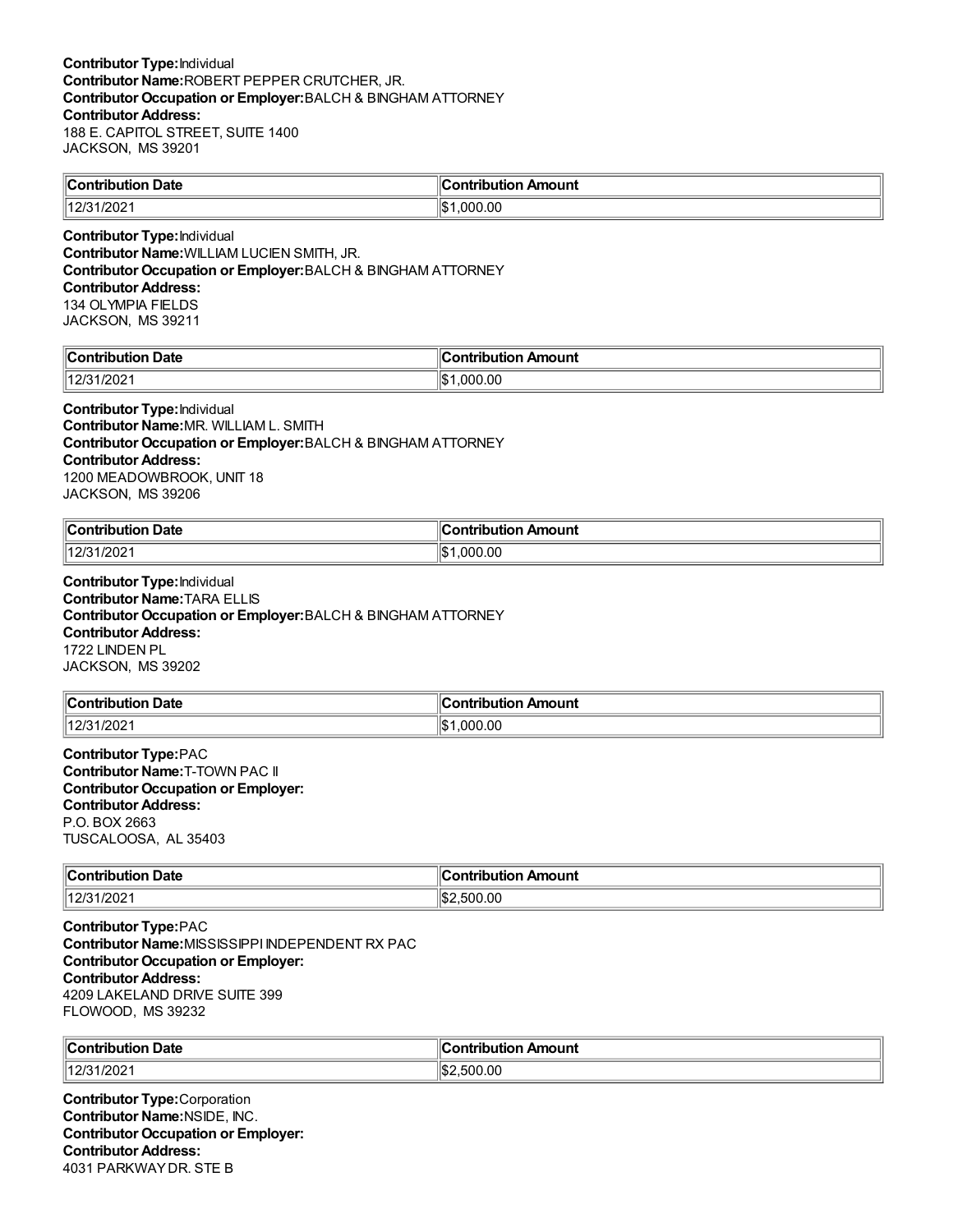## FLORENCE, AL 35630

| llC<br>Date<br>∴∩ntr<br>'ibution | antribution<br>Amount |
|----------------------------------|-----------------------|
| 12/31/202 <sup>-</sup><br>11010  | .000.00<br>۱с٠<br>IФ  |

### **Contributor Type:**Other **Contributor Name:**MISSISSIPPIBAIL AGENTS ASSOCIATION **Contributor Occupation or Employer:**N/A **Contributor Address:** 2531 OLD BRANDON RD PEARL, MS 39208

| <b>Contribution Date</b>     | ∶ontribution Amount |
|------------------------------|---------------------|
| 1000<br>  40/24<br>12/31/202 | ∥\$∶<br>.000.00     |

**Contributor Type:**Individual **Contributor Name:**DAVID MCKINNON **Contributor Occupation or Employer:**BOTTRELL INSURANCE AGENCYSENIOR VICE PRESIDENT **Contributor Address:** 200 HIDDEN OAKS DR. RIDGELAND, MS 39157-7000

| ∥Con<br><b>Date</b><br>ribution. | ribution Amount<br>--------- |
|----------------------------------|------------------------------|
| 11010                            | .00                          |
| /202                             | ۱¢                           |
| $\mathbf{Z}$                     | റവ                           |
|                                  | $\mathbf{u}$                 |

**Contributor Type:**Individual **Contributor Name:**J. DURR BOYLES **Contributor Occupation or Employer:**MS NATIONAL GUARD MAJOR GENERAL **Contributor Address:** 215 WINGED FOOT CIR JACKSON, MS 39211

| ∥Con'<br>Date<br>----<br>-----<br>ribution<br>. | Amount<br>ontribution<br>.nr |
|-------------------------------------------------|------------------------------|
| 112/24                                          | .00                          |
| /202                                            | ۱\$∙                         |
| د اے ا                                          | . nne                        |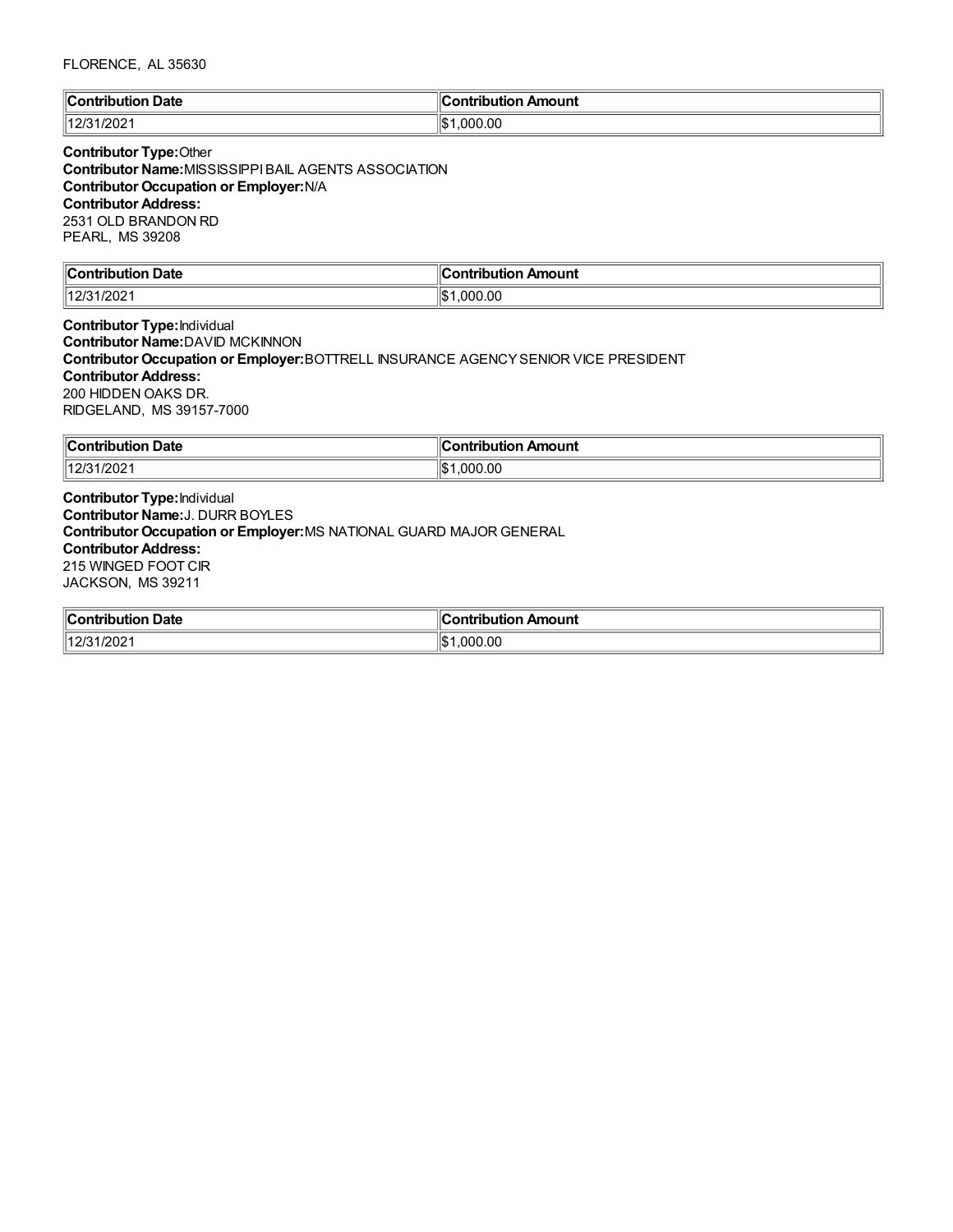# **Current Individual Disbursements**

 $\equiv$ 

### **Purpose of Disbursement:**CONTRACT CONSULTING **Full Name:**BRDG GROUP LLC **Address:** 103 KRISTEN COVE MADISON, MS 39110

| <b>Disbursement Date</b>                                                                                                                                                       | <b>Disbursement Amount</b> |
|--------------------------------------------------------------------------------------------------------------------------------------------------------------------------------|----------------------------|
| 01/01/2021                                                                                                                                                                     | \$18,000.00                |
| Purpose of Disbursement: REIMBURSEMENT FOR CENTRAL HINDS BASEBALL SPONSORSHIP<br><b>Full Name: PHILIP GUNN</b><br>Address:<br>101 PINEHAVEN COVE<br>CLINTON, MS 39056          |                            |
| <b>Disbursement Date</b>                                                                                                                                                       | Disbursement Amount        |
| 01/01/2021                                                                                                                                                                     | \$430.00                   |
| Purpose of Disbursement: SRG 25089, JAN 2021 RETAINER<br><b>Full Name: THE STONERIDGE GROUP LLC</b><br><b>Address:</b><br>960 NORTH POINT PKWY STE 225<br>ALPHARETTA, GA 30005 |                            |
| <b>Disbursement Date</b>                                                                                                                                                       | <b>Disbursement Amount</b> |
| 01/01/2021                                                                                                                                                                     | \$1,500.00                 |
| Purpose of Disbursement: CAMPAIGN REPORTS<br>Full Name: HUFFMAN & COMPANY, CPA, P.A.<br><b>Address:</b><br>P O BOX 321330<br>FLOWOOD, MS 39232                                 |                            |
| <b>Disbursement Date</b>                                                                                                                                                       | <b>Disbursement Amount</b> |
| 01/15/2021                                                                                                                                                                     | \$1,375.00                 |
| Purpose of Disbursement: CAMPAIGN REPORTS<br>Full Name: HUFFMAN & COMPANY, CPA, P.A.<br><b>Address:</b><br>P O BOX 321330<br>FLOWOOD, MS 39232                                 |                            |
| <b>Disbursement Date</b>                                                                                                                                                       | Disbursement Amount        |
| 01/22/2021                                                                                                                                                                     | \$1,450.00                 |
| <b>Purpose of Disbursement: ACCOUNTING</b><br>Full Name: HUFFMAN & COMPANY, CPA, P.A.<br><b>Address:</b><br>P O BOX 321330<br>FLOWOOD, MS 39232                                |                            |
| <b>Disbursement Date</b>                                                                                                                                                       | <b>Disbursement Amount</b> |
| 01/28/2021                                                                                                                                                                     | \$1,000.00                 |
| Purpose of Disbursement: MONTHLY CONSULTING<br>Full Name: WELLS & COMPANY, LLC<br><b>Address:</b><br>2747 OLD CANTON RD<br>JACKSON, MS 39216                                   |                            |
| <b>Disbursement Date</b>                                                                                                                                                       | <b>Disbursement Amount</b> |
| 01/28/2021                                                                                                                                                                     | \$3,500.00                 |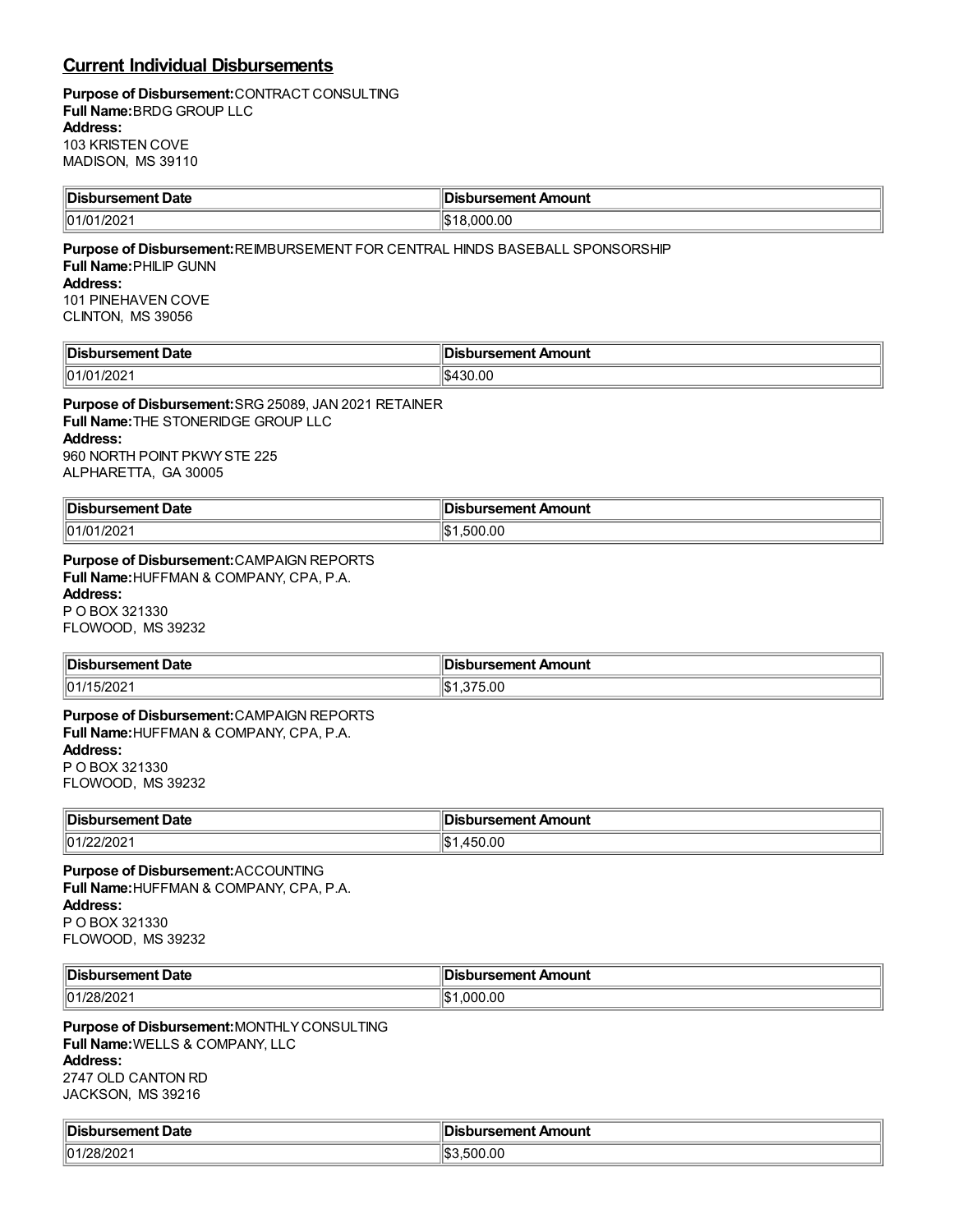| <b>Disb.</b><br>ursement Date | bursement Amount: |
|-------------------------------|-------------------|
| 02/01/2021                    | \$6.000.00        |

**Purpose of Disbursement:**CAMPAIGN FINANCE REPORTS **Full Name:**HUFFMAN & COMPANY, CPA, P.A. **Address:** P O BOX 321330 FLOWOOD, MS 39232

| <b>Disb</b><br><b>pursement Date</b> | Disbursement Amount |
|--------------------------------------|---------------------|
| 15/2021<br>102/1                     | .000.00             |

**Purpose of Disbursement:**DOMAIN RENEWAL **Full Name:**WELLS & COMPANY, LLC **Address:** 2747 OLD CANTON RD JACKSON, MS 39216

| Disbursement Date | ∥Disbursement Amount |
|-------------------|----------------------|
| 02/25<br>$-UL$ :  | .u                   |

# **Purpose of Disbursement:**ACCOUNTING

**Full Name:**HUFFMAN & COMPANY, CPA, P.A. **Address:**

P O BOX 321330 FLOWOOD, MS 39232

| '∣Disb⊾<br>้วนrsement Date | Disbursement Amount |
|----------------------------|---------------------|
| 02/26/202'                 | .000.00             |

**Purpose of Disbursement:**MONTHLYCONSULTING **Full Name:**WELLS & COMPANY, LLC **Address:** 2747 OLD CANTON RD

JACKSON, MS 39216

| <b>Disbursement Date</b> | __<br>Disbursement Amount |
|--------------------------|---------------------------|
| 02/26/202                | 500.00                    |

#### **Purpose of Disbursement:**DONATION **Full Name:**MISSISSIPPI JUNIOR SALE OF CHAMPIONS

**Address:**

PO BOX 9815

MISSISSIPPISTATE, MS 39762

| ‼Dish          | ursement Amount |
|----------------|-----------------|
| rsement Date   | ינ              |
| 02/<br>ے20/90′ | 00.00(          |

**Purpose of Disbursement:**MONTHLYCONTRACT CONSULTING **Full Name:**BRDG GROUP LLC **Address:** 103 KRISTEN COVE MADISON, MS 39110

| <sup>∥</sup> Dis.<br>∵Date<br>.<br>ч эене. | : Amount<br>$   -$<br>,,,,,,, |
|--------------------------------------------|-------------------------------|
| $\parallel$ 03/0                           | .000.00                       |
| 1/202 <sup>.</sup>                         | ۱\$۴                          |

**Purpose of Disbursement:**LEGISLATIVE ISSUES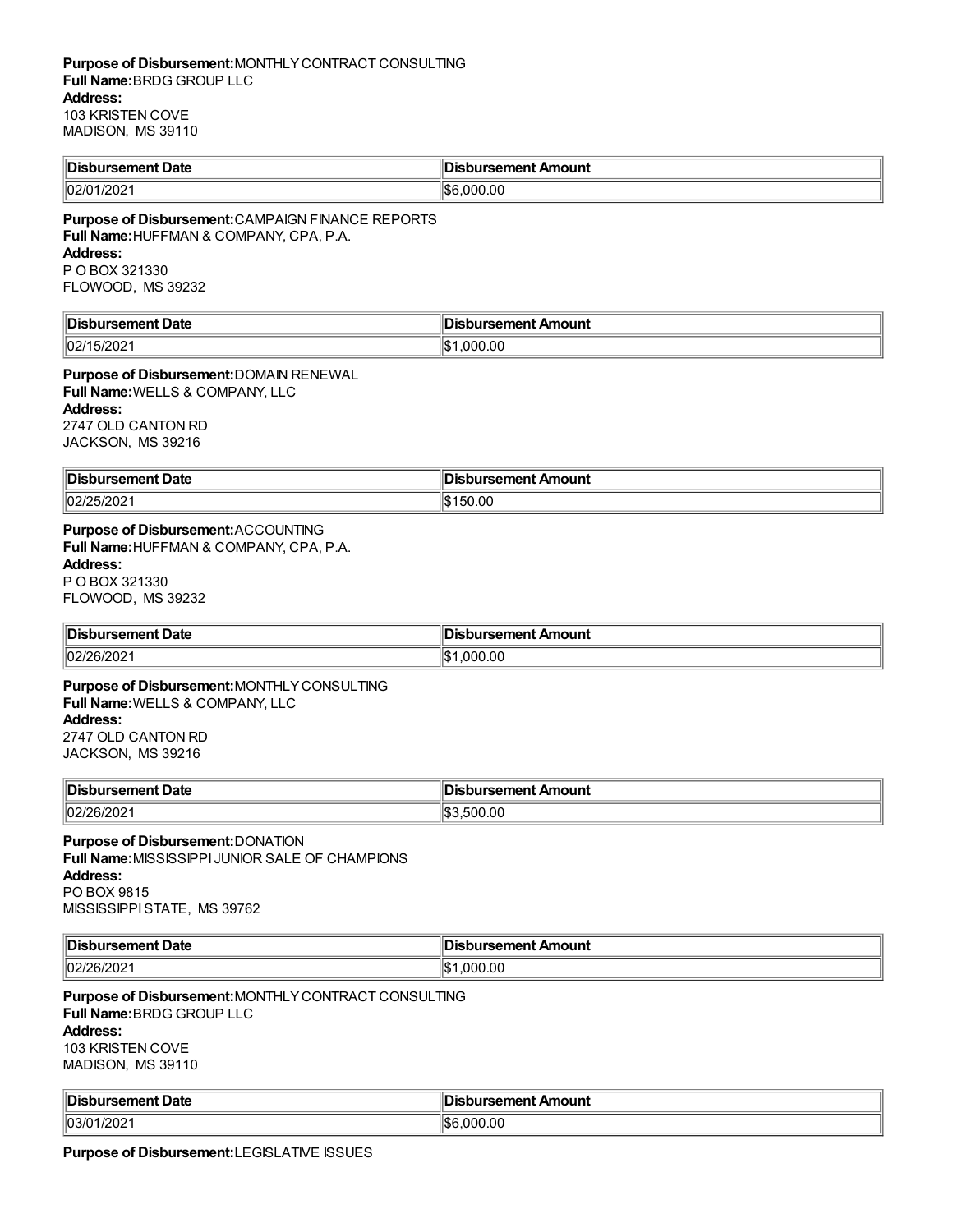| <sup>∥</sup> Dis.<br>' Date<br>ırsement<br>. | 11 M.<br>ıt Amount<br>sement<br>wawul 36h . |
|----------------------------------------------|---------------------------------------------|
| 03/10/202                                    | .000.00<br>۱Φ۰<br>l Dz                      |

### **Purpose of Disbursement:**LEGISLATIVE ISSUES **Full Name:**HUFFMAN & COMPANY, CPA, P.A. **Address:** P O BOX 321330

FLOWOOD, MS 39232

| ⊪∩i<br>rsement Date<br>. | sbursement Amount<br>___             |
|--------------------------|--------------------------------------|
| $  03\rangle$<br>-212021 | $\sim$<br>، ∽⊪ا<br>UU.UC I<br>∶ د ا∍ |

**Purpose of Disbursement:**ACCOUNTING **Full Name:**HUFFMAN & COMPANY, CPA, P.A. **Address:** P O BOX 321330 FLOWOOD, MS 39232

| 'Dis.         | In:                       |
|---------------|---------------------------|
| ırsement Date | <b>bursement Amount</b> : |
| 03/27/2021    | .000.00<br>┉<br>IЭ        |

**Purpose of Disbursement:**MONTHLYCONSULTING **Full Name:**WELLS & COMPANY, LLC **Address:** 2747 OLD CANTON RD JACKSON, MS 39216

| <b>IDis</b><br>ement Date:<br>sener :<br>. | Amount<br><br>.<br>ю<br>IGI 1<br>$-$<br>$\sim$ |
|--------------------------------------------|------------------------------------------------|
| פחרו<br>1103/2<br>20Z                      | 500.00<br>m <i>r</i>                           |

**Purpose of Disbursement:**MONTHLYCONTRACT CONSULTING **Full Name:**BRDG GROUP LLC **Address:** 103 KRISTEN COVE MADISON, MS 39110

| ˈlDis<br>Date<br>.         | Amount<br>. <b>.</b> .<br>ш<br>$\sim$ $\sim$ $\sim$ $\sim$ $\sim$ $\sim$ $\sim$ |
|----------------------------|---------------------------------------------------------------------------------|
| 104/0<br>1/20 <sub>L</sub> | .00<br>∖€4 ا<br>M                                                               |

**Purpose of Disbursement:**LEGISLATIVE RESEARCH **Full Name:**HUFFMAN & COMPANY, CPA, P.A. **Address:** P O BOX 321330 FLOWOOD, MS 39232

| '∣Dish           | Amount           |
|------------------|------------------|
| Date             | surcomont.       |
|                  | IICI IL <i>I</i> |
| . 121 11         | $- -$            |
| $\ 04\ $<br>1.40 | 500.00           |

**Purpose of Disbursement:**ACCOUNTING **Full Name:**HUFFMAN & COMPANY, CPA, P.A. **Address:** P O BOX 321330 FLOWOOD, MS 39232

| <b>Disbursement Date</b> | INS<br><b>Disbursement Amount</b> |
|--------------------------|-----------------------------------|
| 04/27/2021               | .000.00<br>┉                      |

**Purpose of Disbursement:**MONTHLYCONSULTING **Full Name:**WELLS & COMPANY, LLC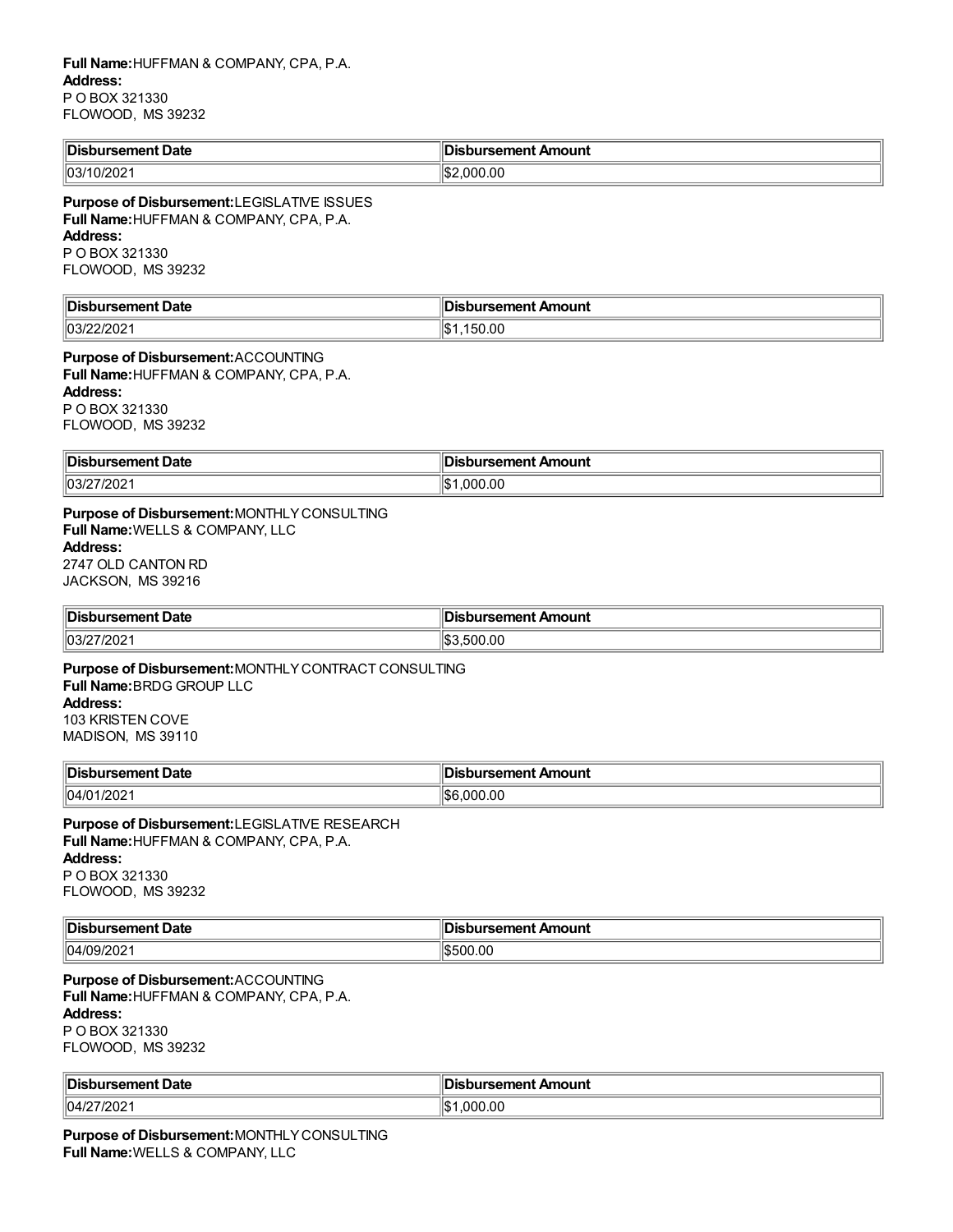### **Address:**

2747 OLD CANTON RD JACKSON, MS 39216

| llDi∢   | ∽         |
|---------|-----------|
| : Date  | Amount    |
| "sement | ™sement ⊷ |
| .       |           |
| 71000   | $\sim$    |
| 04/2    | 500.00    |
| 202     | IЪ.       |

**Purpose of Disbursement:**ADVERTISEMENT **Full Name:**MISSISSIPPI FEDERATION OF REPUBLICAN WOMEN **Address:** PO BOX 2285 OXFORD, MS 38655

| ∥Dis          | bursement Amount |
|---------------|------------------|
| ursement Date | ינ               |
| 04/28/202     | .000.00<br>ி∩    |

**Purpose of Disbursement:**MONTHLYCONTRACT CONSULTING **Full Name:**BRDG GROUP LLC **Address:** 103 KRISTEN COVE MADISON, MS 39110

| $\ $ Disl<br><b>ursement Date</b> | sbursement Amount<br>ю<br>. . |
|-----------------------------------|-------------------------------|
| 05/01<br>פחמו<br>140Z             | 000.00                        |

### **Purpose of Disbursement:**AD MADISON CENTRAL SPORTS GUIDE **Full Name:**MANDYMALONE **Address:** 136 OWEN STREET MADISON, MS 39110

| <b>Disb</b><br>วursement Date | sbursement Amount           |
|-------------------------------|-----------------------------|
| 05/17/202                     | 350.00<br>$\cdots$<br>.n. ) |

**Purpose of Disbursement:**LAPEL PINS 246324 **Full Name:**CHAMPION AWARDS, INC. **Address:** 3649 WINPLACE RD. MEMPHIS, TN 38118

| Disbursement Date       | <b>Disbursement Amount</b> |
|-------------------------|----------------------------|
| 05/1<br>$\sum$<br>72021 | 10.00<br>۰D.               |

**Purpose of Disbursement:**ACCOUNTING **Full Name:**HUFFMAN & COMPANY, CPA, P.A. **Address:** P O BOX 321330 FLOWOOD, MS 39232

| ∥Dis<br>Date<br><b>.</b><br>enτ<br>. | Amount<br>sement<br>. |
|--------------------------------------|-----------------------|
| 05/2<br>71000<br>202<br>.            | 000.00<br>۱\$۰        |

**Purpose of Disbursement:**MONTHLYCONSULTING **Full Name:**WELLS & COMPANY, LLC **Address:** 2747 OLD CANTON RD JACKSON, MS 39216

| <b>∥Disb</b><br>งursement Date | <b>Disbursement Amount</b> |
|--------------------------------|----------------------------|
| פחרו<br>105/<br><b>LUZ</b>     | .500.00                    |

**Purpose of Disbursement:**REIMBURSEMENT FOR TRAVEL **Full Name:**PHILIP GUNN **Address:**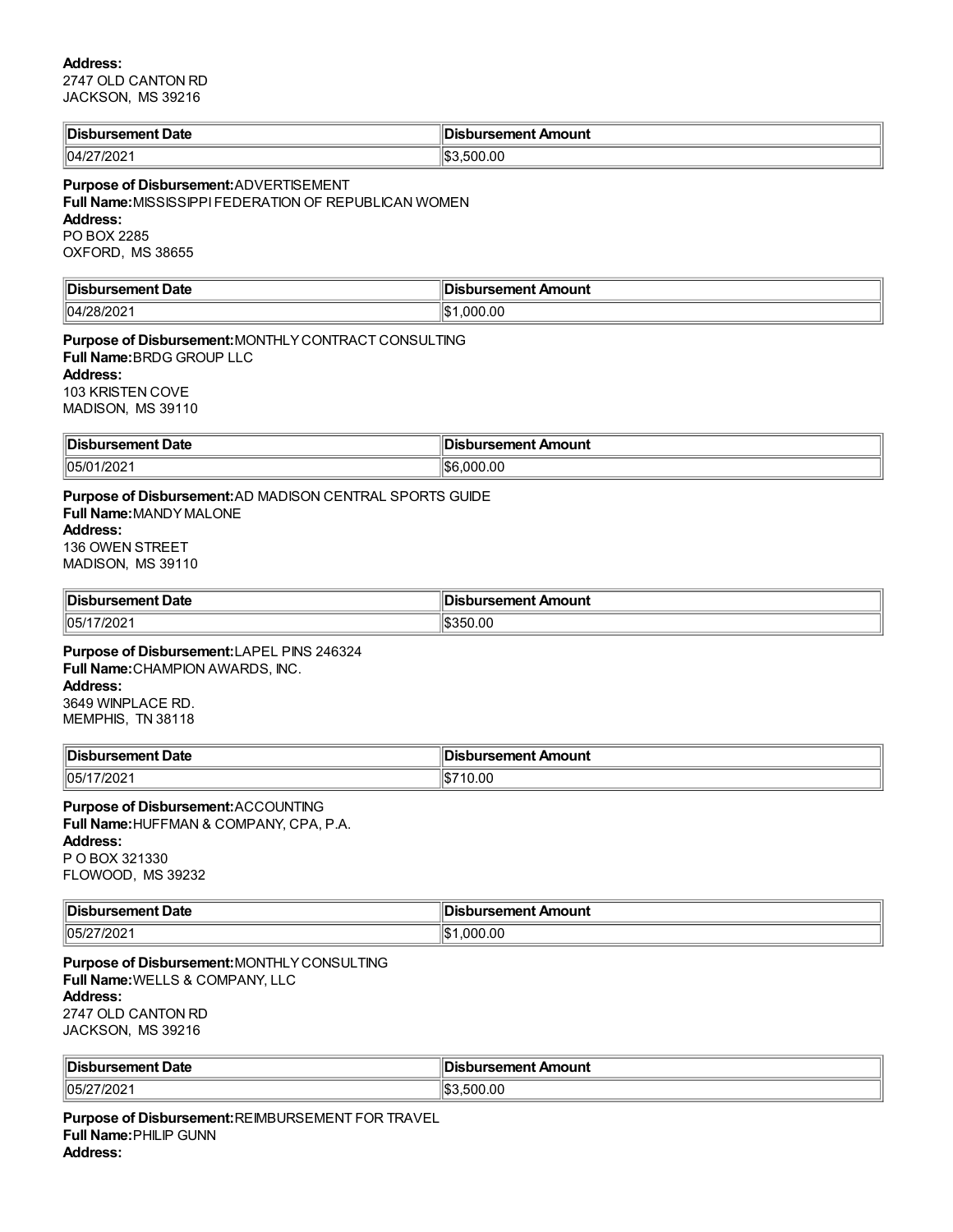| <sup>∥</sup> Dis<br>bursement Date | ∥Disbursement Amount |
|------------------------------------|----------------------|
| 05/27/202                          | 160.00<br>. D        |

**Purpose of Disbursement:**# 249478 FLAG CUFFLINKS **Full Name:**NATIONAL AWARDS, INC. **Address:** P.O. BOX 16548 JACKSON, MS 39236

| ∜Dis<br>Date<br>.  | nount<br>.  |
|--------------------|-------------|
| 06/<br>-21<br>- UZ | $\sim$<br>∽ |

**Purpose of Disbursement:**MONTHLYCONTRACT CONSULTING **Full Name:**BRDG GROUP LLC **Address:** 103 KRISTEN COVE MADISON, MS 39110

| 'IDis.<br>t Date<br>1951 I 16 | bursement Amount |
|-------------------------------|------------------|
| 06/0<br>זכ<br>.vz             | 0.OC             |

**Purpose of Disbursement:**SPONSORSHIP **Full Name:**MISSISSIPPI FEDERATION OF REPUBLICAN WOMEN **Address:** 7054 SWINNEA RIDGE SOUTH SOUTHAVEN, MS 38671

| ' Dis.<br>rsement Date     | ursement Amount |
|----------------------------|-----------------|
| $ 06/0^{\circ} $<br>14 U L | .00             |

**Purpose of Disbursement:**CAMPAIGN MEETING **Full Name:**HUFFMAN & COMPANY, CPA, P.A. **Address:** P O BOX 321330

FLOWOOD, MS 39232

| <b>‼Dis.</b><br>Date<br>'ursen en l | <b>Disbursement Amount</b> |
|-------------------------------------|----------------------------|
| 106/1<br>t/ZUZ                      | $\cdots$<br>0.OC<br>.na    |

**Purpose of Disbursement:**MONTHLYCONSULTING **Full Name:**WELLS & COMPANY, LLC **Address:** 2747 OLD CANTON RD

JACKSON, MS 39216

| ∥Dis.<br>Date<br><b>AMAAM</b><br>ursement | <b>Disbursement Amount</b> |
|-------------------------------------------|----------------------------|
| 06/28/202                                 | 0.00<br>$\sim$<br>500      |

**Purpose of Disbursement:**ACCOUNTING **Full Name:**HUFFMAN & COMPANY, CPA, P.A. **Address:** P O BOX 321330 FLOWOOD, MS 39232

| <sup>∥</sup> Dis.<br>Date<br>ursement | Disbursement Amount |
|---------------------------------------|---------------------|
| 06/28/202                             | .000.00             |

**Purpose of Disbursement:**MONTHLYCONTRACT CONSULTING **Full Name:**BRDG GROUP LLC **Address:** 103 KRISTEN COVE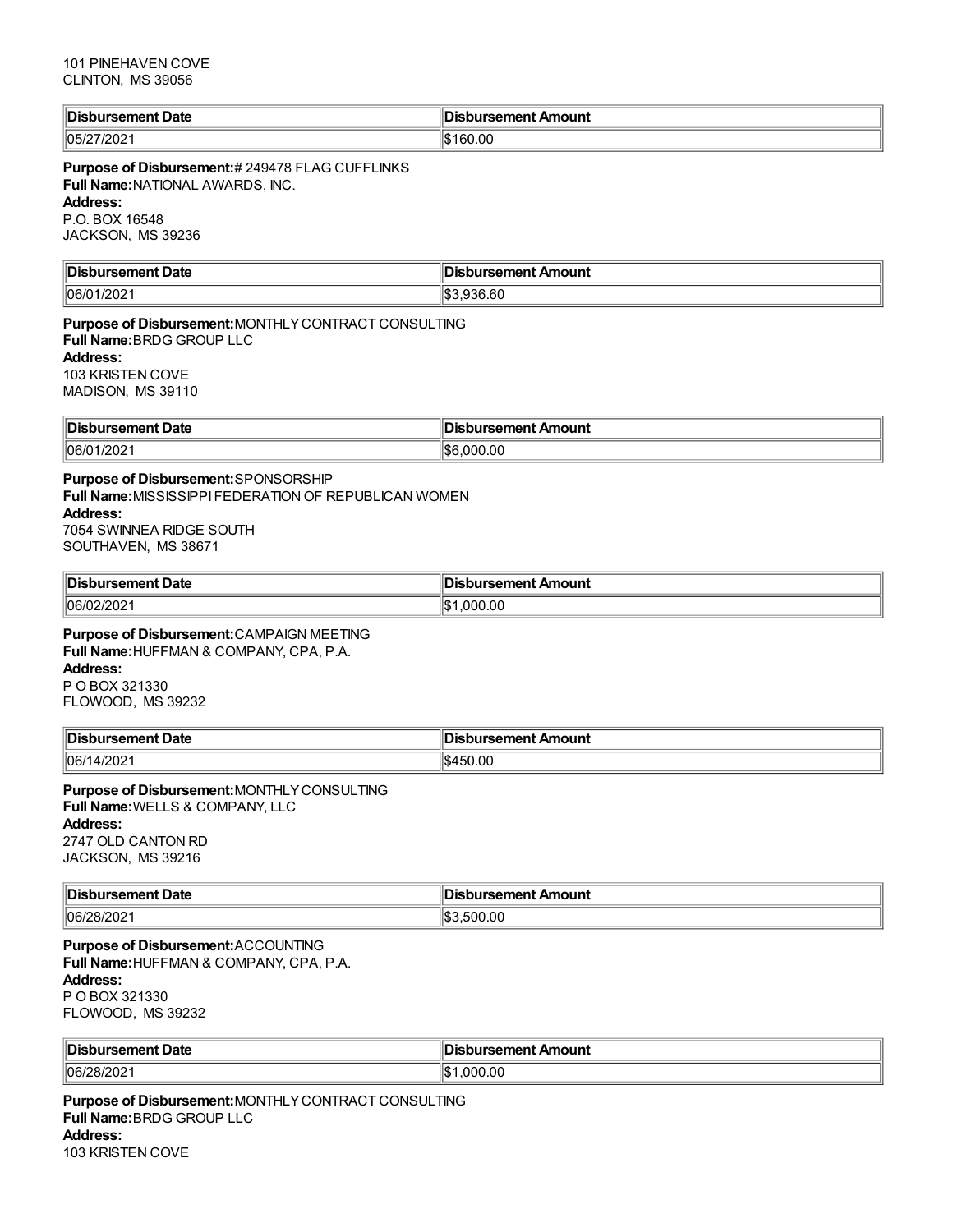| ' Disl<br>ursement Date | sbursement Amount |
|-------------------------|-------------------|
| ההי                     | 00.00             |
| 07                      | ، ۱۳              |
| /202                    | i DC              |

### **Purpose of Disbursement:**REIMBURSEMENT FOR MEALS **Full Name:**TREYDELLINGER **Address:** 514 HAZELTON DRIVE MADISON, MS 39110

**Disbursement Date Disbursement Amount**  $|07/06/2021$  \$206.19

**Purpose of Disbursement:**CAMPAIGN RESEARCH **Full Name:**HUFFMAN & COMPANY, CPA, P.A. **Address:** P O BOX 321330 FLOWOOD, MS 39232

| <sup>∥</sup> Dis.<br>Date<br>arsement i<br>. | Amount<br>™selilellu. |
|----------------------------------------------|-----------------------|
| $\parallel$ 07/1<br>3/202                    | 120.00                |

**Purpose of Disbursement:**2021 CAMPAIGN REPORTS **Full Name:**HUFFMAN & COMPANY, CPA, P.A. **Address:** P O BOX 321330 FLOWOOD, MS 39232

| ∜Dis         | ימו וממ                                          |
|--------------|--------------------------------------------------|
| Jate         | чи.                                              |
|              | $\sim$ $\sim$ $\sim$ $\sim$ $\sim$ $\sim$ $\sim$ |
| $ 07\rangle$ | AA                                               |
| 72 J Z       | 0۲.ر                                             |

**Purpose of Disbursement:**MONTHLYCONTRACT CONSULTING **Full Name:**BRDG GROUP LLC **Address:** 103 KRISTEN COVE MADISON, MS 39110

| <sup>∥</sup> Dis.<br>Date<br>$-$ - $-$<br>rsement<br>. | Amount<br><br>. |
|--------------------------------------------------------|-----------------|
| 07/2                                                   | 00.00           |
| יים י                                                  | $10^{\circ}$    |
| ZOIZUZ                                                 | കല              |

**Purpose of Disbursement:**ACCOUNTING **Full Name:**HUFFMAN & COMPANY, CPA, P.A. **Address:** P O BOX 321330 FLOWOOD, MS 39232

| <b>Dis</b>         | Amount     |
|--------------------|------------|
| Jate               | . <i>.</i> |
| .                  |            |
| 07/28<br>71<br>∠∪∠ | .00        |

**Purpose of Disbursement:**MONTHLYCONSULTING **Full Name:**WELLS & COMPANY, LLC **Address:** 2747 OLD CANTON RD JACKSON, MS 39216

| <b>IDisb</b>     | isbursement Amount |
|------------------|--------------------|
| ursement Date    | ЛS                 |
| 07/28/2<br>8/202 | 500.00             |

**Purpose of Disbursement:**2021 CAMPAIGN REPORTS **Full Name:**HUFFMAN & COMPANY, CPA, P.A. **Address:** P O BOX 321330 FLOWOOD, MS 39232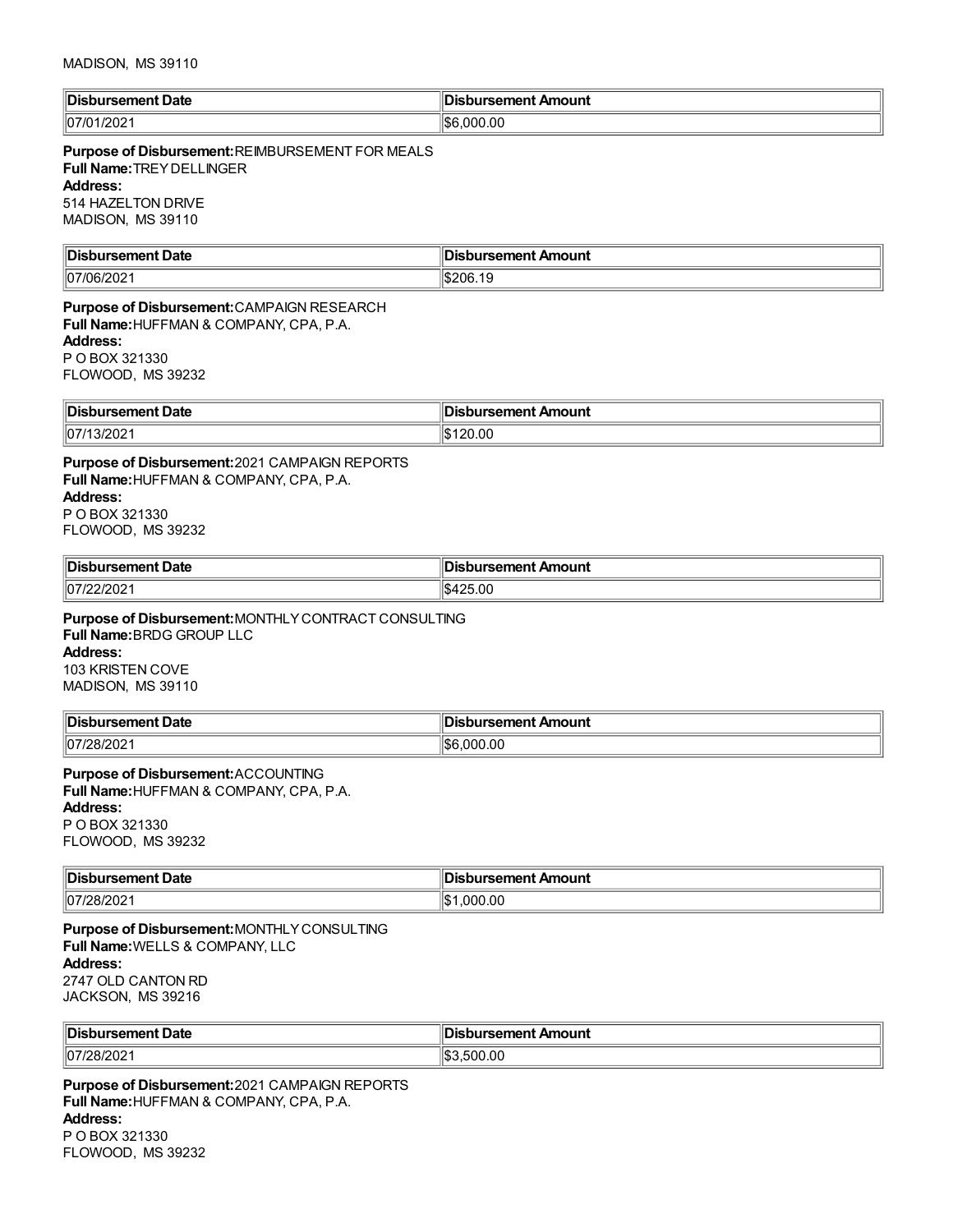| ۱\$۰<br> 08/05<br>$\overline{\phantom{a}}$<br>.050.00<br><i>ששוט</i> ו |  |
|------------------------------------------------------------------------|--|

**Purpose of Disbursement:**REIMBURSEMENT FOR LUNCH MEETING **Full Name:**TREYDELLINGER **Address:** 514 HAZELTON DRIVE MADISON, MS 39110

| ⊪Dis                  | lm                   |
|-----------------------|----------------------|
| Date                  | Amount               |
| .                     | - - -- - -           |
| าเ                    |                      |
|                       |                      |
| 08/1<br>$\sim$<br>.vz | .60<br>$\sim$<br>IЪ. |

**Purpose of Disbursement:**2021 CAMPAIGN REPORTS **Full Name:**HUFFMAN & COMPANY, CPA, P.A. **Address:** P O BOX 321330 FLOWOOD, MS 39232

| Disbursement Date | sbursement Amount<br>Disbur |
|-------------------|-----------------------------|
| 08/1.             | ۰π۰                         |
| 8/202             | -- JU.UU                    |

**Purpose of Disbursement:**REIMBURSEMENT FOR MEALS **Full Name:**TREYDELLINGER **Address:** 514 HAZELTON DRIVE MADISON, MS 39110

| <b>∥Disl</b> | Amount          |
|--------------|-----------------|
| Date         | <b>Insement</b> |
| 08/20/202    | <b>.</b>        |

### **Purpose of Disbursement:**ACCOUNTING **Full Name:**HUFFMAN & COMPANY, CPA, P.A.

**Address:**

P O BOX 321330 FLOWOOD, MS 39232

| ∜Dis.<br>Date<br>. | Amount<br><br>1 I L<br>.<br>___ |
|--------------------|---------------------------------|
| 108/25/202         | .000.00                         |

### **Purpose of Disbursement:**MONTHLYCONTRACT CONSULTING **Full Name:**BRDG GROUP LLC **Address:** 103 KRISTEN COVE MADISON, MS 39110

| Disbursement Date   | sbursement Amount         |
|---------------------|---------------------------|
| $ 08/26/202\rangle$ | $\sim$<br>11.SE<br>000.00 |

**Purpose of Disbursement:**MONTHLYCONSULTING **Full Name:**WELLS & COMPANY, LLC **Address:** 2747 OLD CANTON RD JACKSON, MS 39216

| <b>IDis</b><br><b>Date</b><br>`ursement .<br>. | ursement Amount<br>ю<br>___ |
|------------------------------------------------|-----------------------------|
| 08/26/202                                      | .500.00                     |

**Purpose of Disbursement:**CAMPAIGN REPORTS **Full Name:**HUFFMAN & COMPANY, CPA, P.A. **Address:** P O BOX 321330 FLOWOOD, MS 39232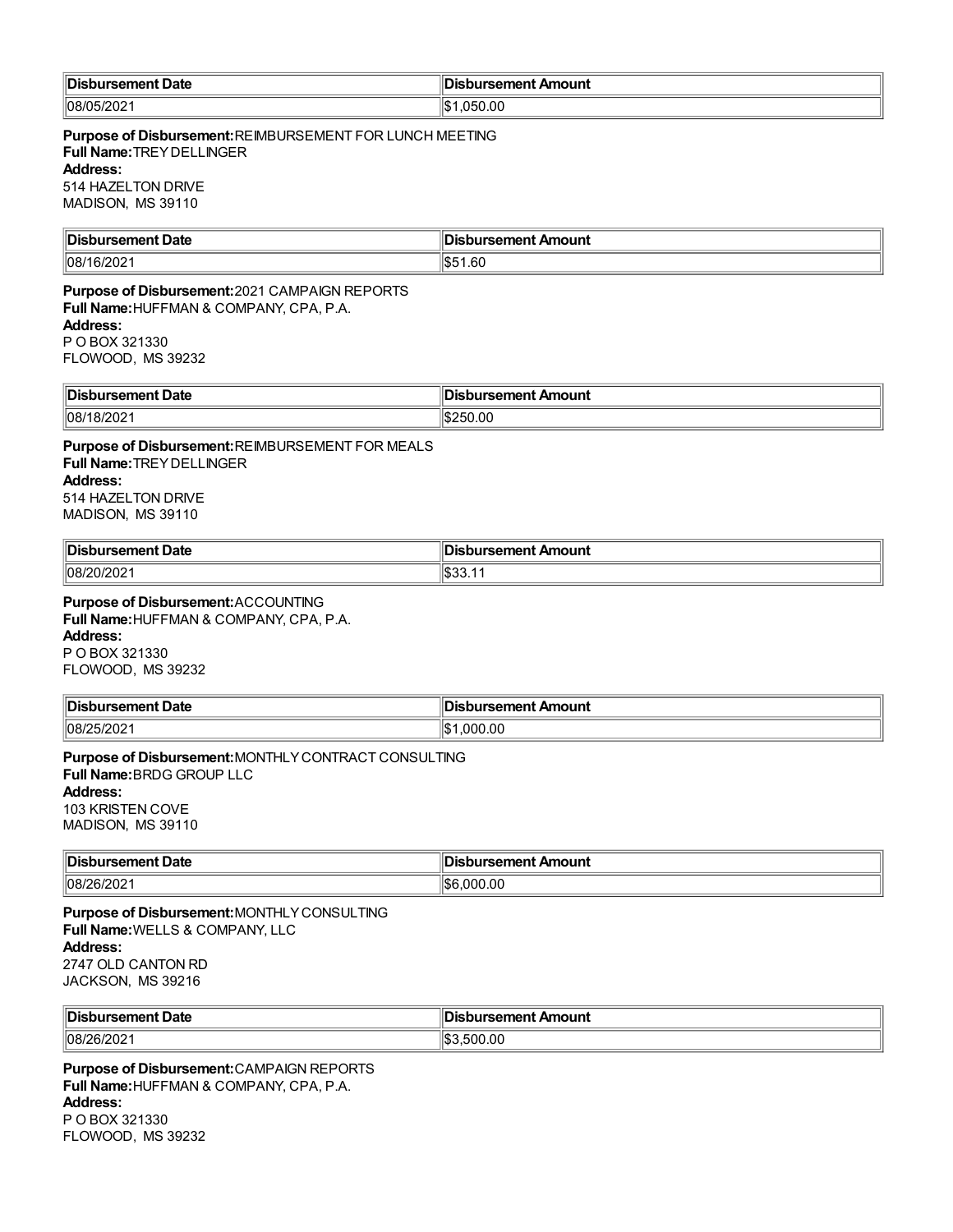| ‼Dish<br>rsement Date<br>. | ursement Amount |
|----------------------------|-----------------|
| 09/04/202                  | \$250.00        |

**Purpose of Disbursement:**LIVING LEGENDS AND LEGACY **Full Name:**MISSISSIPPI FEDERATION OF REPUBLICAN WOMEN **Address:** PO BOX 2285

OXFORD , MS 38655

| ∜Dis<br>Date<br><b>AMARY</b> | Amount<br>יממי |
|------------------------------|----------------|
| $\parallel$ 09/2<br>.<br>-UZ | n<br>.00       |

# **Purpose of Disbursement:**ACCOUNTING

**Full Name:**HUFFMAN & COMPANY, CPA, P.A. **Address:** P O BOX 321330

FLOWOOD, MS 39232

| <sup>∥</sup> Dis.<br>Date<br>™iselilelli | ırsement Amount<br>urcomont. |
|------------------------------------------|------------------------------|
| $ 109/2\rangle$<br>/202                  | 000.00                       |

**Purpose of Disbursement:**MONTHLYCONSULTING **Full Name:**WELLS & COMPANY, LLC **Address:** 2747 OLD CANTON RD JACKSON, MS 39216

| ∥Dis<br>ursement Date              | วนrsement Amount |
|------------------------------------|------------------|
| $\parallel$ 09/2<br>71000.<br>ZUZ. | 500.00           |

**Purpose of Disbursement:**AUGUST AND SEPTEMBER 2021 CONSULTING **Full Name:**POLITICAP, LLC **Address:** 134 CEDAR WOODS COVE MADISON, MS 39110

| <b>Disbur</b><br>ment Date<br>. 56. . | <b>bursement Amount</b> |
|---------------------------------------|-------------------------|
| 09/30/2                               | 1\$6                    |
| $U_{\mathcal{L}}$                     | 000.00                  |

**Purpose of Disbursement:**MONTHLYCONTRACT CONSULTING **Full Name:**BRDG GROUP LLC **Address:** 103 KRISTEN COVE MADISON, MS 39110

| ∜Dis<br>Date<br>.<br>rsement | .,<br>ırsement Amount  |
|------------------------------|------------------------|
| $\parallel$ 09/30<br>0/202   | 000.00<br>، ^ ا<br>ъĸ. |

**Purpose of Disbursement:**7891 10/5/21 GUNN SHOOTOUT **Full Name:**DEERFIELD GOLF CLUB **Address:** 264 DEERFIELD CLUB DRIVE CANTON, MS 39046

| <b>Dis</b><br>Jate | Amount<br>------<br>. |
|--------------------|-----------------------|
| 10/1<br>/202       | 28(<br>uu             |

**Purpose of Disbursement:**646554 CUFFLINKS **Full Name:**NATIONAL AWARDS, INC. **Address:** P.O. BOX 16548 JACKSON, MS 39236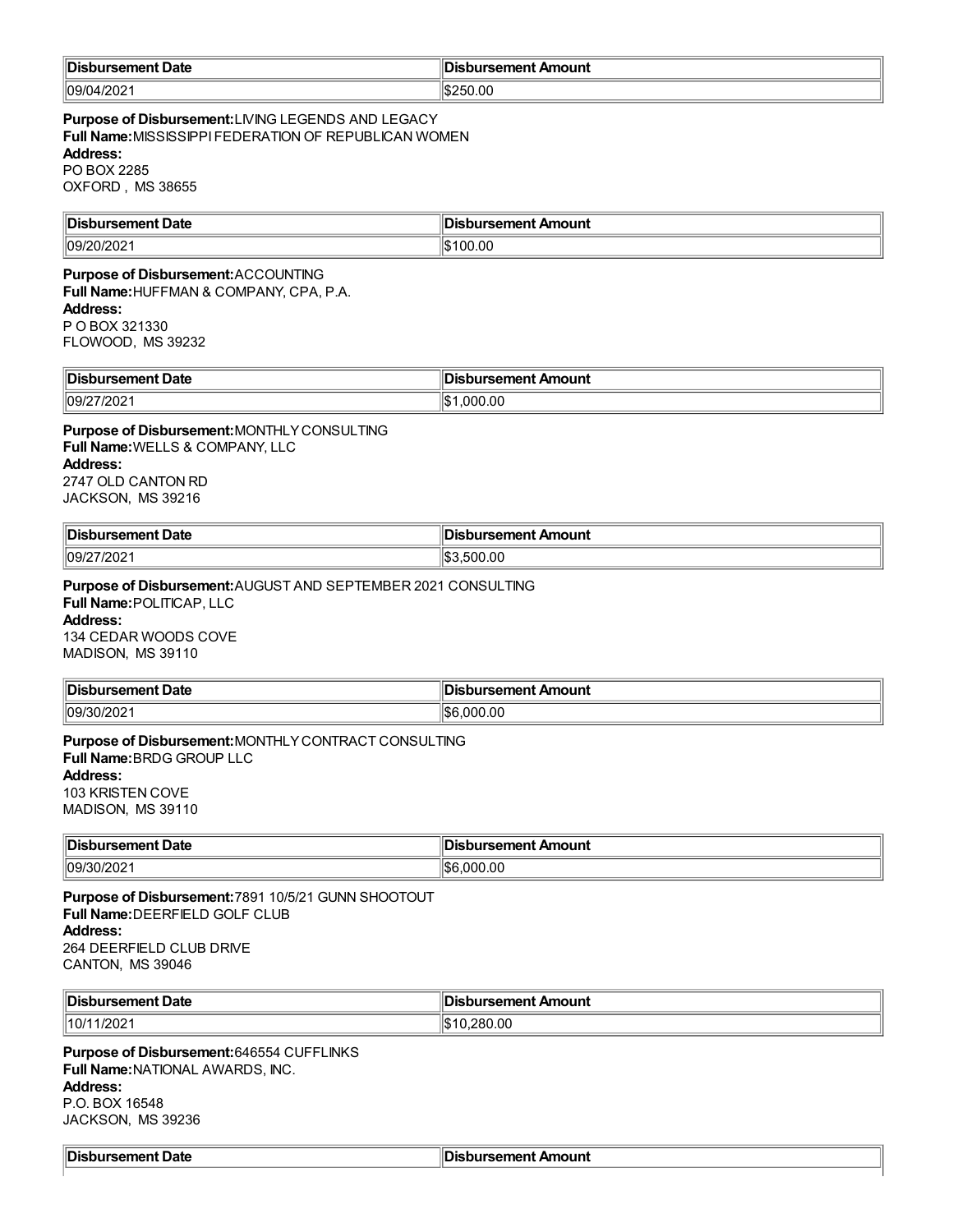### **Purpose of Disbursement:**2021 CAMPAIGN REPORTS **Full Name:**HUFFMAN & COMPANY, CPA, P.A. **Address:** P O BOX 321330 FLOWOOD, MS 39232

| ∥Dis          | llr.             |
|---------------|------------------|
| ırsement Date | bursement Amount |
| 10/1          | ວ.ບເ             |
| ′∪∠           | ъ.               |

**Purpose of Disbursement:**MONTHLYCONSULTING **Full Name:**WELLS & COMPANY, LLC **Address:** 2747 OLD CANTON RD JACKSON, MS 39216

| 'IDisi                   | `ursement <i>⊾</i> |
|--------------------------|--------------------|
| . sement Date            | : Amount           |
| 110 <sup>2</sup>         | .J.OO              |
| $\overline{\phantom{a}}$ | .ո.                |

### **Purpose of Disbursement:**ACCOUNTING **Full Name:**HUFFMAN & COMPANY, CPA, P.A. **Address:** P O BOX 321330 FLOWOOD, MS 39232

| ∥Dis<br>Jate                     | Amount<br>. <i>.</i> . |
|----------------------------------|------------------------|
| 10/26<br>פחריו<br>ו שו<br>14 U 4 | 00.00                  |

**Purpose of Disbursement:**CAMPAIGN CONSULTING **Full Name:**POLITICAP, LLC **Address:** 134 CEDAR WOODS COVE

MADISON, MS 39110

| '∣Dis<br>rsement Date     | bursement Amount، |
|---------------------------|-------------------|
| $10/26$ /<br>1202<br>៸∠∪∠ | .500.00<br>I\$4   |

### **Purpose of Disbursement:**MONTHLYCONTRACT CONSULTING **Full Name:**BRDG GROUP LLC **Address:** 103 KRISTEN COVE MADISON, MS 39110

| <b>IDis</b><br>Date    | Amount<br><b>Ament</b> |
|------------------------|------------------------|
| 10/28<br>יונ<br>14 U 4 | .OC<br>'N              |

**Purpose of Disbursement:**INVITATIONS AND ENVELOPES **Full Name:**ALLIANCE BUSINESS SERVICES **Address:** 125 E. SOUTH STREET JACKSON, MS 39201

| <b>Dist</b><br>sement Date<br>$-1$<br>$\sim$ $\sim$ $\sim$ $\sim$ $\sim$ $\sim$ | ursement Amount<br>. |
|---------------------------------------------------------------------------------|----------------------|
| /202<br>111/01                                                                  | 075.95,ا             |

**Purpose of Disbursement:**TAX RESEARCH **Full Name:**HUFFMAN & COMPANY, CPA, P.A. **Address:** P O BOX 321330 FLOWOOD, MS 39232

| 'IDish<br>Ament Date<br>semer<br>$ -$ | ursement Amount |
|---------------------------------------|-----------------|
| .5/202<br>11/1                        | \$200.00        |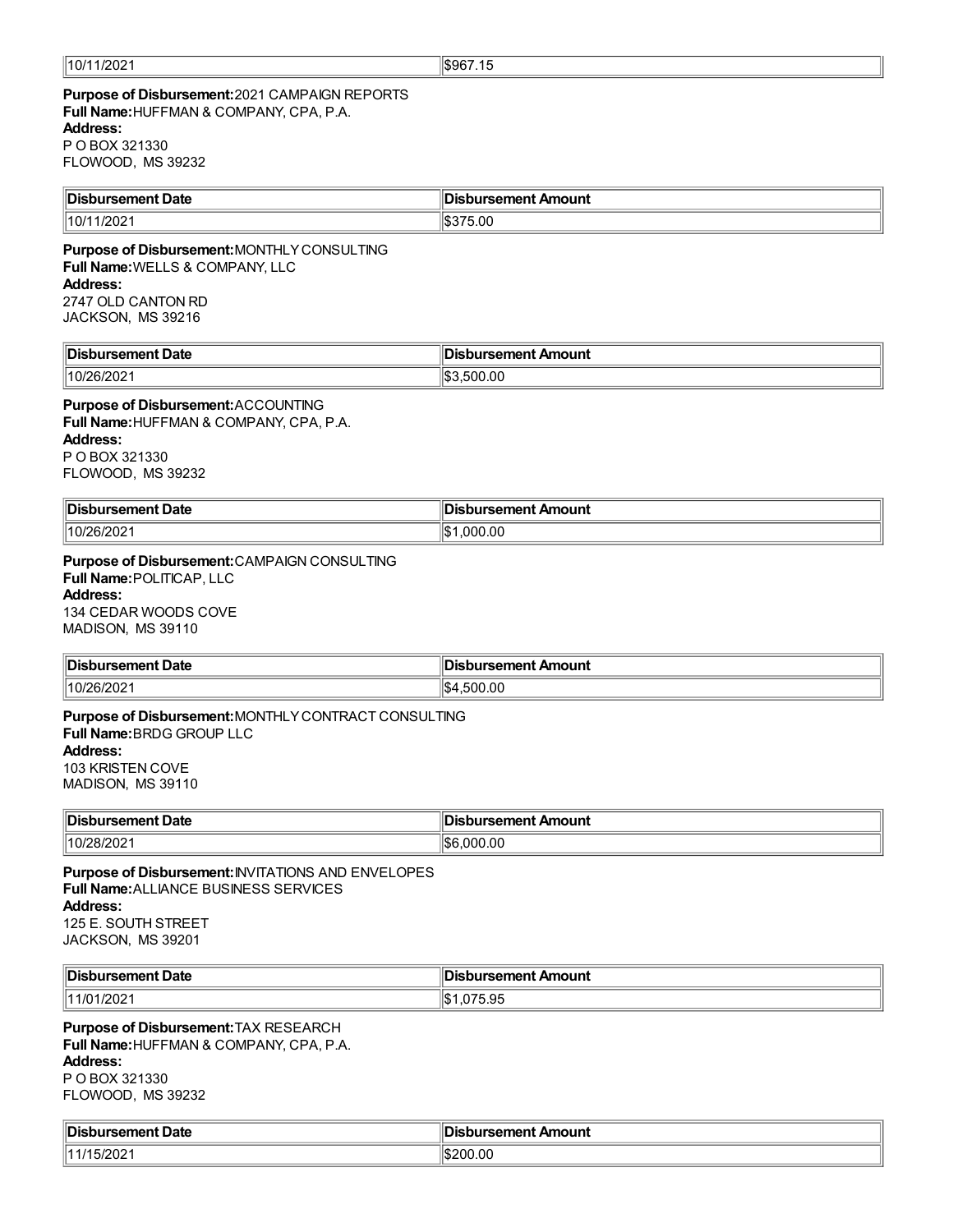| '∣Disb⊾        | ''Dist                                  |
|----------------|-----------------------------------------|
| ursement Date~ | bursement Amount:                       |
| 11/22/2021     | <b>IS8.554</b><br>$\sim$<br>554<br>1.JZ |

**Purpose of Disbursement:**EVENT FLORALS **Full Name:**LAVISH FLEUR **Address:** 3938 RESTBROOK PL JACKSON, MS 39211

| 'IDisi               |                                                |
|----------------------|------------------------------------------------|
| $\sim$ $\sim$ $\sim$ |                                                |
| ement Date           | ursement Amount                                |
| .                    |                                                |
| 111<br>∠∪∠           | $\Omega$<br>Ιm<br>$\sim$<br>1.D.<br>.v.vu<br>. |

**Purpose of Disbursement:**REIMBURSEMENT FOR SUPPLIES **Full Name:**POLITICAP, LLC **Address:** 134 CEDAR WOODS COVE MADISON, MS 39110

| <b>Disb</b><br>. Date<br>ненг<br>--<br>. | Amount<br>`ırsement <i>ı</i><br>. |
|------------------------------------------|-----------------------------------|
| 2/202                                    | ، م مم                            |
| 14101                                    | 1 U.C. J                          |

### **Purpose of Disbursement:**MONTHLYCONTRACT CONSULTING **Full Name:**BRDG GROUP LLC **Address:** 103 KRISTEN COVE MADISON, MS 39110

| <b>Disbursement Date</b> | <b>Jisbursement Amount</b> |
|--------------------------|----------------------------|
| 11/26/202                | .000.00<br>lЭb             |

# **Purpose of Disbursement:**ACCOUNTING

**Full Name:**HUFFMAN & COMPANY, CPA, P.A. **Address:** P O BOX 321330

FLOWOOD, MS 39232

| <b>IDist</b><br><b>Date</b><br>ursement I<br>. | ursement Amount |
|------------------------------------------------|-----------------|
| (11/26/200)<br>1/26/2021                       | .000.00         |

### **Purpose of Disbursement:**CAMPAIGN CONSULTING **Full Name:**POLITICAP, LLC **Address:** 134 CEDAR WOODS COVE MADISON, MS 39110

| Disbursement Date | <b>Disbursement Amount</b> |
|-------------------|----------------------------|
| 1126/200          | 500.00                     |
| 144               | $\sim$                     |
| υz                | -в.,                       |

**Purpose of Disbursement:**MONTHLYCONSULTING **Full Name:**WELLS & COMPANY, LLC **Address:** 2747 OLD CANTON RD JACKSON, MS 39216

| ∜Dis<br>∪at∈<br>$\sim$ $\sim$ $\sim$ $\sim$ $\sim$ $\sim$ $\sim$ | nount<br>$\sim$ $\sim$ $\sim$ $\sim$ $\sim$ $\sim$ $\sim$ |
|------------------------------------------------------------------|-----------------------------------------------------------|
| 6/202                                                            | ' ዪ:<br>.00<br>0C                                         |

**Purpose of Disbursement:**2020 1120-POL / 2021 CAMPAIGN FINANCE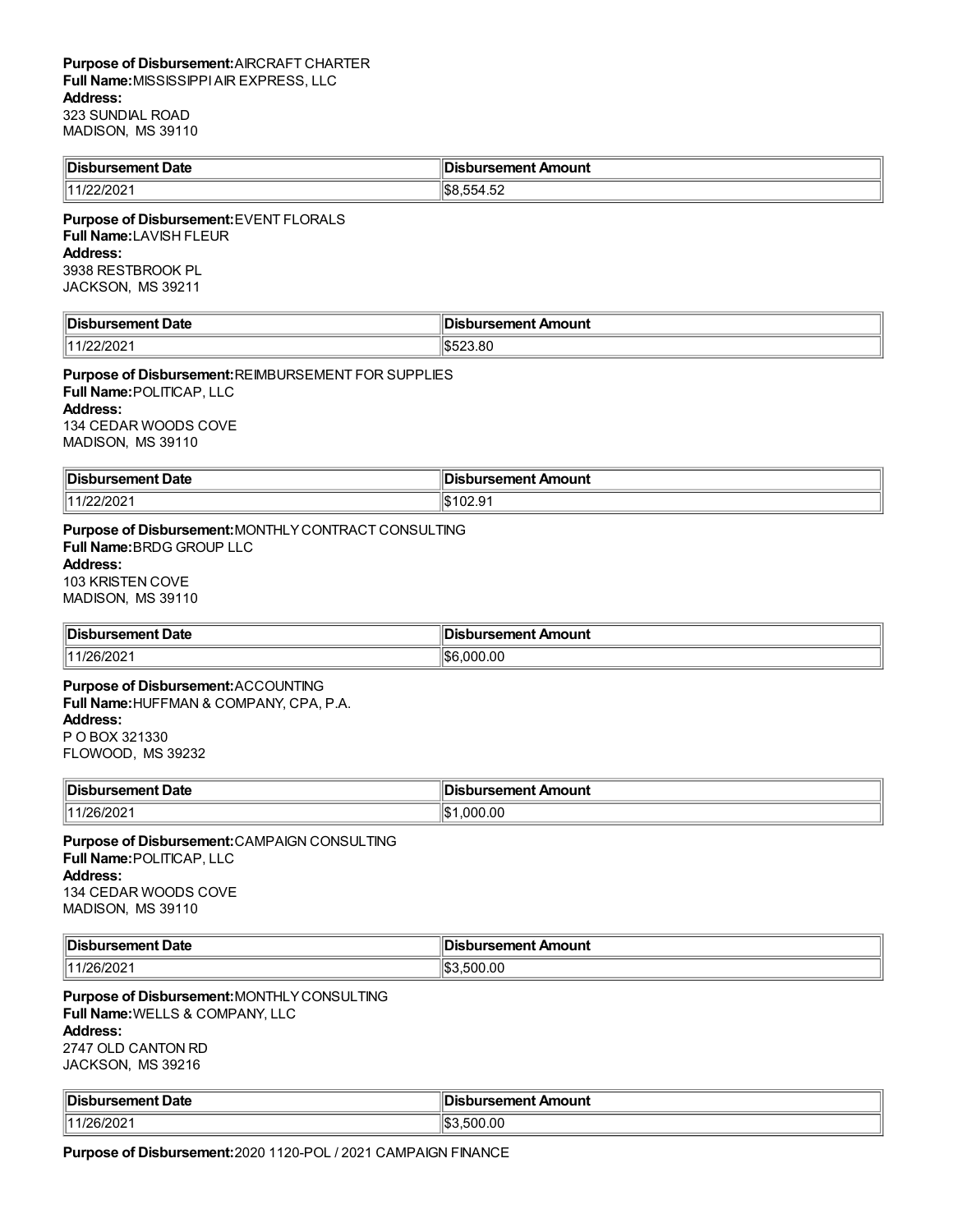| <sup>∥</sup> Dis.<br>Date<br>$\sim$ month<br>ırsement<br>. | : Amount<br>sement<br>н<br>.<br>$\sim$ $\sim$ |
|------------------------------------------------------------|-----------------------------------------------|
| 1/29/2021<br>144                                           | \$900.00                                      |

### **Purpose of Disbursement:**SPONSORSHIP **Full Name:**RANKIN COUNTYREPUBLICAN WOMEN **Address:** P.O. BOX 320369

JACKSON, MS 39232

| ∥Dis<br>ırsement Date | sbursement Amount |
|-----------------------|-------------------|
| 1/202                 | 00.OC             |
| 112/01                | ו הו              |
| $\sim$                | י ור              |

## **Purpose of Disbursement:**HOSTING **Full Name:**WELLS & COMPANY, LLC **Address:**

2747 OLD CANTON RD JACKSON, MS 39216

| Disbursement Date      | <br><b>Disbursement Amount</b> |
|------------------------|--------------------------------|
| 14014<br>13/2021<br>14 |                                |

### **Purpose of Disbursement:**CHRISTMAS CARDS **Full Name:**THE STONERIDGE GROUP LLC **Address:** 960 NORTH POINT PKWYSTE 225 ALPHARETTA, GA 30005

| ¶Dis                  | Amount    |
|-----------------------|-----------|
| Date                  | .         |
| .                     | .         |
| 14014<br>6/2021<br>14 | n<br>−دن. |

**Purpose of Disbursement:**CAMPAIGN CONSULTING **Full Name:**POLITICAP, LLC **Address:** 134 CEDAR WOODS COVE MADISON, MS 39110

| <b>∥Dist</b><br>Date           | Amount<br>'''' |
|--------------------------------|----------------|
| 11011<br>/202<br>$\mathcal{L}$ | .00            |

**Purpose of Disbursement:**CAMPAIGN REPORTS **Full Name:**HUFFMAN & COMPANY, CPA, P.A. **Address:** P O BOX 321330 FLOWOOD, MS 39232

| <b>Disb</b><br>rsement Date<br>a a ma | ursement Amount<br>___ |
|---------------------------------------|------------------------|
| 4 <sup>c</sup><br>72 U Z              | 300.00                 |

**Purpose of Disbursement:**MONTHLYCONTRACT CONSULTING **Full Name:**BRDG GROUP LLC **Address:** 103 KRISTEN COVE MADISON, MS 39110

| <b>Disl</b><br>Date<br><u>______</u><br>. SEI IE | Amount<br>.sement |
|--------------------------------------------------|-------------------|
| 1420<br>.JIZUZ<br>. <i>.</i>                     | S6<br>000.00      |

**Purpose of Disbursement:**MONTHLYCONSULTING **Full Name:**WELLS & COMPANY, LLC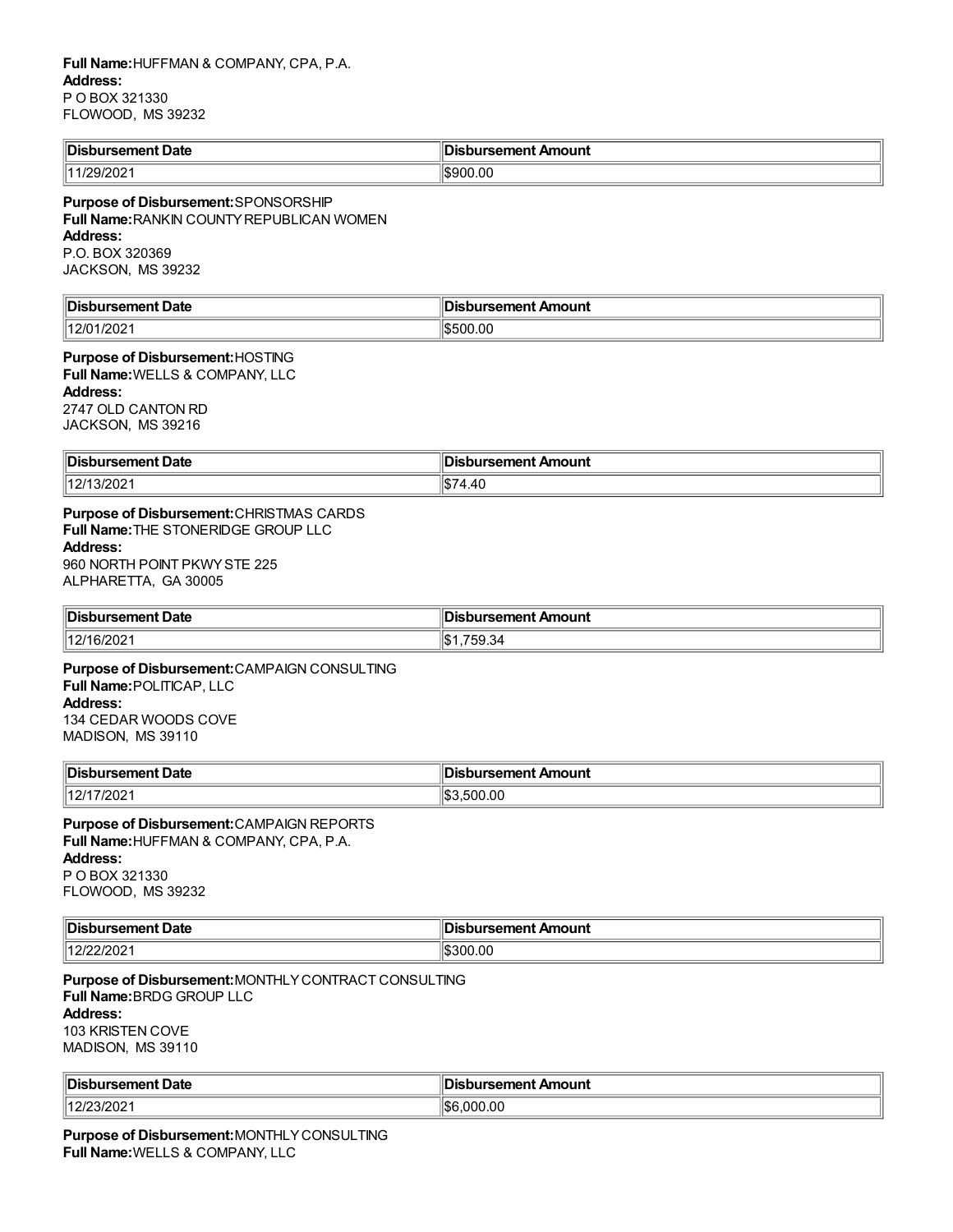## **Address:**

2747 OLD CANTON RD JACKSON, MS 39216

| <b>Disbursement Date</b>                                                                                                                          | <b>Disbursement Amount</b> |
|---------------------------------------------------------------------------------------------------------------------------------------------------|----------------------------|
| 12/23/2021                                                                                                                                        | \$3,500.00                 |
| Purpose of Disbursement: ACCOUNTING<br>Full Name: HUFFMAN & COMPANY, CPA, P.A.<br><b>Address:</b><br>P O BOX 321330<br>FLOWOOD, MS 39232          |                            |
| <b>Disbursement Date</b>                                                                                                                          | <b>Disbursement Amount</b> |
| 12/23/2021                                                                                                                                        | \$1,000.00                 |
| Purpose of Disbursement: MEALS<br>Full Name: 303 JEFFERSON ST<br><b>Address:</b><br>303 JEFFERSON ST<br>CLINTON, MS 39056                         |                            |
| <b>Disbursement Date</b>                                                                                                                          | <b>Disbursement Amount</b> |
| 07/06/2021                                                                                                                                        | \$549.94                   |
| Purpose of Disbursement: TRAVEL<br><b>Full Name: AMERICAN AIRLINES</b><br><b>Address:</b><br>4333 AMON CARTER BLVD<br>FORT WORTH, TX 76155        |                            |
| <b>Disbursement Date</b>                                                                                                                          | <b>Disbursement Amount</b> |
| 01/05/2021                                                                                                                                        | \$30.00                    |
| Purpose of Disbursement: TRAVEL<br><b>Full Name: AMERICAN AIRLINES</b><br><b>Address:</b><br>4333 AMON CARTER BLVD<br>FORT WORTH, TX 76155        |                            |
| <b>Disbursement Date</b>                                                                                                                          | <b>Disbursement Amount</b> |
| 06/01/2021                                                                                                                                        | \$339.33                   |
| <b>Purpose of Disbursement: TRAVEL</b><br><b>Full Name: AMERICAN AIRLINES</b><br><b>Address:</b><br>4333 AMON CARTER BLVD<br>FORT WORTH, TX 76155 |                            |
| <b>Disbursement Date</b>                                                                                                                          | <b>Disbursement Amount</b> |
| 07/06/2021                                                                                                                                        | \$1,255.78                 |
| Purpose of Disbursement: TRAVEL<br><b>Full Name: AMERICAN AIRLINES</b><br><b>Address:</b><br>4333 AMON CARTER BLVD<br>FORT WORTH, TX 76155        |                            |
| <b>Disbursement Date</b>                                                                                                                          | <b>Disbursement Amount</b> |
| 08/02/2021                                                                                                                                        | \$314.93                   |
|                                                                                                                                                   |                            |

**Purpose of Disbursement:**TRAVEL **Full Name:**AMERICAN AIRLINES **Address:**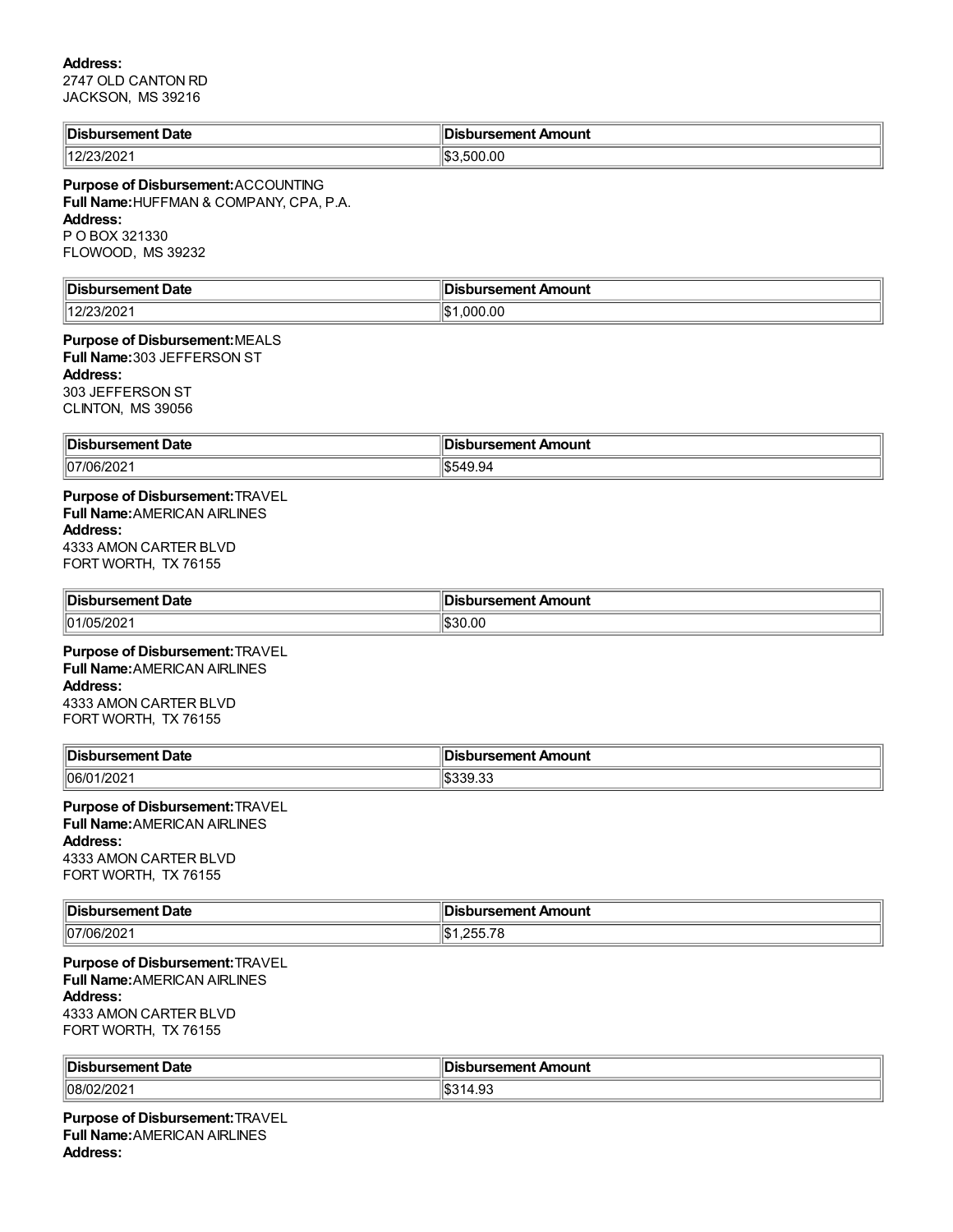### 4333 AMON CARTER BLVD FORT WORTH, TX 76155

| ∥Dis<br>rsement Date          | ursement Amount         |
|-------------------------------|-------------------------|
| $^{\prime\prime}$ 10/06/20∠ . | مطافعه<br>,,<br>⊪JZJ.ZU |

### **Purpose of Disbursement:**MEALS **Full Name:**BABALU **Address:** 622 DULING AVENUE JACKSON, MS 39216

| ∣Dis<br><b>Date</b><br>-------<br><br>. | Amount<br><b>.</b><br>$\sim$ $\sim$ $\sim$ $\sim$ $\sim$ $\sim$ $\sim$ |
|-----------------------------------------|------------------------------------------------------------------------|
| $\sim$                                  | ыD                                                                     |
| $\parallel$ 08/                         |                                                                        |
| ະບ∠                                     | ີ                                                                      |
|                                         | $\sim$                                                                 |

### **Purpose of Disbursement:**MEALS **Full Name:**BABALU **Address:** 622 DULING AVENUE JACKSON, MS 39216

| Dis.                   | sbursement Amount |
|------------------------|-------------------|
| ırsement Date          | ю                 |
| $\parallel$ 08/27/2021 | ن ے ب             |

### **Purpose of Disbursement:**MEALS **Full Name:**BABALU **Address:** 622 DULING AVENUE JACKSON, MS 39216

| <b>Dis</b><br>Jate<br>$\sim$ $\sim$ $\sim$ $\sim$ $\sim$ $\sim$ $\sim$ | Amount     |
|------------------------------------------------------------------------|------------|
| ''11/10/20≿                                                            | .п.<br>. . |

### **Purpose of Disbursement:**MEALS **Full Name:**BROAD STREET BAKING COMPANY& CAFE

**Address:** 4465 I-55 N SUITE #101 BANNER HALL JACKSON, MS 39206

| <b>Dis</b><br>nt Date<br>------<br>''<br>вен | In:<br>งursement Amount |
|----------------------------------------------|-------------------------|
| ll01/05/2021                                 | I�320.TT                |

# **Purpose of Disbursement:**TRAVEL

**Full Name:**BUDGET RENT A CAR

# **Address:**

6 SYLVAN WAY PARSIPPANY, NJ 7054

| <sup>∥</sup> Dis                          | Amount                 |
|-------------------------------------------|------------------------|
| Date                                      | וחמר                   |
| $\sim$ $\sim$ $\sim$ $\sim$ $\sim$ $\sim$ | .                      |
| 07/06/2<br>16/2021                        | . റ<br>∩ഭച<br>. טט דיט |

**Purpose of Disbursement:**CHARITABLE CONTRIBUTIONS **Full Name:**CENTRAL HINDS SCHOOL **Address:** 2894 RAYMOND BOLTON RD RAYMOND, MS 39154

| Dis<br>- - --- - --<br>ment Date<br>. | rsement Amount<br>a ireamant |
|---------------------------------------|------------------------------|
| /202<br>101/01/                       | ١¢<br>UU.                    |

**Purpose of Disbursement:**MEALS **Full Name:**CHAR RESTAURANT **Address:** 4500 INTERSTATE 55 NORTH FRONTAGE ROAD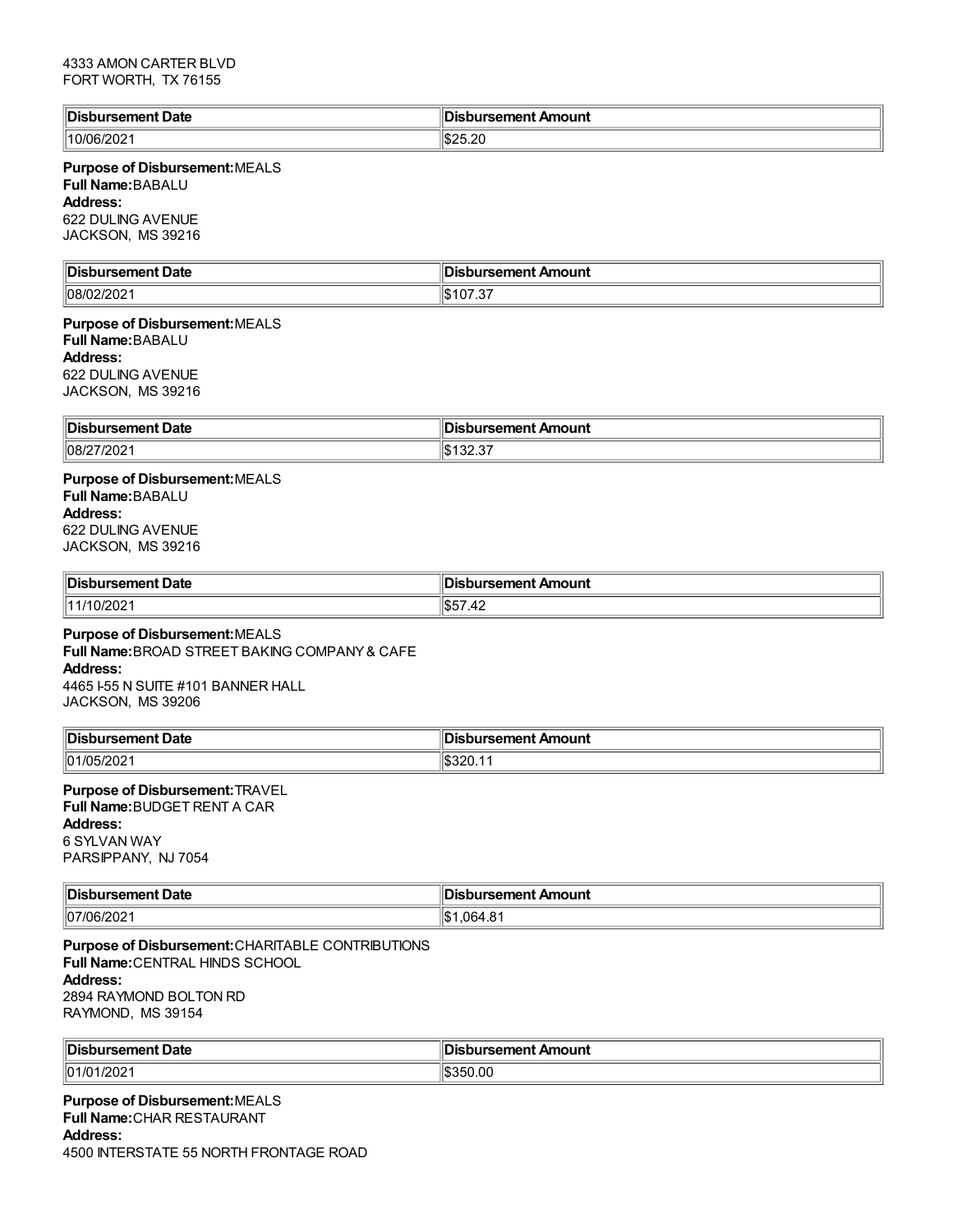| ∥Dis<br>Date<br>.nr<br>. | Amount  |
|--------------------------|---------|
| 02/25<br>W ZUZ.<br>.     | \$50.06 |

# **Purpose of Disbursement:**MEALS

**Full Name:**CHAR RESTAURANT

### **Address:**

4500 INTERSTATE 55 NORTH FRONTAGE ROAD JACKSON, MS 39211

| ∥Dis                   | Amount        |
|------------------------|---------------|
| <b>Date</b>            | --------      |
| . - --- - - - <b>-</b> | nu            |
| nent                   | $\sim$ $\sim$ |
| .                      |               |
| 04/05<br>120∠<br>.     | v.v           |

# **Purpose of Disbursement:**MEALS **Full Name:**CHAR RESTAURANT

#### **Address:**

4500 INTERSTATE 55 NORTH FRONTAGE ROAD JACKSON, MS 39211

| 'lDis.<br>ement Date<br>$-1$ | rsement Amount.<br>н<br>$\sim$ $\sim$ |
|------------------------------|---------------------------------------|
| $ 04/30/202\rangle$          | $\rightarrow$<br>. .                  |

**Purpose of Disbursement:**MEALS **Full Name:**CHAR RESTAURANT **Address:** 4500 INTERSTATE 55 NORTH FRONTAGE ROAD JACKSON, MS 39211

| ∜Dis<br>Date<br><br>. . | Amount<br><br>ю |
|-------------------------|-----------------|
| 06/0                    | ่ จ             |
| 1000                    | \$81            |
| 12021                   | ت ب ا           |

# **Purpose of Disbursement:**MEALS

**Full Name:**CHAR RESTAURANT **Address:** 4500 INTERSTATE 55 NORTH FRONTAGE ROAD JACKSON, MS 39211

| ⊧ا⊓ا<br>Date<br>. | Amount<br>. |
|-------------------|-------------|
|                   | 1.D         |

# **Purpose of Disbursement:**MEALS

**Full Name:**CITYLIMITS CAFE **Address:**

2610 US-80 PEARL, MS 39208

| ∥Dish<br>ement Date:<br>. | : Amount<br>sement<br>$\sim$ $\sim$<br>. |
|---------------------------|------------------------------------------|
| 02/25/202                 | $\overline{ }$<br>י<br>ww.45             |

**Purpose of Disbursement:**MEALS **Full Name:**CITYLIMITS CAFE **Address:** 2610 US-80 PEARL, MS 39208

| <b>Disb</b><br>้าursement Date | sbursement Amount |
|--------------------------------|-------------------|
| 111/10/20                      | 1965 QQ           |
| 10Z                            | ‼ზნ⊃.აა           |

**Purpose of Disbursement:**MEALS **Full Name:**COMO STEAKHOUSE **Address:** 203 MAIN STREET COMO, MS 38619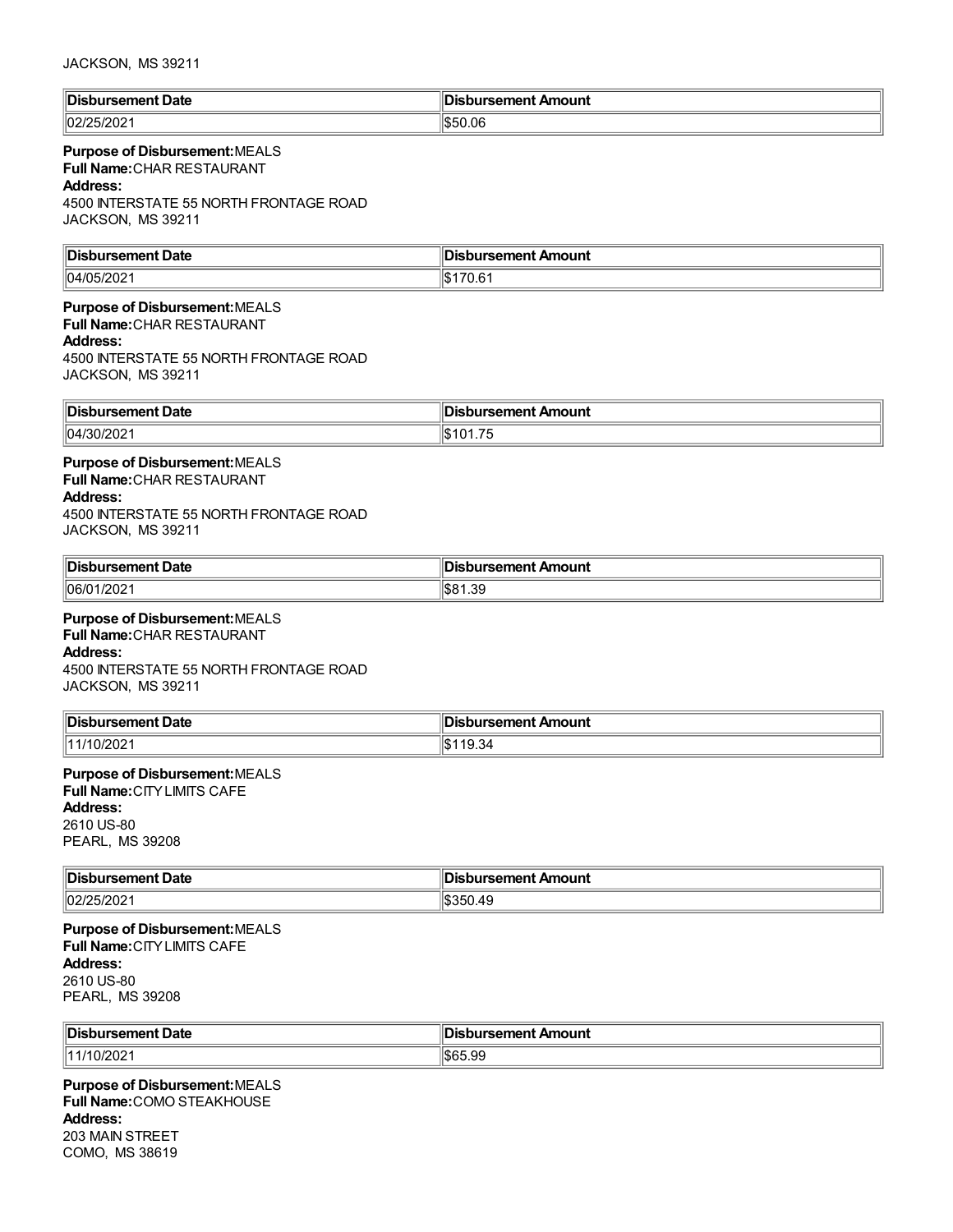| <sup>∥</sup> Dis.<br>Date<br>$  -$<br>rsement : | <b>sement ∕</b><br>Amount |
|-------------------------------------------------|---------------------------|
| $10/06$ /<br>וני<br>∠∪∠                         | 1.69<br>. שנו<br>__       |

**Purpose of Disbursement:**TRAVEL **Full Name:**DELTA AIRLINES, INC. **Address:** 1030 DELTA BLVD ATLANTA, GA 30354

| ∥Dis          | m                      |
|---------------|------------------------|
| ırsement Date | <b>ursement Amount</b> |
| ה הי          | ∩ە ⊿∩¢ا                |
| 106/C         | 1994                   |
| 1/202         | 1. ا                   |

### **Purpose of Disbursement:**TRAVEL **Full Name:**DELTA AIRLINES, INC. **Address:** 1030 DELTA BLVD

ATLANTA, GA 30354

| $\blacksquare$ Dist<br>bursement Date | <b>Disbursement Amount</b>         |
|---------------------------------------|------------------------------------|
| 08/27/2021                            | 106.2 <sup>r</sup><br>ı.n<br>ອບ.∠ເ |

### **Purpose of Disbursement:**TRAVEL **Full Name:**DELTA AIRLINES, INC. **Address:** 1030 DELTA BLVD ATLANTA, GA 30354

| Disbursement Date | bursement Amount |
|-------------------|------------------|
| 10/06/202         | റ<br>ுட<br>JO    |

# **Purpose of Disbursement:**MEALS **Full Name:**DOE'S EAT PLACE

**Address:** 502 NELSON ST GREENVILLE, MS 38701

| Disbursement Date                     | Disbursement Amount |
|---------------------------------------|---------------------|
| 10004<br>110/01<br>. 1/2021<br>ں ہے ا | \$281.97            |

**Purpose of Disbursement:**ADVERTISING, WEB DOMAIN **Full Name:**WILD WEST DOMAINS **Address:** 14455 NORTH HAYDEN ROAD, SUITE 226 SCOTTSDALE, AZ 85260

| 'IDisl                             | bursement Amount،     |
|------------------------------------|-----------------------|
| ursement Date                      | JI.                   |
| 104/05<br>$^{\prime\prime}$ )5/202 | ---<br>l U.<br>$\sim$ |

**Purpose of Disbursement:**ADVERTISING, WEB DOMAIN **Full Name:**WILD WEST DOMAINS **Address:** 14455 NORTH HAYDEN ROAD, SUITE 226 SCOTTSDALE, AZ 85260

| ∥Dis<br>∪at⊾ | ь<br>\mount<br>$  -$<br><b>AUR</b> |
|--------------|------------------------------------|
| 106/0        | h                                  |
| /202         | . ור                               |

### **Purpose of Disbursement:**MEALS **Full Name:**EL POTRILLO **Address:** 1390 W GOVERNMENT ST BRANDON, MS 39042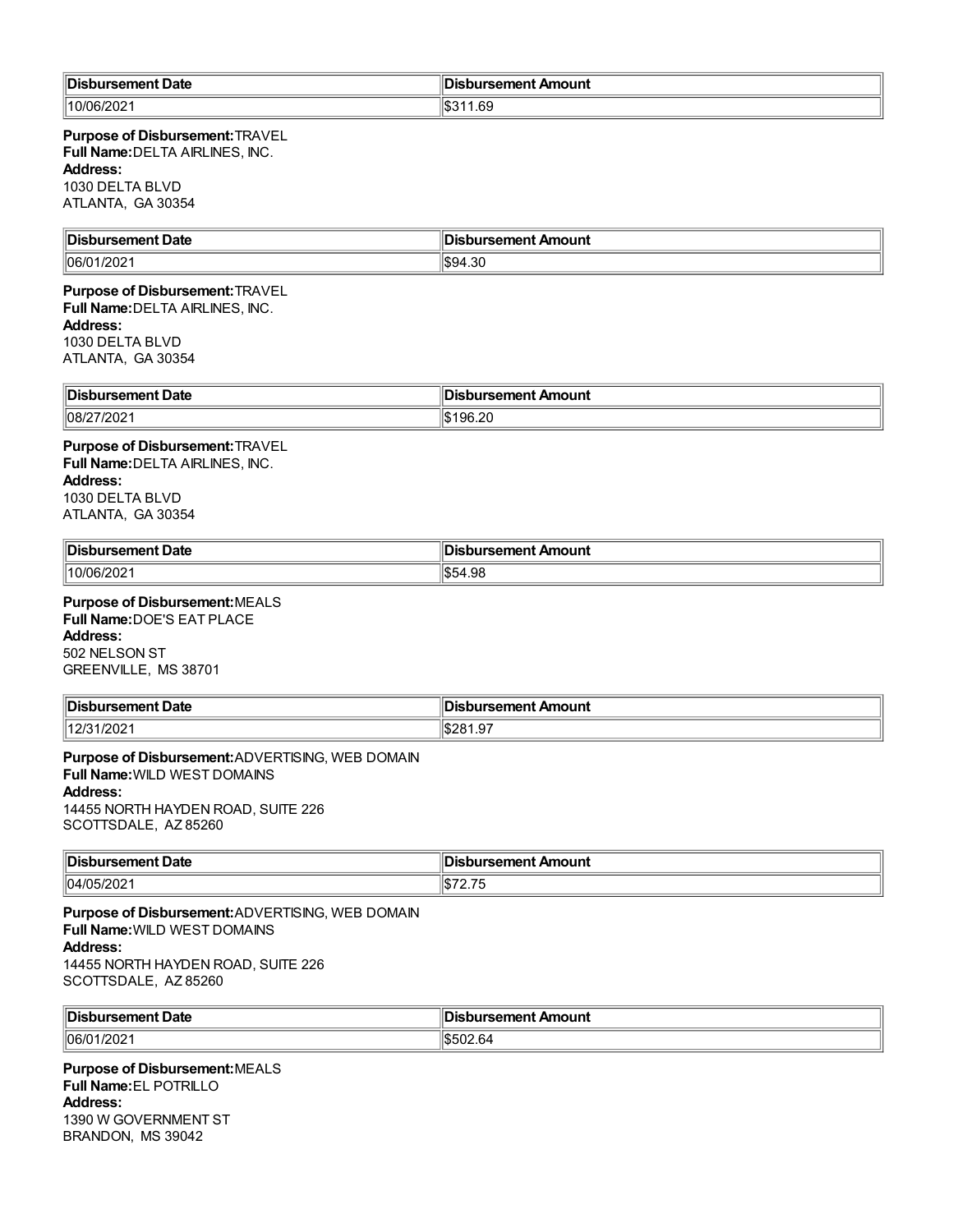| <sup>∥</sup> Dis<br>Date<br>. | Amount<br>.comon*<br>ю<br>.     |
|-------------------------------|---------------------------------|
| 07/06/202 <br>                | 04.,<br><sup>204</sup> -<br>.57 |

### **Purpose of Disbursement:**MEALS **Full Name:**FARMHOUSE INTERIORS **Address:**

165 W PEACE ST CANTON, MS 39046

| ∥Dis<br><b>Date</b><br>sement | Amount        |
|-------------------------------|---------------|
| '∩/י<br>⊣l4 O 1<br>-∪∠        | $\sim$<br>, ن |

### **Purpose of Disbursement:**OUTSIDE SERVICE **Full Name:**GOOGLE **Address:** 1600 AMPHITHEATRE PARKWAY MOUNTAIN VIEW, CA 94043

| <sup>∥</sup> Disl<br>Date<br>$\blacksquare$<br>ursement | : רי<br>Amount<br>sbursement |
|---------------------------------------------------------|------------------------------|
| $ 08/02/202\rangle$                                     | 1\$30.00                     |

### **Purpose of Disbursement:**ADVERTISING **Full Name:**GOOGLE **Address:** 1600 AMPHITHEATRE PARKWAY

MOUNTAIN VIEW, CA 94043

| <sup>∥</sup> Disl<br>Date<br>ursement. | <b>Disbursement Amount</b> |
|----------------------------------------|----------------------------|
| 108/0<br>. الا<br>-JZ -                | :22 OC                     |

**Purpose of Disbursement:**DUES AND SUBSCRIPTIONS **Full Name:**GOOGLE **Address:** 1600 AMPHITHEATRE PARKWAY MOUNTAIN VIEW, CA 94043

| 'Dis<br>лате<br>ч<br>.       | Amount<br>sement<br>. |
|------------------------------|-----------------------|
| 08/27/<br>7/202 <sup>.</sup> | \$30.00               |

#### **Purpose of Disbursement:**TRAVEL **Full Name:**GOOGLE **Address:**

1600 AMPHITHEATRE PARKWAY MOUNTAIN VIEW, CA 94043

| <b>IDis</b><br>Date<br>$\sim$ Monday.<br>. | Amount<br>---<br>. |
|--------------------------------------------|--------------------|
| $10/06$ /<br>202.<br>.<br>_____            | 10.00<br>.h4'      |

**Purpose of Disbursement:**TRAVEL **Full Name:**GOOGLE **Address:** 1600 AMPHITHEATRE PARKWAY MOUNTAIN VIEW, CA 94043

| ∥Dis<br>ent Date<br>, sene<br>. | de 1<br>Amount<br>$\sim$ $\sim$ $\sim$ $\sim$<br>. |
|---------------------------------|----------------------------------------------------|
| 10/06/<br>1202                  | 0.0000<br>∶ור.ח.<br>.uu                            |

**Purpose of Disbursement:**DUES AND SUBSCRIPTIONS **Full Name:**GOOGLE **Address:** 1600 AMPHITHEATRE PARKWAY MOUNTAIN VIEW, CA 94043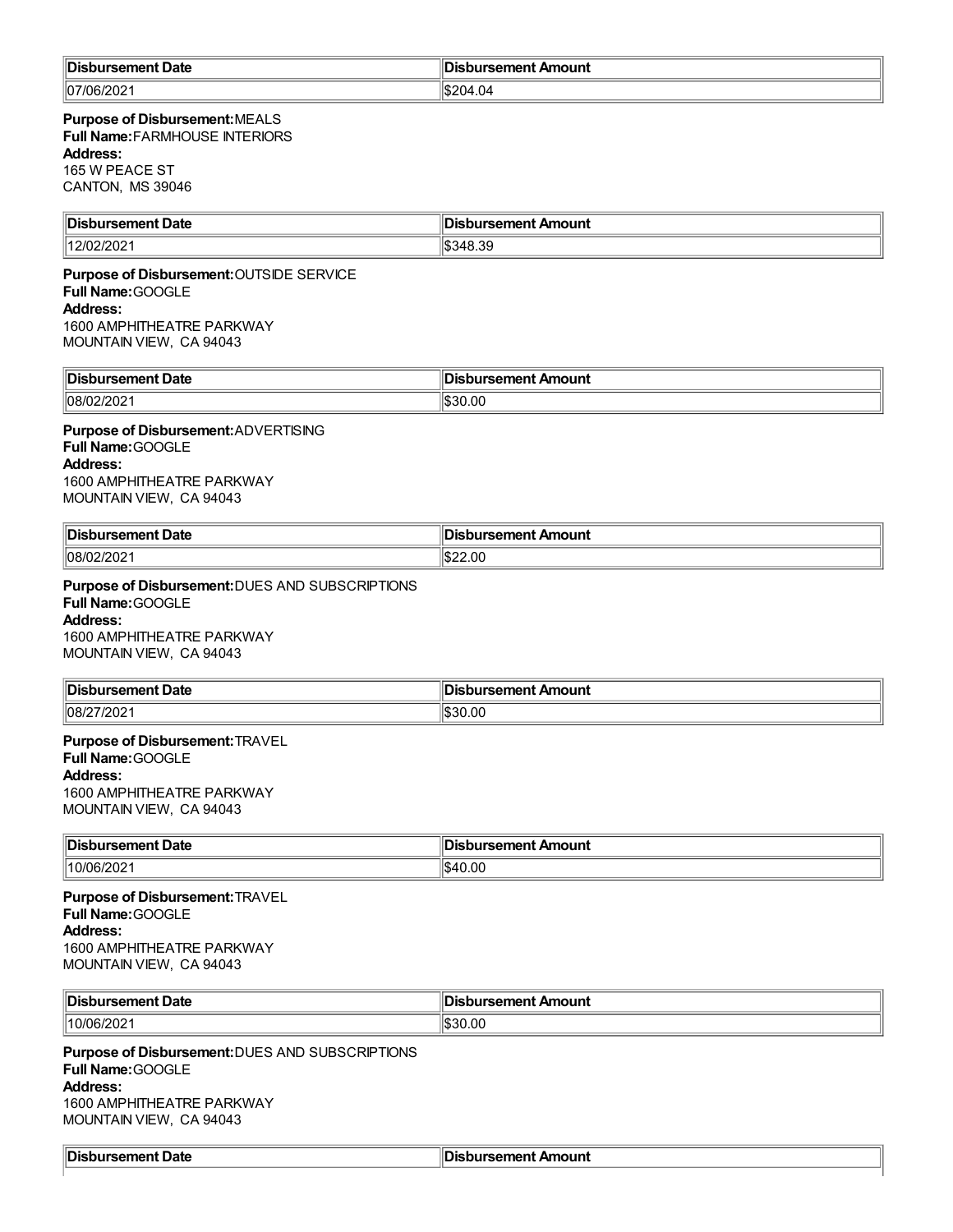### **Purpose of Disbursement:**SUPPLIES **Full Name:**GOOGLE **Address:** 1600 AMPHITHEATRE PARKWAY MOUNTAIN VIEW, CA 94043

| Disbursement Date | Disbursement Amount |
|-------------------|---------------------|
| 1401              | 30.00               |
| /202              | "\$30-              |

#### **Purpose of Disbursement:**TRAVEL **Full Name:**GRAND HYATT NASHVILLE

**Address:** 1000 BROADWAY

NASHVILLE, TN 37203

| <sup>∥</sup> Dis.<br>Date<br>rsement<br>. | Amount<br>emeni.<br>. |
|-------------------------------------------|-----------------------|
| 08/02/202                                 | .088.54               |

### **Purpose of Disbursement:**TRAVEL

**Full Name:**HILTON GARDEN INN **Address:** 363 E MAIN ST TUPELO, MS 38804

| <b>IDis</b><br><b>Date</b> | camant<br>Amount                 |
|----------------------------|----------------------------------|
| 08/02<br>ж<br>14 U 4       | .<br>$\sim$ $\sim$ $\sim$ $\sim$ |

# **Purpose of Disbursement:**TRAVEL

**Full Name:**HILTON GARDEN INN **Address:** 363 E MAIN ST

TUPELO, MS 38804

| 'IDis                            | - - - - - - -                                    |
|----------------------------------|--------------------------------------------------|
| Jate                             | Amount                                           |
| .                                | $\sim$ $\sim$ $\sim$ $\sim$ $\sim$ $\sim$ $\sim$ |
| $^{\circ}$ 10/06/20 $\epsilon$ . | $\sim$<br>п.                                     |

### **Purpose of Disbursement:**OFFICE EXPENSE **Full Name:**J OLIVE CO. **Address:** 141 TOWNSHIP AVE #109 RIDGELAND, MS 39157

**Disbursement Date Disbursement Amount**  $12/31/2021$  \$301.63

**Purpose of Disbursement:**MEALS **Full Name:**KEIFERS **Address:** 120 N CONGRESS STREET JACKSON, MS 39201

| ∥Dis<br>oursement Date | ∥Disbursement Amount |
|------------------------|----------------------|
| $\parallel$ 02/2       | $\sim$               |
| ,,                     | ነው አ                 |
| ״                      | 44 °                 |
| - 92                   | .ಎಂ                  |

# **Purpose of Disbursement:**MEALS

**Full Name:**KEIFERS **Address:** 710 POPLAR BLVD JACKSON, MS 39202

| ∥Dis<br>oursement Date | bursement Amount |
|------------------------|------------------|
| 04/05                  | r.               |
| 202                    | . JJ. 1          |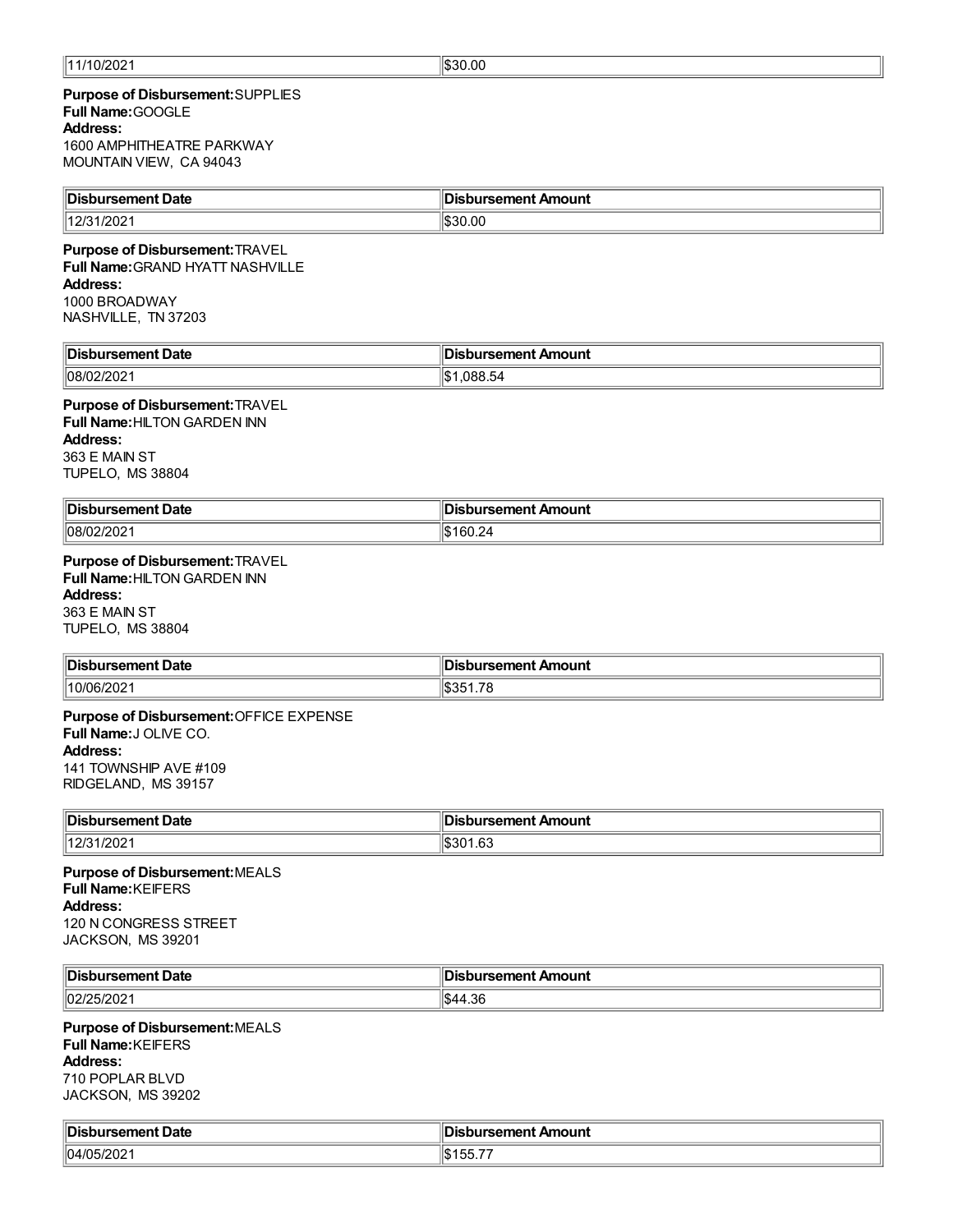| Disbursement Date | <b>∂Disbursement Amount</b> ⊪ |
|-------------------|-------------------------------|
| 107/06/202        | 6.80                          |

### **Purpose of Disbursement:**MEALS **Full Name:**KEIFERS **Address:** 120 N CONGRESS STREET JACKSON, MS 39201

| ∥Dis<br>---<br>- - --- - --<br>Date<br>ent | Amount<br>--------<br>. |
|--------------------------------------------|-------------------------|
| 1141                                       | ים ו                    |
| .uz                                        | 371                     |
|                                            | ۱.D۰                    |

### **Purpose of Disbursement:**MEALS **Full Name:**KEIFERS **Address:** 120 N CONGRESS STREET JACKSON, MS 39201

| <b>Disbursement Date</b> | <b>Disbursement Amount</b> |
|--------------------------|----------------------------|
| 110101<br>1/202<br>14 U  | י הו<br>ISZ5.56            |

# **Purpose of Disbursement:**MEALS

**Full Name:**KOESTLER PRIME

**Address:** 1000 HIGHLAND COLONYPKWY#6001 RIDGELAND, MS 39157

| 'IDist<br>bursement Date | sbursement Amount |
|--------------------------|-------------------|
| $ 08/2\rangle$<br>'/202  | 42.38             |

### **Purpose of Disbursement:**MEALS

**Full Name:**LOU'S FULL-SERV

# **Address:**

904B E FORTIFICATION STREET JACKSON, MS 39202

| Disbursement Date | Disbursement Amount |
|-------------------|---------------------|
| 04/05/2021        | 1.56                |

# **Purpose of Disbursement:**MEALS

**Full Name:**LOU'S FULL-SERV **Address:** 904B E FORTIFICATION STREET JACKSON, MS 39202

| ∥Dis<br>Date<br>sement | $\cdots$ coment $\cdots$<br>Amount |
|------------------------|------------------------------------|
| 04/30<br>W.            | $\sim$ $\sim$<br>1.65<br>0ZJ       |

# **Purpose of Disbursement:**MEALS

**Full Name:**LOU'S FULL-SERV

### **Address:**

904B E FORTIFICATION STREET JACKSON, MS 39202

| <b>Dis</b><br>Jate<br>. | $1$<br>- - -- -<br>TIOUTIL<br>.<br>. |
|-------------------------|--------------------------------------|
| $ 06/0 \rangle$<br>/202 | ισ<br>,,<br>.ں۔                      |

**Purpose of Disbursement:**MEALS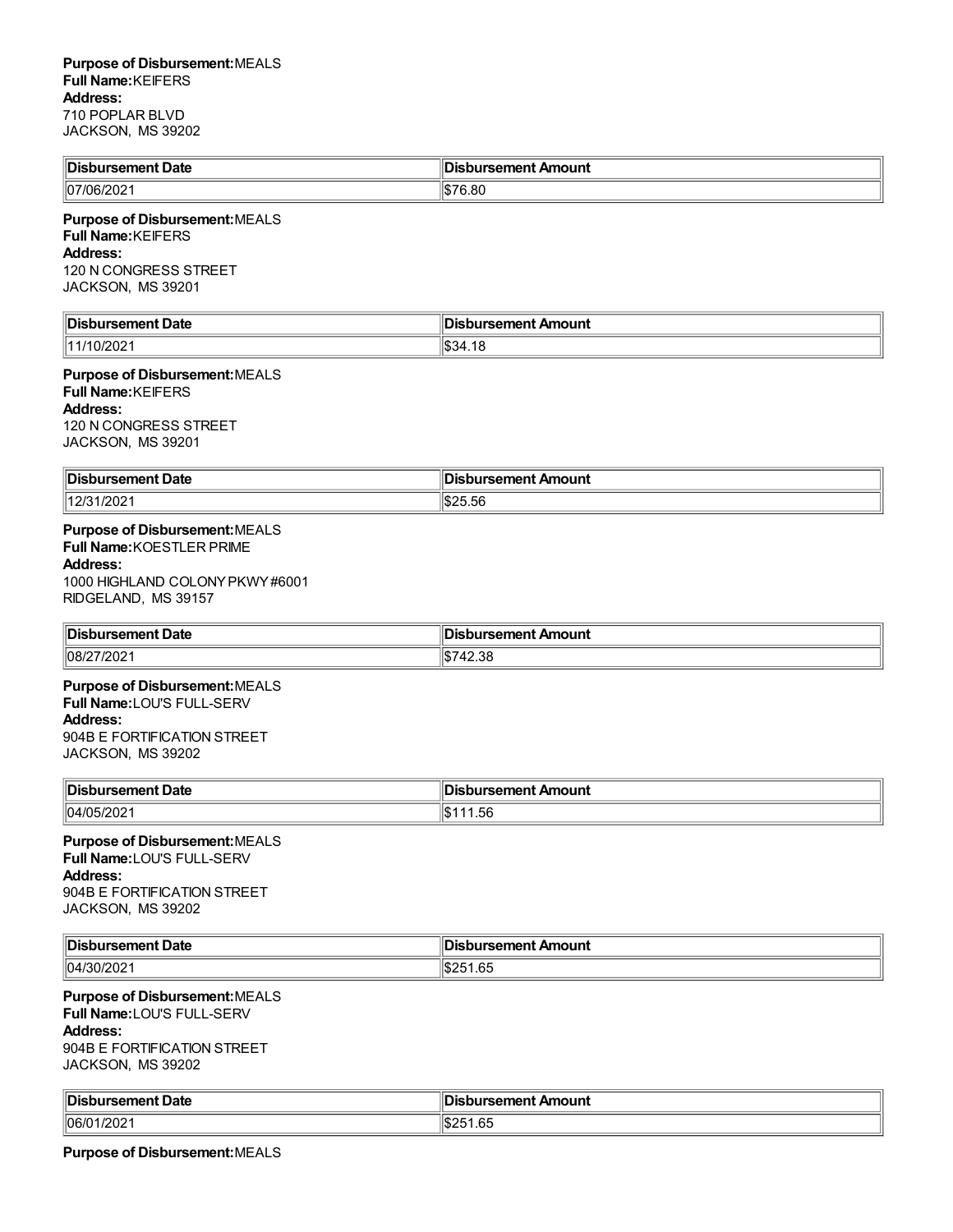### **Full Name:**LOU'S FULL-SERV **Address:** 904B E FORTIFICATION STREET JACKSON, MS 39202

| ™is<br>Date<br>- - --- - -- -<br>rsement | .<br>sbursement Amount                  |
|------------------------------------------|-----------------------------------------|
| $3/202^{\circ}$<br>10/06/2               | 1077C<br>$\cdot$ r $\sim$<br>—∪.ں<br>ыD |

#### **Purpose of Disbursement:**MEALS **Full Name:**MARTIN'S DOWNTOWN

**Address:**

214 STATE STREET

JACKSON, MS 39201

| lin:<br>Date<br>. | ⊪<br>Amount<br>--------<br>$- - -$<br>.          |
|-------------------|--------------------------------------------------|
| $\sim$<br>- UZ    | $\mathsf{I} \, \mathsf{C}$<br>ココント<br>ט.י<br>___ |

# **Purpose of Disbursement:**MEALS

**Full Name:**MARTIN'S DOWNTOWN **Address:**

214 STATE STREET JACKSON, MS 39201

| <b>∥Disb</b> | ursement Amount |
|--------------|-----------------|
| rsement Date | ж               |
| 04/05/202    | 75. OO          |
| JIZUZ        | J.O.            |

# **Purpose of Disbursement:**MEALS **Full Name:**MARTIN'S DOWNTOWN **Address:**

214 STATE STREET JACKSON, MS 39201

| ∥Dis<br>Date<br>------<br>nent<br>. | Amount<br>------<br>ш<br>. |
|-------------------------------------|----------------------------|
| 04/05                               | υ                          |
|                                     | טט.ו                       |

### **Purpose of Disbursement:**MEALS **Full Name:**MARTIN'S DOWNTOWN **Address:** 214 STATE STREET JACKSON, MS 39201

| ∜Disb         | bursement Amount  |
|---------------|-------------------|
| ursement Date | פושו              |
| 110/<br>ີ     | ـ∡د.1989/1<br>___ |

### **Purpose of Disbursement:**MEALS **Full Name:**MARTIN'S DOWNTOWN **Address:** 214 STATE STREET

JACKSON, MS 39201

| ∃Dic   | Amount         |
|--------|----------------|
| Date   | - - --- - -- / |
| .      |                |
| ,,     | ، م ا          |
| 72 U Z | .പാ84          |

## **Purpose of Disbursement:**MEALS **Full Name:**MARYMAHONEY'S **Address:** 110 RUE MAGNOLIA

BILOXI, MS 39530

| <sup>∥</sup> Dis<br>Date<br>e<br>. | In.<br>Amount<br>ursement .<br>.                           |
|------------------------------------|------------------------------------------------------------|
| 07/06<br>0.000<br>ا 2027ان۔        | $\overline{ }$<br>$\overline{\phantom{a}}$<br>ىس<br>ے<br>. |

**Purpose of Disbursement:**MEALS **Full Name:**MAYFLOWER CAFE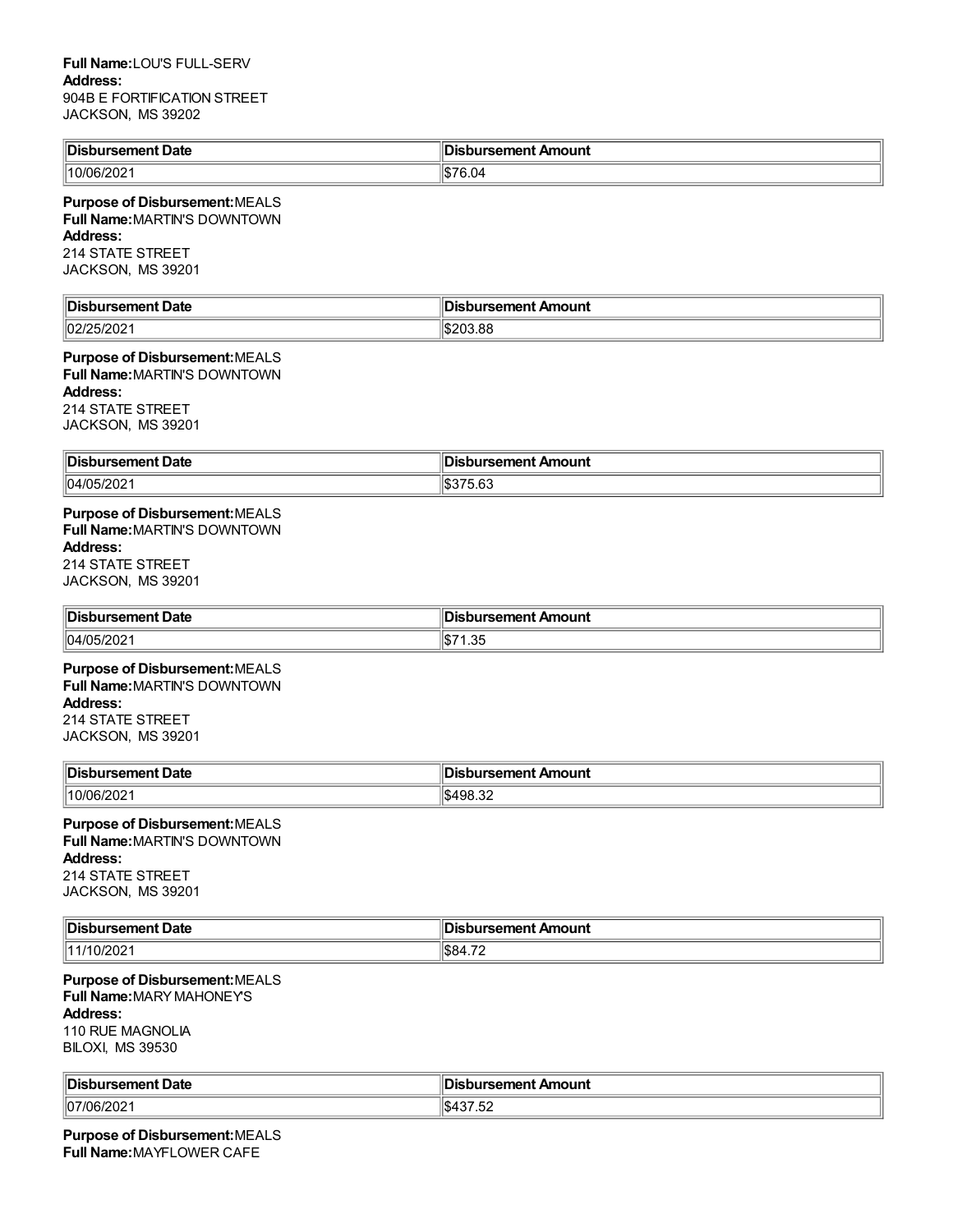## **Address:**

123 W CAPITOL STREET JACKSON, MS 39201

| <b>Disbursement Date</b>                                                                                                                  | <b>Disbursement Amount</b> |
|-------------------------------------------------------------------------------------------------------------------------------------------|----------------------------|
| 02/25/2021                                                                                                                                | \$126.21                   |
| Purpose of Disbursement: MEALS<br>Full Name: MAYFLOWER CAFE<br>Address:<br>123 W CAPITOL STREET<br>JACKSON, MS 39201                      |                            |
| <b>Disbursement Date</b>                                                                                                                  | <b>Disbursement Amount</b> |
| 04/05/2021                                                                                                                                | \$94.09                    |
| Purpose of Disbursement: MEALS<br>Full Name: MAYFLOWER CAFE<br><b>Address:</b><br>123 W CAPITOL STREET<br>JACKSON, MS 39201               |                            |
| <b>Disbursement Date</b>                                                                                                                  | <b>Disbursement Amount</b> |
| 08/27/2021                                                                                                                                | \$178.63                   |
| Purpose of Disbursement: MEALS<br><b>Full Name: MAYFLOWER CAFE</b><br><b>Address:</b><br>123 W CAPITOL STREET<br>JACKSON, MS 39201        |                            |
| <b>Disbursement Date</b>                                                                                                                  | <b>Disbursement Amount</b> |
| 11/10/2021                                                                                                                                | \$47.88                    |
| Purpose of Disbursement: TRAVEL<br>Full Name: PINEHURST LODGING<br><b>Address:</b><br>80 CAROLINA VISTA<br>VILLAGE OF PINEHURST, NC 28374 |                            |
| <b>Disbursement Date</b>                                                                                                                  | <b>Disbursement Amount</b> |
| 06/01/2021                                                                                                                                | \$466.44                   |
| Purpose of Disbursement: TRAVEL<br>Full Name: RITZ CARLTON NAPLES<br><b>Address:</b><br>280 VANDERBILT BEACH RD<br>NAPLES, FL 34108       |                            |
| <b>Disbursement Date</b>                                                                                                                  | <b>Disbursement Amount</b> |
| 06/01/2021                                                                                                                                | \$403.51                   |
| Purpose of Disbursement: TRAVEL<br>Full Name: RITZ CARLTON NAPLES<br><b>Address:</b><br>280 VANDERBILT BEACH RD<br>NAPLES, FL 34108       |                            |
| <b>Disbursement Date</b>                                                                                                                  | <b>Disbursement Amount</b> |
| 10/06/2021                                                                                                                                | \$21.60                    |

**Purpose of Disbursement:**MEALS **Full Name:**RUTH'S CHRIS STEAKHOUSE **Address:**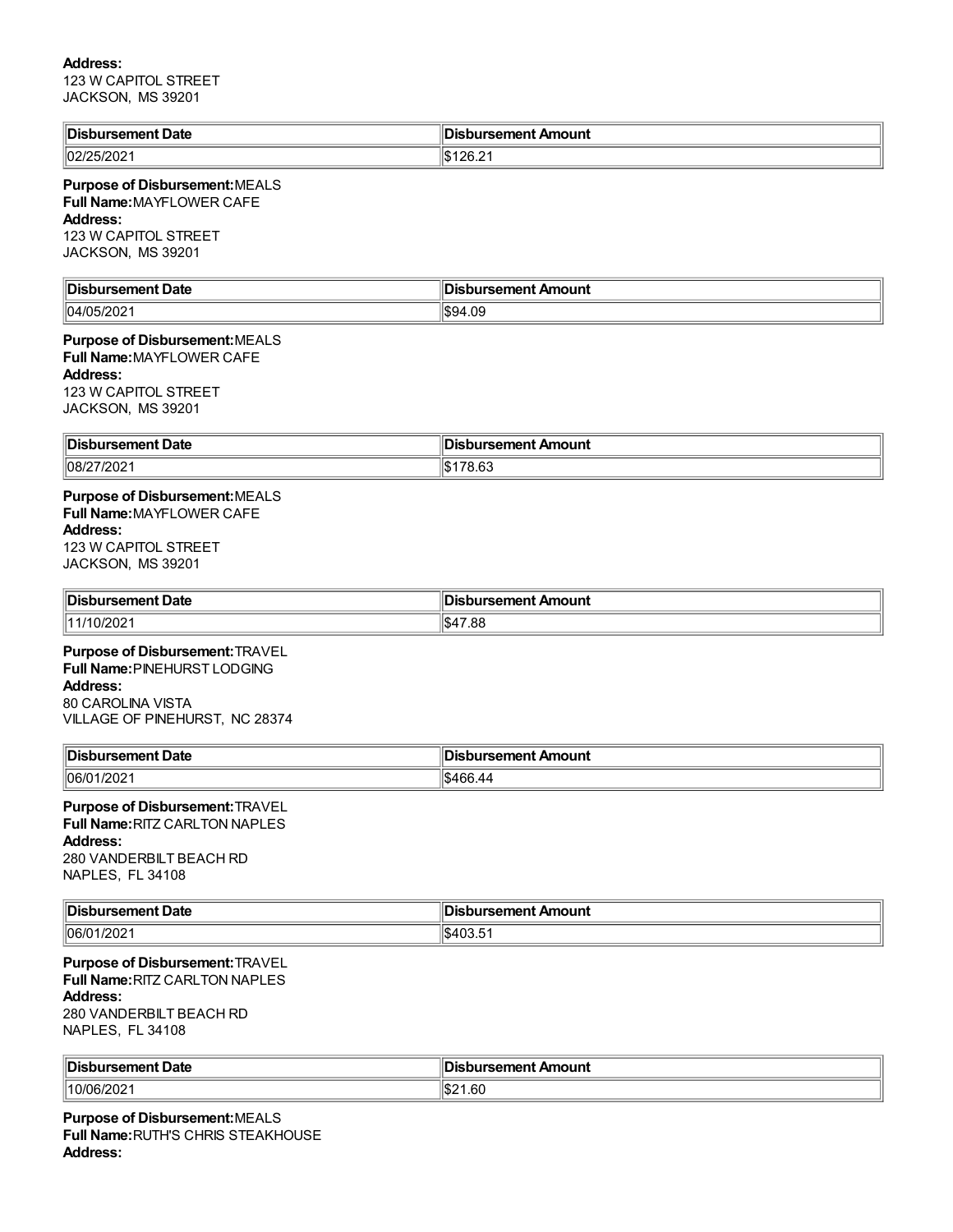| <b>Disbursement Date</b> | Disbursement Amount |
|--------------------------|---------------------|
| 108/02/2021              | 1\$365.80           |

### **Purpose of Disbursement:**MEALS **Full Name:**SHAPLEY'S RESTAURANT **Address:** 868 CENTRE ST RIDGELAND, MS 39157

| ⊪Di<br>Date<br>.                | $  -$<br>Amount<br>ıcı |
|---------------------------------|------------------------|
| פחרו<br>$\parallel$ 01/C<br>-uz | ۱\$۰<br>n.             |

### **Purpose of Disbursement:**TRAVEL **Full Name:**SOUTHWEST AIRLINES **Address:** 2702 LOVE FIELD DR DALLAS, TX 75235

| <sup>∥</sup> Dis.<br>Date<br>пэенени | Amount<br>…c∩l er |
|--------------------------------------|-------------------|
| 08/27                                | .96               |
| 1/202 <sup>4</sup>                   | .n. .             |

## **Purpose of Disbursement:**TRAVEL **Full Name:**SOUTHWEST AIRLINES **Address:** 2702 LOVE FIELD DR

| 21 V 2 L U V L I ILLU DI V |  |
|----------------------------|--|
| DALLAS, TX 75235           |  |
|                            |  |

| Disbursement Date | รbursement Amount |
|-------------------|-------------------|
| $\ 11/10/202\ $   | 533.96<br>⊕. D    |

# **Purpose of Disbursement:**MEALS

**Full Name:**THE MANSHIP WOOD FIRED KITCHEN **Address:** 1200 N STATE ST #100 JACKSON, MS 39202

| <b>IDis</b><br>. | TIUUTIL<br>- 11<br>.     |
|------------------|--------------------------|
| 04/05            | $\overline{ }$           |
| פחמו             | റ                        |
| ZUZ              | $\overline{\phantom{a}}$ |

# **Purpose of Disbursement:**MEALS

**Full Name:**THE MANSHIP WOOD FIRED KITCHEN **Address:** 1200 N STATE ST #100 JACKSON, MS 39202

| <b>Dis</b><br>Date | Amount<br><b>COMPANY</b> |
|--------------------|--------------------------|
| 107/06/202         | 100.5<br>″9⊿<br>T. IZ    |

# **Purpose of Disbursement:**MEALS

**Full Name:**THE MANSHIP WOOD FIRED KITCHEN **Address:** 1200 N STATE ST #100 JACKSON, MS 39202

| <b>Dis</b><br>Jak           | <br>Amount<br>sement<br>ъ.<br>__ |
|-----------------------------|----------------------------------|
| 10/06 <sub>/</sub><br>'ZUZ' | חו<br>שו<br><b>T.JU</b>          |

**Purpose of Disbursement:**MEALS **Full Name:**THE MANSHIP WOOD FIRED KITCHEN **Address:** 1200 N STATE ST #100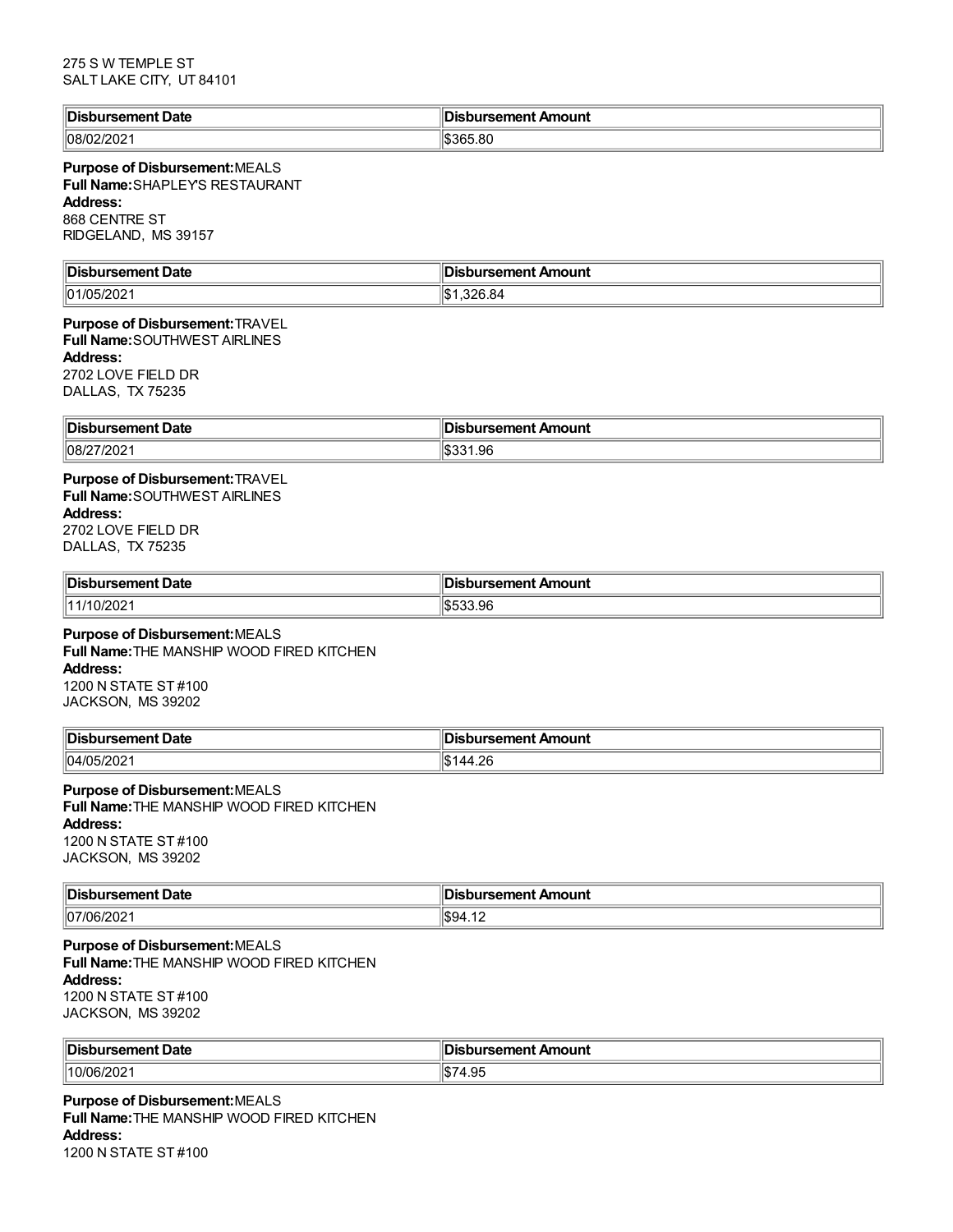| Disbursement Date | Disbursement Amount |
|-------------------|---------------------|
| 0/202             | ∃l\$26.             |
| 1111              | ıО                  |

### **Purpose of Disbursement:**MEALS

**Full Name:**THE MANSHIP WOOD FIRED KITCHEN **Address:** 1200 N STATE ST #100 JACKSON, MS 39202

| $\ $ Dis<br>ursement Date | sbursement Amount |
|---------------------------|-------------------|
| 12/02/20                  | ால⊃∠.             |
| .                         | . .               |

### **Purpose of Disbursement:**MEALS **Full Name:**THE MANSHIP WOOD FIRED KITCHEN **Address:** 1200 N STATE ST #100

JACKSON, MS 39202

| ⊪⊓i<br>Date<br>21 I I<br>$\sim$ $\sim$ $\sim$ $\sim$ $\sim$ $\sim$ | mount<br>$  -$<br>^~<br>$-1$<br><br>. |
|--------------------------------------------------------------------|---------------------------------------|
| 101<br>1/202<br>. .                                                | I.D<br>1 J.IJ                         |

### **Purpose of Disbursement:**MEALS **Full Name:**TICOS STEAKHOUSE **Address:** 1536 E COUNTYLINE RD #1905 RIDGELAND, MS 39157

| ∥Dis                                      | ursement .             |
|-------------------------------------------|------------------------|
| sement Date                               | Amount                 |
| $\sim$ $\sim$ $\sim$ $\sim$ $\sim$ $\sim$ | .                      |
| 1000<br>14.2 <sup>F</sup><br>12/31/2021   | $\frac{1}{2}$ \$809.57 |

# **Purpose of Disbursement:**MEALS

**Full Name:**TRAPANI'S EATERY **Address:** 116 N BEACH BLVD BAYST LOUIS, MS 39520

| ∥Dis<br>Date<br>- - --- - --<br>sement<br>. | Amount<br>$- - - - - - - -$                        |
|---------------------------------------------|----------------------------------------------------|
| 110/06<br>70Z                               | ി ∩~<br>$\overline{\phantom{a}}$<br>1.DZ<br>י ∟…טי |

# **Purpose of Disbursement:**TRAVEL

**Full Name:**UBER

**Address:**

1455 MARKET STREET STE 400 SAN FRANCISCO, CA 94103

| <sup>∥</sup> Dis. | Amount                                           |
|-------------------|--------------------------------------------------|
| Date              | ⊿semer*                                          |
| 'rs⊾              | ю                                                |
| .                 | $\sim$ $\sim$ $\sim$ $\sim$ $\sim$ $\sim$ $\sim$ |
| 10/06/202         | \$221.96                                         |

### **Purpose of Disbursement:**TRAVEL **Full Name:**UBER **Address:** 1455 MARKET STREET STE 400 SAN FRANCISCO, CA 94103

| ∜Dis          | Amount |
|---------------|--------|
| Date          | mmm    |
| .             | ю      |
| .             | . .    |
|               |        |
| 11 4 14<br>UΖ | л.     |

**Purpose of Disbursement:**TRAVEL **Full Name:**UBER **Address:** 1455 MARKET STREET STE 400 SAN FRANCISCO, CA 94103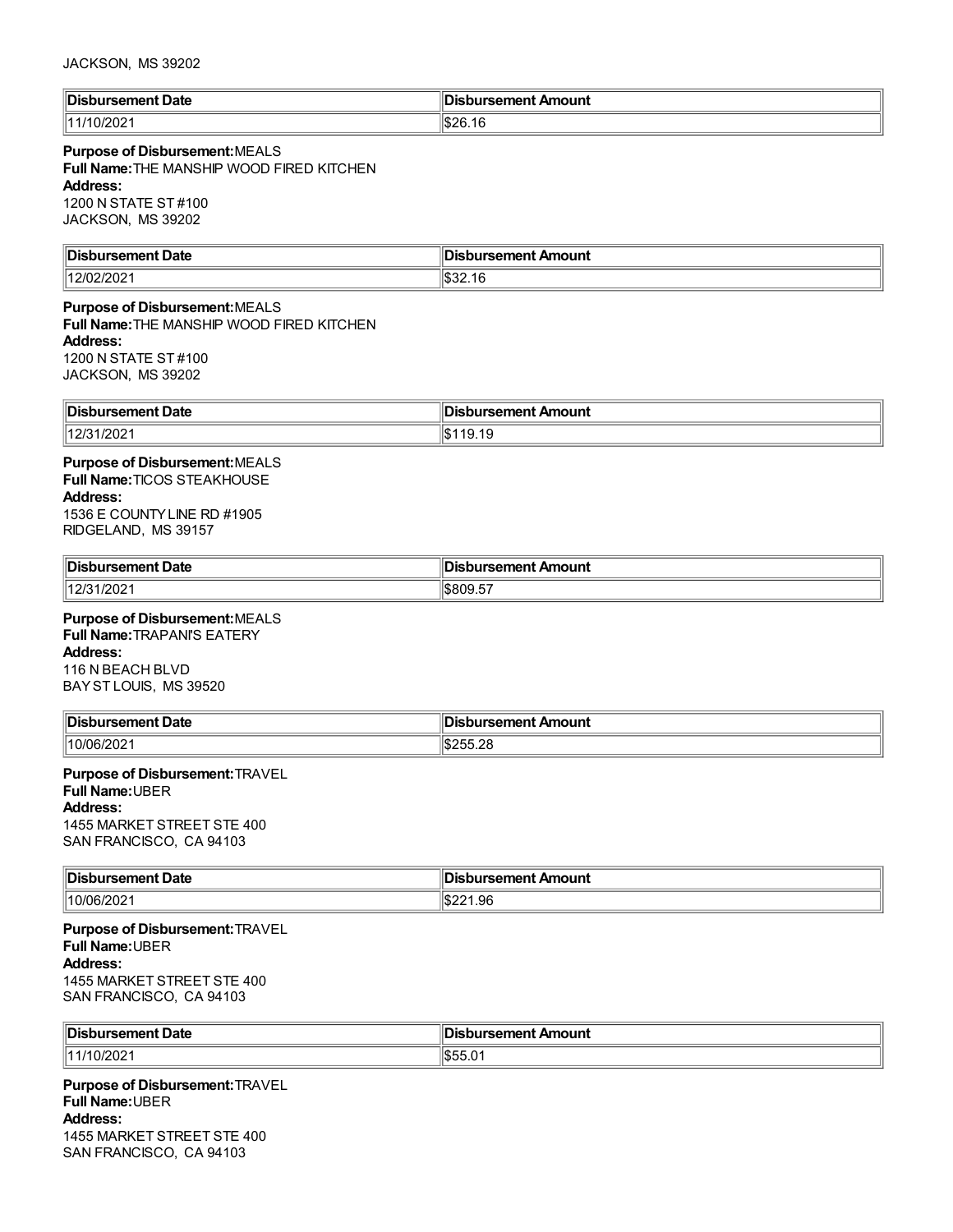| ∥Dis<br>Jate | $\sim$ .<br>Amount<br>:amant<br>.<br>$\sim$ $\sim$ |
|--------------|----------------------------------------------------|
| 11/10/2021   | $\sim$ $\sim$<br>י ט.ט                             |

**Purpose of Disbursement:**MEALS **Full Name:**WALKER'S DRIVE-IN **Address:** 3016 N STATE ST JACKSON, MS 39216

| ∥Di:<br>--<br>Date<br>== | <b>ursement Amount</b> |
|--------------------------|------------------------|
| $\parallel$ 01/C<br>- UZ | 454F                   |

## **Purpose of Disbursement:**MEALS **Full Name:**WALKER'S DRIVE-IN **Address:** 3016 N STATE ST JACKSON, MS 39216

| ،ن∩اا<br>bursement Date<br>. | $\overline{\phantom{a}}$<br>∥Disbursement Amount |
|------------------------------|--------------------------------------------------|
| $\overline{\phantom{a}}$     | $\sim$ $\sim$ $\sim$ $\sim$                      |
| 02/                          | ີ                                                |
| .JIZUZ                       |                                                  |

## **Purpose of Disbursement:**MEALS **Full Name:**WALKER'S DRIVE-IN **Address:** 3016 N STATE ST JACKSON, MS 39216

| Disbursement Date | bursement Amount، |
|-------------------|-------------------|
| 04/05/202         | ו. ט              |

### **Purpose of Disbursement:**MEALS **Full Name:**WALKER'S DRIVE-IN **Address:** 3016 N STATE ST

JACKSON, MS 39216

| <b>∥Disb</b><br>∖ursement Date | sbursement Amount                   |
|--------------------------------|-------------------------------------|
| 04/30/2021                     | $\sim$ 400 $\sim$<br>.net<br>100.IU |

### **Purpose of Disbursement:**MEALS **Full Name:**WALKER'S DRIVE-IN **Address:**

3016 N STATE ST JACKSON, MS 39216

| Disbursement Date | Disbursement Amount          |
|-------------------|------------------------------|
| 07/06/202         | $\epsilon$<br>`480.4∪<br>n s |

**Purpose of Disbursement:**MEALS **Full Name:**WALKER'S DRIVE-IN **Address:** 3016 N STATE ST JACKSON, MS 39216

| <b>IDis</b><br>ent Date<br>. sener<br>. | <br>Amount<br>:aman'<br>. |
|-----------------------------------------|---------------------------|
| $ 08/0^{\circ} $<br>מחמו<br>14 U 4      | $\rightarrow$<br>.        |

## **Purpose of Disbursement:**MEALS **Full Name:**WALKER'S DRIVE-IN **Address:** 3016 N STATE ST JACKSON, MS 39216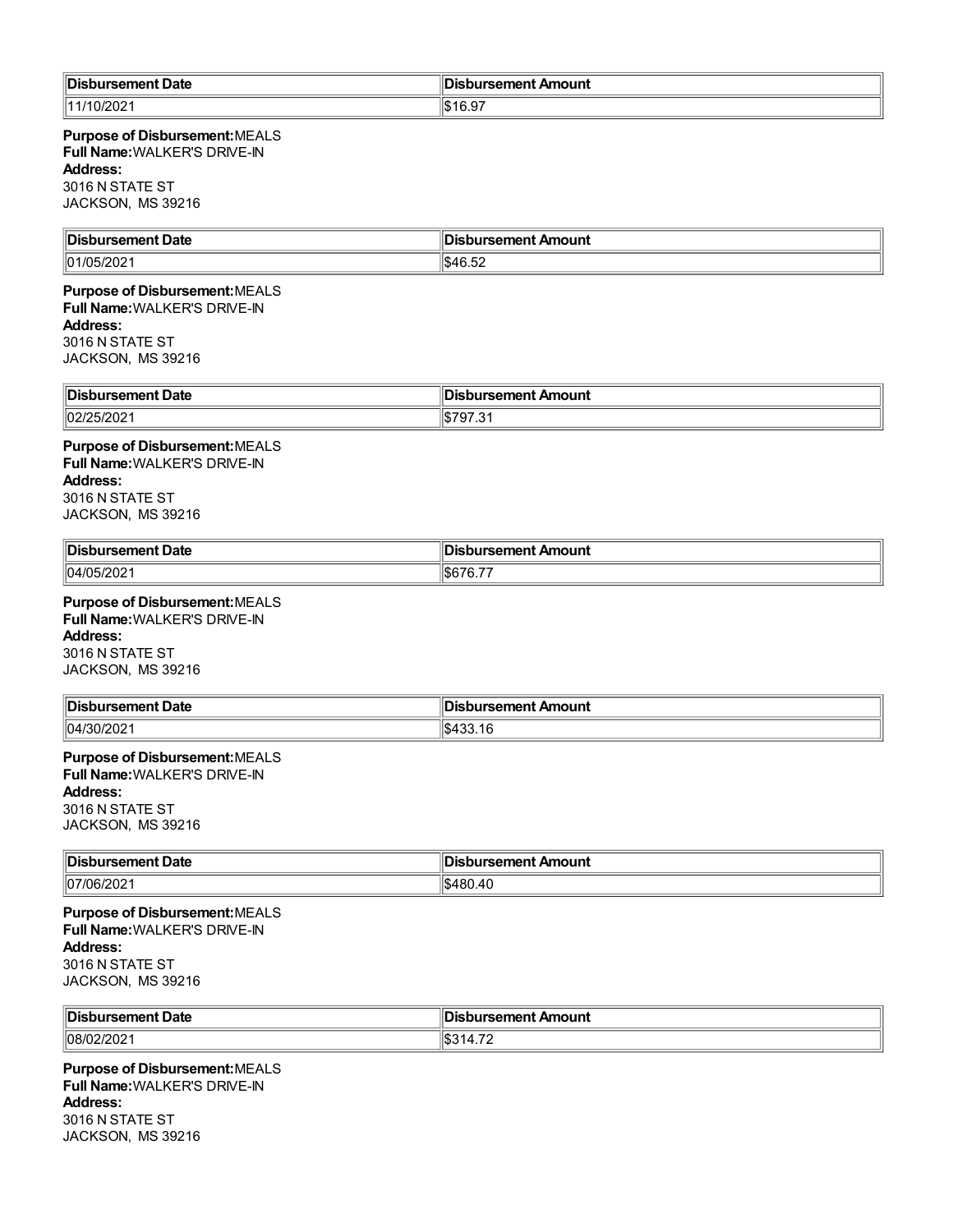| Disbursement Date              | --<br><b>Disbursement Amount</b> |
|--------------------------------|----------------------------------|
| $17120^\circ$<br> 08/27<br>'∪∠ | <b>S815.99</b>                   |

**Purpose of Disbursement:**DUES AND SUBSCRIPTIONS **Full Name:**THE WALL STREET JOURNAL **Address:** 1211 6TH AVENUE NEW YORK, NY10036

| <sup>∥</sup> Dis.   | sement Amount |
|---------------------|---------------|
| Date                | ьсп           |
| rsene               | ___           |
| ______              |               |
| $ 08/27/202\rangle$ | \$467.88      |